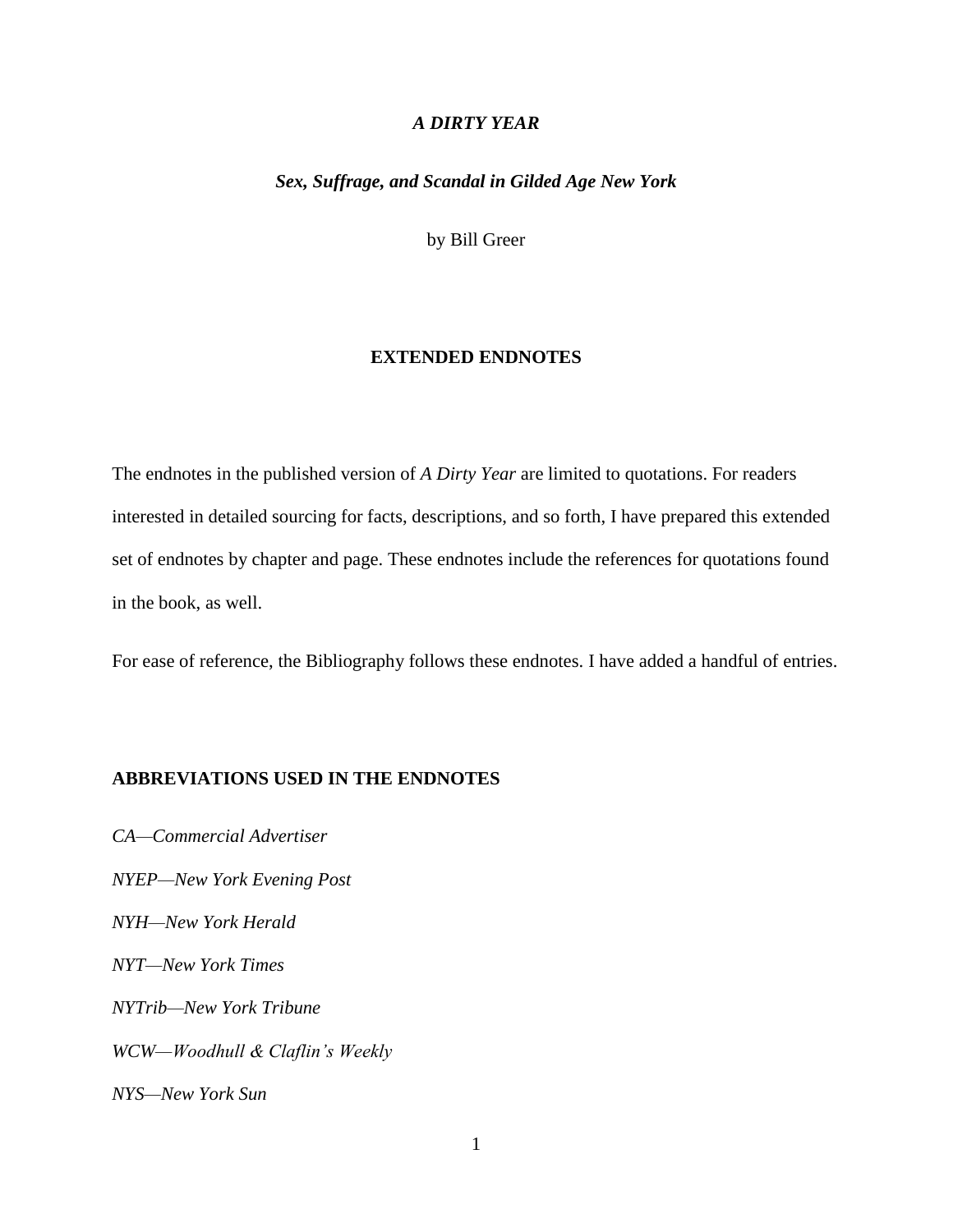- 3 *love triangle . . . Herald . . . Day's Doings*: *NYT,* Jan. 7, 1872; Aug. 31, 1872; July 3, 1872; July 12, 1872.
- 3 *Fisk had spent*: Fisk's life is well chronicled in newspapers from 1867 to 1872 and in several contemporary books: R. W. McAlpine, *The Life and Times of Col. James Fisk, Jr*. (New York: New York Book Company, 1872); Willoughby Jones, *The Life of James Fisk, Jr.* (Philadelphia: Union, 1872); Marshall Stafford, *The Life of James Fisk, Jr.* (Philadelphia: National Publishing, 1874). A modern biography is W. A. Swanberg, *Jim Fisk: The Career of an Improbable Rascal* (New York: Charles Scribner's Sons, 1959).
- 3 *Josie Mansfield . . . brownstone*: McAlpine, 502–505; Jones, 335–339.
- 3 *Grand Opera House* . . . staged theatricals: *NYT*, Nov. 3, 1870.
- 4 *Fisk invited . . . worked on Mansfield*: Jones, 342. McAlpine, 501–502.
- 4 *"the grand entrée"* and *"the Woodhull and Claflin Wing"*: *NYT*, Jan. 8, 1872.
- 4 *Stanton wondered*: Address to Woman Suffrage Convention, Washington, DC, Jan. 19, 1869.
- 4 *Douglass didn't*: *NYT*, May 13, 1869.
- 4 *"throw the Negro"*: *NYT*, May 14, 1869.
- 4 *led disgruntled members*: *NYT*, May 18, 1869.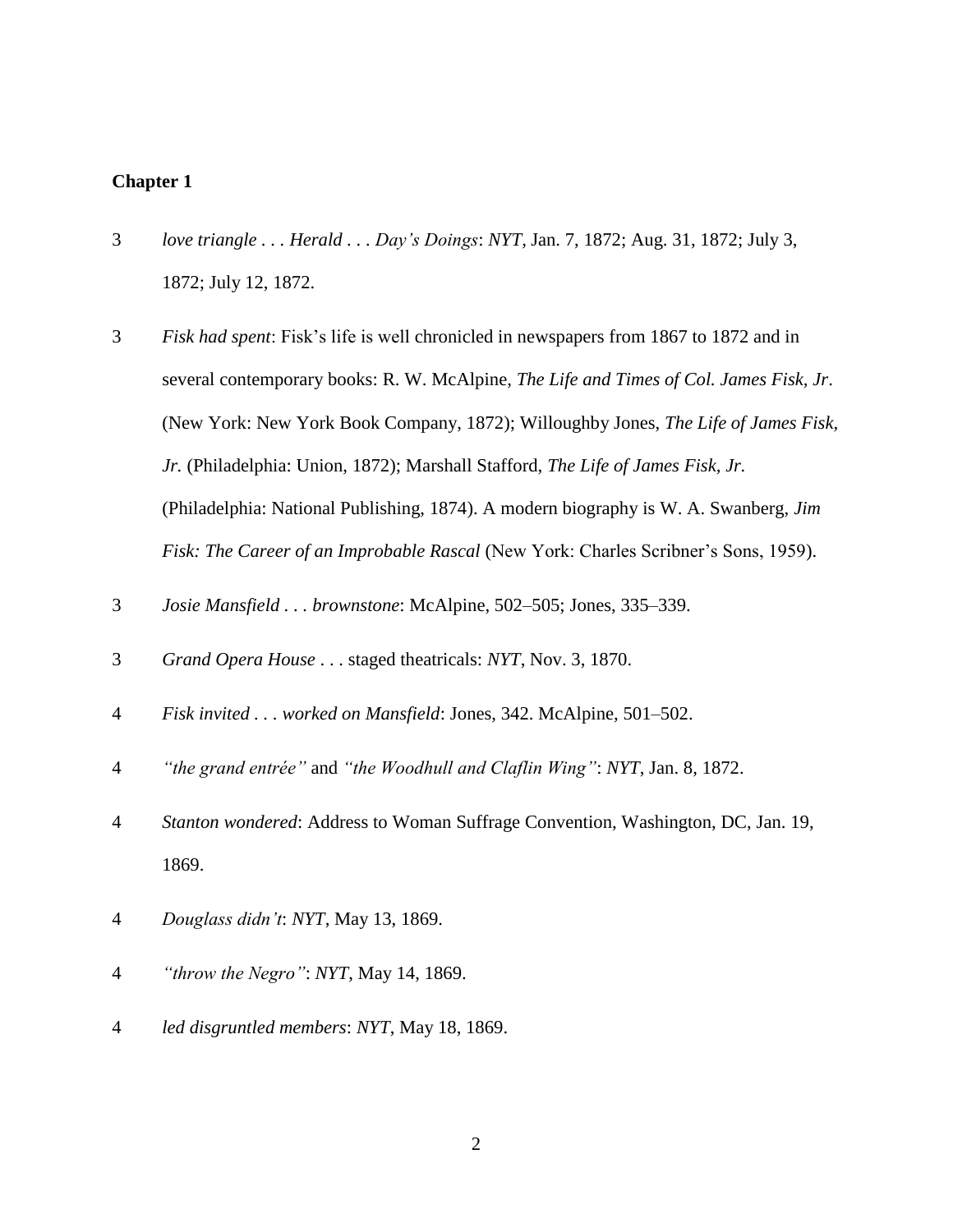- *Catherine repudiated*: *NYT*, July 1, 1871.
- *"fatherly care"*: Lois Beachy Underhill, *The Woman Who Ran for President: The Many Lives of Victoria Woodhull* (Bridgehampton, NY: Bridge Works, 1995), 44.
- *spare a penny*: W. A. Croffut, *The Vanderbilts and the Story of Their Fortune* (New York: Belford, Clarke, 1886), 131.
- *Woodhull put*: *NYH*, Jan. 22, 1870.
- *Vanderbilt signed*: Henry Clews, *Fifty Years in Wall Street*, (New York: Irving, 1908), 439–441.
- "*open sesame*": Underhill, 62.
- *fashionably dressed*: *NYH*, Jan. 20, 1870; Jan. 22, 1870; Feb. 7, 1870; Feb. 10, 1870.
- *VANDERBILT'S PROTÉGÉS*: *NYH*, Jan. 22, 1870.
- "*thorough-bred*" . . . *antecedents*: *CA*, Feb. 5, 1870; *Albany Argu*s, Feb. 22, 1870.
- "*so deafened*": *NYTrib*, Jan. 24, 1870.
- *making shirts*: *Revolution*, Mar. 3, 1870.
- "*While others*": *NYH*, Apr. 2, 1870.
- "*This journal*": *WCW*, May 14, 1870.
- *Revolution commended*: *Revolution*, May 9, 1870.
- "*Obscene Literature*": *NYT*, Jan. 15, 1872.
- *Great American*: Donna Dennis, *Licentious Gotham* (Cambridge, MA: Harvard University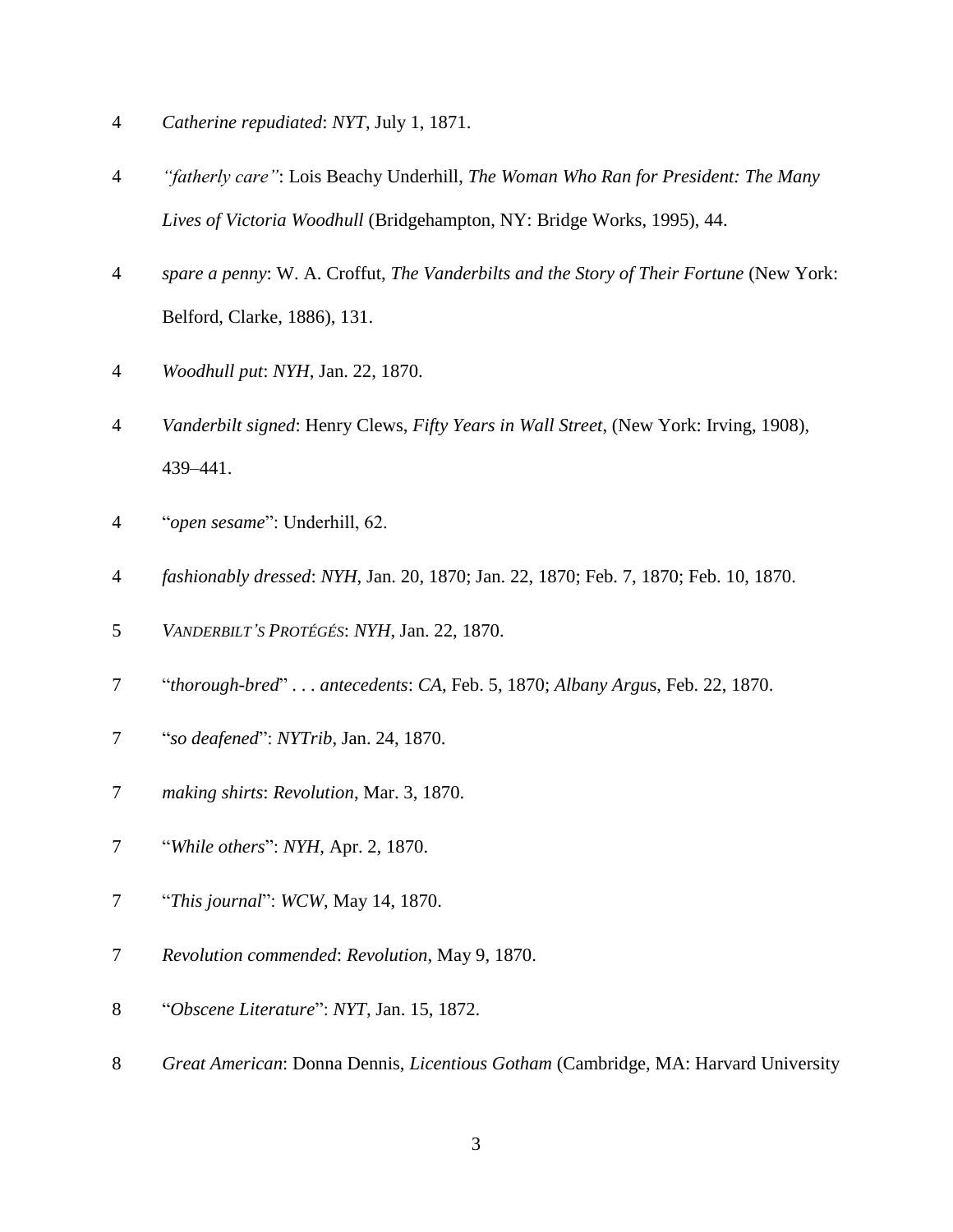Press, 2009), 235.

- *gin-mill . . . vices*: Charles Trumbull, *Anthony Comstock, Fighter* (New York: Fleming H. Revell, 1913), 13.
- *own sins*: Heywood Broun and Margaret Leech, *Anthony Comstock: Roundsman of the Lord* (New York: Albert & Charles Boni, 192), 56–57.
- "*the moon lavishing*": Broun and Leech, 57.
- *toward obscenity* . . . loathsome business: *NYT*, Jan. 15, 1872.
- *more abominable*: *NYT*, Jan. 12, 172.
- *Dr. Evans*: *NYT*, Nov. 4, 5, 1871. *NYH*, Nov. 3, 4, 1872.
- *baggage-master* . . . Rosenzweig: *NYT*, Aug. 27–29, 1871.
- "*A new victim*": *NYT*, Aug. 22, 1871.
- *Michael Wolff*: *NYT*, Jan. 27, 1871.
- *"The Evil of the Age"*: *NYT*, Aug. 23, 1871.
- *Ann Burns*: *NYT*, Sept. 6, 1871.
- *Times lamented*: *NYT*, Jan.12, 1871.
- "*screech at*": *WCW*, Sept. 16, 1871.
- *Howe and Hummel*: Theron G. Strong, *Landmarks of a Lawyer's Lifetime* (New York: Dodd, Mead, 1914), 294–309.
- *Dr. Evans*: *NYH*, Nov. 10, 13, Dec. 6, 1870. *NYT*, Dec. 8, 1870.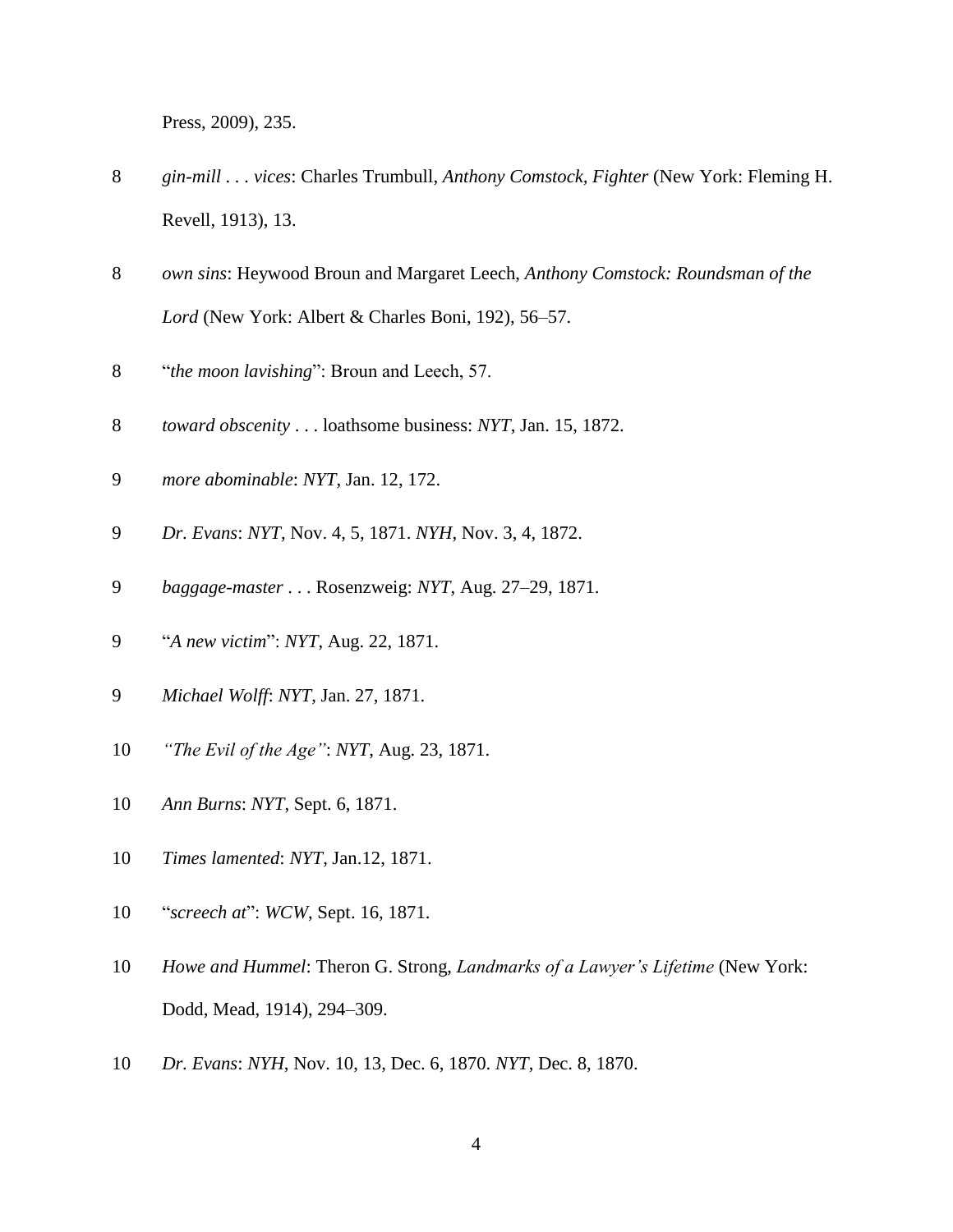- 10 *"put a head on"*: *NYH*, Nov. 10, 1870.
- 11 *Rosenzweig*: *NYT*, Sept. 1, 1871.
- 11 *Ann Burns*: NYT, Dec. 13, 1871.
- 11 *divorces*: *NYT*, Jan. 1, 1872.
- 11 *social order*: James D. McCabe, Jr., *Lights and Shadows of New York Life* (Philadelphia: National Publishing, 1872), 502–507, 594–597, 822–830. Junius Henri Browne, *The Great Metropolis, a Mirror of New York* (Hartford, CT: American Publishing, 1869), 129–137, 205–213, 243–251, 362–332. *A Memorandum Respecting New-York as a Field for Moral and Christian Effort among Young Men* (New York Young Men's Christian Association, 1866), 3–7. Timothy J. Gilfoyle, *City of Eros* (New York: W. W. Norton, 1992), 270–297.
- 11 "*gambling hells*": Gustav Lening, *The Dark Side of New York Life and Its Criminal Classes from Fifth Avenue down to the Five Points: A Complete Narrative of the Mysteries of New York*. (New York: Fred'k Gerhard, Ag't., 1873), 285.
- 12 *National Reform*: *NYT*, Jan. 3, 1872. Constitution of the National Reform Association, adopted February 3, 1863. *Index*: Weekly Paper Devoted to Free Religion, published by the Index Association, Toledo, Ohio, Jan. 6, 1872.

15 *diamonds*: James Fisk to Josephine Mansfield, Oct. 4, 1870, reprinted in McAlpine, 409.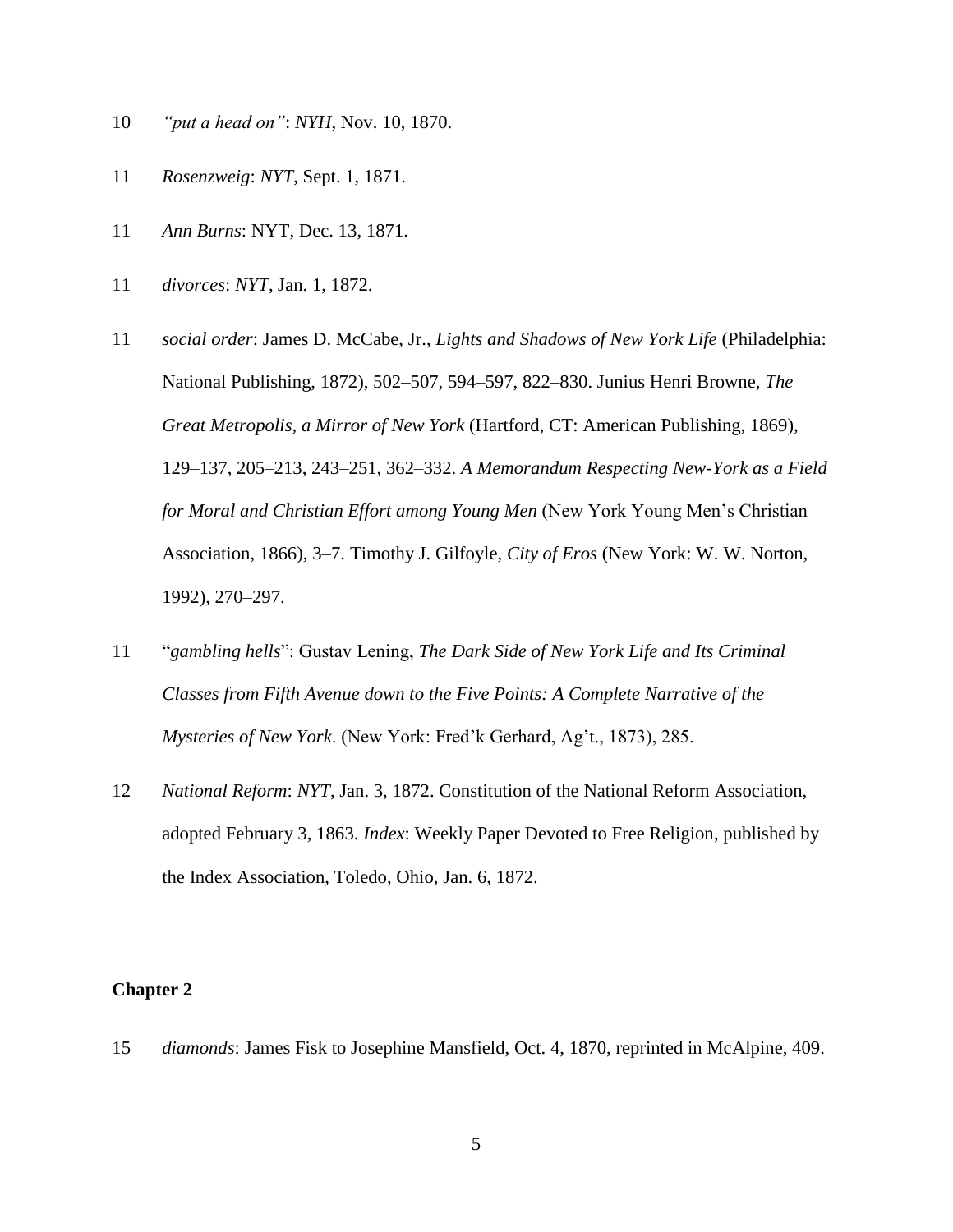- *Devoe Manufacturing*: *NYT*, Jan. 9, 1871. *CA*, Jan. 9, 1871. *NYEP*, Jan. 9, 1871.
- *maneuvered out*: *NYH*, Jan. 18, 1871. *NYTrib*, Jan. 18, 1871.
- *He issued*: *NYTrib*, Jan. 13, 1871.
- *"friend of the family"*: *NYTrib*, Jan. 13, 1871.
- *burlesque*: *NYH*, Jan. 18, 1871.
- *Stokes's wife*: *Albany Argus*, Jan. 19, 1872. Jones, 484.
- *Fisk's men*: *NYE*, Jan. 9, 1871.
- *\$110,000*: *NYTrib*, Jan. 18, 1871.
- *filed suit*: *NYH*, Dec. 2, 1871.
- *letters Fisk*: J. W. Goodspeed, *The Life of Col. James Fisk, Jr., "The Prince of Erie," of Miss Helen Josephine Mansfield, "The Erie Princess," of Edward L. Stokes, the Assassin, and of Hon. Wm. M. Tweed, of New York, the Notorious Leader of the Infamous Tammany Ring* (New York: H. S. Goodspeed, 1872), 90–111.
- a*rbitration*: *NYH*, Dec. 2, 1871.
- *secured affidavits*: Jones, 378. Swanberg, 245.
- a*rbitration . . . injunction*: *NYH*, Oct. 10, 1871. *NYT* Oct. 10, 1871, Oct. 20, 1871.
- *Mansfield sued*: *NYT*, Nov. 16, 1871.
- s*enior Mr. Stokes*: Goodspeed, 116–117. *Jamestown Journal*, Jan. 12, 1872.
- *His habit*: Goodspeed, 118. *NYH*, Jan. 9, 1872.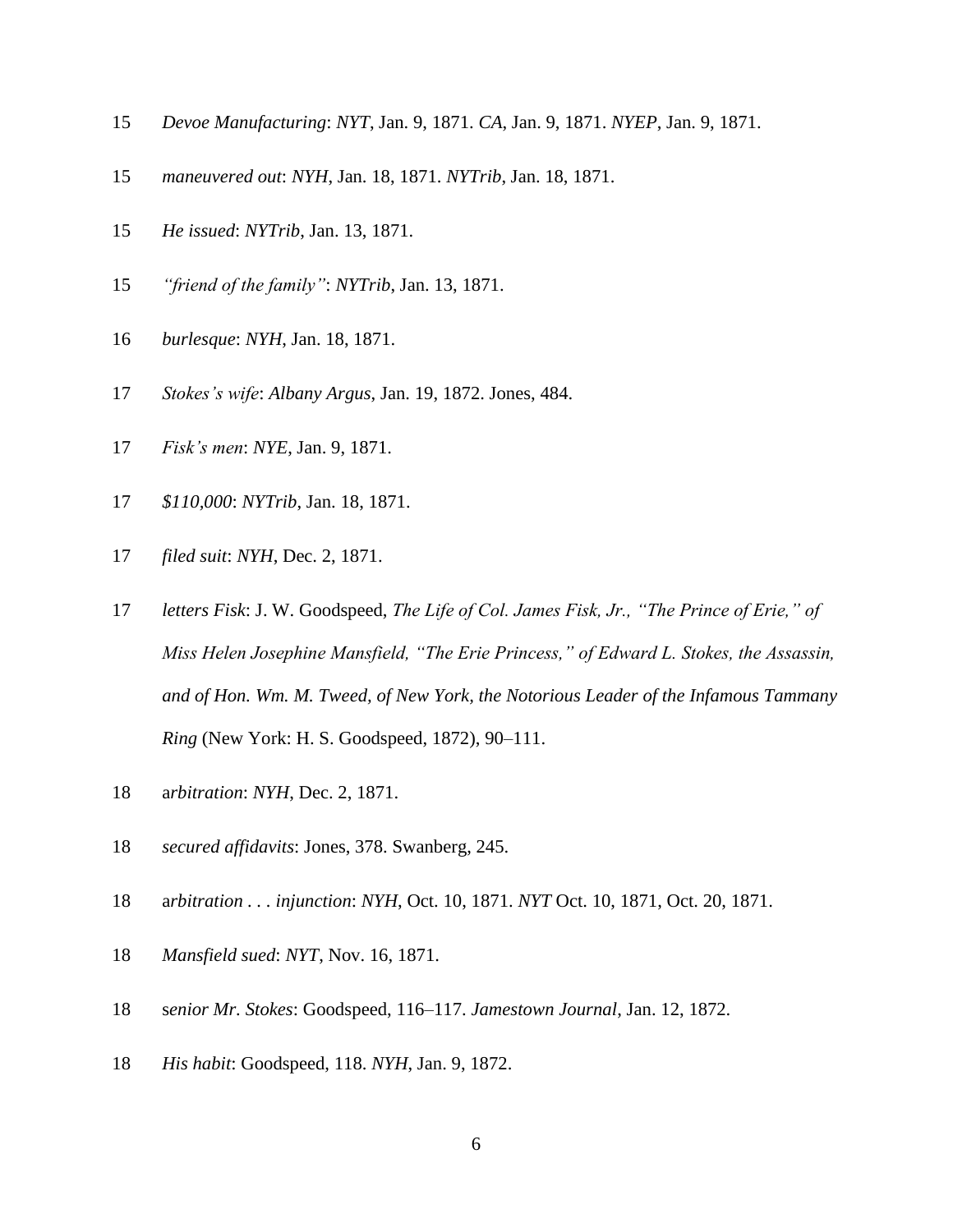- *particular morning*: *NYH*, Jan. 6, 1872.
- *Yorkville Police Court . . . Delmonico's*: *NYH*, Jan. 7, 1872. *NYT*, Jan. 7, 1872.
- *Fisk slept . . . visited his wife*: Swanberg, 186, 189–190, 223, 262, 270.
- *devastated Chicago*: Jones, 447–448.
- *German musicians*: *NYTrib*, Nov. 10, 1871.
- *tended to pressing* . . . *payroll*: *NYT*, Dec. 31, 1871, Jan. 8, 1872. Jones, 453, 467–468.
- *John Chamberlain* . . . *Mrs. Morse*: Swanberg, 117, 270.
- *Grand Central Hotel*: McCabe, *Shadows of New York*, 308.
- *Stokes climbed*: The description of the Fisk shooting and its aftermath, from the movements of Fisk and Stokes to Fisk's funeral procession, including quotes, relies predominantly on *NYT* and *NYH* from Jan. 7, 1872 to Jan. 10, 1872. Other newspapers carried similar accounts.
- *"I've got you now"* through *"Yes, and there goes"*: *NYH*, June 28, 1872.
- *"Will anyone protect me"* and *"Is that you"*: *Albany (NY) Argus*, June 28, 1872.
- *"I am shot"* through *"By Jove, if things"*: *NYH*, Jan. 7, 1872.
- *"Let's go to the Station-house"*: *NYT*, Jan. 6, 1872.
- *"Do you believe"* through *"He is the gamest"*: *NYH*, Jan. 7, 1872.
- *"Is there even"* and *"Keep up a good"*: *NYH*, Jan. 8, 1872.
- *"What do you think"*: *NYH*, Jan. 7, 1872.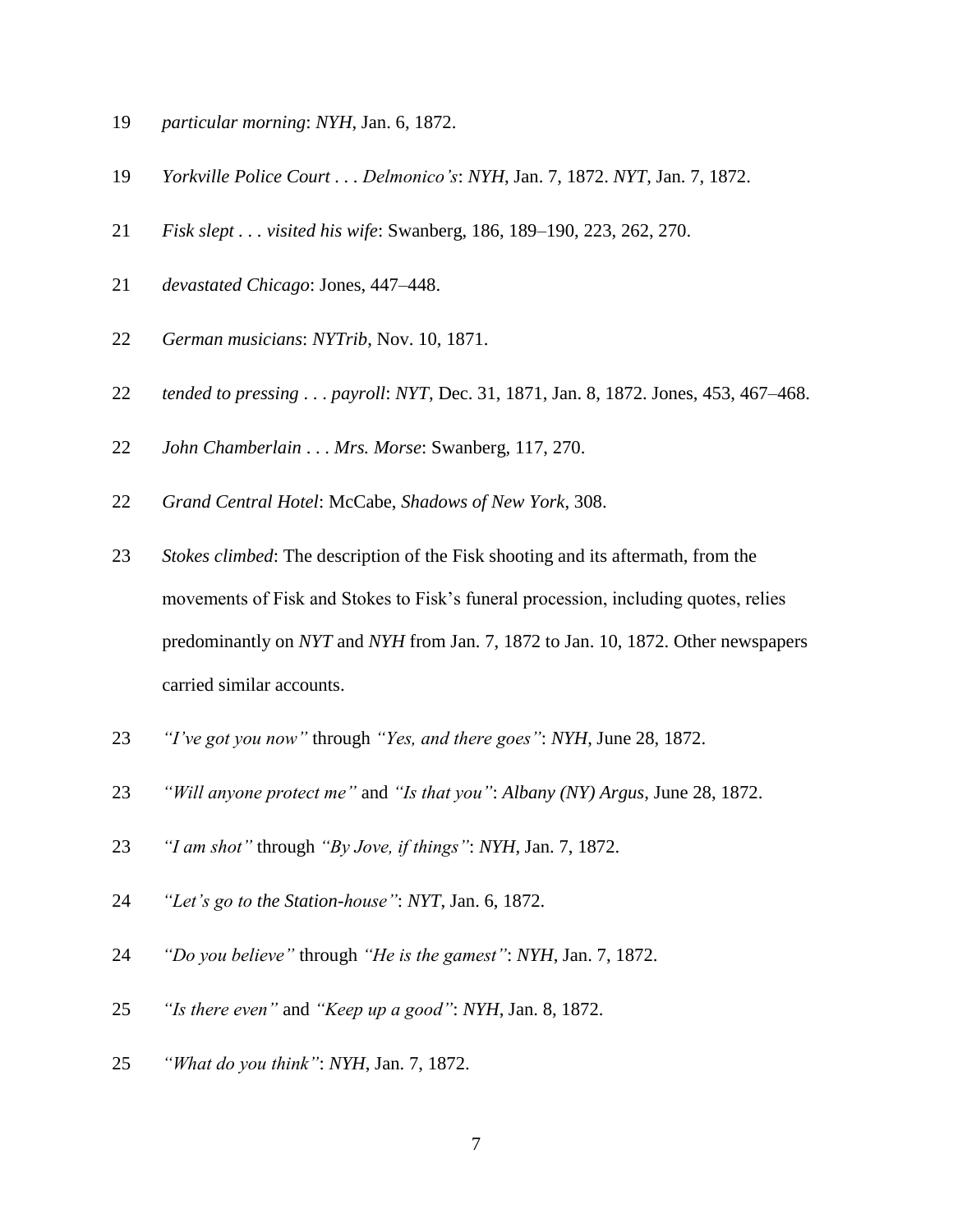- *"Is Miss Mansfield"* through *"I want it distinctly"*: *NYH*, Jan. 7, 1872.
- *"Doing nicely"*: *NYT*, Jan. 8, 1872.
- *"Ah, they may"* through *"It is not only the personal"*: *NYH*, Jan. 8, 1872.
- *"I shot him"* through *"I merely wished"*: *NYT*, Jan. 8, 1872.
- *the Tombs'*: Charles Sutton, *The New York Tombs* (San Francisco: A. Roman, 1874), 44– 57. Browne, 528–534.
- *Edwin Haggerty*: *Albany Argus*, Jan. 9, 1872.
- *executive capacity*: Jones, 449–451. Matthew Hale Smith, *Twenty Years Among the Bulls and Bears of Wall Street* (Hartford, CT: J. B. Burr, 1871), 109–112.
- *"I can only die"*: *NYH*, Jan. 8, 1871.
- *"That as an expression"*: *NYT*, Jan. 8, 1871.
- *"I am the resurrection"*: *NYH*, Jan. 6, 1871.

- *Stanton led*: *Washington Patriot*, Jan. 11, 1872, reprinted in *WCW*, Jan. 27, 1872.
- *Victoria Woodhull*: *Washington Evening Star*, Jan. 10, 1872. *CA*, Jan. 11, 1872. *NYH*, Jan. 11, 1872.
- *"It is an error to exclude"*: Victoria Woodhull to Isabella Beecher Hooker, Oct. 19, 1871, quoted in Underhill, 188.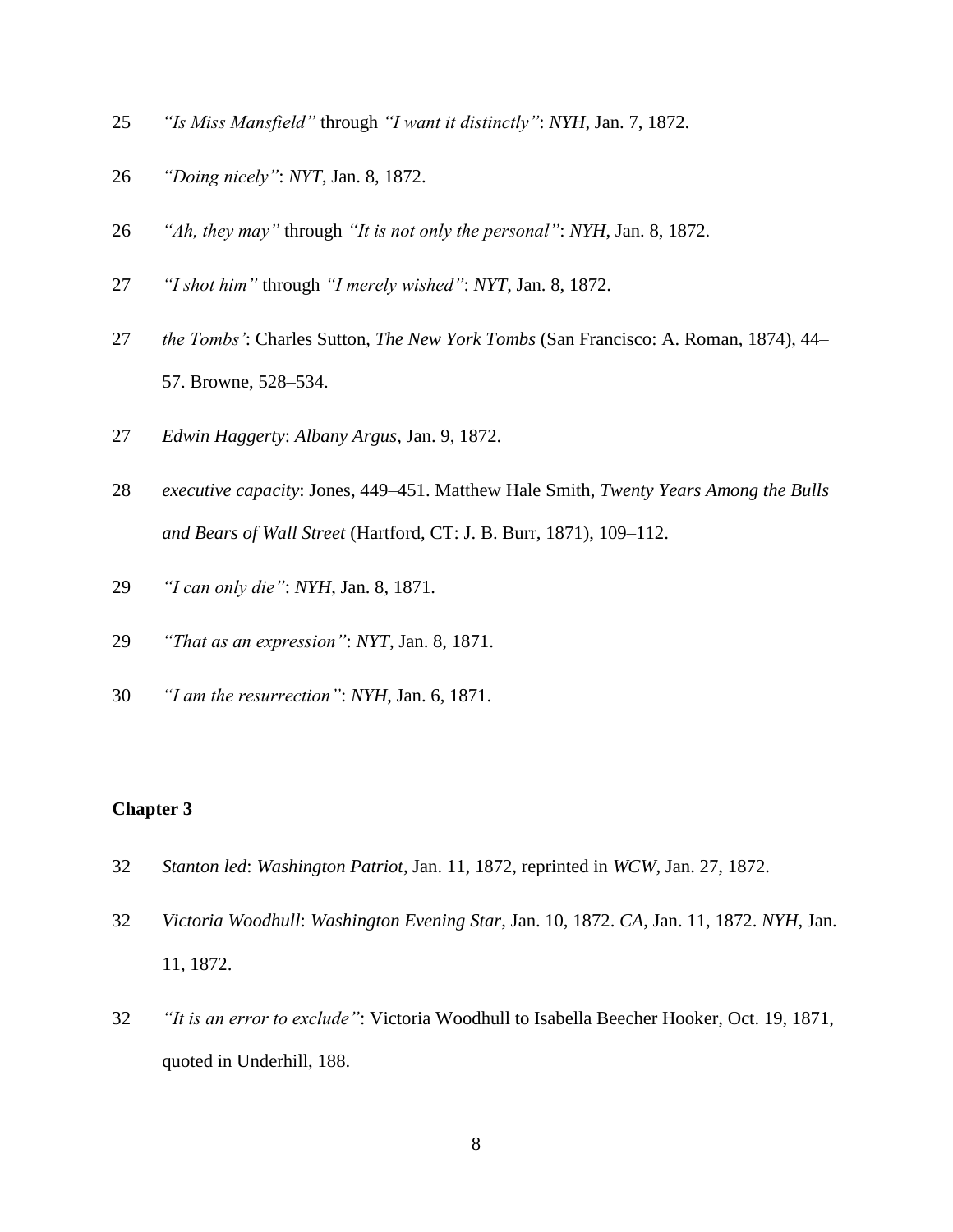- *Benjamin Butler*: David MacRae, *The Americans at Home* (Edinburgh: Edmonston and Douglas, 1870), 159–160. Edward Winslow Martin, *Behind the Scenes in Washington* (Continental Publishing, 1873), 207–209. Goldsmith, 211.
- *"a good share"*: Edward Winslow Martin, *Behind the Scenes in Washington*, 207.
- *she moved*: Mary Gabriel, *Notorious Victoria: The Uncensored Life of Victoria Woodhull* (Chapel Hill, NC: Algonquin Books of Chapel Hill, 1998), 68–70. Underhill, 94–97. Barbara Goldsmith, *Other Powers: The Age of Suffrage, Spiritualism, and the Scandalous Victoria Woodhull*, (London: Granta Books, 1998), 211–212.
- *"third house"*: Underhill, 94.
- *"feast his eyes"*: Underhill, 97.
- *"a shyster"*: Underhill, 101.
- *Samuel Pomeroy*: Ida Husted Harper, *The Life and Work of Susan B. Anthony* (Indianapolis: Bowen-Merrill, 1899), ch. 22.
- *appointed morning*: *NYT*, Jan.12, 1871. *NYEP*, Jan. 11, 1871. *NYTrib*, Jan. 12, 1871. *Washington Evening Star*, Jan. 11, 1871.
- "*It would ill become . . . especially a Beecher*": *WCW*, Nov. 2, 1872.
- *"a frisky lad"* and *"jerky movement"*: *Washington, DC, Evening Star*, Jan. 11, 1871.
- *"anthems to Woodhull"*: *NYT*, Jan. 12, 1871.
- "*coup d'état*": *NYTrib*, Jan. 12, 13, 16, 1871.
- *Some day you will occupy*: Goldsmith, 252.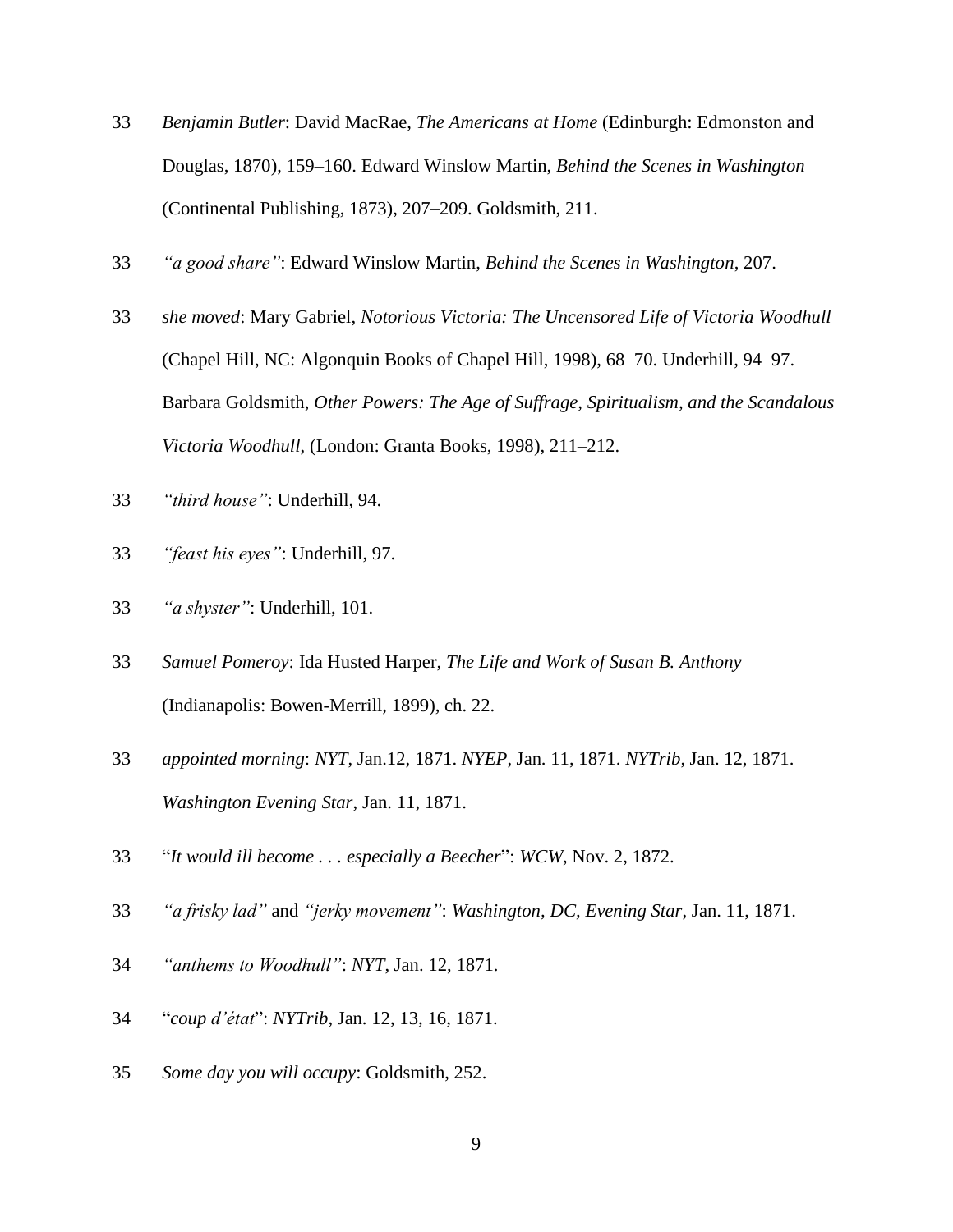- *Cosmo-Political Party*: *WCW*, Jan. 28, 1871.
- *Filled Lincoln Hall*: *NYH*, Feb. 17, 1871. *NYTrib*, Feb. 17, 1871. *Washington Chronicle* reprinted in *WCW*, Mar. 4, 1871. Theodore Tilton, "Victoria C. Woodhull, A Biographical Sketch," in the *Golden Age*, 1871, 12.
- "*her guardian spirit"* and *"her first discourse*": Tilton, "Victoria C. Woodhull, A Biographical Sketch," 12.
- *"fire and freedom"*: *Washington Chronicle*, reprinted in *WCW*, Mar. 4, 1871.
- *"Though I may be on the far"*: Paulina Kellogg Wright Davis, quoted in Underhill, 119.
- *"the grand work"*: *WCW*, Mar. 4, 1871.
- *"seiz[ing] the bull"*: *WCW*, Mar. 11, 1871.
- *"the ablest woman's journal"*: *WCW*, Mar. 4, 1871.
- *"Bravo! My Dear Woodhull"* and *"Go Ahead!"*: *WCW*, Feb. 25, 1871.
- "*ahead of anything*": Susan B. Anthony to Victoria Woodhull, Feb. 28, 1871, quoted in Gabriel, 87.
- *"who bring[s] brains"*: Susan B. Anthony to Isabella Beecher Hooker, Mar. 21, 1871, quoted in Goldsmith, 256.
- *\$10,000*: Underhill, 114, 209.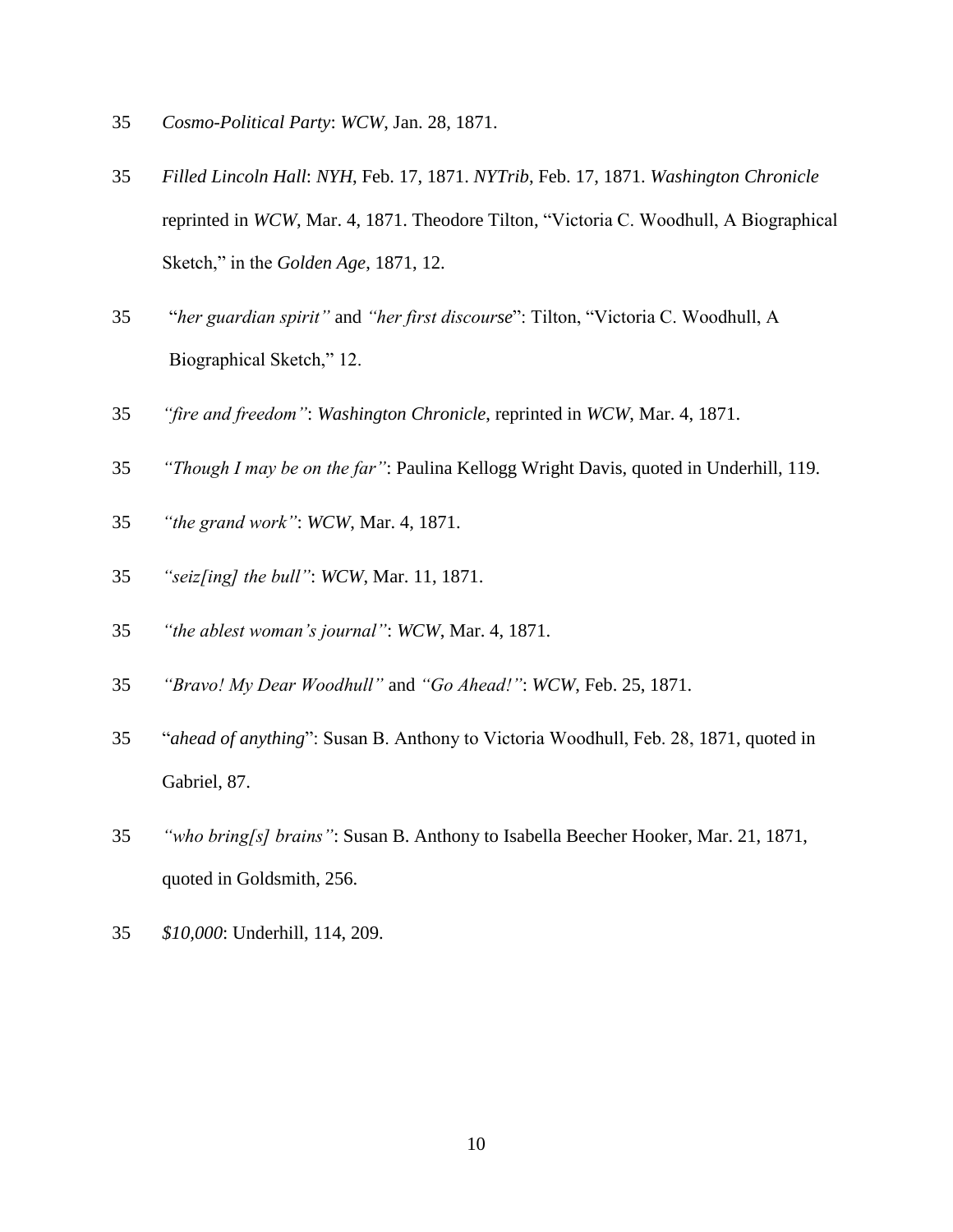- *social system oppressed . . . same services*: *WCW*, Mar. 14, 1870, Sept. 17, 1870, Mar. 2, 1871, Sept. 23, 1871, Sept. 30, 1871, Feb. 10, 1872, Mar. 9, 1872, Oct18, 1873. *And the Truth Shall Make You Free: A Speech on the Principles of Social Freedom*, by Victoria C. Woodhull, delivered at Steinway Hall, Nov. 20, 1871. *Tried as by Fire; or, The True and the False, Socially*, by Victoria C. Woodhull, 1874.
- *"To show men"*: *WCW*, Oct. 18, 1873.
- *"That a woman had political rights"*: *WCW*, Feb. 10, 1872.
- *"the ability to earn"* and *"the glorious freedom"*: *WCW*, Sept. 17, 1870.
- *"the gilded palaces"* and *"the lowest purlieus"*: Woodhull, *And the Truth Shall Make You Free*.
- *"head and front"*: *NYH*, Feb. 17, 1871.
- *"branches of radicalism"*: *WCW*, Feb. 24, 1872.
- *"party which"*: *NYT*, May 9, 1871. Full speech in Madeleine B. Stern, ed., *The Victoria Woodhull Reader* (Weston, MA: M&S Press, 1874).
- *"the more radical and vital questions"*: *WCW*, ay, 12, 1871.
- *pushed the limits*: *WCW*, Aug. 9, 1872, Oct. 25, 1873.
- "*sovereignty of the individual*": Woodhull, *And the Truth Shall Make You Free*.
- *"short cut"* and *"hands are unclean"*: Mary Livermore quoted in Susan B. Anthony to Laura DeForce Gordon, Feb. 9, 1871, quoted in Goldsmith, 255.
- *drew blood*: *NYTrib*, May 9, 10, 1871.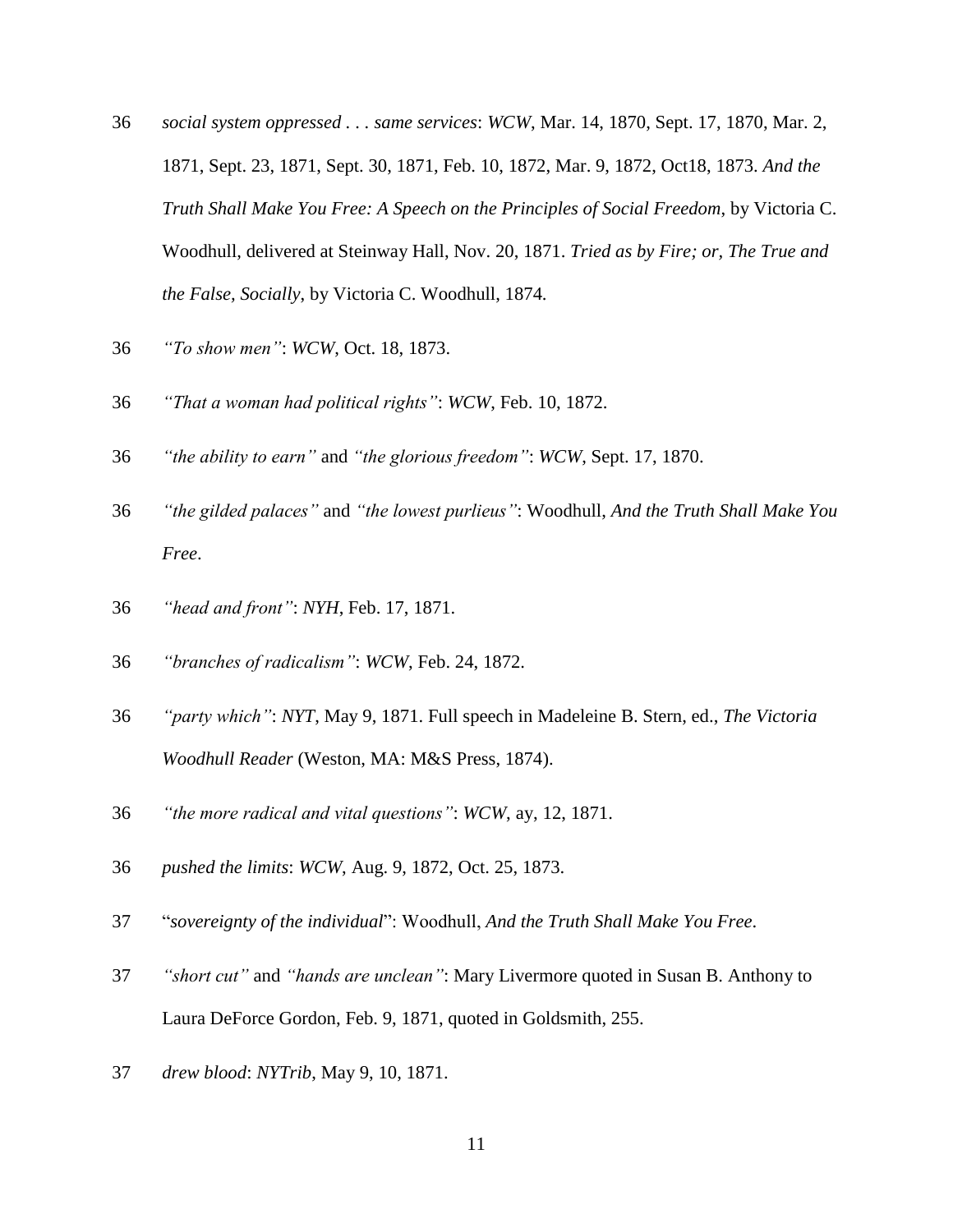- *"dirty moral linen"*: *NYH*, Mar. 13, 1971.
- *"slander upon"*: *Albany Evening Journal*, May 11, 1871.
- *"Woodhull's Women"*: *NYH*, May 12, 13, 1871.
- *"honor Victoria"*: *NYTrib*, May 10, 1871.
- *"If Congress refuse"*: *NYTrib*, May 12, 1871. Full speech in Supplement to *WCW*, "the Great Political Issue of Constitutional Equality," Aug. 12, 1871.
- *"Resolved, That this Convention"*: *NYTrib*, May 13, 1871.
- *"best class of society" and "terrible earnestness"*: *Washington Patriot*, Jan. 11, 1872, reprinted in *WCW*, Jan. 27, 1872.
- *"free love panic"*: Martha Coffin Wright to Elizabeth Cady Stanton, Mar. 22, 1872, quoted in Goldsmith, 304.
- *Minneapolis delegate*: Underhill, 147–148.
- *single-minded*: Harper, vol. 1, ch. 22.
- *Stanton echoed*: *Washington Patriot*, Jan. 11, 1872, reprinted in *WCW*, Jan. 27, 1872.
- *"We now propose"*: *Washington Patriot*, Jan. 11, 1872, reprinted in *WCW*, Jan. 27, 1872.
- *party putting*: *Washington Patriot*, Jan. 11, 1872, reprinted in *WCW*, Jan. 27, 1872.
- *Woodhull addressed*: *Washington Patriot*, Jan. 11, 1872, reprinted in *WCW*, Jan. 27, 1872.
- *Hooker took*: *Washington Patriot*, Jan. 11, 1872, reprinted in *WCW*, Jan. 27, 1872.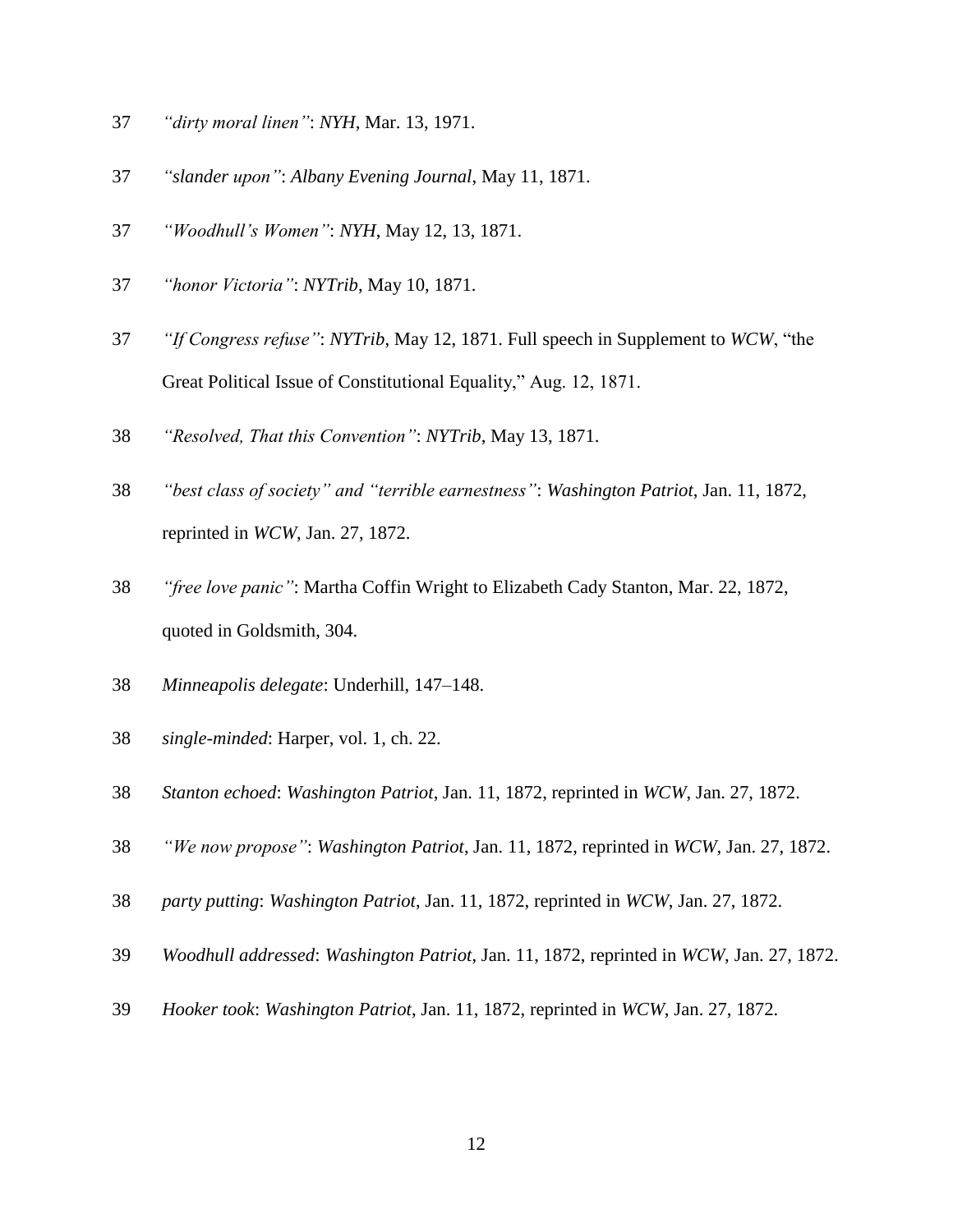- *"conventionalities of red tape"*: *Washington Patriot*, Jan. 11, 1872, reprinted in *WCW*, Jan. 27, 1872.
- *"embodying the purposes"* through *"a thousand other"*: *NYH*, Jan. 11, 1872.
- *"our gracious masters . . . tremble"*: *Washington Evening Star*, Jan. 11, 1872.
- *clock ticked . . . "humbugs"*: *Washington Evening Star*, Jan. 11, 1872
- *"humbugs"*: *Washington Evening Star*, Jan. 11, 187*2.*
- *"It is this"* through *"I was asked if I knew"*: *Washington Patriot*, Jan. 11, 1872, reprinted in *WCW*, Jan. 27, 1872.
- *"Mrs. Woodhull's voice"*: *NYH*, Jan. 12, 1872.
- *"work for woman"* through *"my whole soul does homage"*: *Washington Patriot*, Jan. 11, 1872, reprinted in *WCW*, Jan. 27, 1872.
- *angry spiritualist*: *NYH*, Jan. 12, 1872.
- *peacemaker*: *Washington Patriot*, Jan. 11, 1872, reprinted in *WCW*, Jan. 27, 1872.
- *lion and lamb*: *NYH*, Jan. 12, 1872.
- *Alice Bowlsby*: *Washington Patriot*, Jan. 11, 1872, reprinted in *WCW*, Jan. 27, 1872.
- *name Henry . . . Smith attacked*: *Washington Patriot*, Jan. 11, 1872, reprinted in *WCW*, Jan. 27, 1872.
- *Senate Judiciary*: *NYTrib*, Jan. 13, 1872. *NYH*, Jan. 13, 1872. *Washington Evening S*tar, Jan. 12, 1872. *Washington Patriot*, Jan. 11, 1872, reprinted in *WCW*, Jan. 27, 1872.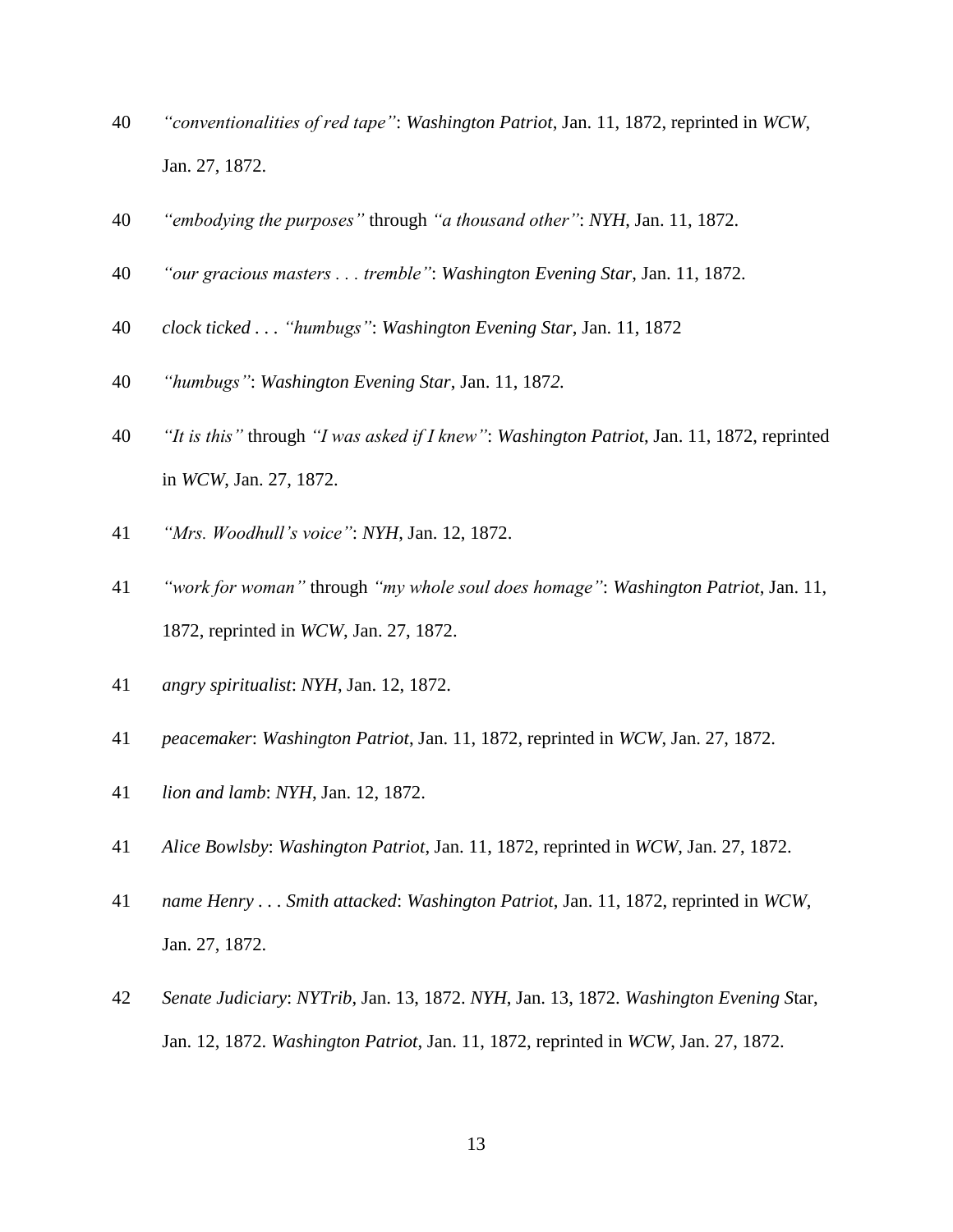43 *"The signs of the times"* through *"Woodhull for President"*: *Washington Chronicle*, reprinted in *WCW*, Jan. 27, 1872.

- 44 a*ppeal of Ann*: *NYT*, Jan. 20, 1872.
- 44 *Mary Russell*: Russell's story is based on *NYT*, *NYH*, and *NYE* from Sept. 5–12, 1871 and *NYH*, Dec. 12, 1871.
- 44 *the Bowery*: McCabe, *Shadows of New York*, 186–193. Matthew Hale Smith*, Sunshine and Shadow in New York* (Hartford, CT: J. B. Burr, 1868), 214–218. Herbert Asbury, *The Gangs of New York* (New York: Alfred A. Knopf, 1928).
- 44 *Five Points*: McCabe, 398–421, Smith, 202–2013.
- 45 *laws of Heaven*: John Todd, *Serpents in the Doves' Nest* (Boston: Lee and Shepard, 1867).
- 45 *devices*: Andrea Tone, *Devices and Desires* (New York: Hill and Wang, 2001), 3–45. Dennis, 211–215. Dr. Edward Foote, *Medical Common Sense: Applied to the Causes, Prevention and Cure of Chronic Diseases and Unhappiness in Marriage* (Published by the author, 1858).
- 45 *"moonlight excursions"*: *NYH*, Sept. 6, 1871.
- 46 *"I am too weak"*: *NYH*, Sept. 6, 1871.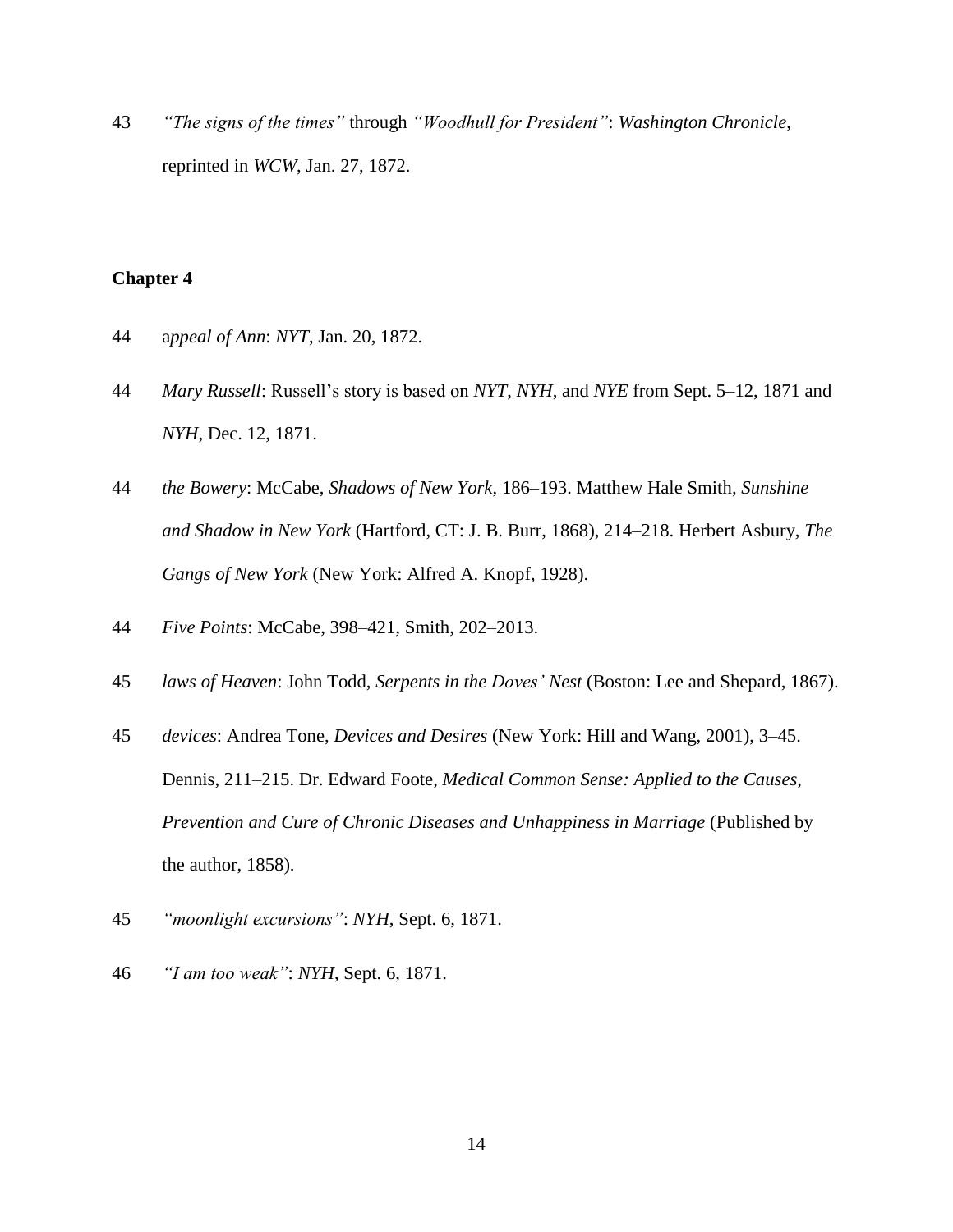- 46 *abortionist stewed in Sing Sing*: *NYT*, Dec. 25, 1871. Guy Cheli, *Sing Sing Prison* (Charleston, SC: Arcadia, 2003); Denis Brian, *Sing Sing: The Inside Story of a Notorious Prison* (New York: Prometheus Books, 2005).
- 46 *Burn's help*: Ann Burn's story is based on newspapers covering her arrest, Sept. 5–16, 1871, and trial, Dec. 6–12, 1871, including: *NYT*, *NYTrib*, *NYEP*, *NYH*, and *CA*.
- 47 *Madame Restell*: Howe & Hummel, *Danger! A True History of a Great City's Wiles and Temptations* (Buffalo, NY: Courier, 188), ch. XVI. Browne, 582–587. Lening, 448. Clifford Browder *The Wickedest Woman in New York* (Hamden, CT: Archon Books, 1988).
- 47 "*trunk affair"* and *"could clear her skirts"*: *NYTrib*, Sept. 6, 1871.
- 47 *"the murder of Alice Bowlsby"*: *NYTrib*, Sept. 6, 1871.
- 47 *"Of late"*: *NYT*, Sept. 7, 1871.
- 47 *"quack doctors"*: *NYH*, Sept. 6, 1871.
- 48 *paying for the best*: Strong, 294–309. Richard H. Rovere, *Howe & Hummel: Their True and Scandalous History* (New York: Farrar, Straus and Giroux, 1947), 56–64.
- 48 *the trial*: *NYEP*, Sept. 11, 1871. *NYT*, Dec. 12–13, 1871. *NYH*, Dec. 12, 1871.
- 49 *Three magistrates . . . parties involved*: *NYT*, Jan. 20, 1872. Charges of the Bar Association of New York against Hon. George Barnard and Hon. Albert Cardozo, Justices of the Supreme Court, 1872, iii–xxvi. *NYT*, Feb. 25, 1872.
- 49 *within his rights*: *NYT*, Jan. 20, 1871.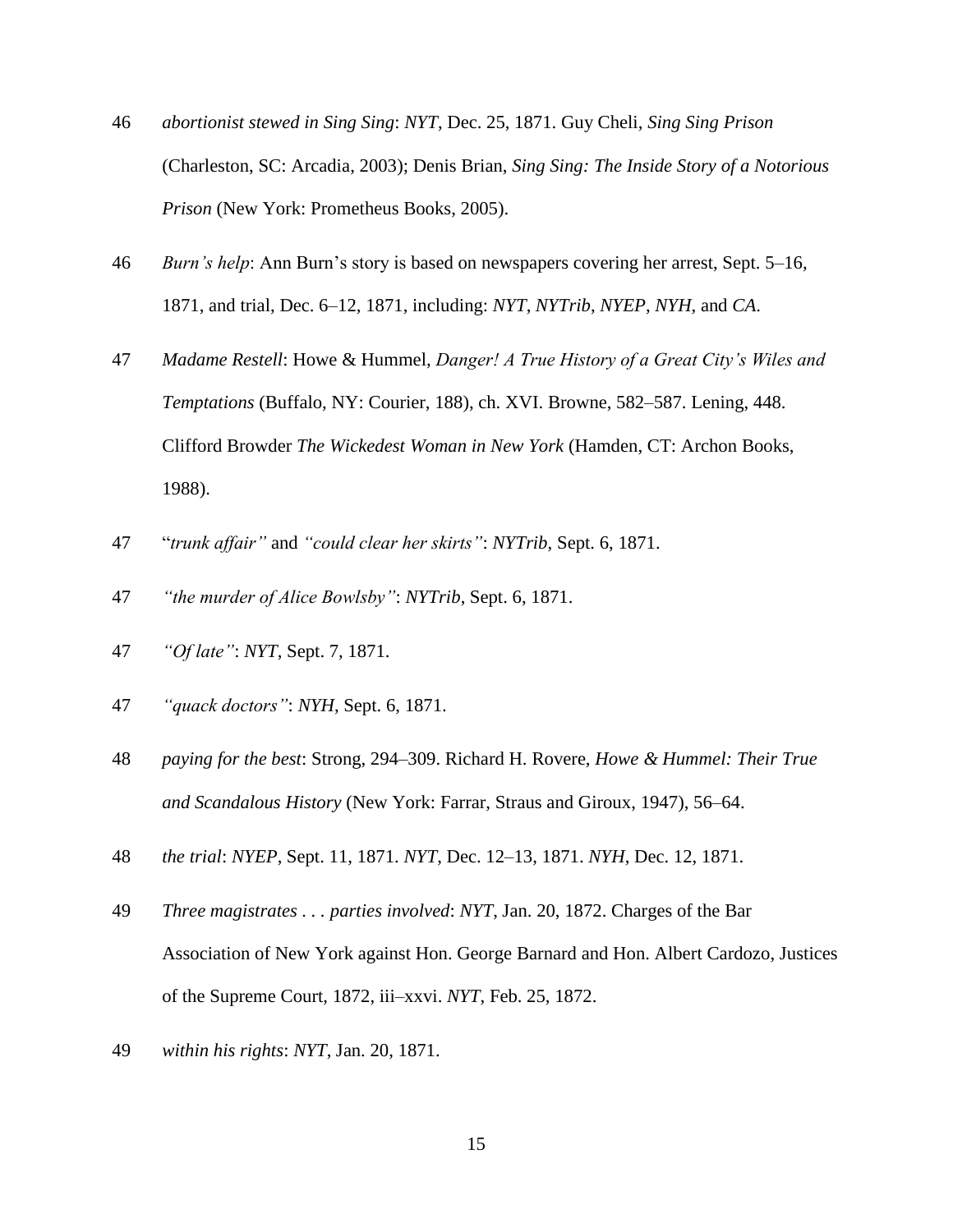*Heard another case*: *NYH*, Jan. 23, 1872.

- *Mary Geary*: The story of Evan's arrest for death of Mary Geary is based on: *NYH*, Nov. 3, 4, 10, 1870, Dec. 6, 1870; *NYT*, Nov. 4, 5, 12, 1870, Dec. 8, 1870; *CA*, Nov. 12, 1870.
- *Ann O'Neil*: The story of Evan's arrest in case of Ann O'Neil is based on: *NYH*, Nov. 4, 12, 1870, Dec. 6, 22, 1870; *NYT*, Nov. 12, 1870, Dec. 6, 1870; *CA*, Nov. 12, 1870, Dec. 10, 1870.
- *"committing an abortion"* and *"This is worse"*: *NYH*, Nov. 12, 1870.
- *The trial opened*: Evans's trial based on *NYT*, *NYH*, *NYTrib* from May 13, 1871 to May 18, 1871, June 11, 1871.
- *"guilty of an attempt"*: *NYH*, May 18, 1871.
- *Judiciary Committee*: Charges of the Bar Association, iii–xxvi.
- *"I find nothing"*: *NYH*, Feb. 11, 1872.
- *Cardozo held*: *NYT*, Feb. 11, 1872.

- *John Hall*: Broun and Leech, 63, 86.
- *"little wifey"*: Broun and Leech, 65.
- g*oing well*: Broun and Leech, 61–70. Trumbull, 45–48.
- *"So bright, so sweet"*: Broun and Leech, 64.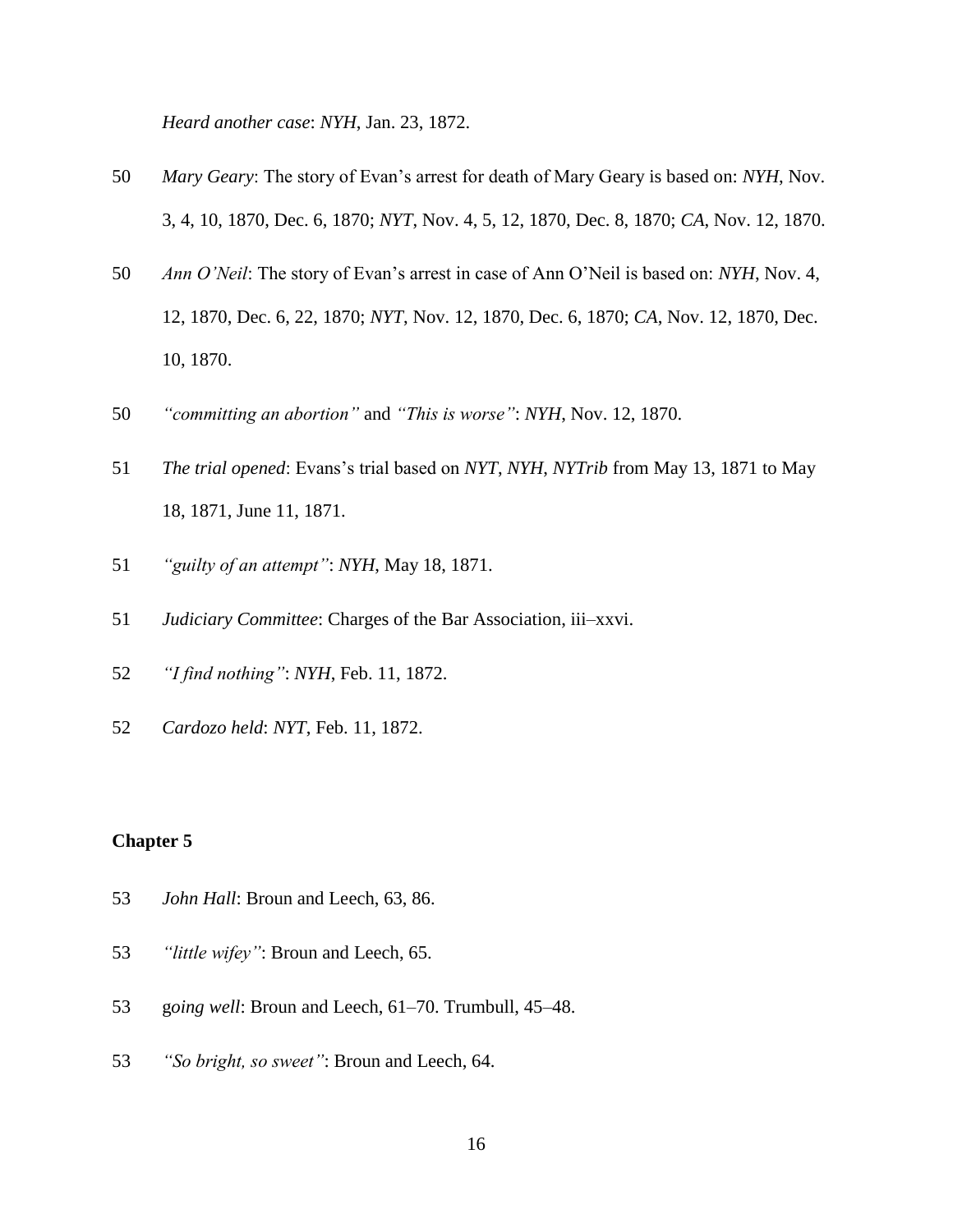- 54 *"go to my Father" and "too cold"*: Broun and Leech, 70.
- 54 *"Give me a man"*: Broun and Leech, 69.
- 54 *body of*: Trumbull, 19–21.
- 54 *"the hydra-headed monster"*: Anthony Comstock, *Frauds Exposed; or, How the People Are Deceived and Robbed, and Youth Corrupted* (New York: J. Howard Brown, 1880), 389.
- 54 *minds of boys*: Comstock, *Frauds Exposed*, 1880, 389–390.
- 54 *William Simpson*: Trumbull, 52–53. Pratt, Frank. "Sketch of Life of Anthony Comstock, Taken Down Stenographically, from His Own Words on Friday Evening, December 17, 1886, at the Massasoit House, Springfield, Massachusetts." Typescript, in Comstock biographical file, Kautz Family YMCA Archives, 2.
- 55 *Mercury taunted*: Pratt, 2. Anthony Comstock to Clinton Merriam, Jan. 1, 1873, published in Appendix to the *Congressional Globe*, Mar. 1, 1873.
- 55 *"Jesus never would wink"*: Broun and Leech, 72.
- 55 *Printing House Square*: McCabe, *Shadows of New* York, 244–257.
- 55 *netherworld of Nassau*: McCabe, 426–429.
- 55 *Comstock sought*: The description of Comstock's arrests on Nassau are based on *NYT*, *NYH*, *NYTrib* and *Sunday Mercury*, Mar. 3–4, 1872; Indictment Records of the New York County Court of General Sessions, New York Municipal Archives; New York Society for the Suppression of Vice Records, 1871–1953 (Microfilm Edition, Reel 1).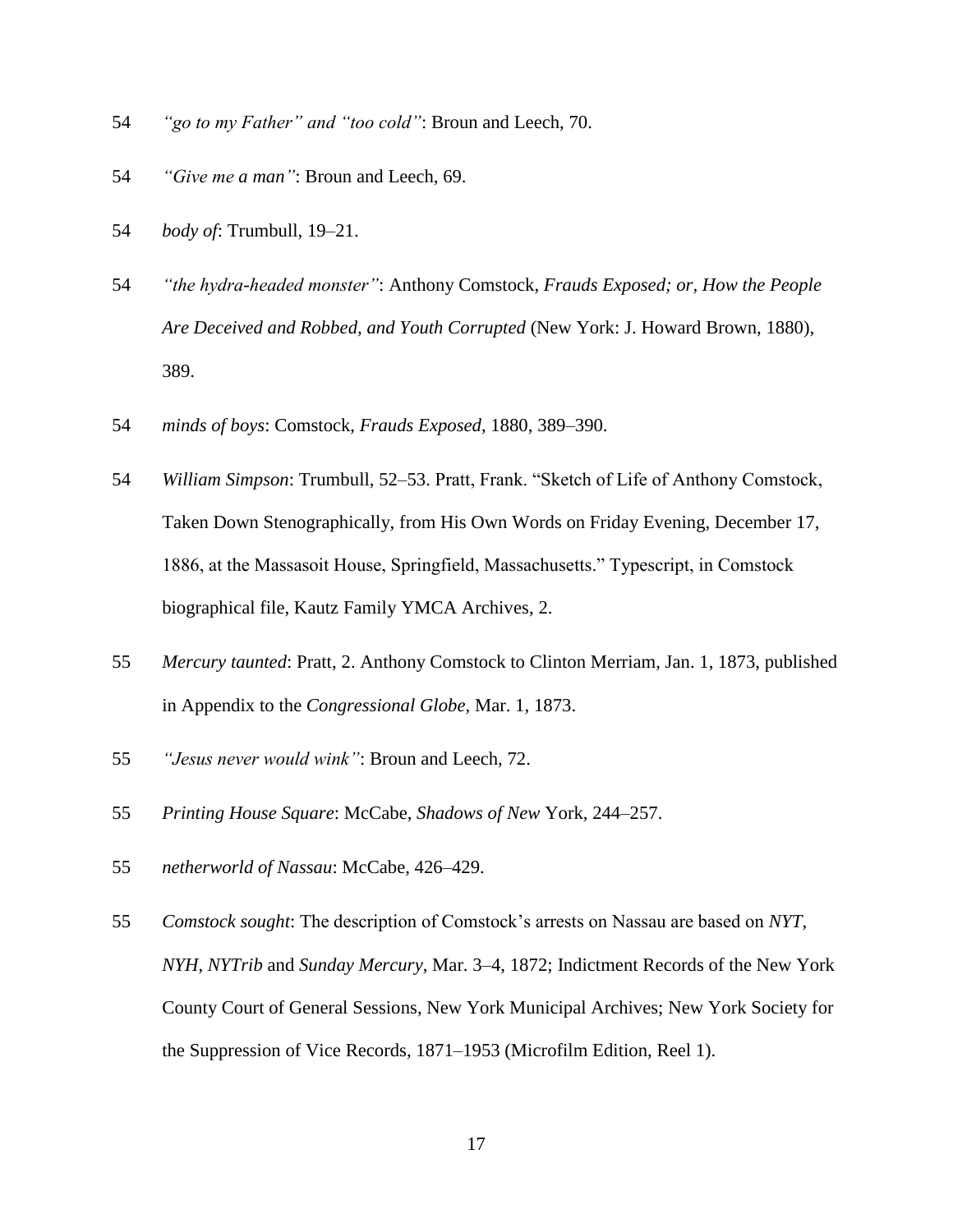- *"There's the man"* through *"the female form divine"*: *Sunday Mercury*, Mar. 3, 1872.
- *"disgusting"*: *NYT*, Mar. 4, 1872.
- *"bawdy"*: *NYH*, Mar. 4, 1872.
- *William Haynes*: *Frauds Exposed* by Comstock, 388. Lening, 652. Dennis, 141–152. Helen Lefkowitz Horowitz, *Rereading Sex: Battles over Sexual Knowledge and Suppression in Nineteenth-Century America* (New York: Alfred A. Knopf, 2002), 224– 225.
- *"all indecent and obscene"*: Dennis, 100.
- *"the curiosity" through "it hitch[ed]"*: Dennis, 127–128.
- *"print representing a woman"*: Dennis, 147.
- *"Strokeall & Company"* and *"Ten inches up"*: Dennis, 148.
- *"extreme penalty"*: *NYT*, Mar. 7, 1872.
- *Brooks . . . McDermott*: Dennis, 241.
- *introduce Comstock*: Anthony Comstock to Robert McBurney, Mar. 23, 1872, quoted in Horowitz, 373.
- *"Tombs shyster"*: Anthony Comstock to Robert McBurney, Mar. 23, 1872, in Horowitz, 373.
- *the proprietors*: *CA*, Mar. 15, 1872. *NYT*, Mar. 16, 1872. *NYH*, Mar. 17, 1872.
- *Charles Manches*: *NYT*, Mar. 16, 1872.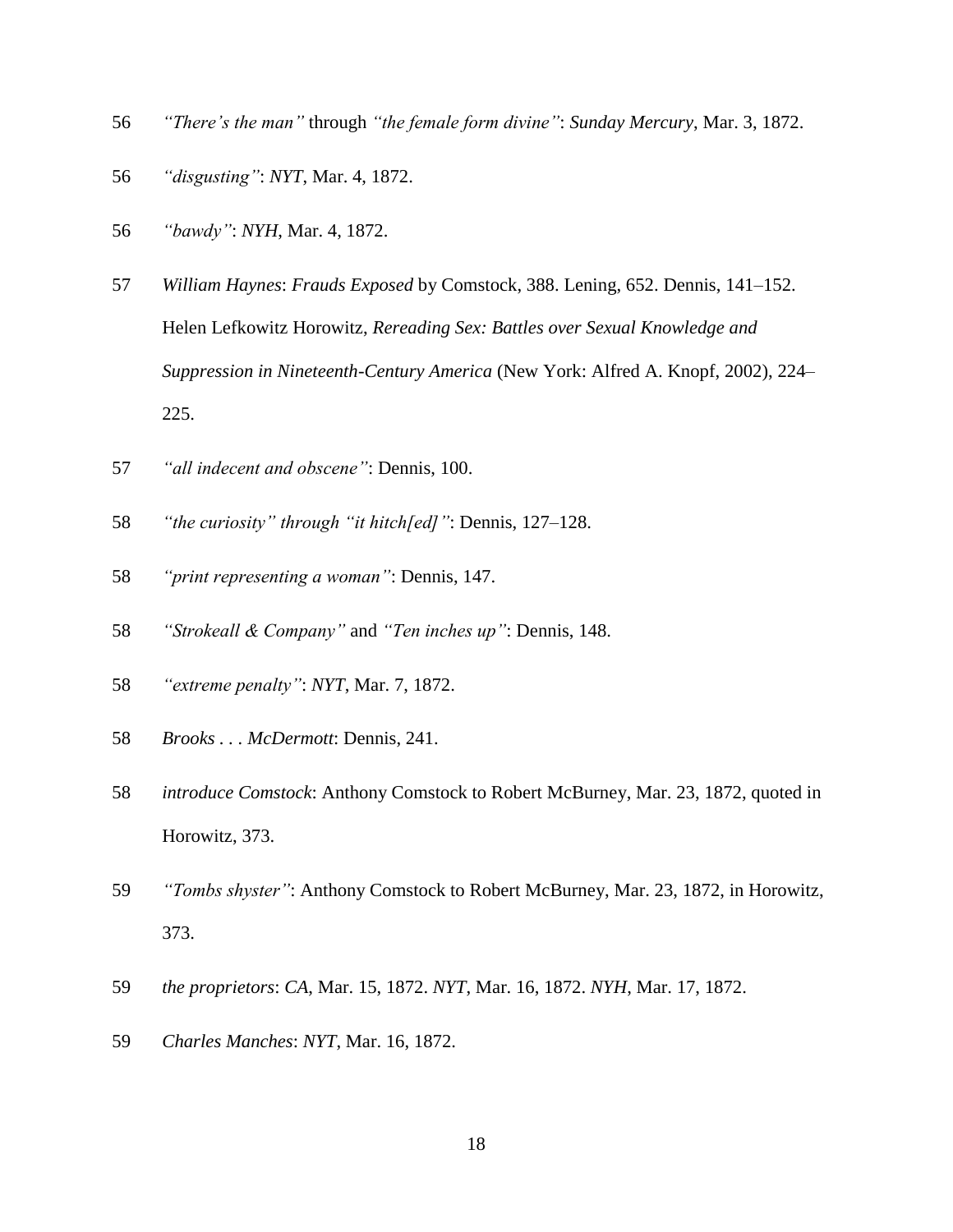- *Grandin warned*: Trumbull, 60–63. New York Society for the Suppression of Vice Records.
- *"Get out of the way"*: Trumbull, 62.
- *worrying Haynes*: *NYT*, Aug. 28, 1872.
- *"It is charged by their friends"*: Broun and Leech, 192.

- *The Patriarchs*: Ward McAllister, *Society as I Have Found It* (New York: Cassell, 1890), 207–236.
- *Beggars' Banquet*: *NYT*, Mar. 17, 1872.
- *"Bohemian"* through *"as long as a woman's"*: *NYT*, Mar. 17, 1872.
- *French Ball*: *Sunday Mercury*, Jan. 21, 1872. *WCW*, Nov. 2, 1872.
- *baseball season*: *NYT*, Mar. 8, 1872.

- *Niblo's Garden*: *NYEP*, Mar. 28, 1872.
- *venerable name*: T. Allston Brown, *History of the New York Stage from the First Performance in 1732 to 1901* (New York: Dodd, Mead, 1903), vol. 1, 175–233.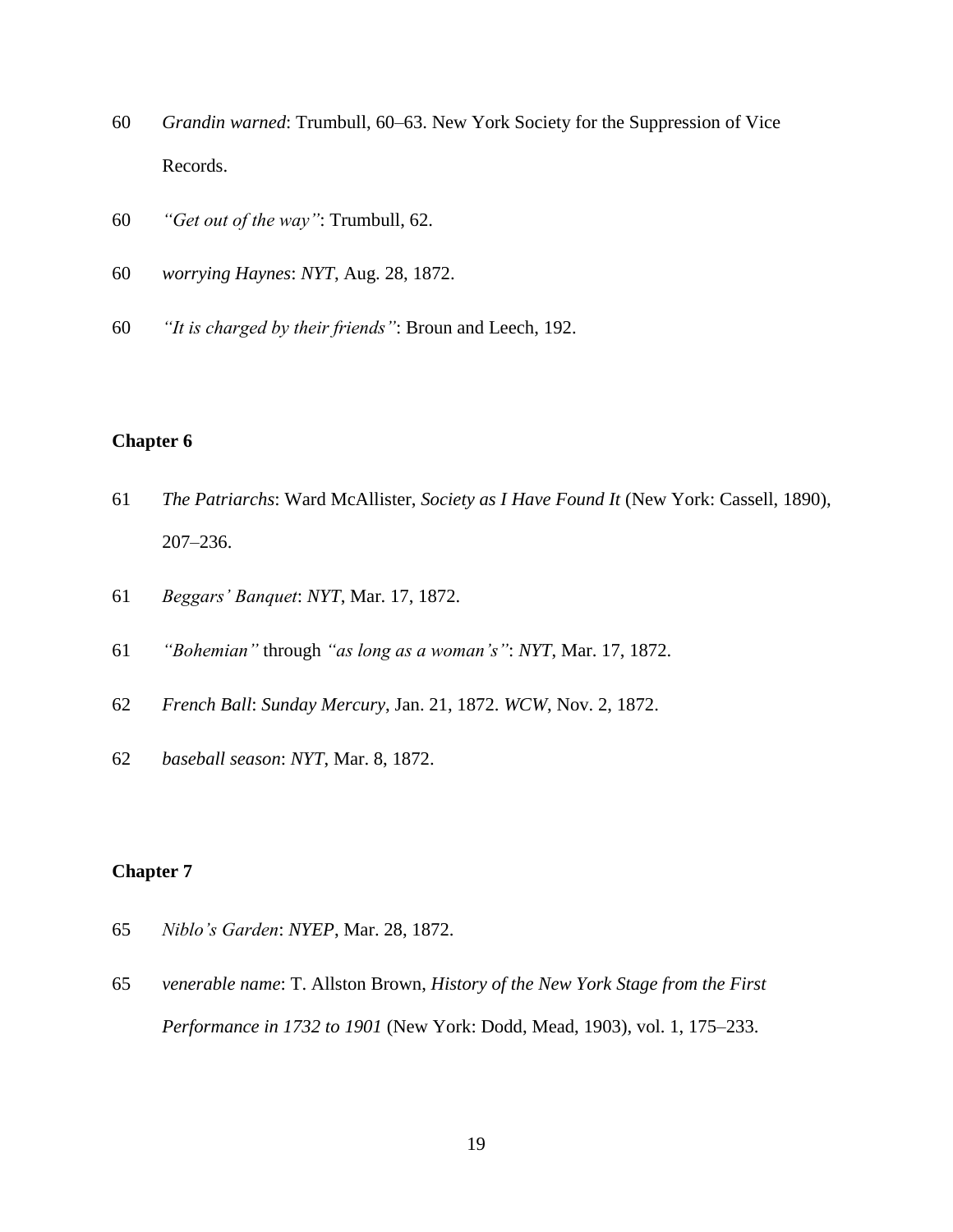- *Black Crook*: *NYT*, Sept. 13, 17, 1866. *NYEP*, Sept. 13, 1866. *NYH*, May 7, 1872.
- *"such unembarrassed disporting"*: *NYT*, Sept. 17, 1866.
- *"an exhibition"*: *NYH*, May 7, 1872.
- *Herald cited*: *NYH*, May 5, 1872.
- *Black Friday*: *NYT*, Apr. 21, 1872. *NYEP*, Mar. 28, 1872. *Albany Argus*, Apr. 1, 1872.
- *Fisk was looming*: *NYH*, Jan. 20, 27, 1872, June 3, 1872. *NYTrib*, Feb. 17, 1872. *NYT*, May 11, 1872. *Frank Leslie's Illustrated Weekly*, Apr. 6, 1872.
- *"the only full"* and *"extraordinary inducements"*: *NYTrib*, Feb. 17, 1872.
- *Fisk's horses*: *NYTrib*, Feb. 29, 1872. *NYH*, Mar. 1, 1872.
- *Black Friday opened*: *NYEP*, Apr. 23, 24, 1872; *NYH*, Apr. 23, 24, 1872; *NYT*, Apr. 23, 28, 1872; *Pomeroy's Democrat*, May 6, 1872; *NYTrib*, May 7, 1872.
- *"The play degrades the actor"*: *Pomeroy's Democrat*, May 6, 1872.
- *"virtuous censors"*: *NYEP*, Apr. 23, 1872.
- *growing weary*: *NYT*, Apr. 25, 1872. Goodspeed, 118.
- *speedy trial*: *NYT*, Feb. 14, 1872, Apr. 25, 29, 1872. *NYH*, Mar. 3, 1872, Apr. 1, 3, 1872.
- *sealing his lips*: *NYT*, Apr. 29, 1872. May 2, 1872.
- *penned a diatribe* . . .*three resigned* . . . *offering odds*: *NYT*, Apr. 29, 1872. *NYEP*, May 1, 1872.
- *"great nerve"*: *Troy (NY) Weekly*, June 8, 1872.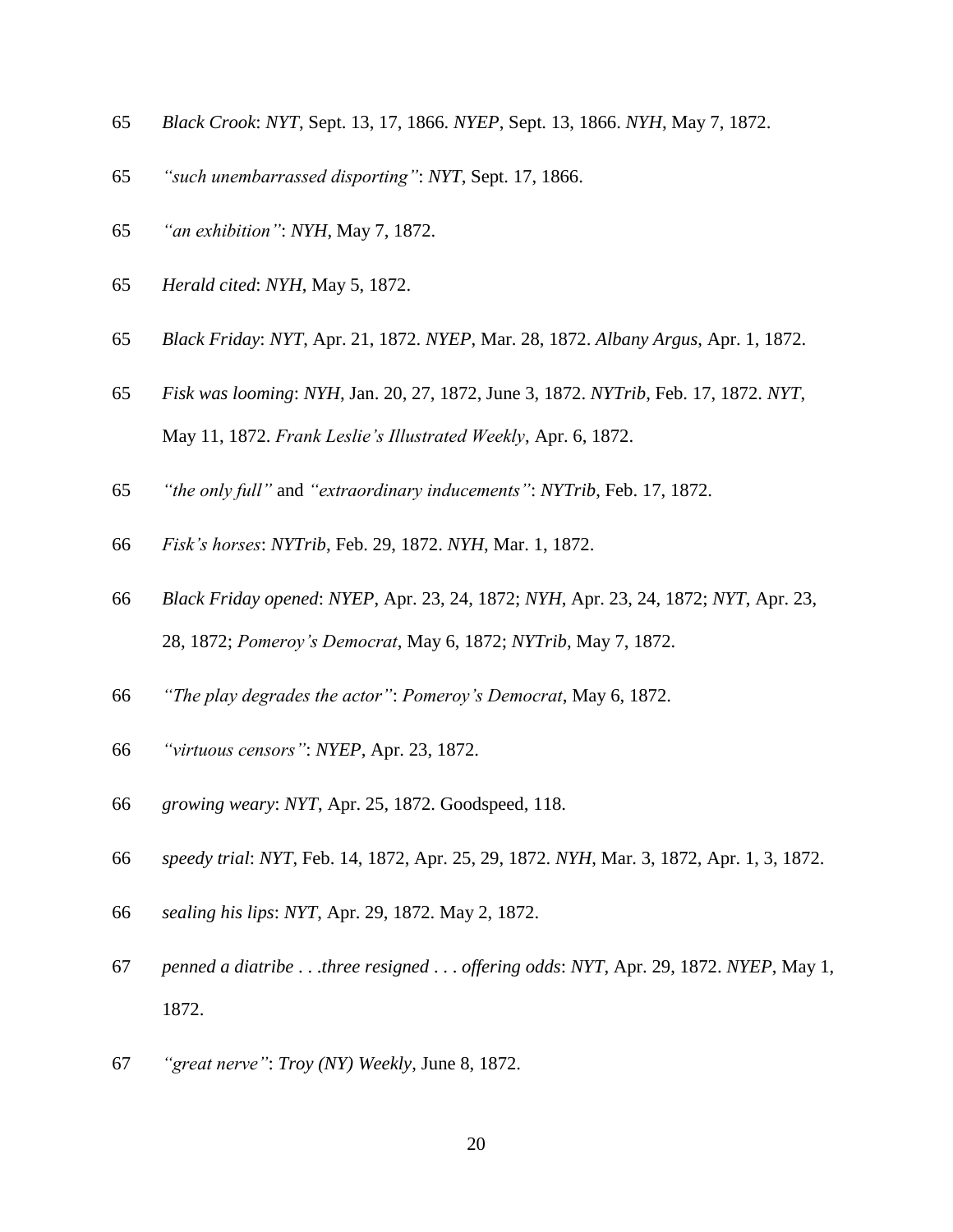- *woman's body*: *CA*, Apr. 6, 1872.
- *Mansfield sued*: *CA*, Mar. 14, 1872, Apr. 24, 1872. Dec. 24, 1874. *NYTrib*, Dec. 25, 1874.
- *burglar broke*: *CA*, Apr. 10, 1872. *Albany Argus*, Feb. 26, 1872.
- *as executrix*: *Albany Argus*, Apr. 9, 1872. *NYTrib*, Sept. 9, 1872. *NYT*, Dec. 22, 1872.
- *husband's reputation*: *NYT*, May 11, 1872. *NYH*, Mar. 10, 1872. Charges of the Bar Association of New York , iii-x.
- "*a worthless and tawdry*": *NYT*, May 11, 1872.
- *Claflin opened*: *WCW*, Apr. 6, 1872. *NYH*, Mar. 30, 1872.
- *announced her search*: *WCW*, July 8, 1871.
- *"I just want"* and *"bettering the world"*: *WCW*, July 8, 1871.
- *she stood*: *NYH*, Aug. 12, 1871. *NYEP*, Aug. 12, 1871. *NYT*, Aug. 12, 1871. *Pomeroy's Democrat*, July 30, 1871. *WCW*, Aug. 26, 1871.
- *"to drink your glass"*: *NYT*, Aug. 12, 1871.
- *buy the Grand Opera*: *Albany Argus*, Feb. 17, 1872.
- *Fisk's footsteps*: *NYH*, May 15, 16, 1872. *NYT*, May 16, 1872, *Albany Evening Journal*, May 21, 1872. *CA*, May 23, 1872. *Troy Weekly*, June 8, 1872.
- *"magnetic influence"*: *NYH*, May 15, 1872.
- *eighty-fifth regiment*: *NYH*, June 14, 1872. *CA*, June 14, 1872. *NYT*, June 16, 1872. NYS, June 14, 1872. *Albany Argus*, June 17, 1872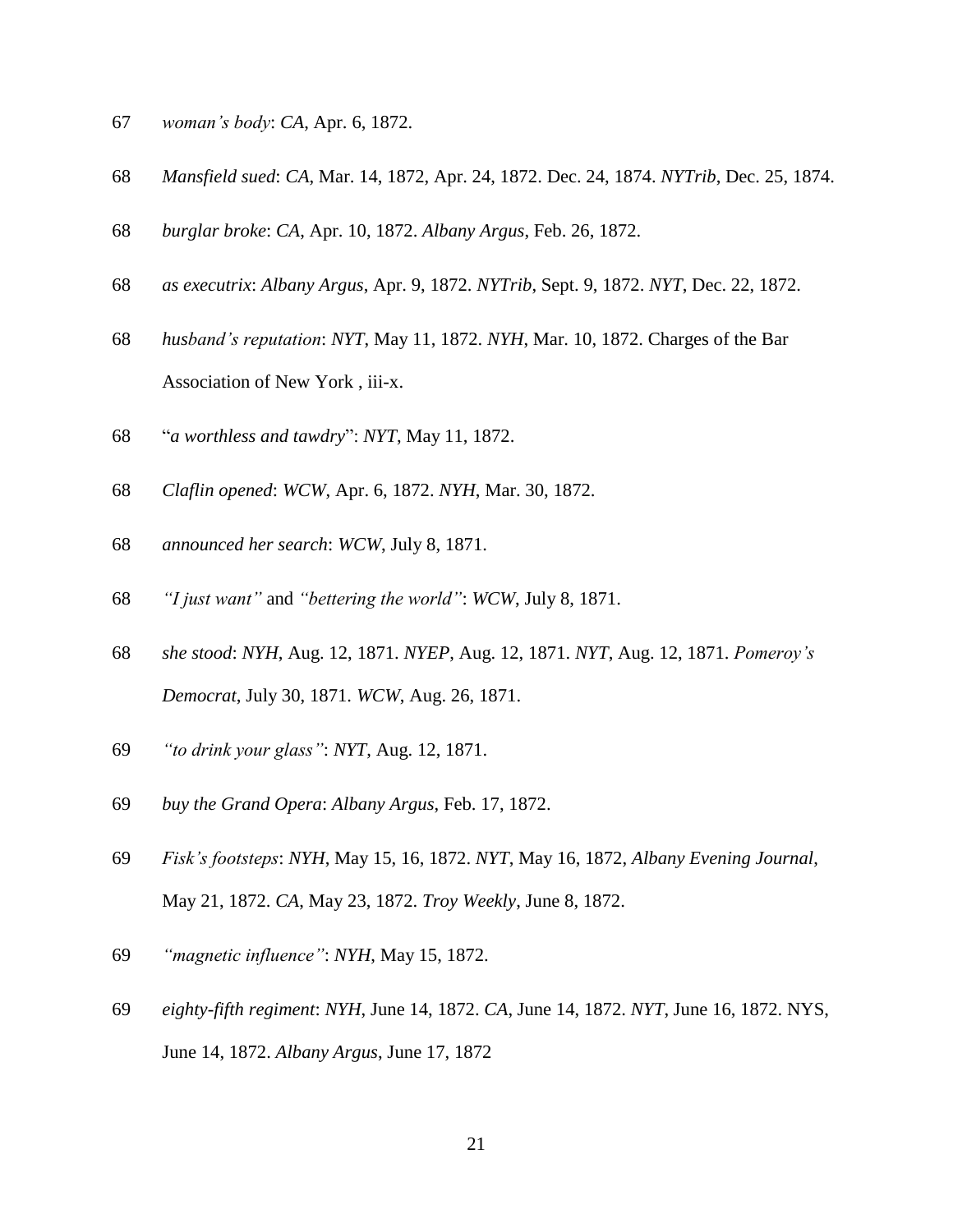- 73 s*ix thousand*: Lening, 655.
- 73 *Anthony Comstock*: Trumbull, 62–63. *NYTrib*, Apr. 5, 1872.
- 73 *"You killed my husband"*: Trumbull, 62.
- 74 *buying time*: New York Society for the Suppression of Vice Records. Trumbull, 57–68. Horowitz, 371, Dennis, 245–246.
- 74 *Renaissance headquarters*: *NYT*, Oct. 22, 1869. Laurence Locke Doggett, *Life of Robert R. McBurney* (Cleveland, OH: F. M. Barton, 1902), 16–17, 56, 73–85. *Fourteenth Annual Report of the Young Men's Christian Association of the City of New York*, 1865.
- 74 *"One of the few"*: *NYT*, Oct. 22, 1869.
- 74 *"home, bright and cheerful"* and *"There is not a room"*: Doggett, 74.
- 74 *"true Christian manhood"*: Doggett, 72.
- 74 *"One of the few"*: *NYT*, Oct. 22, 1869.
- 75 *temptations facing*: New-York Young Men's Christian Association, *A Memorandum Respecting New-York as a Field for Moral and Christian Effort among Young Men; Its Present Neglected Condition; and the Fitness of the New-York Young Men's Christian Association as a Principal Agency for Its Due Cultivation* (New York: Published by the association, 1866).
- 75 *"agencies of evil"*: Young Men's Christian Association of the City of New York, *Fourteenth Annual Report of the Young Men's Christian Association*, 18.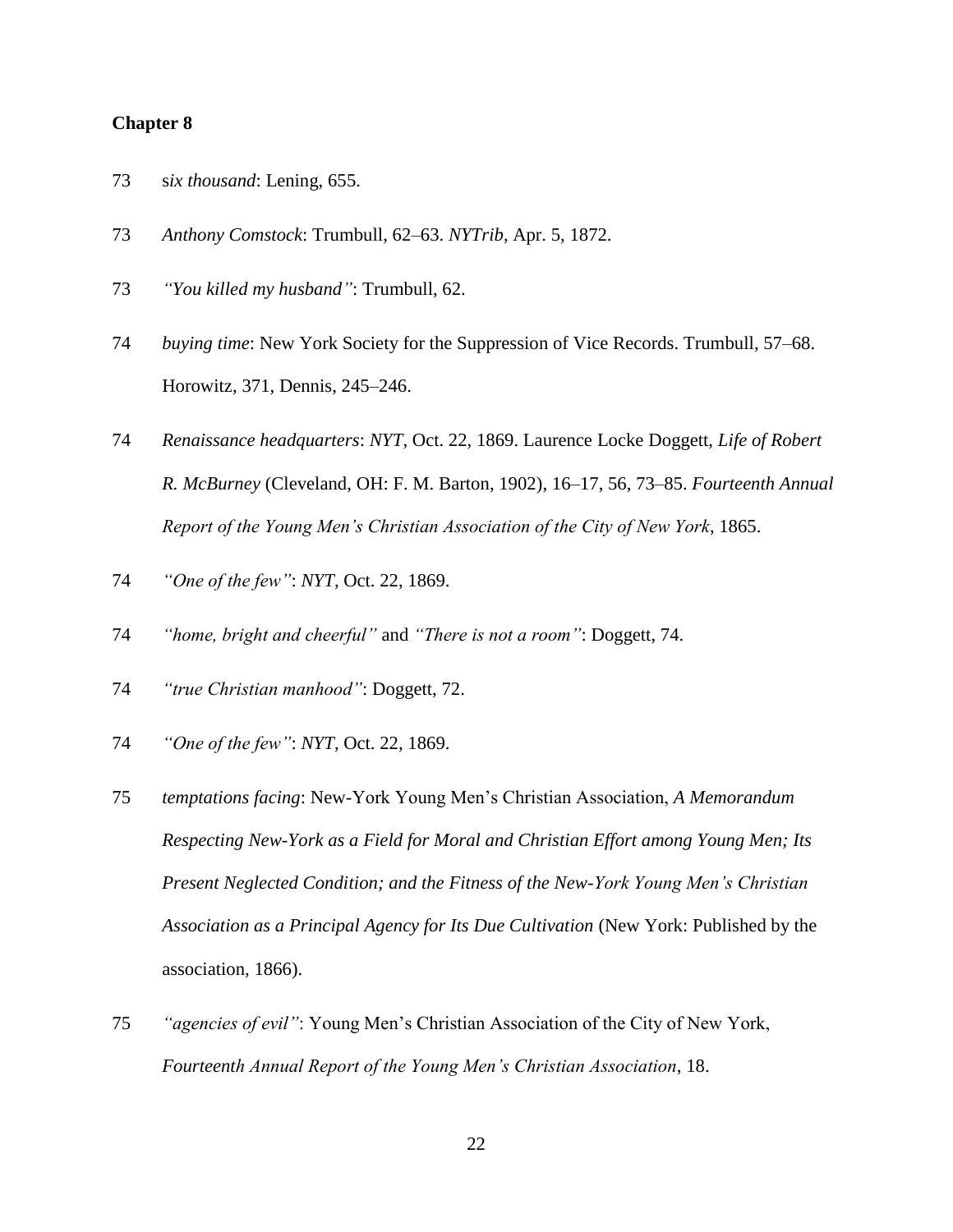- *his vision*: *Nineteenth Annual Report of the Young Men's Christian Association of the City of New York*, 1872.
- *"without charge"*: Young Men's Christian Association of New York, *A Memorandum Respecting New-York as a Field for Moral and Christian Effort Among Young Men*, 8.
- *second front*: *Fourteenth Annual Report of the YMCA*, 1865, 16–17. Doggett, 80.
- *"Feeders of brothels"*: YMCA, *Memorandum Respecting New-York*, 6.
- *new law*: *NYT*, Mar. 30, 1866, Apr. 18, 1866, Apr. 21, 1866.
- *"early disappearance"*: *NYT*, Apr. 21, 1866.
- *gentlemen persisted*: Annual Reports of the YMCA of New York: Fourteenth, 1865; Fifteenth, 1866; Sixteenth, 1867. *NYH*, Apr. 23, 1868.
- *"indecent and immoral use"*: *NYH*, Apr. 23, 1868.
- *Morris K. Jesup*: Doggett, 79
- *topic of smut*: Doggett, 107–108. Pratt, 3. Trumbull, 63–64. Broun and Leech, 62. Horowitz, 371. Dennis, 245–246.
- *going right*: Broun and Leech, 71. Trumbull, 21, 152.
- *"poor degraded souls"*: Broun and Leech, 71.
- *no pen*: *Frauds Exposed* by Comstock, 388–389, 416.
- *tracked down*: Trumbull, 60–61
- *man floundering*: Trumbull, 41–42.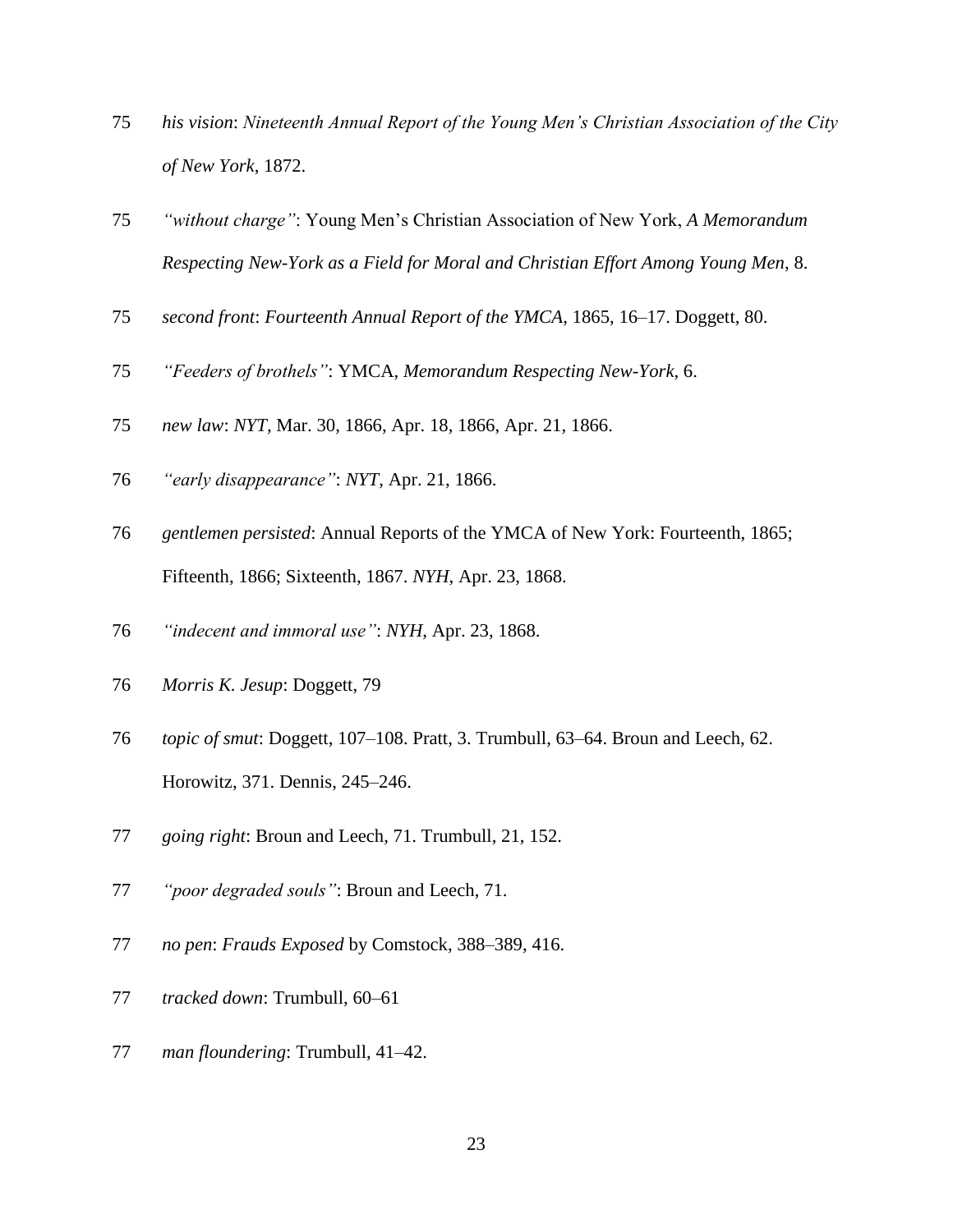- *"Fear thou not"*: Trumbull, 41.
- *introduced himself*: Pratt, 3. Trumbull, 64–65. Broun and Leech, 83.
- *Jesup had . . . encampments*: William Adams Brown, *Morris Ketchum Jesup: A Character Sketch* (New York: Charles Scribner's Sons, 1910) 46-50. Frederick S. Lane, *The Decency Wars: The Campaign to Cleanse American Culture* (Amherst, NY: Prometheus Books, 2006), 61–64.
- *Comstock could*: Trumbull, 35–40.
- p*roposed a resolution*: Horowitz, 312–313.
- *"no obscene book"*: Horowitz, 358.
- *Comstock regaled*: Pratt, 3. Trumbull, 64–65.
- *"It is not fair"*: Trumbull*,* 65.
- *school's laboratories*: Trumbull, 65–68. Dennis, 245–246. Broun and Leech, 92–93.
- *"Expressman dead"*: Broun and Leech, 93.
- *burly man*: Trumbull, 70–77.
- *"Is Mac in?"* and *"He's not up"*: Trumbull, 72.
- *Jermiah Farrell . . . fourth publisher*: Trumbull, 77–80. Dennis, 251–252.
- *"dildoes" through "for reserved females"*: Dennis, 251–52.
- *Brooks . . .* photographer: *NYT*, Apr. 19, 23, 1872.
- *distinguished company*: *NYT*, May 10, 1872.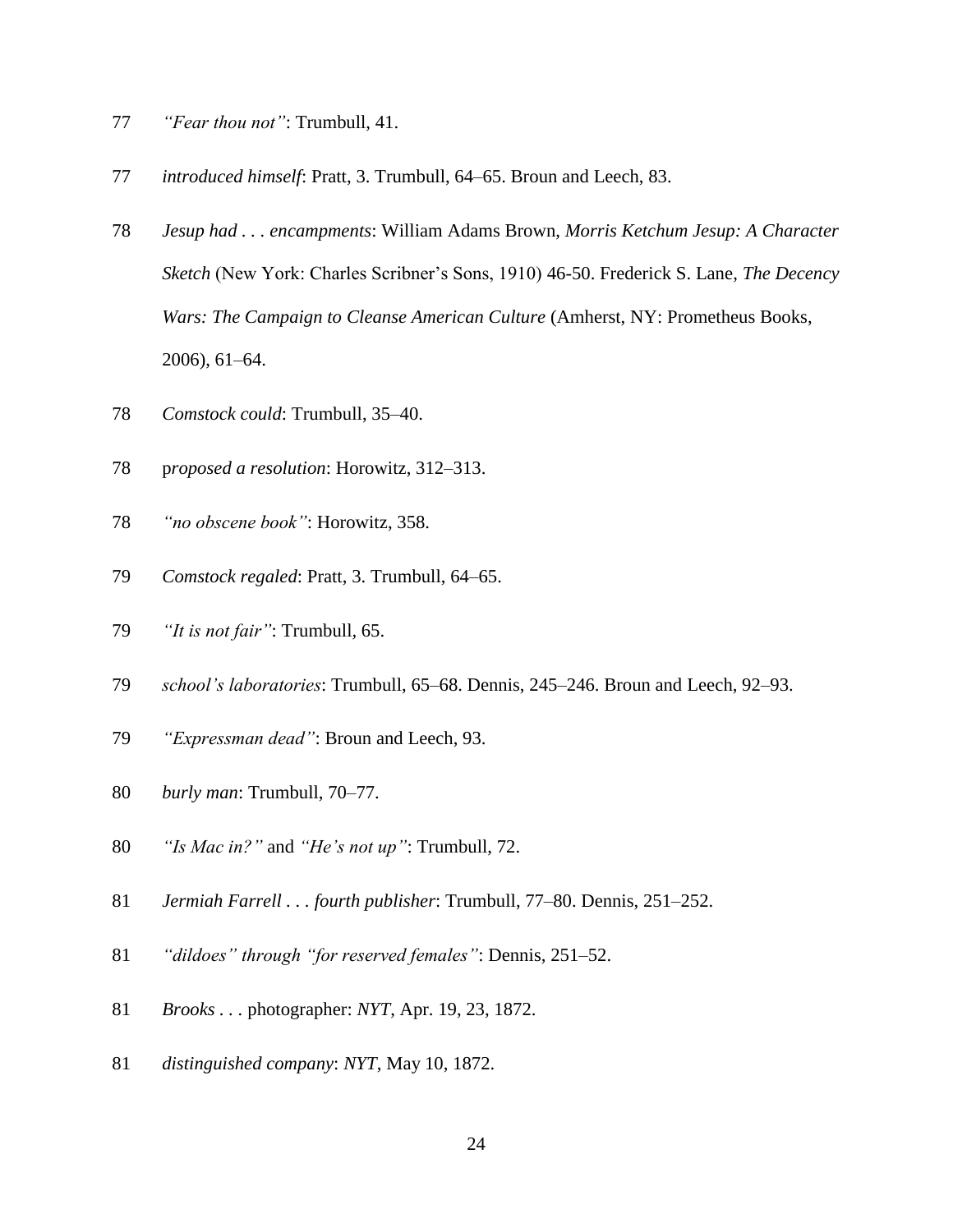- *rewards, psychic . . . hand of God*: Trumbull, 78–81.
- *"Let me glory only in Him"*: Trumbull, 81.

- *Murray Hill mansion*: *New York World*, Sept. 4, 1870. *Revolution*, Sept. 9,1870. *New York Sun*, Oct. 3, 1870, June 23, 1871. Madeleine B. Stern, *The Pantarch: A Biography of Stephen Pearl Andrews* (Austin: University of Texas Press, 1968), 112. Gabriel, 55–56.
- *Butler . . . Greeley*: Gabriel, 68.
- *"Vic, Tennie"*: *NYS*, June 23, 1871.
- *MASCULINE COSTUME*: *NYS*, Oct. 3, 1870.
- *communed with*: Tilton, "Victoria Woodhull: A Biographical Sketch."
- *open warfare*: *NYH*, May 8, 16, 17, 1871. *CA*, May 16, 17, 1871. *NYTrib*, May 16, 17, 1871. *Brooklyn Eagle*, May 8, 1871. *Albany Evening Journal*, May 17, 1871. *Springfield Republican*, May 18, 1871. *Washington Evening Star*, May 6, 1871.
- *"My daughters were good"* through *"S'help me god"*: *NYH*, May 16, 1871.
- *Woodhull protested*: *NYT*, May 22, 1871.
- *"one of the most"*: *NYT*, May 22, 1871.
- *afford it*: Underhill, 209. Gabriel, 165.
- *deteriorating finances*: *WCW*, Nov. 2, 1872.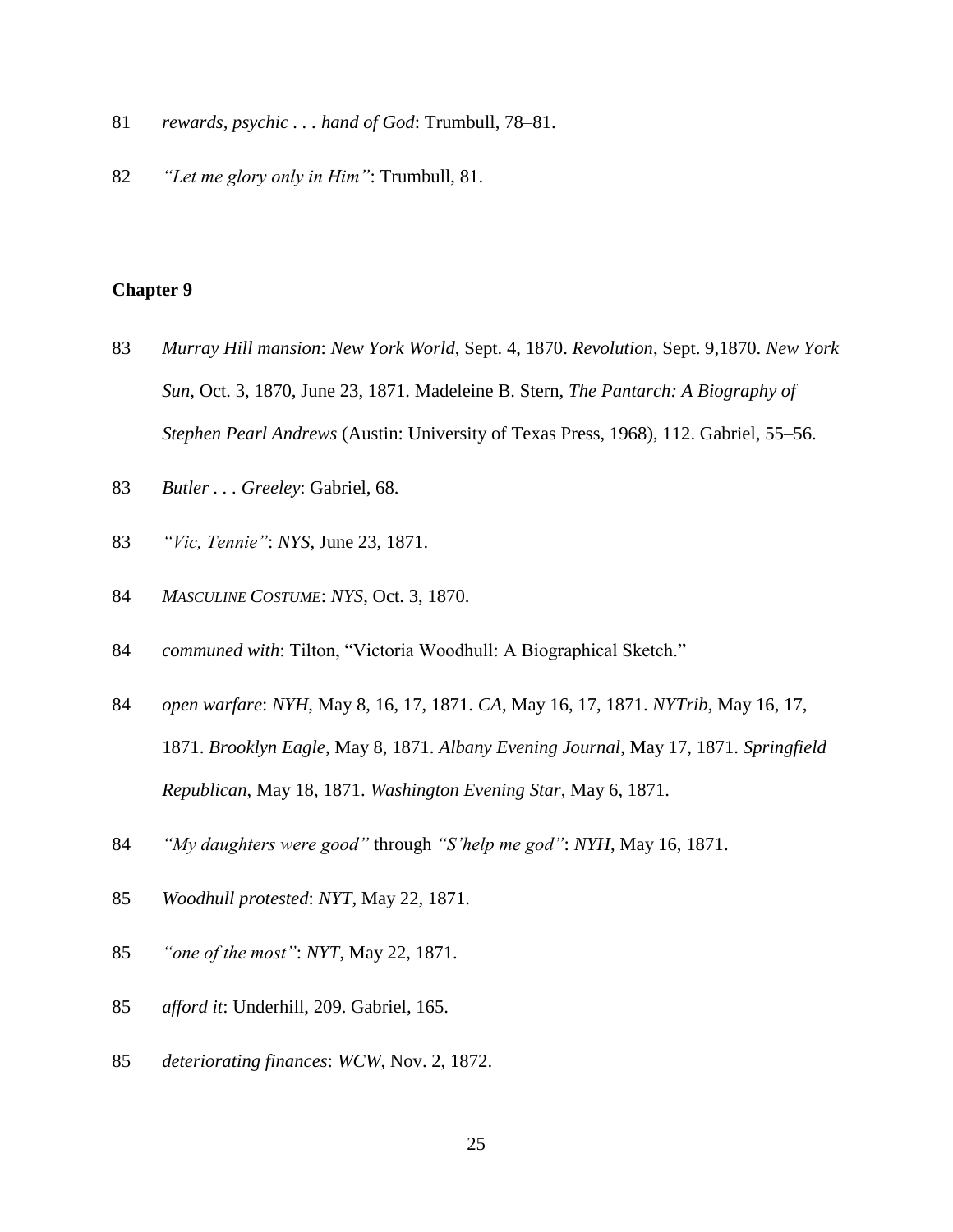- *underlying causes*: *WCW*, Nov. 2, 1872, Oct. 18, 1873. Underhill, 213–218.
- *proposed marriage*: *NYH*, Mar. 2, 1878.
- *"the presidency of the United States"*: Gabriel, 126.
- *"a prominent gentleman"*: *Brooklyn Eagle*, May 8, 1871.
- *"h'aint no friends of mine"*: Goldsmith, 273.
- *Political left*: Victoria Woodhull, *A Speech on the Impending Revolution*, 1872. *NYH*, Dec. 18, 1871. *NYS*, Dec. 18, 1871. *WCW*, Dec. 30, 1871.
- *HONOR THE MARTYRS*: *NYS*, Dec. 18, 1871.
- *"frightful hobgoblin"* and *"the silly fables"*: *WCW*, Dec. 30, 1871.
- *"like herrings"*: *NYH*, Feb. 21, 1872.
- *the lecture*: *NYH*, Feb. 21, 1872. NYS, Feb. 21, 1872. *NYTrib*, Feb. 21, 1871. Woodhull, *A Speech on the Impending Revolution*.
- *"Six hundred millions"* and *"Vanderbilt may sit"*: Woodhull, *A Speech on the Impending Revolution*, 9–13.
- *"the largest mass of people"* and *"an intolerable bore"*: *WCW*, Mar. 2, 1872.
- c*heap shots*: *NYT*, Feb. 22, 1872. *WCW*, Mar. 16, 1872.
- *"Mrs. Victoria C. Woodhull"*: *NYT*, Feb. 22, 1872.
- *howls of . . . they vomited*: *WCW*, Nov. 2, 1872, Mar. 17, 1873.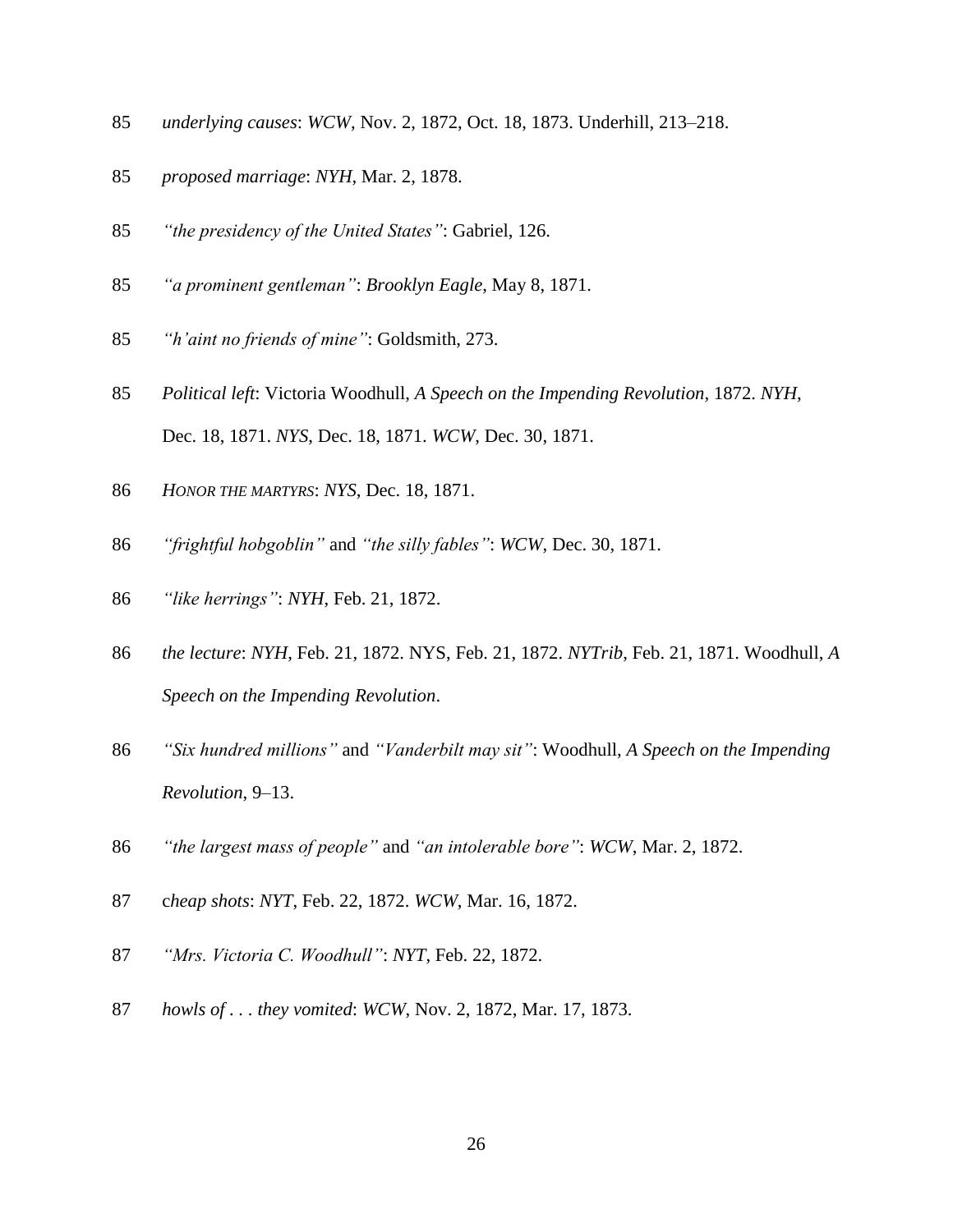- *Woman's Journal*: *Woman's Journal*, Aug. 5, 1871, Sept. 23, 1871, Feb. 17, 24, 1872, Mar. 2, 1872.
- c*arnal intimacies . . . Hanaford . . . Dickenson . . . Bullard*: Goldsmith, 163–164, 184, 282, 293, 317, 322–323, 335. Leon Oliver, *The Great Sensation* (Chicago: Beverly Company, 1873), 193–196.
- *horned demon*: *Harper's Weekly*, Feb. 17, 1872.
- *BE SAVED BY FREE LOVE*: *Harper's Weekly*, Feb. 17, 1872.
- *"a fit companion"*: *WCW*, Feb. 23, 1872.
- *rebuke to*: *WCW*, Feb. 24, 1872.
- *every cliché*: *WCW*, June 17, 1871.
- *broadcasting her views*: *WCW* Nov. 2, 1872.
- *she acknowledged*: *WCW*, Aug. 12, 1871.
- *mass rally*: *NYH*, Mar. 15, 1872. *CA*, Mar. 14, 1872.
- *"Vic, oh where is Vic?"*: *NYH*, Mar. 15, 1872.
- *Victoria Leagues*: *WCW*, Aug. 12, 1871. Underhill, 163–168.
- *published letters*: *WCW* Jan. 27, 1872, Mar. 9, 16, 23, 1872.
- *"ever find a warm"* and *"sincere friends"*: *WCW*, Mar. 23, 1872.
- *planted stories*: *WCW*, Feb. 24, 1872, Mar. 2, 9, 23, 1872.
- *"People's Convention"* through *"Every individual who believes"*: *WCW*, Apr. 6, 1872.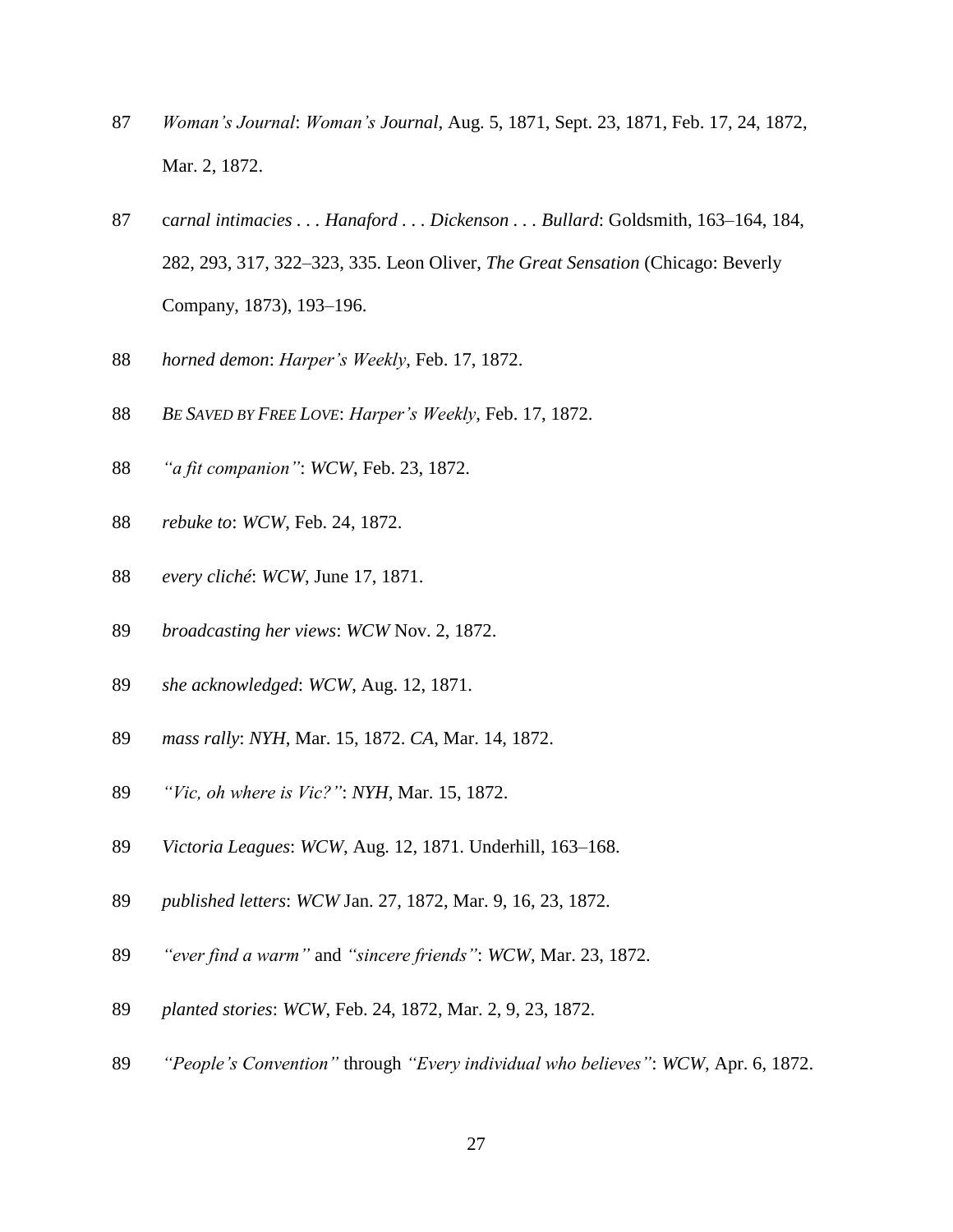- *Emma Couch*: *NYH*, Mar. 8, 1872, Apr. 20, 1872, May 2, 1872. *NYEP*, Mar. 8, 25, 1872. *NYT*, Mar. 8, 12, 13, 1872, May 2, 1872. *CA*, Mar. 11, 15, 23, 25, 1872, Apr. 11, 24, 1872. May 6, 1872. *Albany A*rgus, Mar. 13, 1872.
- *MAGNIFICENT BEATS*: *WCW*, Apr. 6, 1872.
- *"awful and herculean"*: *WCW*, June 3, 1871.
- *"Tit for Tat"*: *WCW*, Mar. 1, 1873. Oliver, 192–196.

- *Ulzan's story*: *CA*, Apr. 2, 4, 1872. *NYT*, Apr. 3, 4, 1872. *NYH*, Apr. 3, 1872. *NYTrib*, Apr. 3, 1872.
- *Grindles had been caring*: *NYT*, Sept. 28, 29, 1865, Sept. 11, 1868, Aug. 23, 1871.
- *"how many blasted"*: *NYT*, Aug. 23, 1871.
- "*we understand every*": *NYT*, Aug. 23, 1871.
- *"This alleged female"*: *NYH*, Apr. 3, 1872.
- *advertisements*: *NYH*, Apr. 1–8, 1872. *Sunday Mercury*, Apr. 7, 1872.
- *"25 years' successful practice"*: *NYH*, Apr. 4, 1872
- *headlines of*: *NYH*, Mar. 8, 1872, Apr. 8, 1872. *NYTrib*, Mar. 18, 1872, Apr. 24, 1872. *Albany Evening Journal*, Mar. 9, 1872, Apr. 27, 1872. *Sunday Mercury*, Mar. 23, 1872.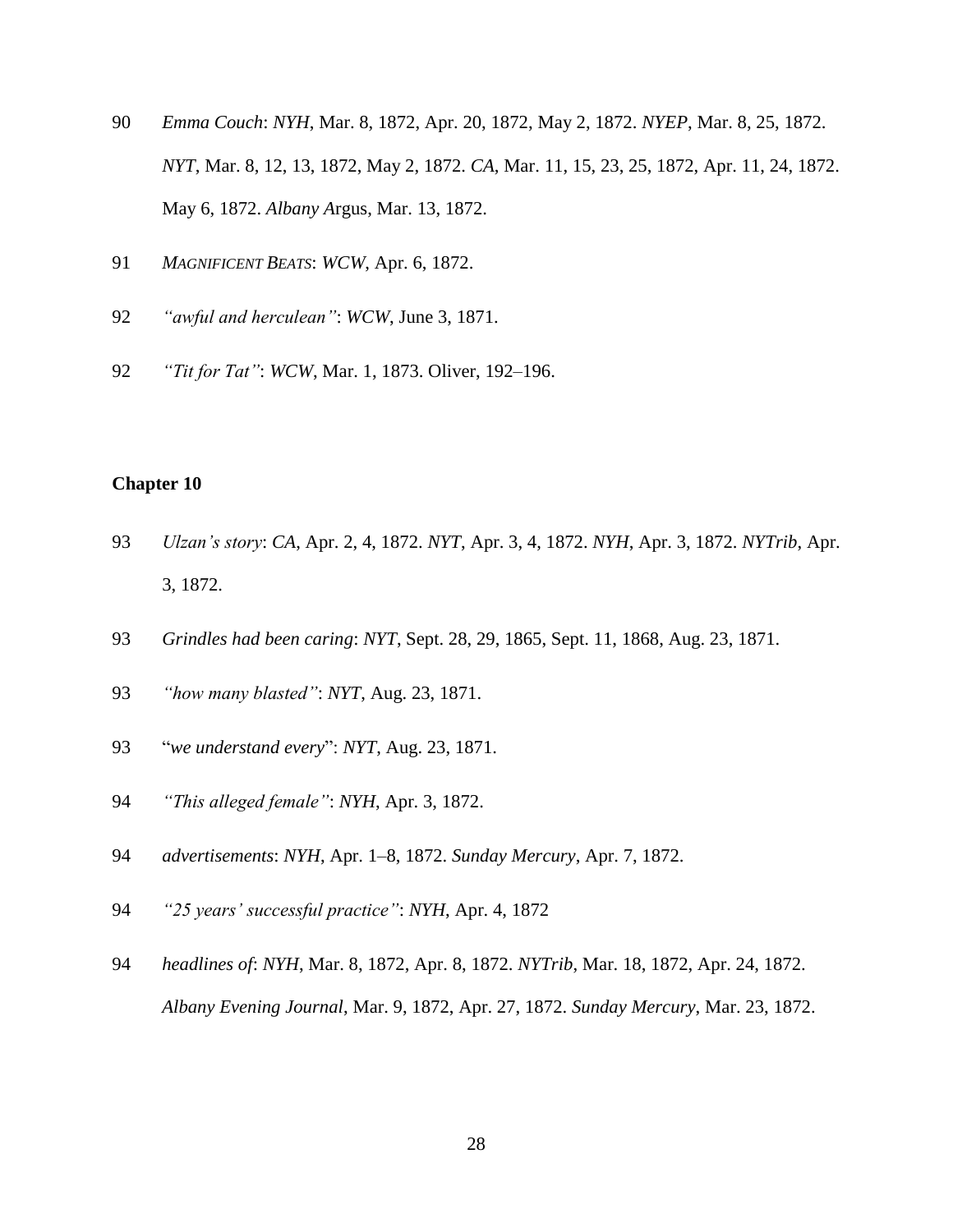- 95 *New York Legislature*: Journal of the Assembly of the State of New York at their Ninety-Fifth Session, 60, 1014. Journal of the Senate of the State of New York at their Ninety-Fifth Session, 556. The General Statutes of the State of New York for the Year 1872, 71– 72.
- 95 *Halloween 1868*: *NYEP*, Oct. 31, 1868. *NYTrib*, Oct. 31, 1868. *NYT*, Oct. 31, 1868. *CA*, Oct. 31, 1868.
- 95 *East Broadway*: *NYT*, Nov. 1, 1868. *NYTrib*, Nov. 2, 1868. *NYH*, Nov. 3, 1868. *NYEP*, Nov. 4, 1868.
- 96 *Judiciary Committee*: *Charges of the Bar Association of New York*, Testimony by William Howe, 377–383, 401–417, 1406–1415. Testimony of John L. Davenport, 789–792. Testimony of W. B. Palmer, 1031–1032. Testimony of Captain James Irving , 694–702. Testimony of Thomas c. Acton, 702–705. Testimony of W.J. Carlisle and James B. Carlisle, 429–437. Testimony of Adelaide Beaumont, 411–417. Testimony of Richard P. H. Abell, 140–179. Other evidence, 158–172, 806. New York Times, Mar. 6, 1872. Rovere, 27.
- 97 *"a particular judge"*: *Charges of the Bar Association of New York*, 439.
- 97 *Appeals Court*: *NYEP*, Apr. 4, 1872. *NYH*, Apr. 4, 9, 1872. *NYTrib*, Apr. 4, 1872.
- 97 *Judge Bedford*: *NYTrib*, Apr. 6, 1872. *NYH*, Apr. 7, 1872.
- 97 *"quickened"*: Browder, 137–138.
- 98 *Ann Burns*: *NYEP*, Apr. 9, 10, 1872. *NYH*, Apr. 10, 1872. *CA*, May 28, 1872.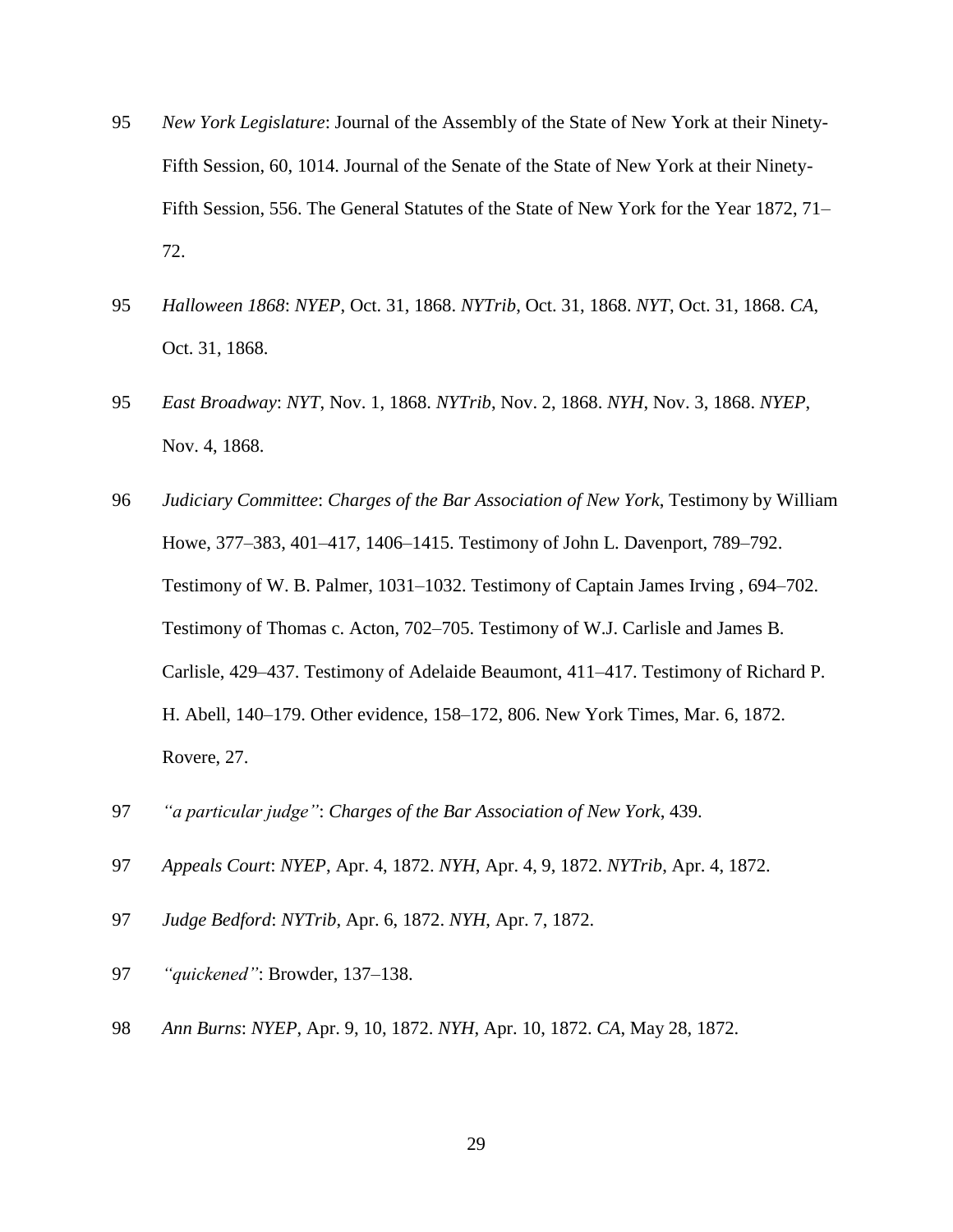98 *ANOTHER WORTHLESS COURT*: *NYEP*, Apr. 9, 1872.

- 99 *frankly depressed*: Harper, ch. 24.
- 99 *her birthday*: *Chicago Post*, Feb. 21, 1872.
- 99 *washed-up hag*: *San Francisco Chronicle*, Apr. 21, 1872. *Jackson Citizen Patriot* (Michigan), Feb. 2, 6, 1872. *Quincy Daily Whig* (Illinois), Feb. 2, 1872. *Portland Daily Press* (Maine), Feb. 28, 1872.
- 99 *running our craft*: Harper, 1: 418
- 99 *Headline drew*: Harper, ch. 24.
- 99 *PEOPLE'S CONVENTION and "The undersigned citizens"*: *WCW*, Apr. 6, 1872.
- 100 *Stanton failed . . . new convert . . . stormy seas*: Susan B. Anthony to Elizabeth Cady Stanton, Jan. 2, 1871, in Elizabeth Cady Stanton and Susan B. Anthony, *Selected Papers of Elizabeth Cady Stanton and Susan B. Anthony*, Ann D. Gordon, ed., vol. 2 (New Brunswick, NJ: Rutgers University Press, 2000), Document 148.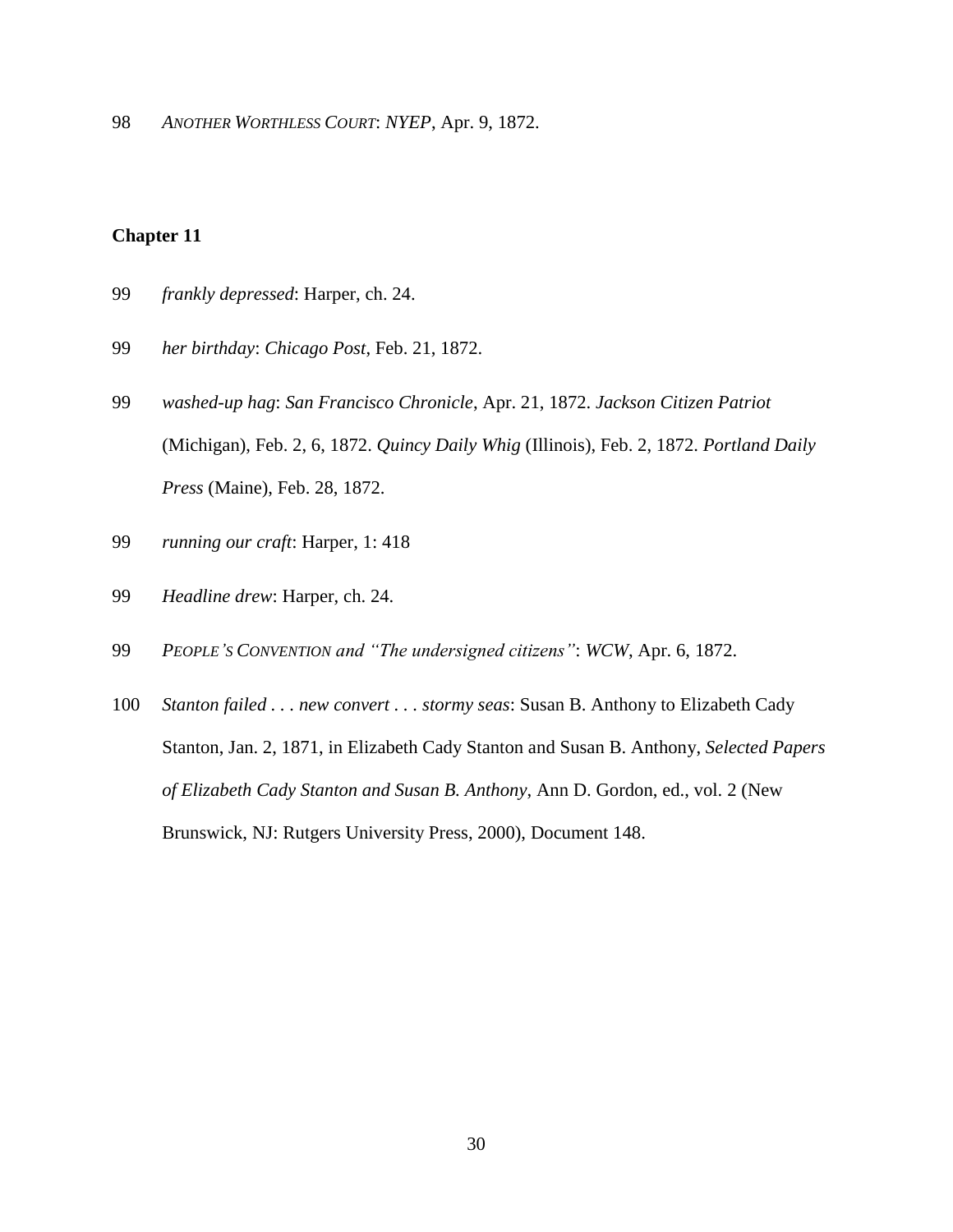- 100 *Anthony set up shop*: *Cincinnati Daily Times*, Apr. 30, 1872, May 2, 1872. *Cincinnati Daily Gazette,* May 3, 1872. *Boston Journal*, May 5, 1872. NYH, May 3, 1872, *Jamestown Journal*, May 3, 1872. *Daily National Republican*, May 3, 1872. *Hartford Daily Courant*, May 3, 1872. *Helena Daily Herald* (Montana), May 3, 1872. *NYT*, May 1, 1872, May 2, 1872. Harper, ch. 24. "Appeal by SBA and Laura De Force Gordon to the Liberal Republican Convention," May 1, 1872, in Stanton and Anthony, *Selected Papers*, Document 186.
- 100 *"This Liberal Republican movement"*: *Cincinnati Daily Times*, Apr. 30, 1872.
- 101 *"ragged & torn"*: Susan B. Anthony to Martha Coffin Wright, May 22, 1872, in Stanton and Anthony, *Selected Papers*, 2:496.
- 101 *scandal engulfed*: *NYH*, Dec. 20, 22, 25, 1870. Elaine S. Abelson *When Ladies Go Athieving* (New York: Oxford University Press, 1898), 120–124.
- 101 *brewing scandal*: Susan Anthony diary entry, May 6, 1872, in Stanton and Anthony, *Selected Papers*, Document 187. Goldsmith, 316–318.
- 101 *"the sexual liaisons"*: Goldsmith, 317.
- 101 *Woodhull would . . . Phelps would deny*: *WCW*, May 17, 1873. Oliver, 192–196.
- 101 *Champion of Women:* Katherine Devereux Blake, *The Life of Lillie Devereux Blake* (New York: Fleming H. Revell, 1943), 91–92.
- 101 *"Called on Mrs. Phelps"*: Susan B. Anthony, diary entry, May 6, 1872, in Stanton and Anthony, *Selected Papers*, 2: 492.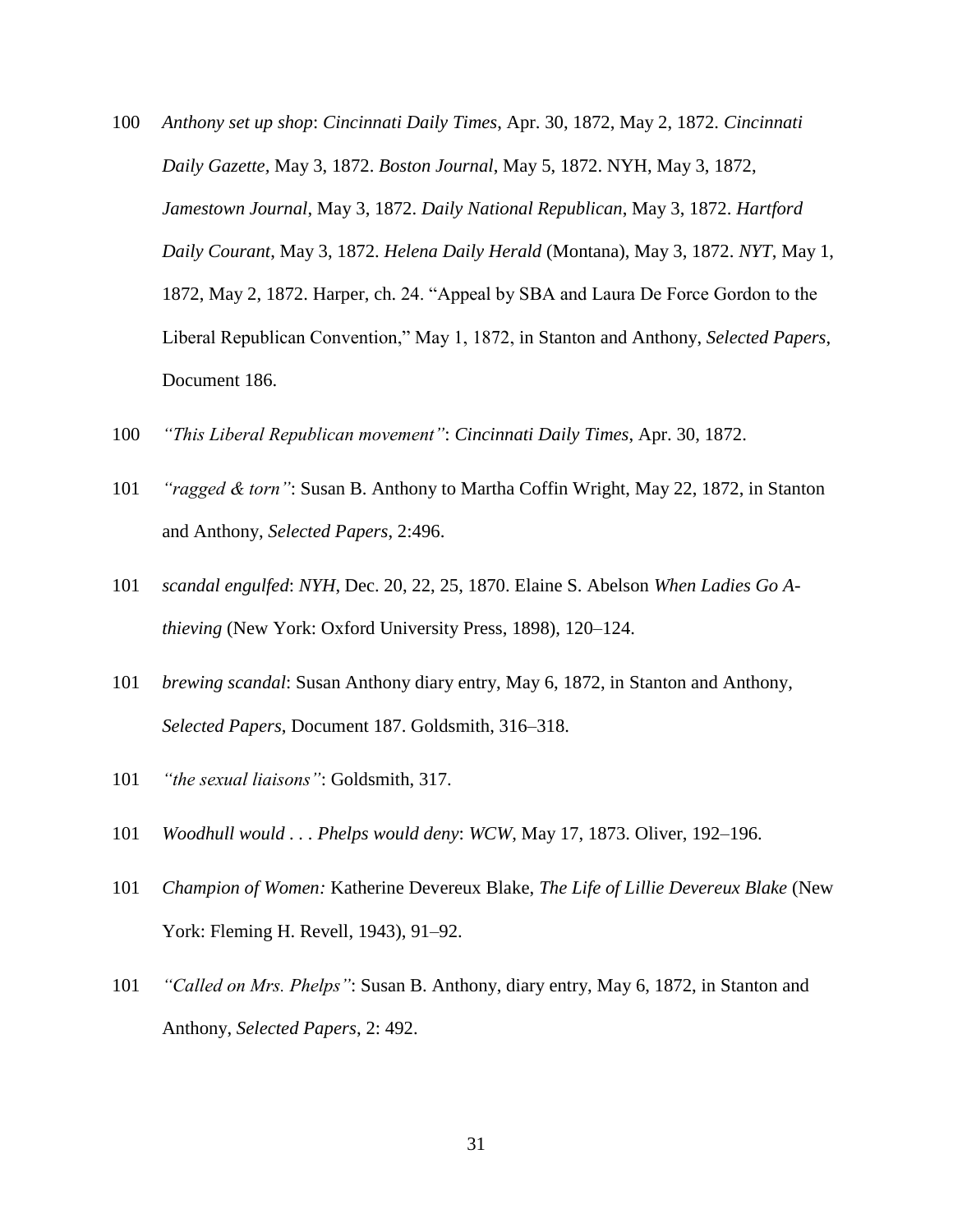- 102 *Anthony rushed off*: Harper, ch. 24. Susan Anthony diary entries, May 7, 8, 1872, in Stanton and Anthony, *Selected Papers*, Document 187. Gabriel, 91–92, 120. Goldsmith, 318.
- 102 *Steinway Hall . . . atmosphere inside*: *NYT*, Nov. 1, 1866, May 19, 1872.
- 103 *When the ladies*: The description of the Suffragist convention is based on: *NYH*, *NYT*, *NYEP*, and *NYTrib* May 9–11, 1872, plus Harper, ch. 24 and *Banner of Light*, June 1, 1872.
- 104 *"The eyes of the world"*: Underhill, 205.
- 104 *"The fiasco perfect"*: Susan B. Anthony, diary entry, May 10, 1872, in Stanton and Anthony, *Selected Papers*, 2: 493.
- 104 *apotheosis by the Equal Rights Party*: The description of the Equal Rights Party convention is based on *NYH*, *NYT*, and *Sunday Mercury* for May 11–12, 1872, plus *Banner of Li*ght, June 1, 1872, *WCW*, June 1, 1872, and by Amanda Frisken, *Victoria Wodhull's Sexual Revolution: Political Theater and the Popular Press in Nineteenth-Century America* (Philadelphia: University of Pennsylvania Press, 2004), 206–207.
- 105 *"From this convention"* through *"I propose"*: *NYH*, May 11, 1872.
- 106 *party turned* . . . *campaign was off*: *Banner of Light*, June 1, 1872. Underhill, 210.
- 106 *her heart and soul*: *Goldsmith, 320–323,* quoting Anthony's diary entries for May 10-11 and 22, 1872, and quoting Susan B. Anthony to Isabella Beecher Hooker, May 19, 1872.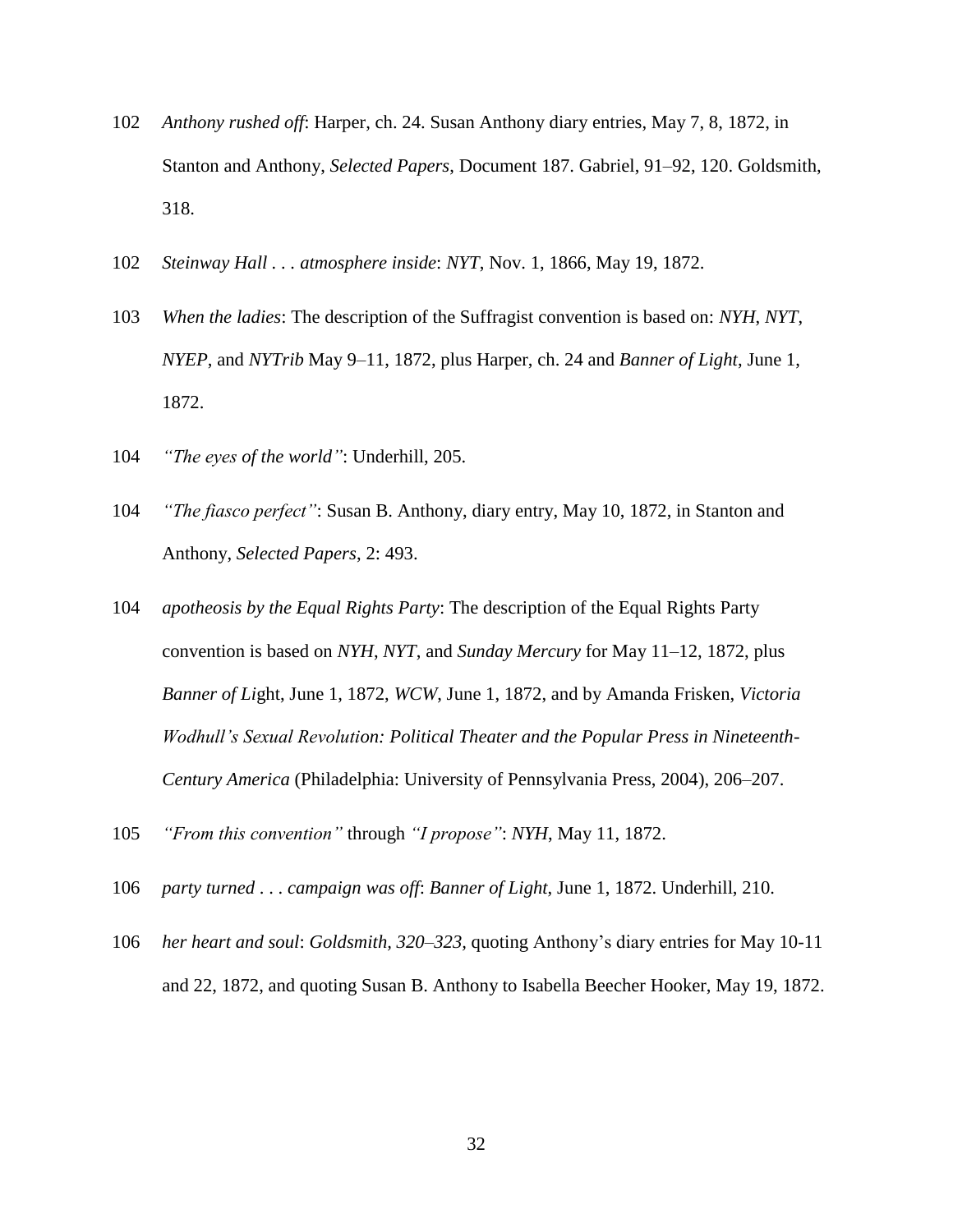- 107 *"denunciating"* and *"glorious triumph"*: Goldsmith, 320, quoting Anthony's diary entry for May 22, 1872.
- 107 *Woodhull blackmailed . . . blackest moments*: Susan B. Anthony diary entries of May 6, quoted in Goldsmith, 321–323.
- 107 *Republican convention*: Republican Party Platform of 1872, June 5, 1872. Harper, ch. 24.
- 107 *"party is mindful"*: "Republican Party Platform of 1872," June 5, 1872, The American Presidency Project (website), Gerhard Peters and John T. Wooley, accessed Sept. 18, 2019, https://www.presidency.ucsb.edu/documents/republican-party-platform-1872.
- 107 *"swallowing Cincinnati hoofs . . . floating straw"*: Harper, 1:417–418.

- 108 *carriage parade*: McCabe, *Shadows of New* York, 332–350, Browne, 121–128. Lloyd Morris, *Incredible New York: High Life and Low Life from 1850 to 1950* (New York: Syracuse University Press, 1951), 47–48, 93–96. Allan Keller, *The Life and Times of Madame Restell* (New York: Atheneum, 1981) 6, 168–170.
- 109 *Vanderbilt . . . Harlem Lane*: Croffut, 110–111. Smith, *Sunshine and Shadow*, 195–196. Morris, 95–98, Browne, 568–574, 677–679, 756–758. *NYH*, May 4, 5, 19, 1872.
- 110 *"spirit of improvement"*: *NYH*, May 4, 1872.
- 110 *fracas broke*: *NYT*, May 26, 1872, June 7, 1872. *NYH*, May 26, 31, 1872, June 7, 1872. *Pomeroy's Democrat*, June 1, 1872.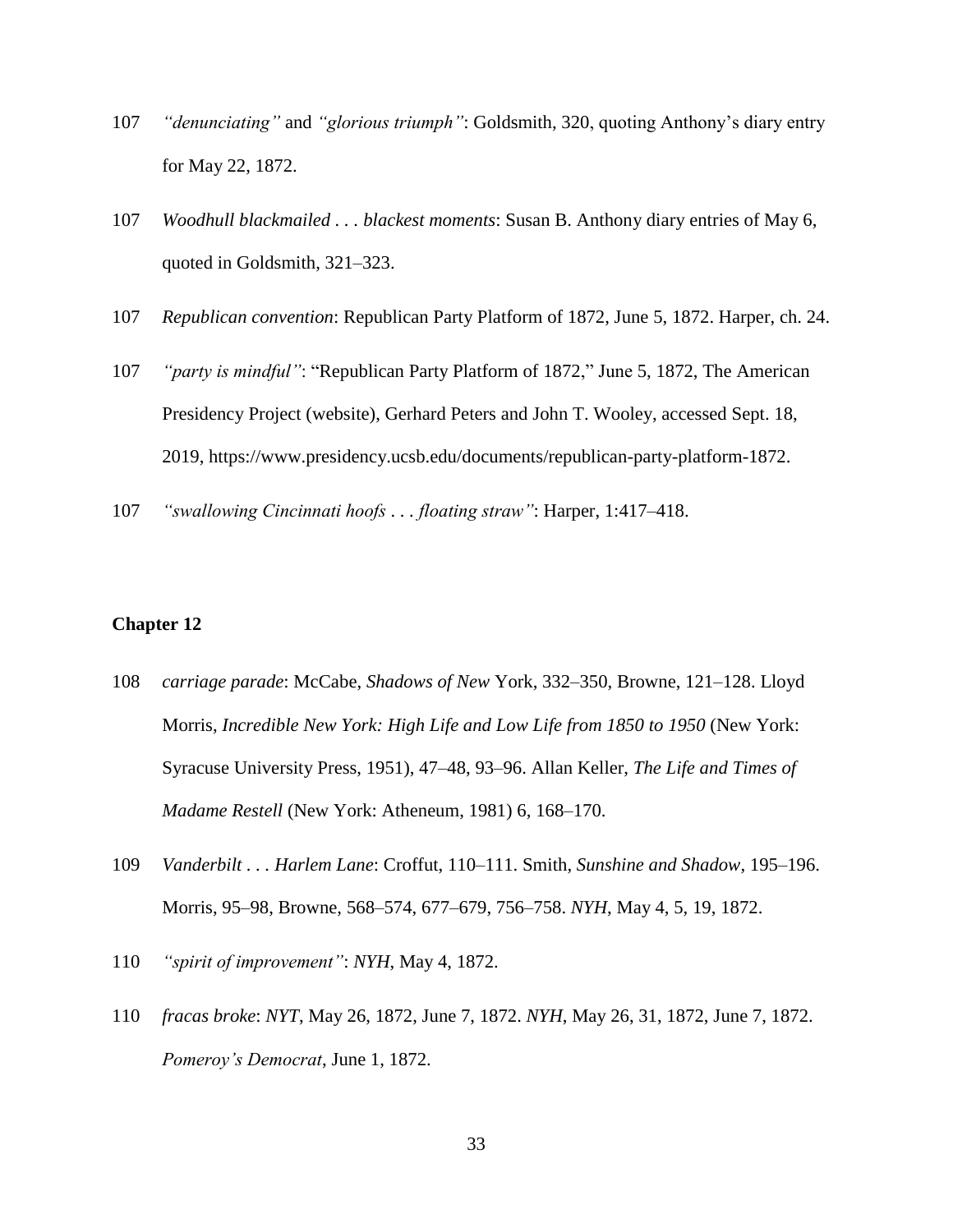- *"You dirty sucker"*: *NYT*, May 26, 1872.
- *"as drunk as"* and *"May Ames take"*: *NYH*, June 7, 1872.

- *"the Free-Lovers' convention"*: *Day's Doings*, in Frisken, 69.
- *Times . . . Herald*: *NYT*, May 11, 12, 1872. *NYH*, May 11, 12, 1872.
- *"Women's Rights, Free Love"*: *Charleston (SC) Daily Courier*, May 13, 1872.
- *"semi-lunatics"* and *"whatever ought to be is"*: *Philadelphia Inquirer*, May 14, 1872, in Frisken, 70.
- *"Mr. Greeley now has"*: *Rochester (NY) Democrat and Chronicle*, May 13 and 14, 1872, quoted in Frisken, 70.
- *A PIEBALD PRESIDENCY* through *"a male brunette"*: *NYH*, May 11, 1872.
- *"strange combination"*: *Philadelphia Inquirer*, May 14, 1872.
- *"Is Woodhull degraded"*: *Eugene (OR) Guard*, reprinted in *New Northwest* (Portland, OR), May 31, 1872, quoted in Frisken, 71.
- *"Here is a ticket"*: *New York Evening Telegram*, May 11, 1872, quoted in Frisken, 74.
- *"an outrage by women"*: *Pomeroy's Democrat*, May 18, 1872.
- *A FRENZIED NEGRO COACHMAN*: *Day's Doings*, June 15, 1872, quoted in Frisken, 74.
- *"dared men"*: Frisken, 23.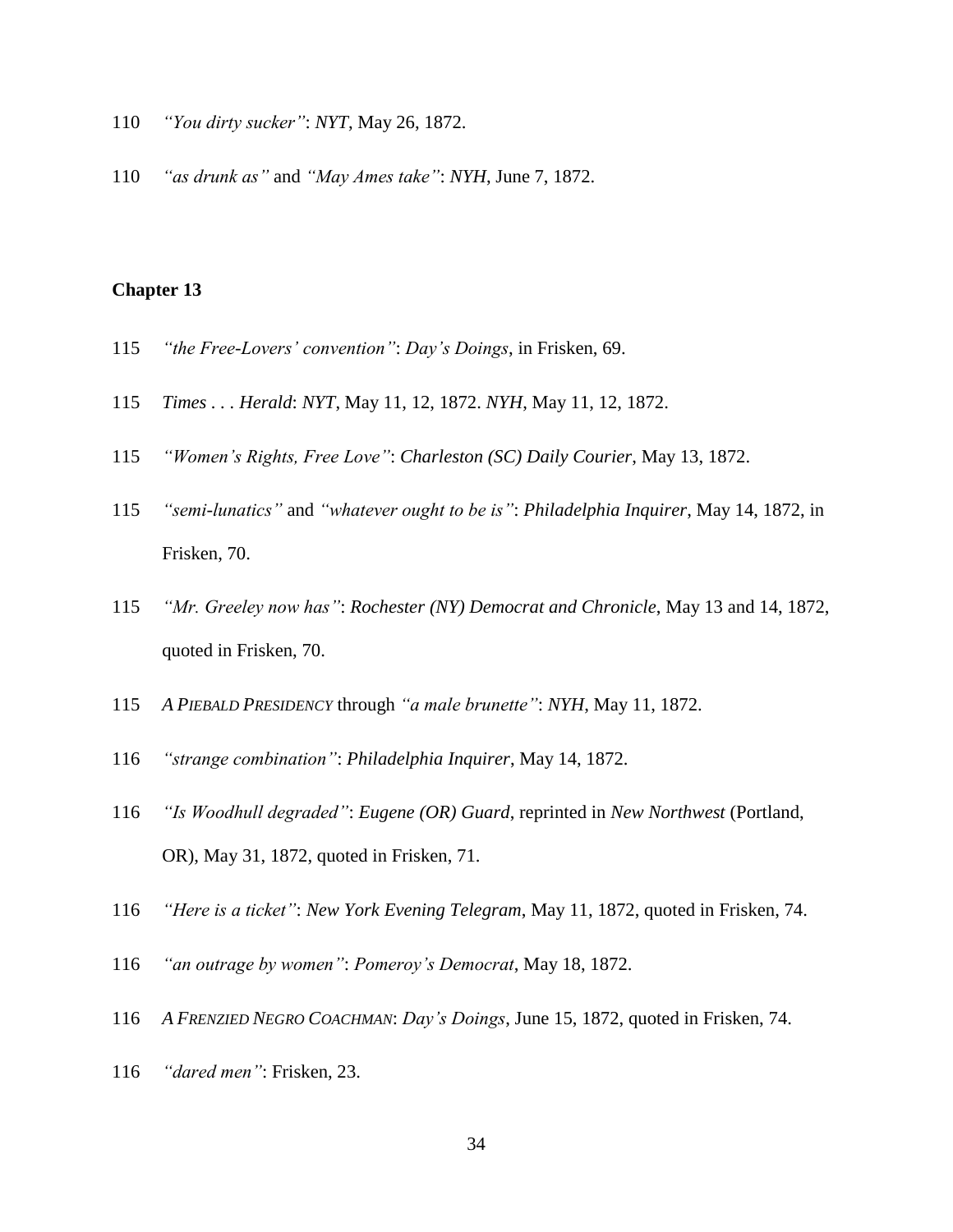- *Woodhull countered*: *WCW*, June 8, 1872.
- *"brazen adventuress"*: *San Francisco Chronicle*, May 14, 1872.
- *"maggots which vexed the brains"*: *Washington Daily Critic*, May 14, 1872.
- *"free-love high priestess"*: *West Jersey Press* (Camden, NJ), May 15, 1872.
- *canceling the booking*: *Chicago Post*, May 22, 1872, Underhill, 212.
- *boisterous crowd*: *NYS*, June 7, 1872. *NYH*, June 5, 1872. *NYT*, June 7, 1872. *NYTrib*, June 7, 1872. *CA*, June 7, 1872. *Boston Daily Advertiser*, June 7,1872.
- *NATIONALIZE LAND* through *"Yes, Victoria"*: *NYS*, June 7, 1872.
- *"a platform which strikes"*: *NYH*, June 5, 1872.
- *the Gilsey*: *NYTrib*, Apr. 26, 1871. *NYT*, Mar. 20, 1870, Apr. 16, 1871. *Pomeroy's Democrat*, Mar. 25, 1872. McCabe, *Shadows of New* York, 139–140, 304–315. Irving Lewis Allen, *The City in Slang: New York Life and Popular Speech* (New York: Oxford University Press, 1993), 224.
- *"workmen with hammers"* and *"the dust, dirt"*: *Pomeroy's Democrat*, May 25, 1872.
- *fire turned Niblo's*: *NYT*, Mar. 7, 1872.
- *Dr. Woodhull*: *NYH*, Apr. 9, 1872.
- *no agent*: *WCW*, Nov. 2, 1872, Oct. 18, 1873.
- *Several nights later*: *WCW*, Nov. 2, 1872.
- *"stone at first"*: *WCW*, June 15, 1872.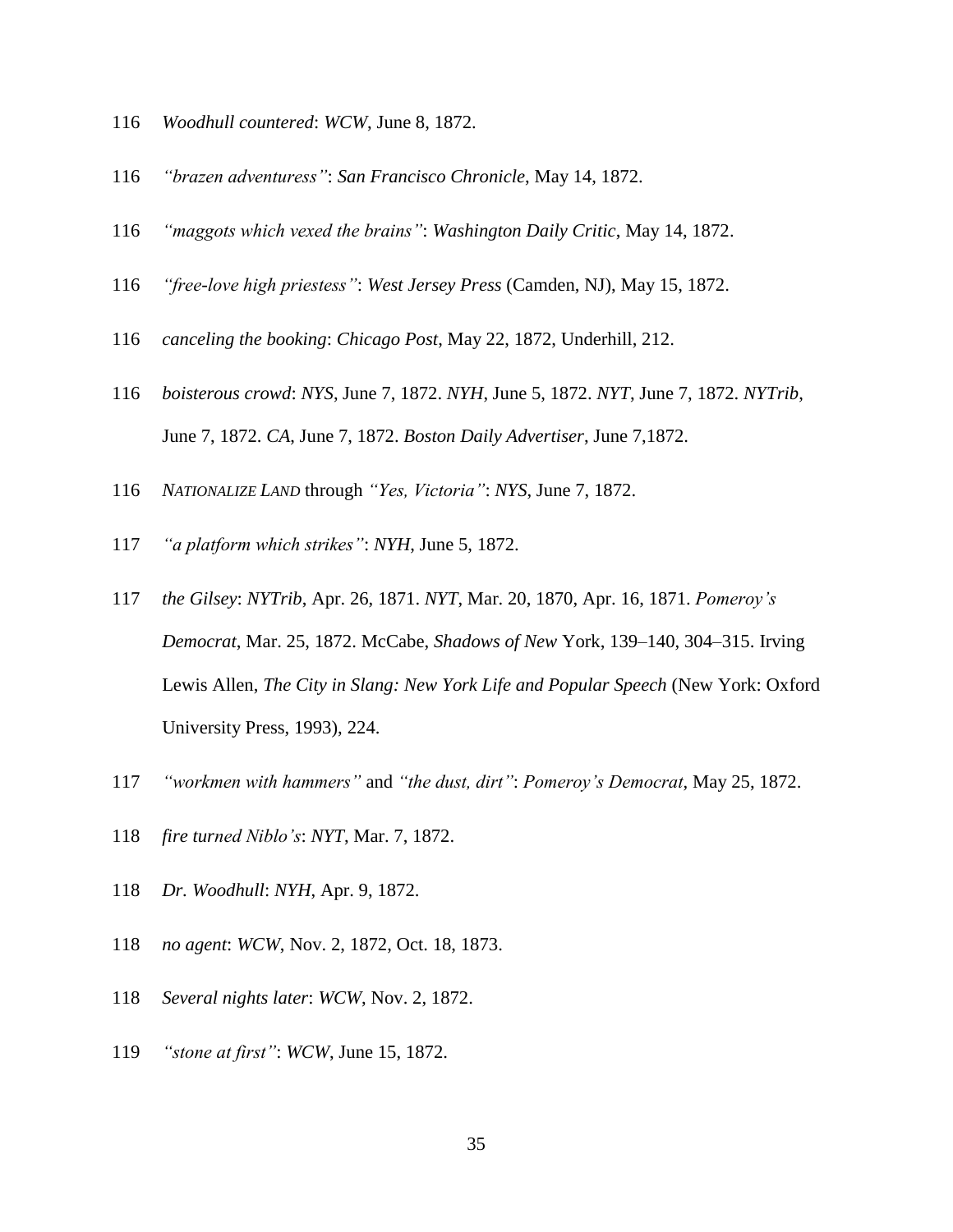- *few saw*: *WCW*, June 15, 1872, Nov. 2, 1872.
- *puzzled over*: *WCW*, Nov. 2, 1872, Oct. 18, 1873. Victoria Woodhull to Henry Ward Beecher, June 3, 1872, reprinted in *NYH*, Aug. 22, 1874.
- *Zulu Maude*: Gabriel 175, footnote 3 on 320.
- *Bill collectors*: *NYEP*, Aug. 27, 1872. *CA*, Aug. 27, 1872.
- *"The secret of the final"*: *Woman's Journal*, Aug. 3, 1872.

- *try eight*: CA, June 6, 1872. *NYTrib*, June 6, 1872.
- *cronies of*: Trumbull, 79–80. Dennis, 250–251.
- *postponed all*: *NYT*, June 11, 1872. *NYH*, June 21, 28, 1872. *CA*, June 28, 1872.
- *situation at home . . . daughter Lillie*: Bourn and Leech, 61–69, 259. Trumbull, 150–151.
- *John Meeker*: *NYH*, June 19, 28, 1872, July 2, 3, 1872. *NYT*, July 3, 1872. *CA*, June 28, 1872. *NYTrib*, July 2, 1872.
- *"get square"*: *NYH*, July 2, 1872.
- *"scrutinized the filthy things"*: *NYH*, June 29, 1872.
- *"The Lord's will be done"* and *"own precious Lillie"*: Broun and Leech, 67.
- *"Eve"* through *"obscene department"*: *NYH*, July 2, 1872.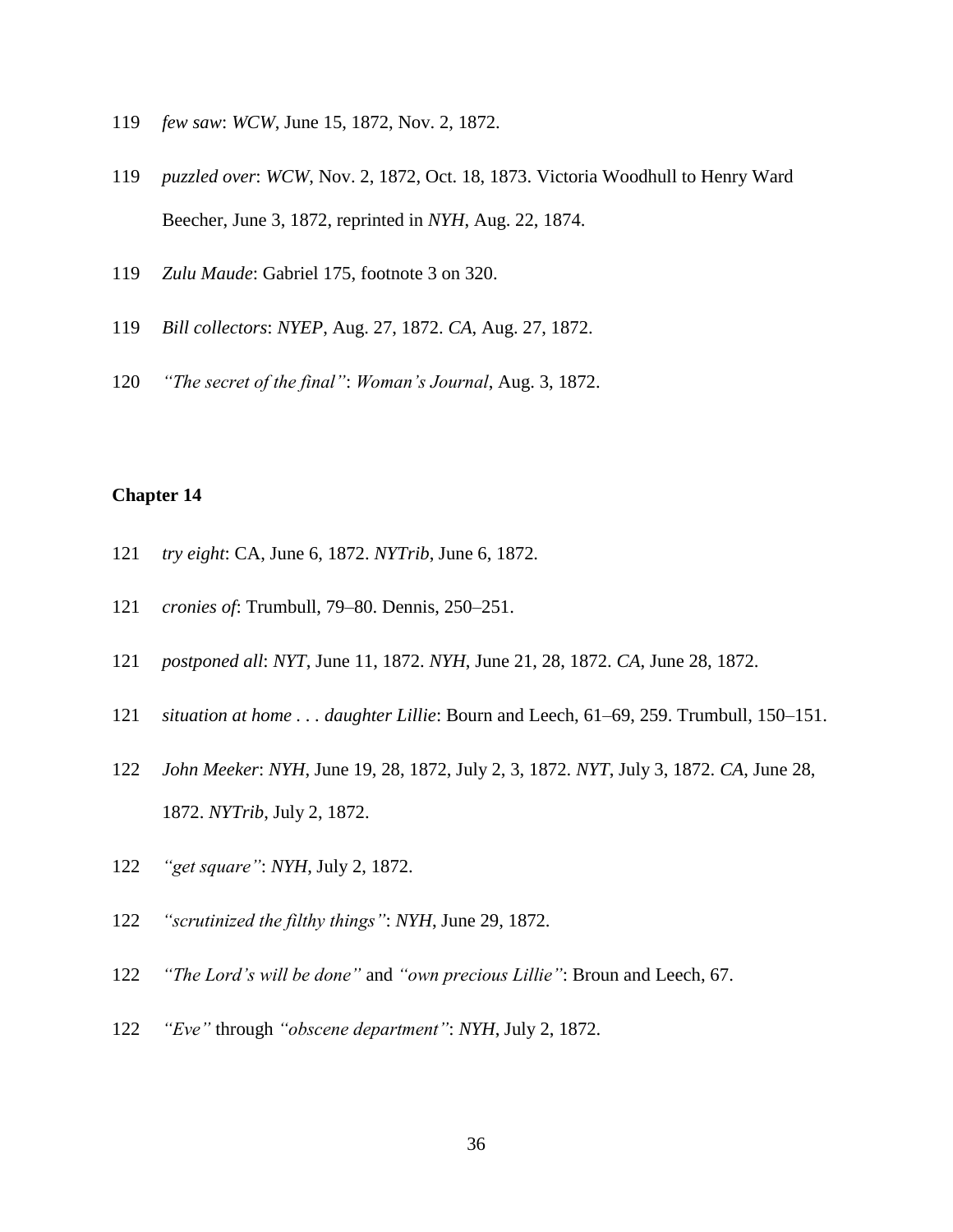- *Times found*: *NYT*, July 3, 1872.
- *best outcome*: New York Society for the Suppression of Vice Records. Dennis, 250–251.
- *Why bother?*: Pratt, 2.
- *"What Folly!"* and *"Oh, to live"*: Trumbull, 84.
- *Comstock perused*: Broun and Leech, 128. Dennis, 268–269. Horowitz, 326, 369–270.
- *Cameron . . . Grandin . . . American Publishing*: Advertisements in *New York Clipper*, June 13, 1872, July 13, 1872, Aug. 3, 24, 1872
- *"Beautiful and rare photographs"*: *New York Clipper*, June 13, 1872.
- *"racy books"*: *New York Clipper*, Aug. 23, 1872.
- *Dealers made*: Dennis, 261–263.
- *"Recollect, none of the above"* through *"French tickler"*: Dennis, 261.
- *"the great thoroughfare"*: Comstock*, Frauds Exposed*, 391.
- *drafted a letter*: Arrests of Camp, Massey, Mackey and Grandin reported in: *CA*, Aug. 24, 1872. *Sunday Mercury*, Aug. 25, 1872. *NYT*, Aug. 25, 28, 29, 1872. *NYH*, Aug. 29, 1872. National Archives Indictment Records, Criminal Docket, vol. 2, US Circuity Court, 1864– 1872, Henry Camp, 374; David Massey, 275; Charles Mackey, 376; Edward Grandin, 377.
- *"tribe"* and *"inflexible resolution"*: *NYT*, Aug. 28, 1872.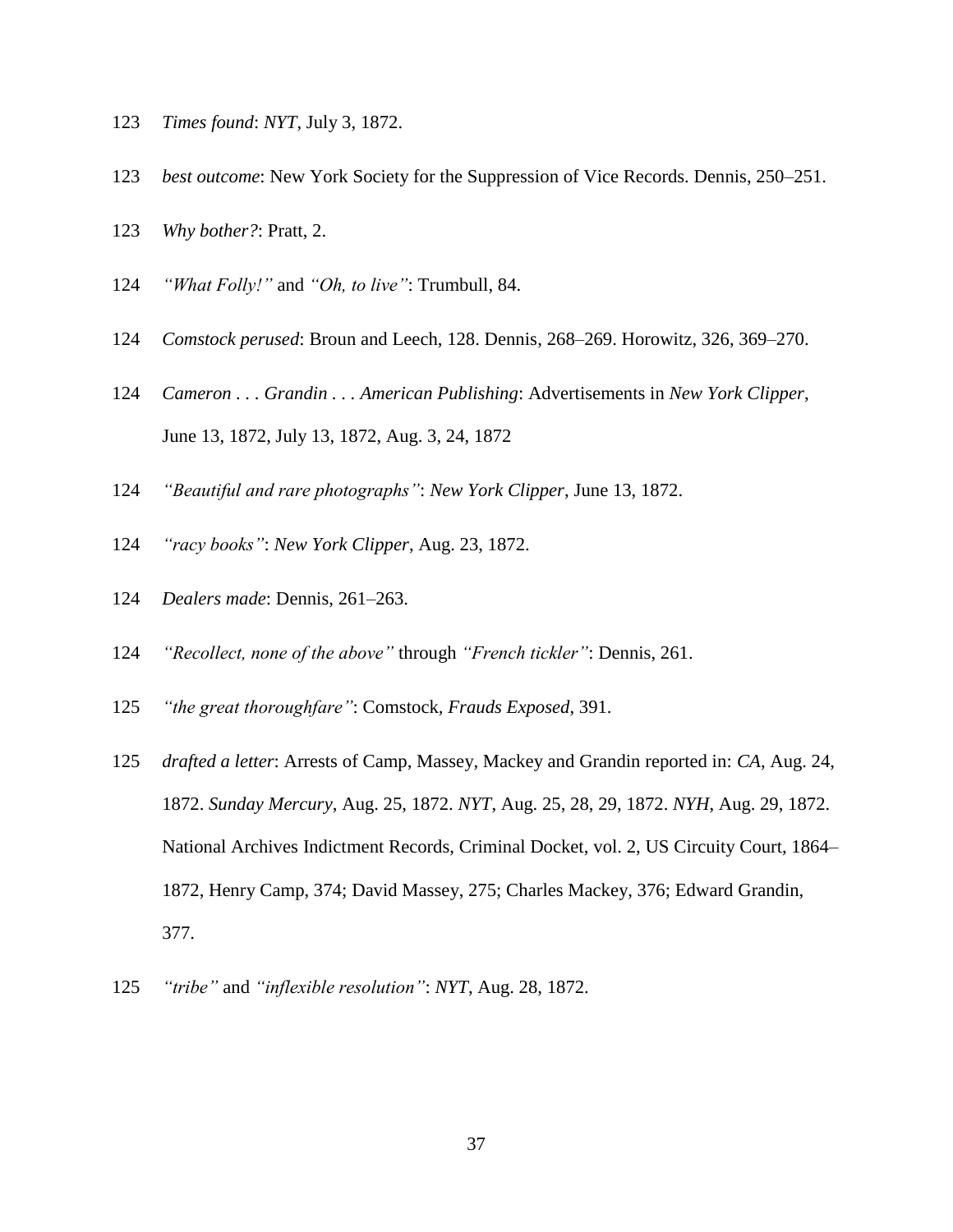- 125 *came to trial*: YH, Oct. 22, 1872, Oct. 2, 4, 8, 1872. *NYT*, Oct. 8, 1872. *CA*, Oct. 1, 3, 7, 8, 1872. *NYEP*, Oct. 3, 8, 1872. *NYTrib*, Oct. 4, 1872.
- 125 *"too indecent"*: *National Archives Indictment Records, Criminal Docket, Volume 2, US Circuit Court, 1864–1872*, Henry Camp, 374; David Massey, 275; Charles Mackey, 376; Edward Grandin, 377.

- 127 *County Courthouse*: *NYT*, July 20, 24, 26, 29, 1871, Sept. 6, 8, 1871, Oct. 3, 23, 26, 1871.
- 127 *Edwin Hagerty*: *NYT*, Mar. 22, 1872, June 12, 1872. *NYTrib*, Mar. 26, 1872, May 31, 1872. *CA*, May 30, 1872. *NYH*, May 31, 1872. *Pomeroy's Democrat*, June 23, 1872.
- 127 *"Filthy as a Digger Indian's cave"*: *Pomeroy's Democrat*, June 16, 1872.
- 128 *trial of Edwad S. Stokes*: Trial description draws on the many newspapers that exhaustively covered the trial, which began with jury selection on June 19, 1872, and ended with a verdict on July 15, 1872. New York papers include the *NYT*, *NYH*, *NYTrib*, *CA*, *Pomeroy's Democrat*, *Sunday Mercury* and *NYEP*.
- 128 *"Society . . . will have"* through *"Isn't he good looking?"*: *NYH*, June 19, 1872.
- 128 *"whose minds were"*: *NYH*, June 27, 1872.
- 128 *"Oyez! Oyez!"*: *NYH*, July 11, 1872.
- 129 *"I've got you now"*: *NYH*, June 28, 1872.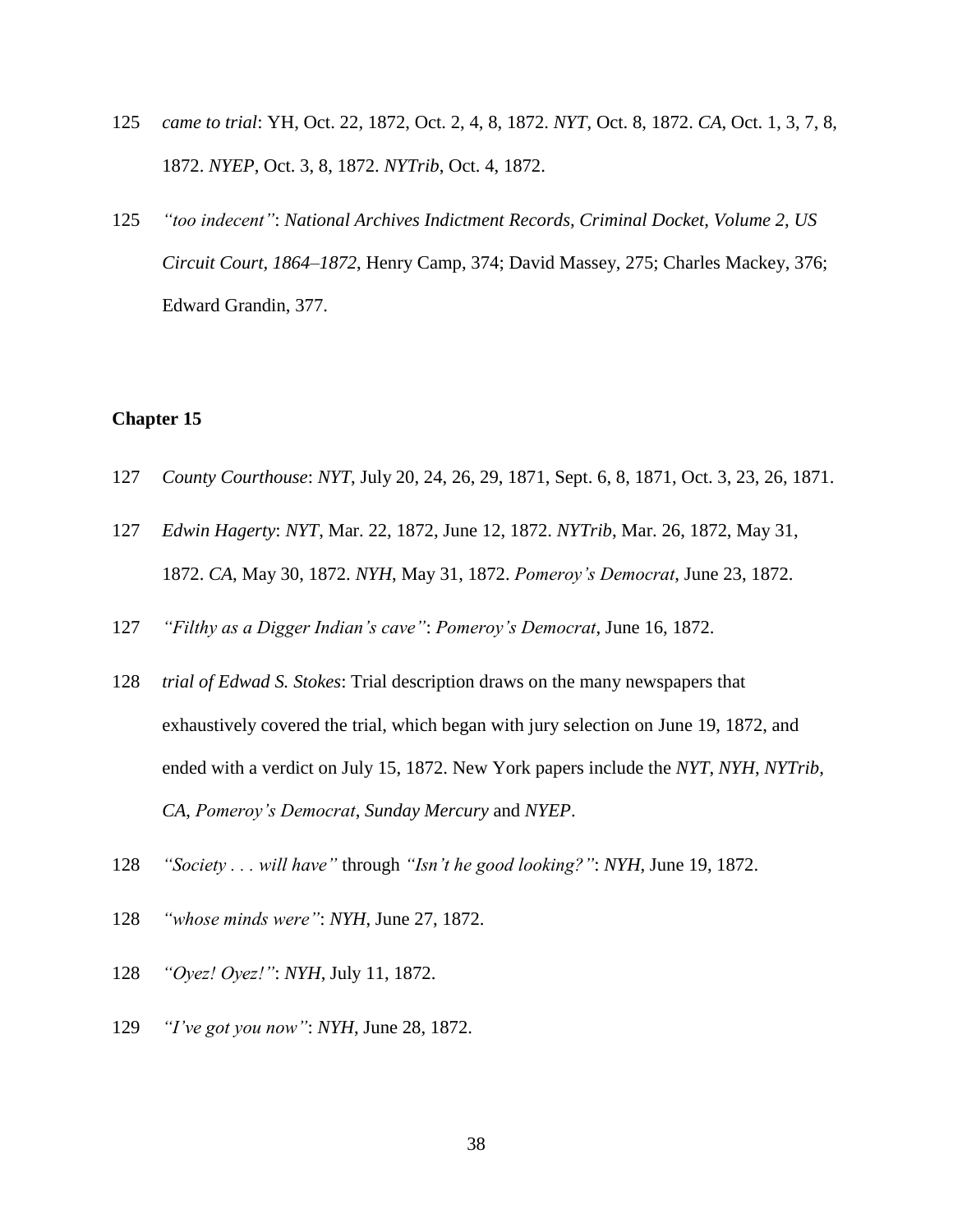- *"blood money"* and *"the rumble of ambulance"*: *NYH*, July 3, 1873.
- *"what a change"* and *"with a look"*: *NYH*, July 9, 1872.
- *"Don't fire"* [and the remainder of Stokes's testimony]: *NYH*, July 9, 1872.
- *"said unless"* [and the remainder of Mansfield's testimony]: *NYH*, July 9, 1872.
- *"nature speaking"* and *"the imprisoned mind"*: *NYH*, July 14, 1872.
- *"I understand"* through *"I do not care"*: *NYH*, July 15, 1872.
- *murder fascinated*: Howe & Hummel, *Danger!*, *"Autobiographical."*
- *"Sixpence a head"*: Howe & Hummel, *Danger!*, *"Autobiographical."*
- *defend twenty-three*: Richard Rovere, "Profiles, 89 Centre Street, Can Lawyers Be Honest?" in *New Yorker*, Nov. 23, 1946, 36.
- e*ight of his clients*: Murder cases of Howe include Robert Hopson (*NYH*, Mar. 7, 1872); Philip Wilkie (*NYH*, Mar. 26, 1872); Michael Hayes (*NYH*, May 25, 1872); Jeremiah Evans (*NYH*, May 29, 1872); George Lavery (*NYH*, June 4, 1872); Justus Dunn (*NYH*, June 15, 1872); David Murphy (*NYTrib*, June 28, 1872); Nicholas White (*NYH*, July 27, 1872); William Chambers (*NYT*, July 31, 1872, *Pomeroy's Democrat*, Aug. 4, 1872); and James Burns (*NYH*, Sept. 8, 1872, *Pomeroy's Democrat*, Aug. 4, 1872).
- *Howe accepted*: Richard Rovere, "Profiles, 89 Centre Street, The Weeper," *New Yorker*, Nov. 30, 1946, 50.
- *the emotion*: On Howe's courtroom theatrics, see Richard Rovere, "Profiles, 89 Centre Street, The Weeper," *New Yorker*, Nov. 30, 1946, 49.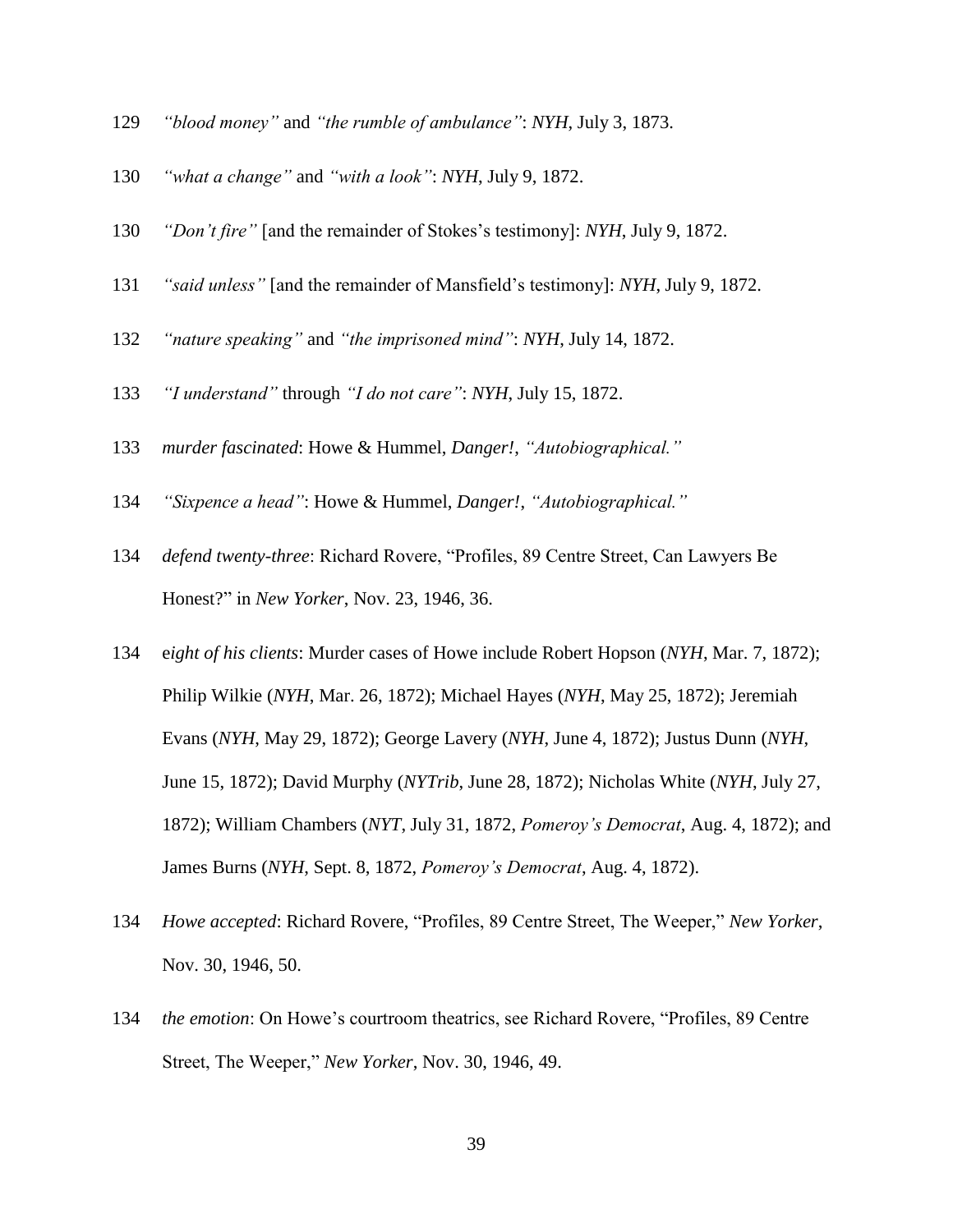- 135 *hotel guest*: Edgar Salinger, letter to the editor, December 18, 1946, *New Yorker*, Dec. 28, 1946, 62.
- 135 *"My God"*: Salinger, 62.

- 136 *Dr. Selden*: *CA*, Aug. 31, 1872, Sept. 18, 1872. *NYT*, Aug. 31, 1872, Sept. 3, 1872. *Sunday Mercury*, Sept. 1, 1872. *NYH*, Sept. 1, 1872. Troy Weekly Times, Sept. 7, 1872. Comstock, *Frauds Exposed*, 413.
- 136 *"Ladies' Physician"*: *NYH*, Aug. 14, 1872.
- 136 *wicked books . . . "ante-natal murderesses"*: Comstock, Frauds Exposed, 416–417. Anthony Comstock, *Traps for the Young* (New York: Funk & Wagnalls, 1883), 131–134, 154–155.
- 136 *"ante-natal murderesses"* through *"relief from trouble"*: Comstock, *Traps for the Young*, 154.
- 137 *culprits went*: New York Society for the Suppression of Vice Records.

- 138 *Attorney Beach . . . Ingraham . . . Mansfield*: *NYT*, July 23, 1872.
- 138 *Times ran*: *NYT*, Aug. 2–4, 1872, Aug. 10, 1872, Aug. 20, 1872.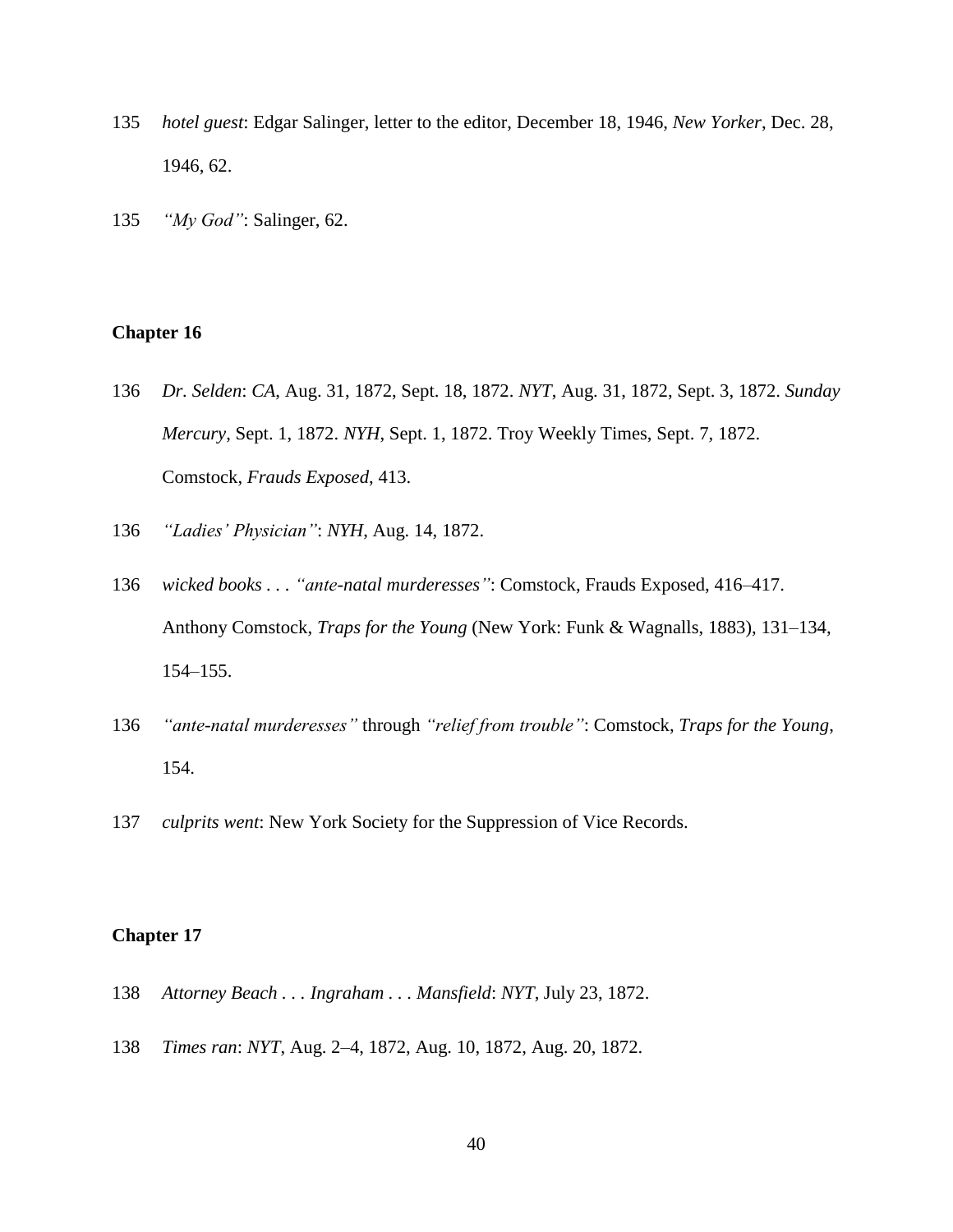- *Lydia Thompson*: *NYT*, Aug. 11, 1872. *NYH*, Aug. 13, 1872. *CA*, Aug. 13, 1872.
- *"skillful and grotesque"*: *CA*, Aug. 13, 1872.
- *"Worth a hot night"*: *CA*, Aug. 13, 1872.
- "*One Wife*": *NYT*, Aug. 1, 4, 1872. *NYTrib*, Aug. 23, 1872. *CA*, July 30, 1872.
- *"Adultery served"*: *NYT*, Aug. 1, 1872.
- *Booth's Theatre*: *NYEP*, Aug. 19, 20, 1872. *CA*, Aug. 20, 1872. *NYH*, Aug. 20, 1872. *NYT*, Aug. 1, 4, 1872.
- *"so gloomy"*: *NYT*, Aug. 25, 1872.
- "*King Carrot*": *CA*, July 30, 1872, Aug. 24, 27, 31, 19872. *NYT*, Aug. 4, 27, 1872. *NYH*, Aug. 4, 27, 1872. *NYEP*, Aug. 5, 21, 1872. *NYTrib*, Aug. 22, 1872.
- *"We have our doubts"*: *NYEP*, Aug. 5, 1872.
- *"to brighten the stage"* and *"brilliantly inaugurated"*: *NYH*, Aug. 27, 1872.

- *Beecher family*: See Debby Applegate, *The Most Famous Man in America* (New York: Doubleday, 2006), and Milton Allan Rugoff, *The Beechers: An American Family in the Nineteenth Century* (New York: Harper & Row, 1981).
- *"Give me war"*: Applegate, 327.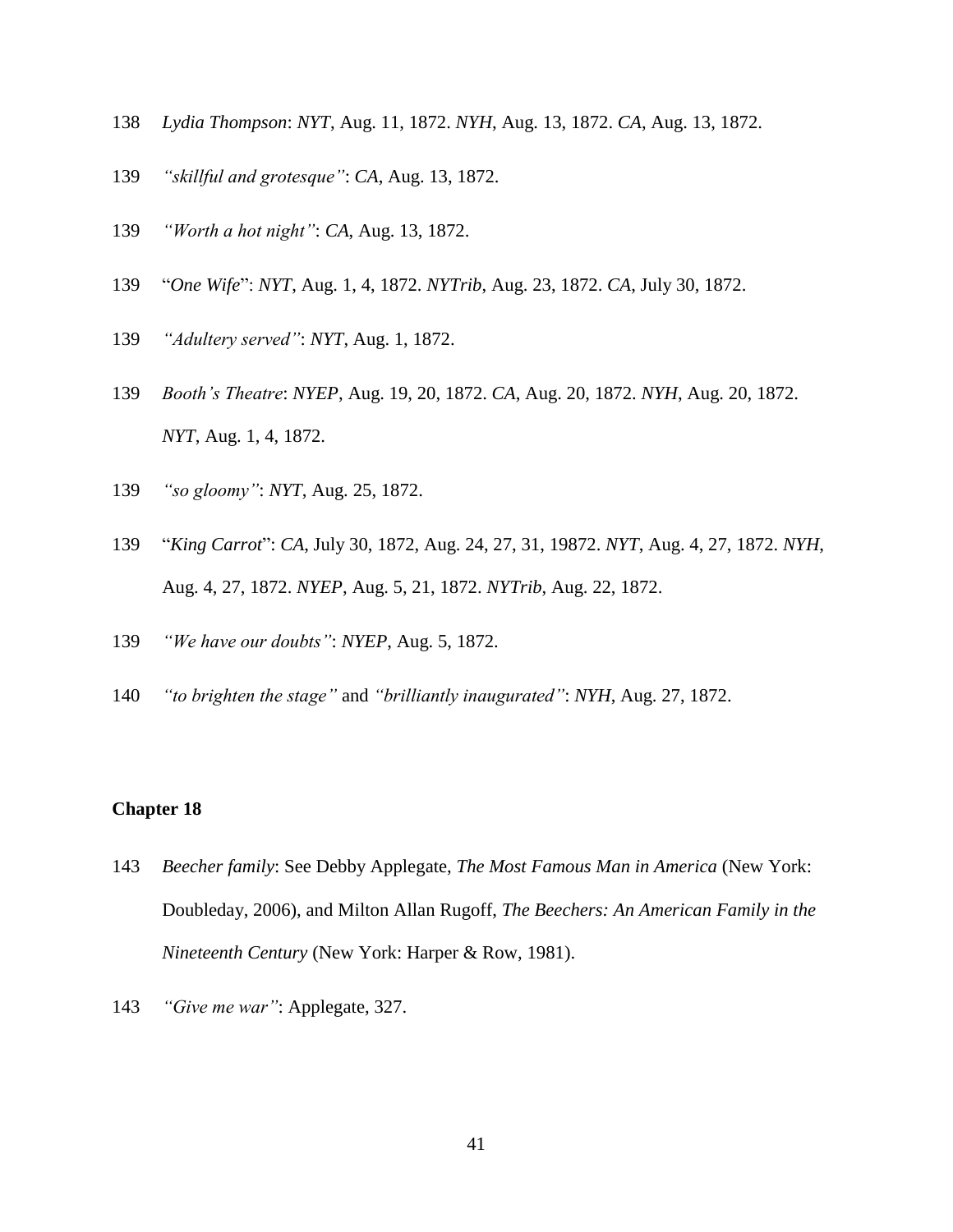- "*I need some little"* and *"My Darling Queen"*: Victoria Woodhull to Isabella Beecher Hooker, quoted in Goldsmith, 267, 271.
- *Treated Woodhull*: *Washington Daily Globe*, Jan. 28, 1871. *Hartford Daily Courant*, Feb. 8, 1871, Nov. 11, 14, 25, 1871. Harriet Beecher Stowe, *My Wife and I* (New York: Houghton, Mifflin, 1871), 1871, Preface, iiiv–v.
- *"A Citizen in Hartford"*: *Hartford (CT) Daily Courant*, Nov. 14, 1871.
- *"terrible wash of dirty linen"*: Harriett Beecher Stowe, 266.
- *Welcomed Catharine*: *WCW*, May 17, 1873. Goldsmith, 267–270.
- *"Remember, Victoria Woodull"*: *WCW*, May 17, 1873.
- *"personal and social magnetism" through "I do not seem to think"*: Rugoff, 369–372.
- *"I came to love"*: Goldsmith, 90.
- *"Have you come to see me?"* through *"I felt that I ought not"*: *WCW*, Nov. 2, 1872.
- *"That that damned lecherous"*: *WCW*, Nov. 2, 1872.
- *"No woman shall stand"*: Elizabeth Cady Stanton, interview in the *Brooklyn Argus*, July 26, 1873, in *Great Brooklyn Romance: All the Documents in the Famous Beecher-Tilton Case, Unabridged* (New York: P. H. Paxon, 1874), 34–35. Page numbers refer to the PDF version; pages in the original publication are unnumbered.
- *Money was*: Interview with Elizabeth Cady Stanton, Brooklyn Argus, July 26, 1874, reprinted in *Great Brooklyn Romance*, 34–35.
- *Believe in free love*: Woodhull, *And the Truth Shall Make You Free*.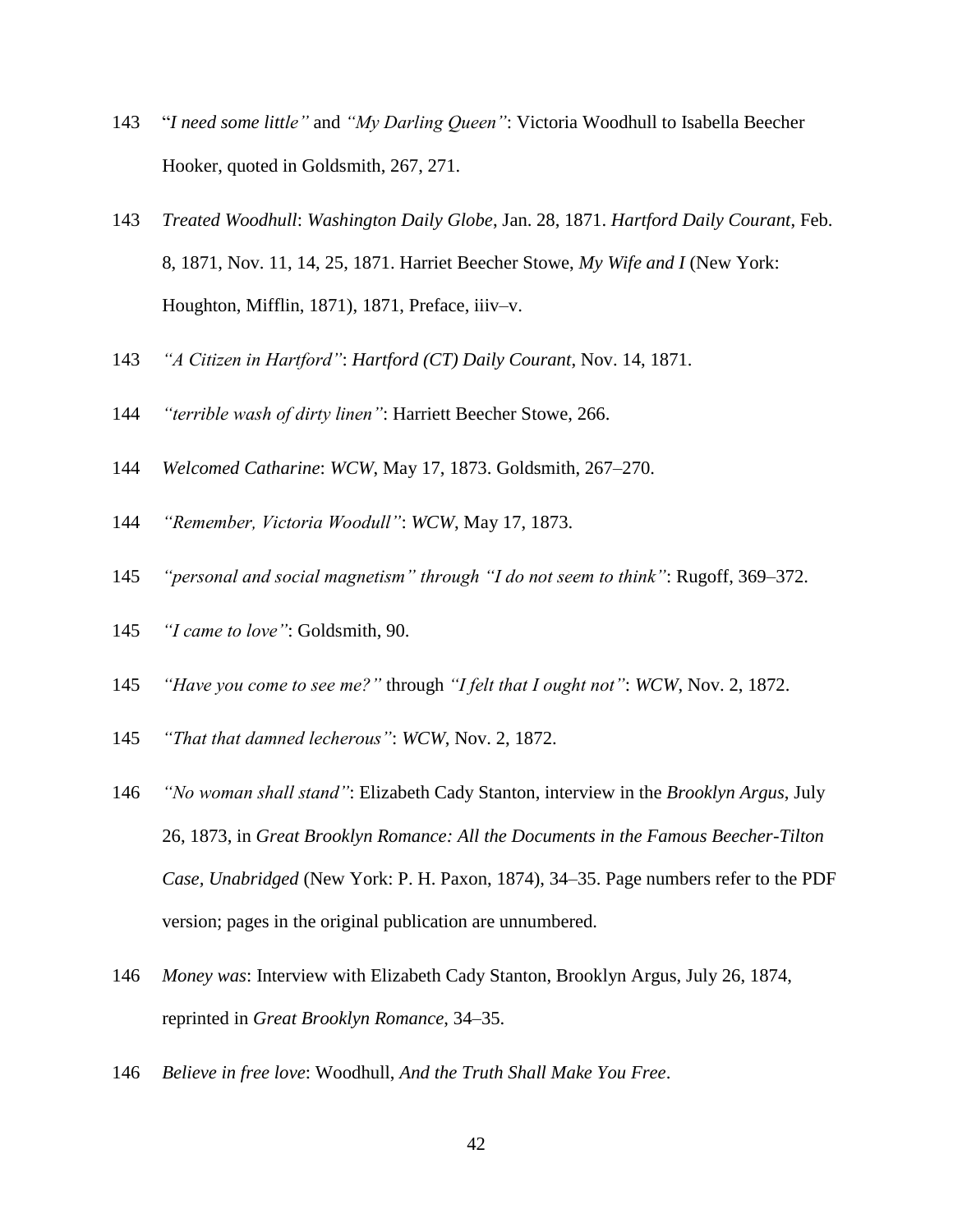- *Lib Tilton Loved*: *WCW*, Nov. 2, 1872.
- *Defended herself*: *NYT*, May 22, 1871, *New York World*, May 22, 1871.
- *"I do not intend"* through *"I believe in public justice"*: *NYT*, May 22, 1871.
- *"Whom do"* and *"I mean you"*: *WCW*, Nov. 2, 1872.
- *Village ruled*: Applegate, 200–203.
- *Tilton had invited*: *WCW*, Nov. 2, 1872. *Great Brooklyn* Romance, 128—131.
- *An infatuation*: J. E. B. Doyle, ed., *Plymouth Church and its Pastor or Henry Ward Beecher and His Accusers* (St. Louis: Bryan, Brand, 1875), 215–216, 220–222. Tilton, "Victoria Woodhull: A Biographical Sketch,". Robert Shaplen, *Free Love and Heavenly Sinners* (New York: Alfred A. Knopf, 1954), 145–146. Goldsmith, 290.
- *Relived the horror*: *WCW*, Nov. 2, 1872.
- *"opiates"*: Rugoff, 380.
- *Woodhull sat . . . intimate moments, these arguments*: *WCW*, Nov. 2, 1872.
- *Wrote his sister*: Goldsmith, 291.
- *Carried the speech . . . Tilton intervened*: *WCW*, Nov. 2, 1872. Victoria Woodhull to Henry Ward Beecher, Nov. 19, 1871, reprinted in *NYH*, Aug. 22, 1874. Shaplen, 150.
- *"Some day you"* through *"Mr. Beecher, if I am compelled"*: *WCW*, Nov. 2, 1872.
- *Ringing speech*: Woodhull, *And the Truth Shall Make You Free*. *NYT*, Nov. 21, 1871. *NYH*, Nov. 21, 1871. *Pomeroy's Democrat*, Nov. 25, 1871.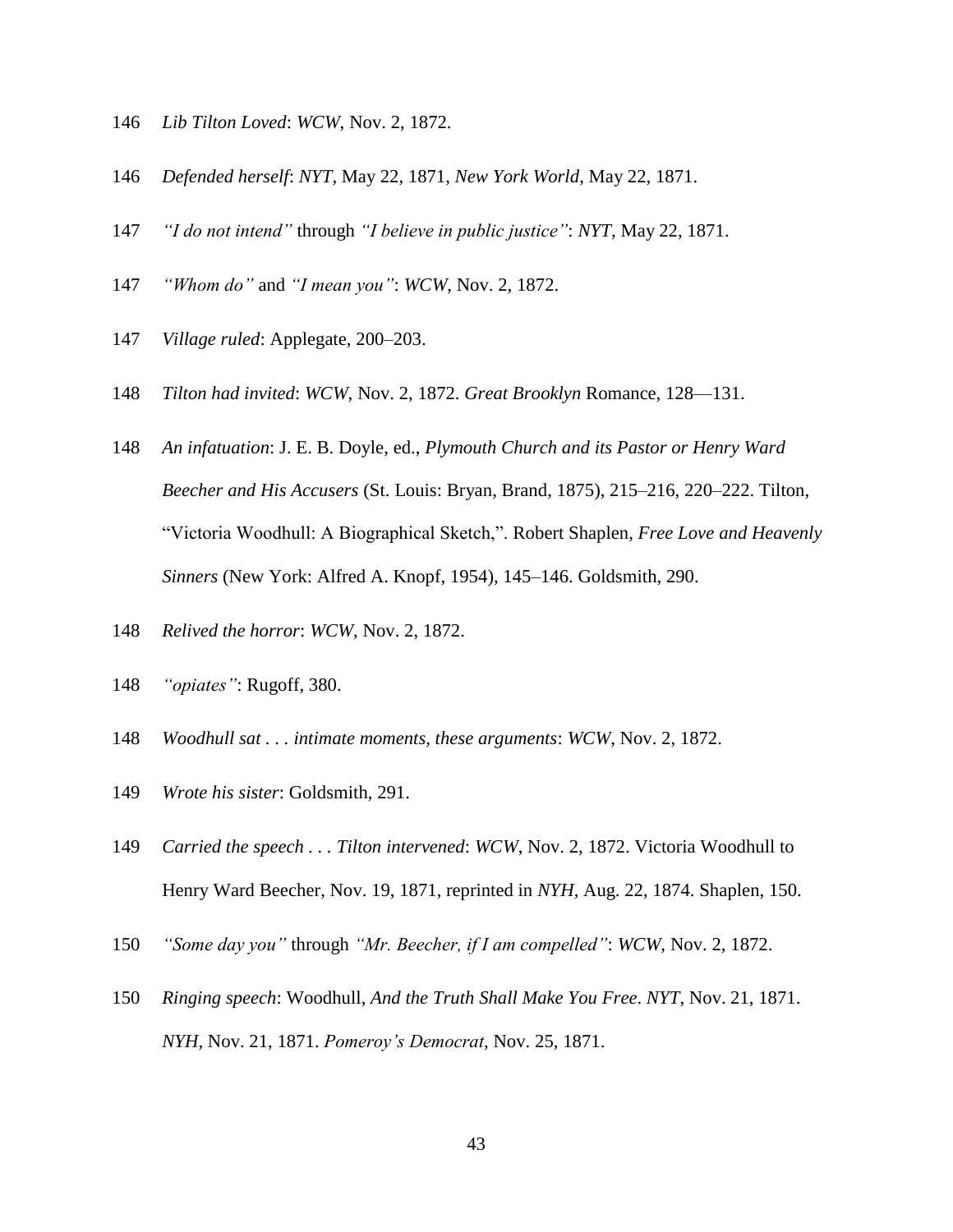- *"Yes, I am"*: Woodhull, *And the Truth Shall Make You Free*.
- *Huge success*: *WCW*, Dec. 9, 1871.
- *"The lecture in itself"*: *Pomeroy's Democrat*, Nov. 25, 1871.
- *"though its thunders"* and *"braying Ass"*: *WCW*, Dec. 9, 1871.
- *"one of the dirtiest"*: *Independent*, Nov. 23, 1871, quoted in Gabriel, 150.
- *"Will you lend"*: Victoria Woodhull to Henry Ward Beecher, June 3, 1872, reprinted in *NYH*, Aug. 22, 1874.
- *"And please drop me a line"*: Henry Ward Beecher to Frank Moulton, June 3, 1872, reprinted in *NYH*, Aug. 22, 1874.
- *When autumn arrived*: Doyle, 214–215, *Sunday Mercury*, Nov. 3, 1872. *New York World*, Aug. 28, 1872.
- *Was exhausted . . . dragged herself to Boston . . . spirits seized*: *WCW*, Nov. 2, 1872.
- *E. A. Meriweather*: *Memphis Sunday Appeal*, Nov. 17, 1872.
- *"trooly loil"* through *"the proud daughters"*: *Memphis Sunday Appeal*, Nov. 17, 1872.
- *Papers didn't agree*: *Christian Watchman*, Sept. 19, 1872. *Springfield Republican*, Oct. 1, 1872. *Boston Herald*, Sept. 11, 30, 1872. *Hartford Courant*, Sept. 21, 1872. *Maine Farmer*, Sept. 21, 1872.
- *"a disgraceful tirade"*: *Springfield (MA) Republican*, Oct. 1, 1872.
- *"vile vituperation"*: *Boston Herald*, Sept. 11, 1872.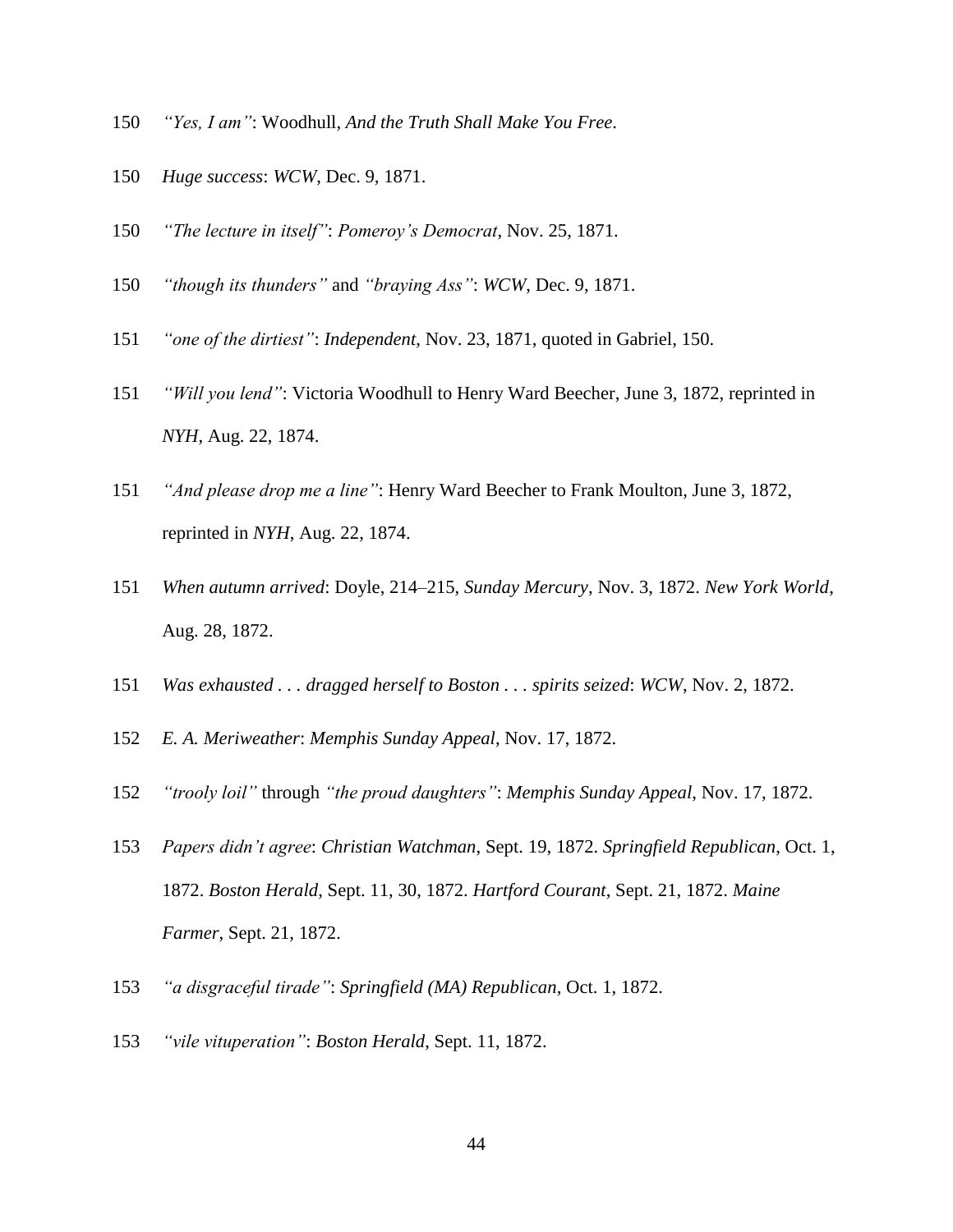- *"never equaled in vulgarity"*: *Boston Herald*, Sept. 30, 1872.
- *"obscene calumnies"*: *Hartford (CT) Courant*, Sept. 21, 1872.

- *Another surprise*: *WCW*, Nov. 20, 1872.
- *Turned into a home*: *Sunday Mercury*, Nov. 3, 1872. *Pomeroy's Democrat*, Oct. 13, 1872. *San Francisco Chronicle*, Oct. 27, 1872. *Cincinnati Commercial Tribune*, Oct. 28, 1872. Doyle, 214–215. *WCW*, Nov. 2, 1872.
- *"as refreshing"* and *"jubilant joy"*: Doyle, 214.
- *Back to work*: *Springfield Republican*, Sept. 26, 1872. *WCW*, Nov. 2, 1872. Shaplen, 159.
- *Her thinking . . . Does Plymouth Church?*: *WCW*, Nov. 2, 1872, Dec. 28, 1872.
- *"There is nothing secret"*: *WCW*, Dec. 28, 1872.
- *A reporter*: *WCW*, Nov. 2, 1872.
- *TO THE PUBLIC*: *WCW*, Nov. 2, 1872.
- "*The Philosophy*" . . . Luther Challis: *WCW*, Nov. 2, 1872. Woodhull court testimony reported in *Sunday Mercury*, Nov. 10, 1872, *NYH*, Nov. 9 and 10, 1872.
- *"spring chickens"* and *"the red trophy"*: "The Philosophy of Modern Hypocrisy," *WCW*, Nov. 2, 1872.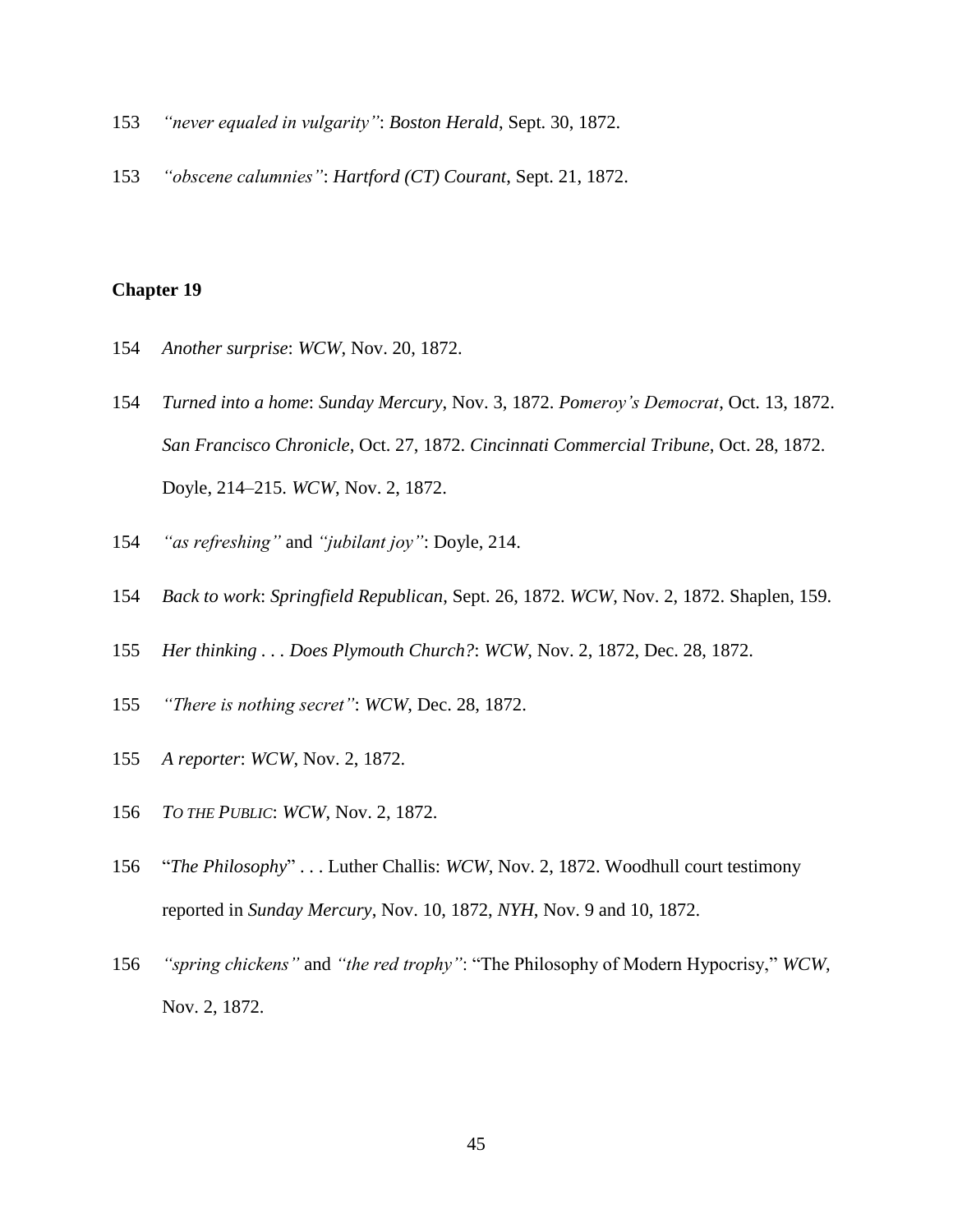- *THE BEECHER-TILTON SCANDAL* through *"If an omelet has to be made"*: *WCW*, Nov. 2, 1872.
- *negotiating for lectures*: *Missouri Democrat*, Oct. 14, 1872.
- *called on his colleagues . . . reading them aloud*: *NYH*, Nov. 9, 872.
- *Twenty-seven thousand circulation*: *Geo. P. Rowell & Co.'s American Newspaper Directory* (New York: Geo P Rowell & Co., 1872), 124.
- *"Eloquent and Thrilling"*: *Chicago Post*, Oct. 22, 1872.
- *"animated and dashing"* and *"a new, simple"*: *Chicago Times*, Oct. 28, 1872, reprinted in *Cincinnati Commercial Tribune*, Oct. 31, 1872.
- *Attended her lecture . . . select audience*: *Harrisburg (PA) Patriot*, Oct. 28, 1872. *Quincy Whig*, Oct. 28, 1872. *Illinois State Journal*, Oct. 28, 1872.
- *Go to Press*: *NYH*, Nov. 9, 1872.
- *"Weekly with the Beecher scandal"*: *WCW*, Dec. 28, 1872.
- *American News Co. . . . Two presses rolled*: *WCW*, Dec. 28, 1872.
- *"last and most desperate"*: *Springfield (MA) Republican*, Oct. 30, 1872.
- *"If there is any"*: *Portland (ME) Daily*, Oct. 30, 1872.
- *Handful of stories*: *Alexandria Gazette*, Oct. 31, 1872. *Cincinnati Daily Enquirer*, Oct. 31, 1872. *Cincinnati Commercial Tribune*, Oct. 31, 1872. *Leavenworth Daily*, Nov. 1, 1872. *Illinois State Register*, Nov. 1, 1872.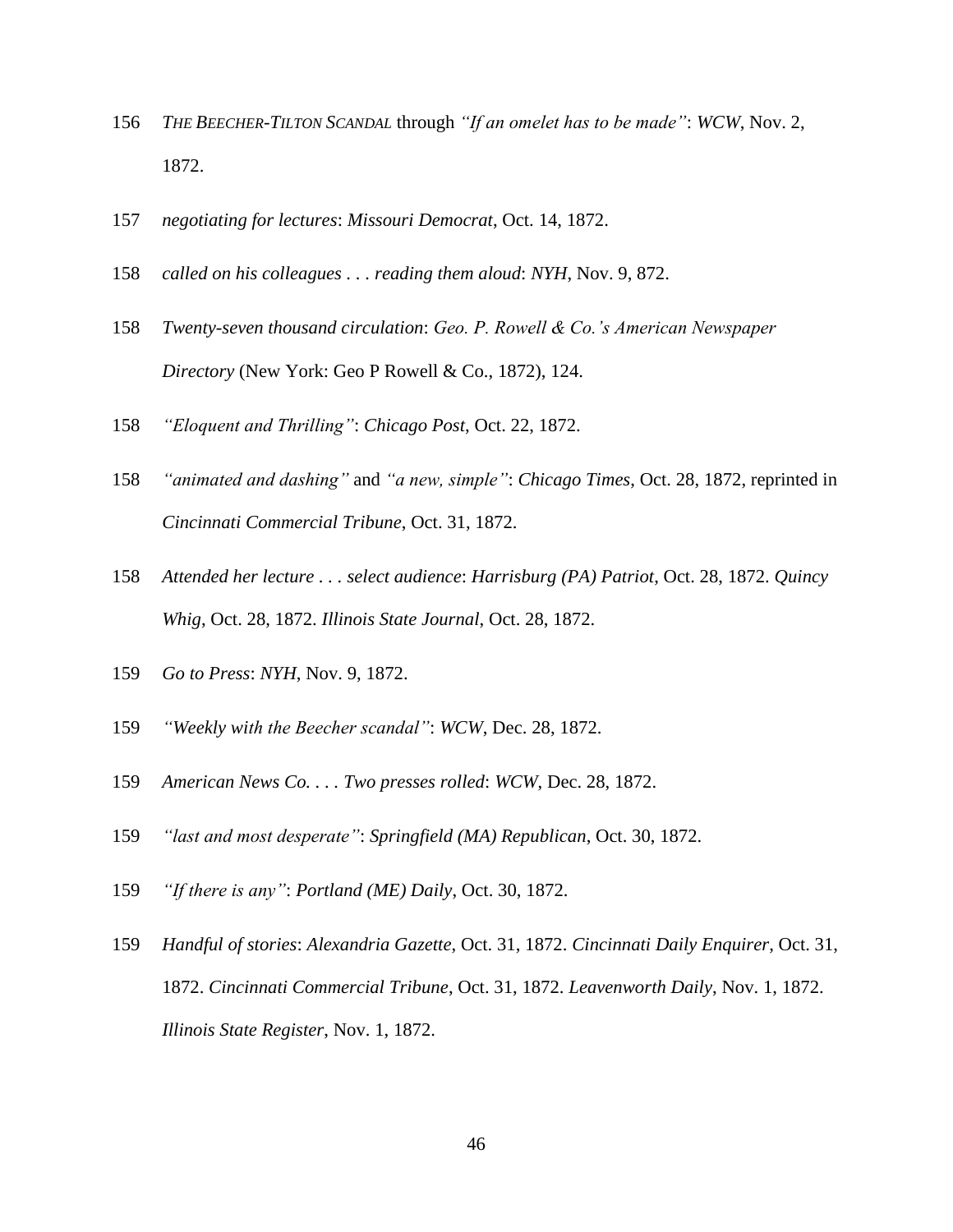*Office was jubilant*: Doyle, 214. *NYH*, Nov. 9, 1872. *WCW*, Dec. 28, 1872.

- *Judge Benedict sentenced . . . collared Grandin*: *CA*, Oct. 3, 8, 1872. *NYEP*, Oct. 3, 8, 1872. NYH, Oct. 4, 8, 1872. *NYTrib*, Oct. 4, 1872. *NYT*, Oct. 8, 1872. National Archives Indictment Records, pp 374–377.
- *federal obscenity statute*: For an examination of the original federal obscenity law, see Dennis, 254–258, and Horowitz, 358. On Comstock's efforts for a new law, see Pratt, 4, and Broun and Leech, 128–132.
- *"obscene book, pamphlet"*: Coverage of 1865 federal obscenity statute in Dennis, 254.
- *His mentor . . . hundred dollars . . . Fainthearts*: Pratt, 4. Brown, *Morris Ketchum Jessup*, 56. Broun and Leech, 151–153.
- *Carry the battle forward*: Broun and Leech, 150.
- *Comstock prayed*: Broun and Leech, 134.
- *Staff sprang*: *WCW*, Dec. 28, 1872.
- *To the Independent*: *NYH*, Nov.3, 1872.
- *Comstock visited*: *Sunday Mercury*, Nov. 10, 1872. *CA*, Nov. 9, 1872.
- *Osborn granted warrants*: *NYT*, Nov. 3, 1872.
- *Woodhull spent Friday . . . plopped into their laps*: Doyle, 214. *WCW*, Dec. 28, 1872.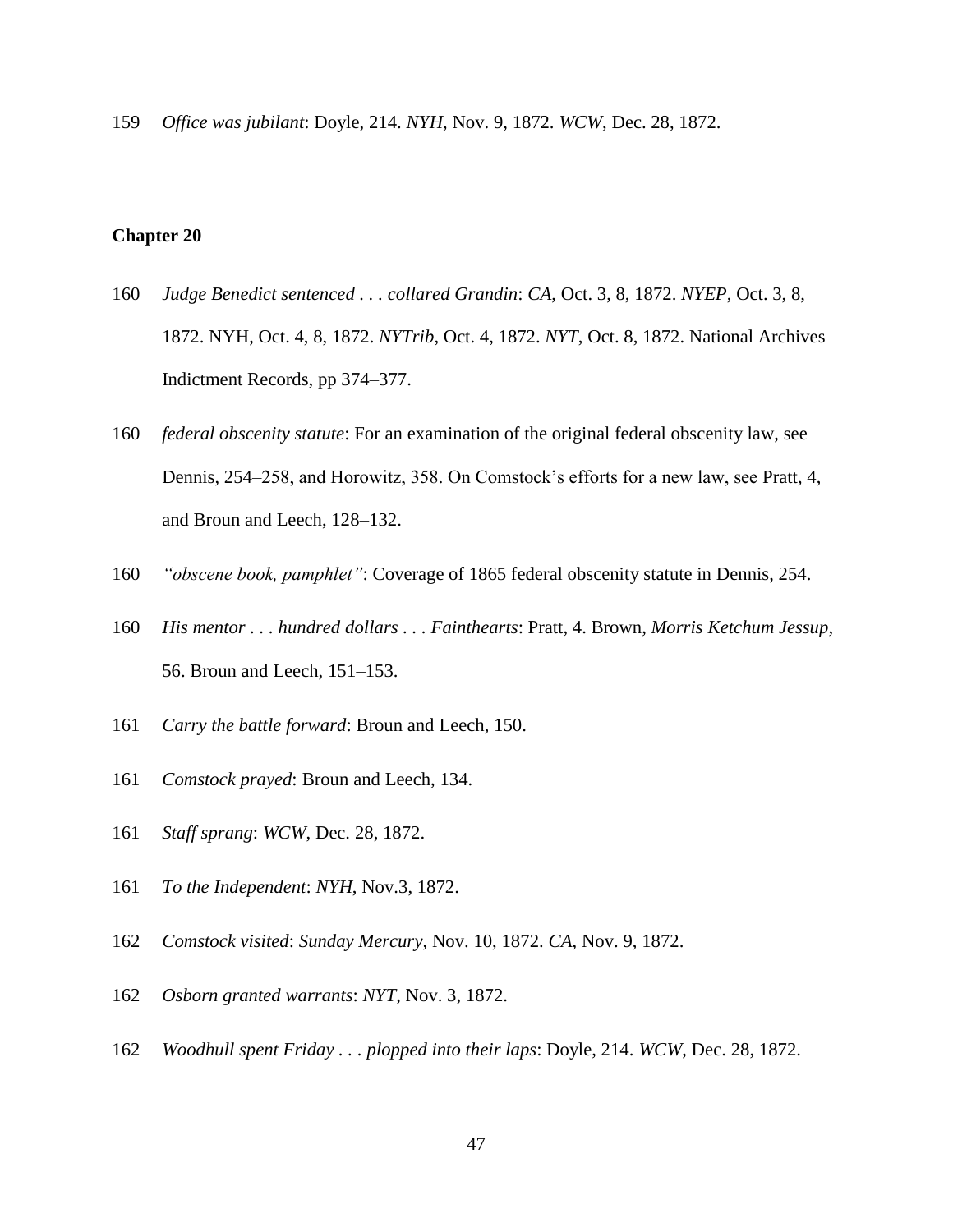- *Bankers and brokers rushed*: *NYH*, Nov. 3, 1872. *Sunday Mercury*, Nov. 3, 1872.
- *At the courthouse* [and their examination]: *WCW*, Dec. 38, 1872. *NYH*, Nov. 3, 1872. *Sunday Mercury*, Nov. 3, 1872.
- *"They are arrested on a charge"* through *"The idea of the government vindicating"*: *NYH*, Nov. 3, 1872.
- *George Francis Train*: *Sunday Mercury*, Nov. 3, 1872. *WCW*, Dec. 28, 1872.
- *William Howe advised*: *NYEP*, Nov. 2, 1872. *WCW*, Dec. 28, 1872.
- *Woodhull and Claflin adjourned* [in Ludlow Street jail]: *NYH*, Nov. 3, 4, 1872. *Sunday Mercury*, Nov. 3, 1872. *WCW*, Dec. 28, 1872. *CA*, Nov. 5, 1872.
- *"Fifth Avenue"* and *"citizen's bedroom"*: *NYH*, Nov. 3, 1872.
- *"the seed from which"*: *NYH*, Nov. 4, 1872.
- *Colonel Blood . . . Andrews . . .police raided*: *NYH*, Nov. 3, 1872. *Sunday Mercury*, Nov. 3, 1872. *Brooklyn Eagle*, Nov. 5, 1872. *Albany Argus*, Nov. 4, 1872. *CA*, Nov. 4, 1872.
- *"I tell you, Nettie"* [and other comments at Plymouth Church choir practice]: *Sunday Mercury*, Nov. 3, 1872.
- *"For it is God"*: *Brooklyn Eagle*, Nov. 4, 1872.
- *U.S. Circuit Court Monday*: *NYH*, Nov. 5, 1872.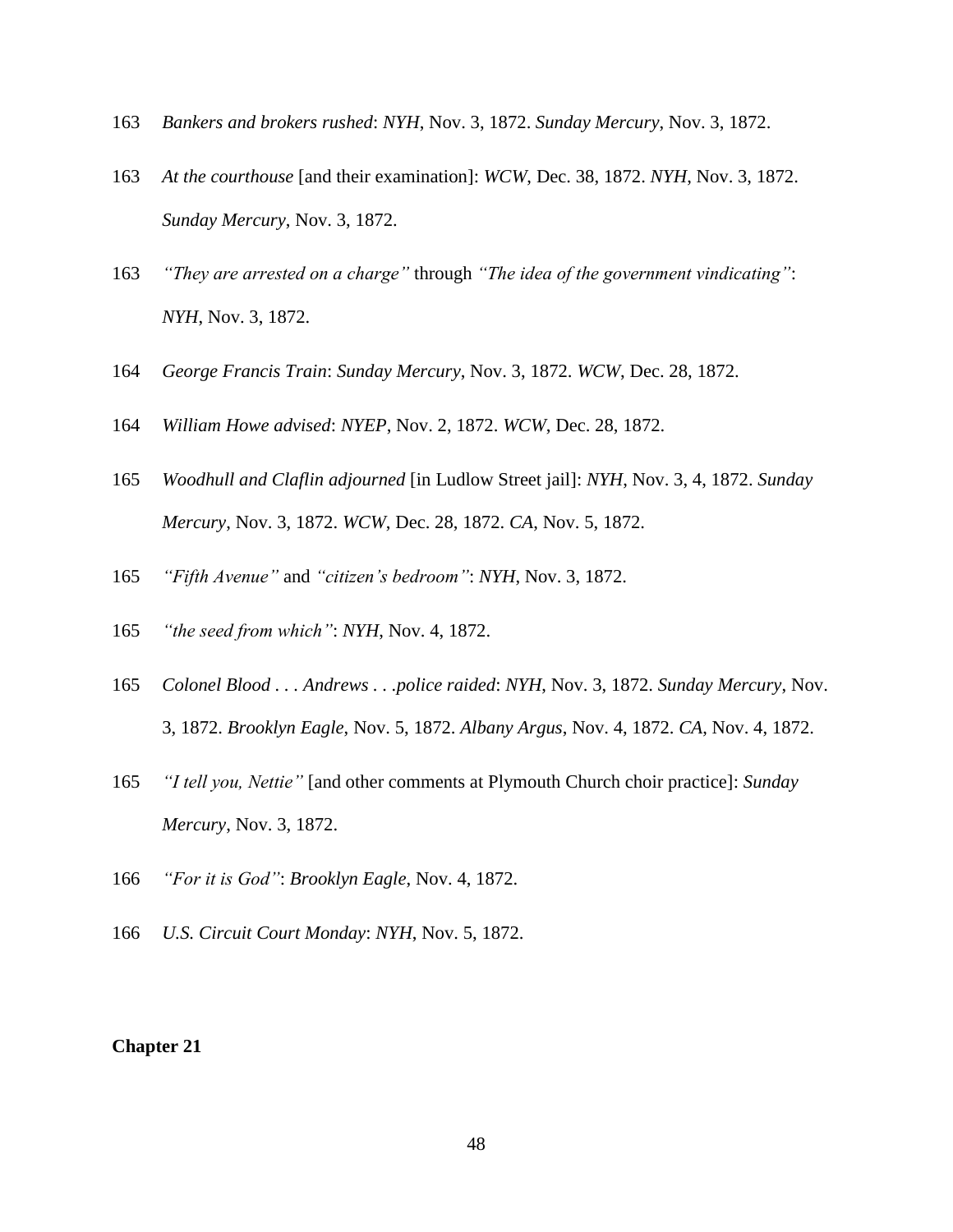- *"Let no Republican"*: *NYT*, Nov. 5, 1872.
- *The Tribune*: *NYTrib*, Nov. 5, 1872.
- *"the great Presidential battle"* and *"dreadful note of preparation"*: *NYH*, Nov. 4, 1872.
- "*Let the Best Men Win*": *NYH*, Nov. 5, 1872.
- *Police force deployed*: *NYEP*, Nov. 5, 1872. *NYTrib*, Nov. 4, 1872.
- *Republicans turning out*: *NYEP*, Nov.5, 1872. *NYT*, Nov. 6, 1872. *NYH*, Nov. 7, 1872.
- *Performing commendably*": *NYEP*, Nov. 5, 1872. *NYT*, Nov. 6, 1872.
- *"Old Kaintuck"*: *NYT*, Nov. 6, 1872.
- *Printing House Square*: *NYT*, Nov. 6, 1872. *NYTrib*, Nov. 7, 1872.
- *Keeler's Stereopticon*: *NYT*, Nov. 5, 6, 1872.
- *Times patted itself*: *NYT*, Nov. 6, 7, 8, 1872.
- *HORACE GONE WEST* and *HIS HANGERS-ON*: *NYT*, Nov. 6, 1872.
- *"There was nothing purchasable"*: *NYT*, Nov. 7, 1872.
- *"destitute of principle"* and *"as much open"*: *NYT*, Nov. 8, 1872.
- *"confine its attentions"*: *NYT*, Nov. 7, 1872.
- *Overwhelming victory*: *NYT*, Nov. 7, 1872, *NYH*, Nov. 6, 7, 1872.
- "*worst beaten individual*": *Illinois State Register*, Nov. 19, 1872.
- *Frederick Douglass won*: *NYH*, Nov. 30, 1872.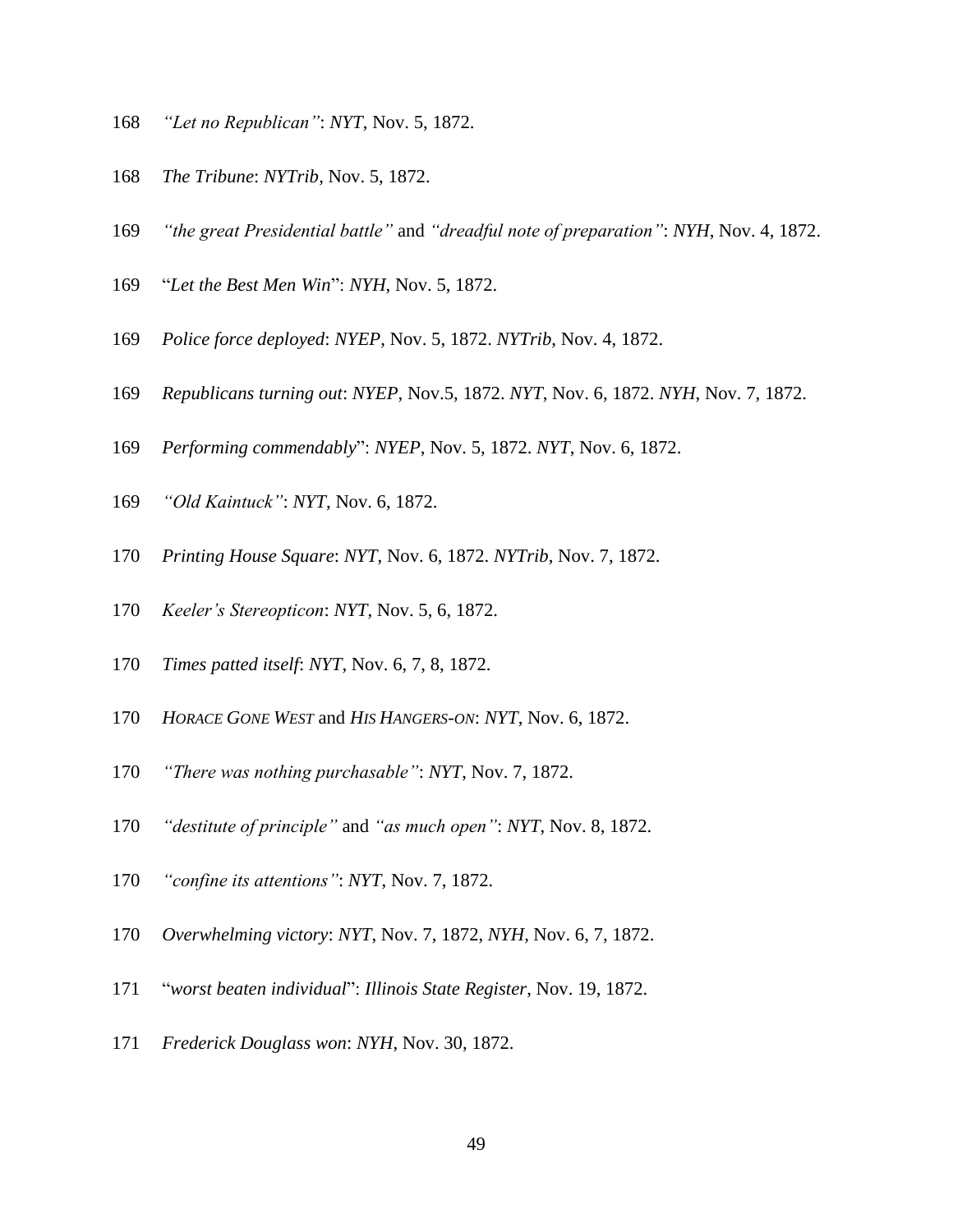- 171 *TODAY'S BREAKFAST TABLE*: *NYT*, Nov. 5, 1872.
- 171 *Susan B. Anthony was not putting*: *An Account of the Proceedings on the Trial of Susan B. Anthony, on the Charge of Illegal Voting, at the Presidential Election in Nov., 1872* (Rochester, NY: Daily Democrat and Chronicle Book Print, 1874). Harper, 423–429. Ann D. Gordon, *The Trial of Susan B. Anthony (*Federal Judicial Center, Federal Judicial History Office, 2005).
- 172 *"Do you swear that you will fully"* and *"Do you swear that you are"*: Election Laws of the United States and the New York State Registry Laws, Relating to Registration and Elections in the Incorporated Cities of the State, (New York and Brooklyn Excepted,) and in Incorporated Villages of the State Containing over Ten Thousand Inhabitants together with Forms and Instructions for the Guidance of Supervisors and Inspectors of Election (Issued under the Direction of Charles M. Dennison, Chief Supervisor of Elections, N. D. of N. Y., 1876), 21–22.
- 173 "*ladies at Rochester*": *NYT*, Nov. 6, 1872.

- 174 *First day of examination*: *NYH*, Nov. 9, 1872. *NYT*, Nov. 9, 1872. *NYTrib*, Nov. 9, 1872.
- 174 *Today's proceedings . . . next day's papers*: *NYH*, Nov. 10, 1872. *Sunday Mercury*, Nov. 10, 1872. *NYT*, Nov. 10, 1872.
- 174 *"in the name"*: *NYH*, Nov. 9, 1872.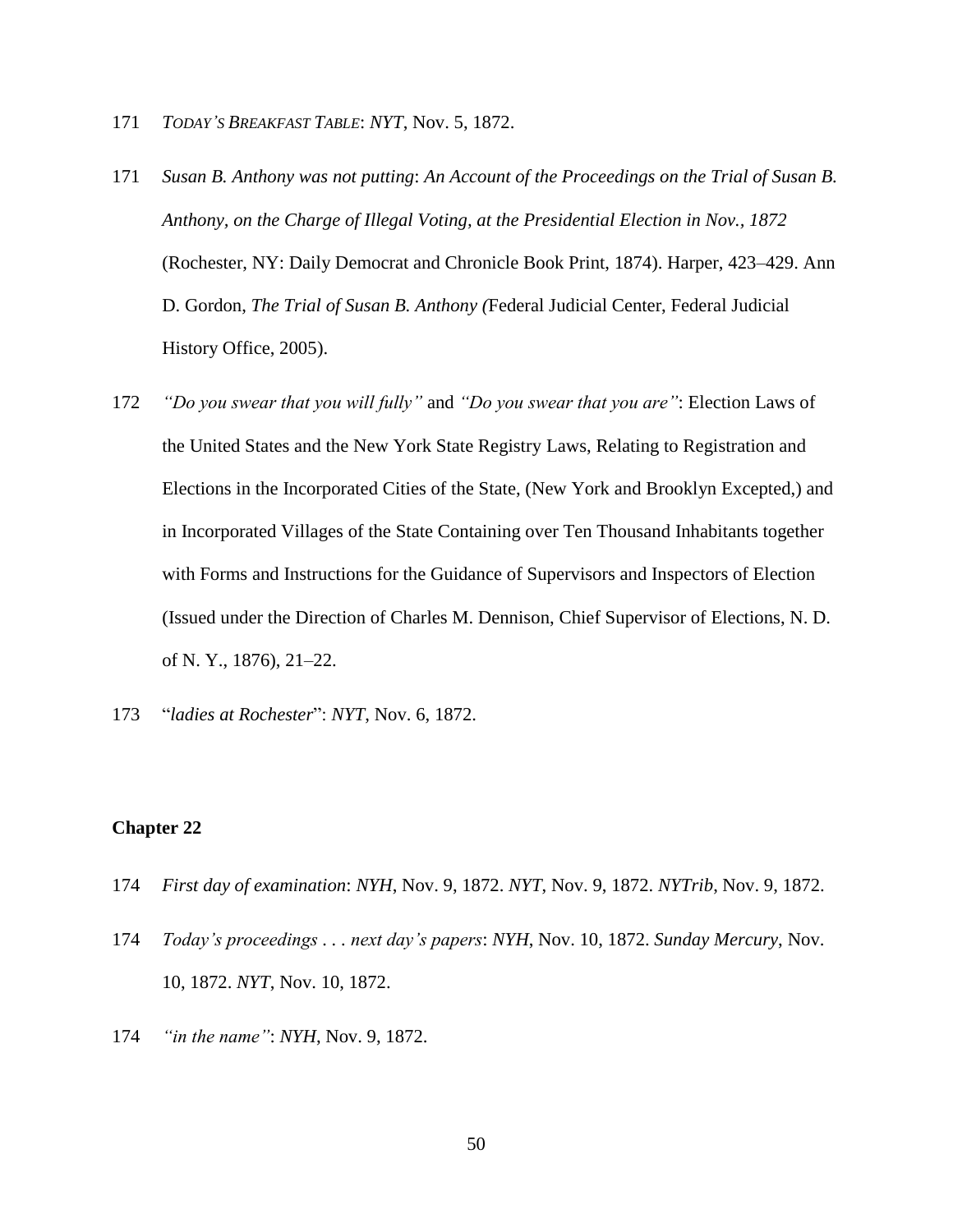- *"for a thousand years"* and *"a spiritual glow"*: *Sunday Mercury*, Nov. 10, 1872.
- *"She is the individual"* through *"Your Honor, when I represent"*: *NYH*, Nov. 10, 1872.
- *"Do you know a Mr. Cutler"* [and the remainder of Challis's testimony]: *NYH*, Nov. 10, 1872.
- *"spring chickens"* [and the remainder of Woodhull's testimony]: *NYH*, Nov. 10, 1872.
- *"very familiarly"* and *"Good evening, Mother"*: *NYH*, Nov. 10, 1872.
- *"Did you ever hear"* and *"the red trophy of her virginity"*: *NYH*, Nov. 10, 1872.
- *"words that were imputed"*: *NYH*, Nov. 10, 1872.
- *Printed the complaint*: *NYH*, Nov. 3, 1872.
- *hospitality was startlingly*: *WCW*, Dec. 28, 1872.
- *Husband Colonel Blood*: *CA*, Nov. 22, 1872.
- *Kind notes*: *WCW*, Dec. 28, 1872.
- *Defenders appeared*: *Hartford Times* and *Syracuse Morning Herald* quoted in *WCW*, Dec. 28, 1872. *Brooklyn Ea*gle, Nov. 15, 1872. *Albany Argus*, Nov. 23, 1872.
- *"Mr. Beecher, this thing"* and *"Entirely"*: *Jamestown (NY) Journal*, Nov. 22, 1872.
- *sources Woodhull named*: *Albany Argus*, Nov. 15, 1872.
- *Early on Woodhull wrote*: *NYH*, Nov. 12, 1872.
- *A second letter*: *NYH*, Nov. 20, 1872.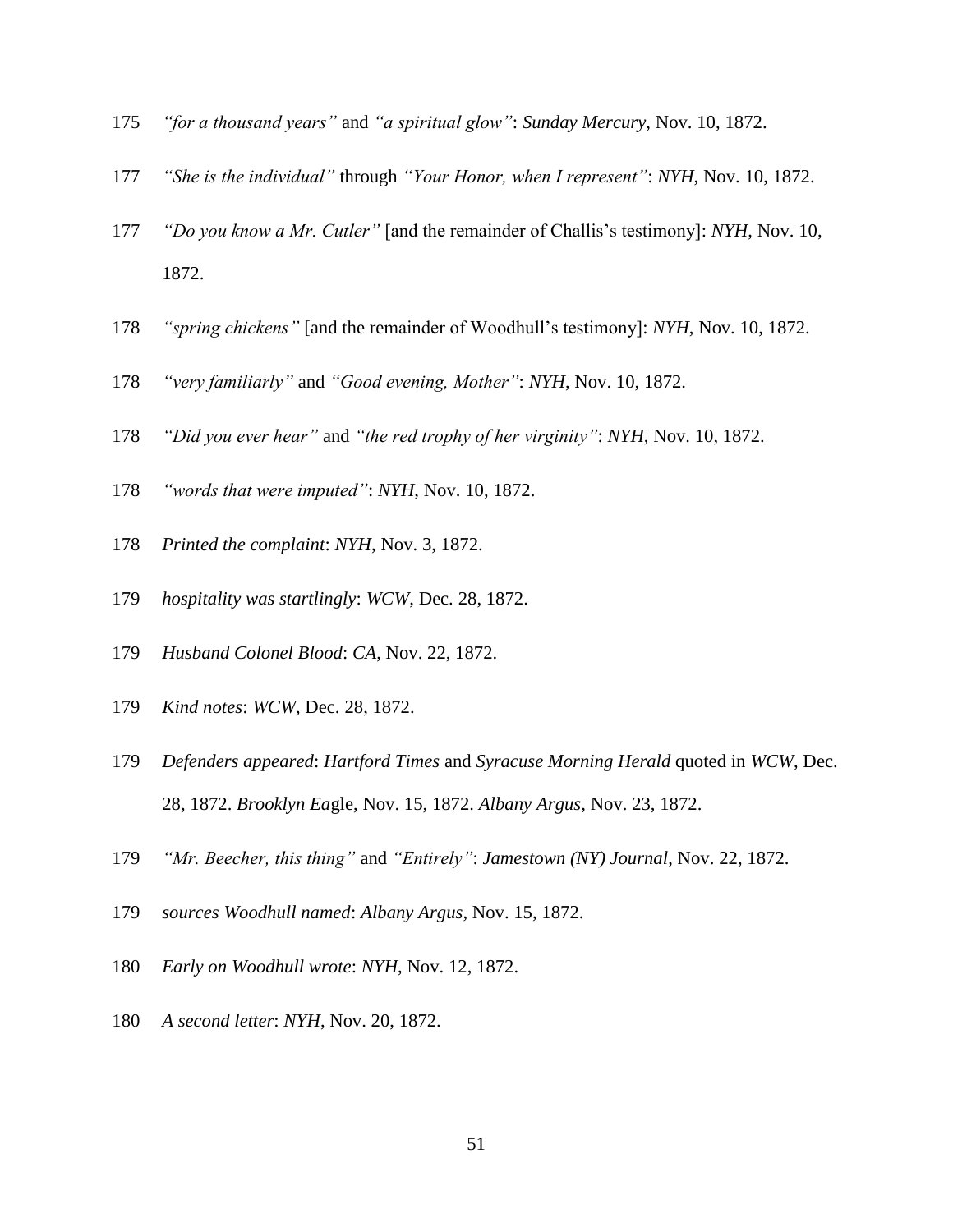- *Bail the sisters*: *NYEP*, Nov. 28, 1872. *NYT*, Nov. 30, 1872, Dec. 4, 1872. *NYTrib*, Nov. 30, 1872. *CA*, Dec. 3, 1872. *NYH*, Dec. 4, 1872.
- *Free colonel Blood*: *NYH*, Dec. 14, 1872. *Sunday Mercury*, Dec. 15, 1872.
- *"red hot"* and *"Their next"*: *Sunday Mercury*, Nov. 10, 1872.

- *"How do you like it here?"* through *"Justice! I'm damn sorry"*: *NYS*, Jan. 31, 1872.
- *Howe was still earning*: *CA*, Nov. 18, 1872. *NYT*, Nov. 19, 1872. *NYH*, Nov. 23, 1872.
- *"an error"*: *NYH*, Nov. 23, 1872.
- *Rosenzweig's wife*: *CA*, Nov. 25, 1872. *NYH*, Nov. 26, 1872.
- *Great hopes . . . recuperating in Europe*: *Albany Argus*, July 22, 1872.
- *Day after day the papers reported*: *CA*, July 23, 26, 27, 1872.
- *bailed from the House of Detention*: *CA*, July 24, 25, 26, 1872.
- *discharge of a witness*: *CA*, Aug. 14, 1872. *NYEP*, Aug. 14, 1872.
- *attorneys delivered the bad news*: *NYTrib*, July 27, 1872. *Albany Argus*, July 28, 1872.
- *Cell felt*: *NYT*, Aug. 17, 1872.
- *Tombs physician*: *Albany Argus*, Aug. 28, 1872.
- *Stroll in the corridor . . . plunge bath*: *NYH*, Dec. 7, 1872.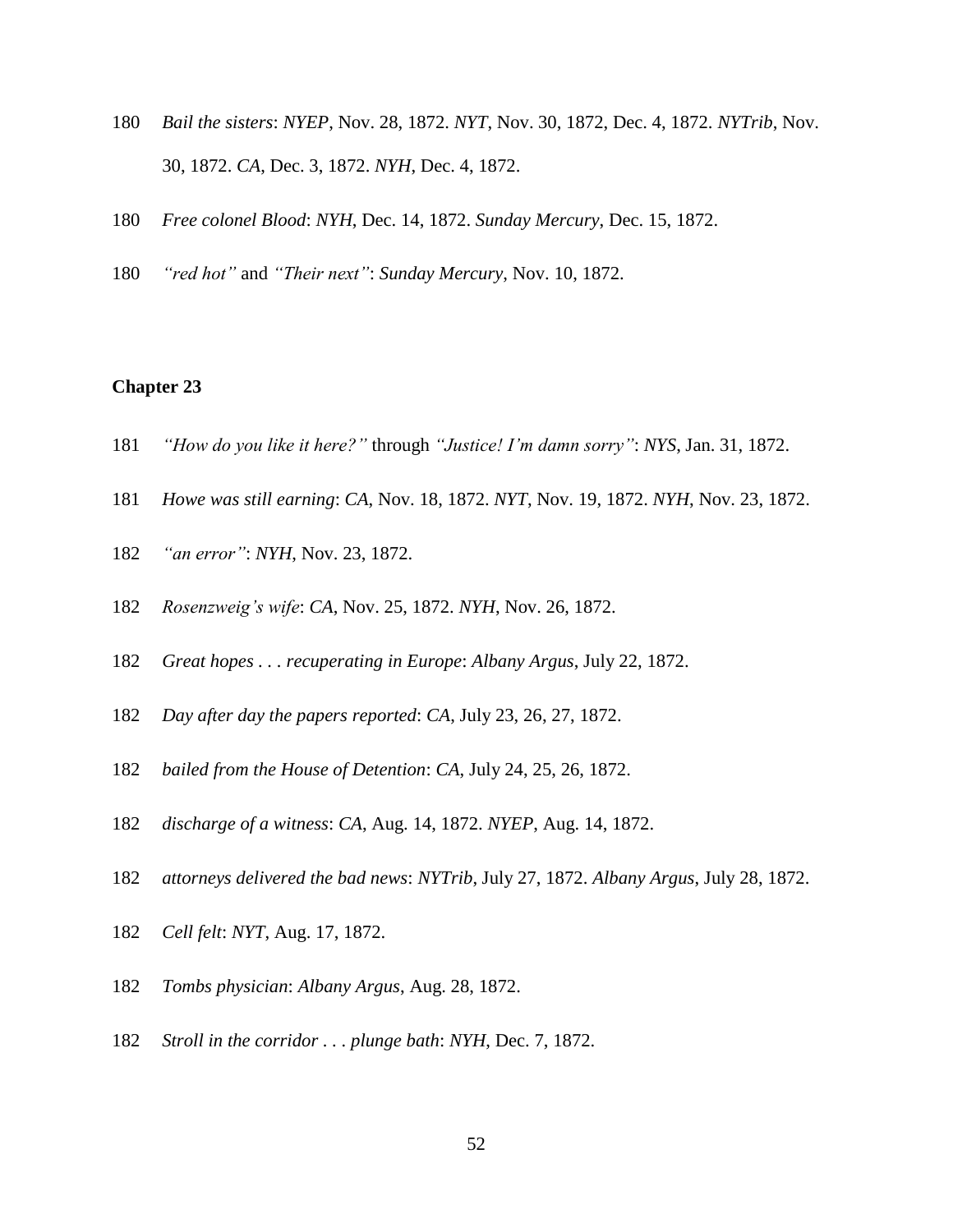- *turned to poetry*: *CA*, Aug. 2, 1872. *NYH*, Dec. 7, 1872.
- *railed against the injustice*: *NYH*, Dec. 7, 1872. CA, July 25, 1872. *Albany Argus*, Sept. 27, 1872. *NYH*, Sept. 29, 1872. *NYTrib*, Oct. 24, 1872.
- *Fisk and Gould*: *NYH*, Dec. 7, 1872.
- *new witness emerged*: *NYEP*, Oct. 16, 1872. *NYTrib*, Oct. 17, 1872. *NYH*, Oct. 16, 1872. *NYT*, Oct. 16, 1872.
- *Father to penury*: Swanberg, 291.
- *His brother Clinton*: *NYH*, Nov. 10, 12, 1872. *NYEP*, Nov. 12, 1872. *CA*, Nov. 12, 1872. *Brooklyn Eagle*, Nov. 11, 13, 1872

- *Largest circulation*: *Brooklyn Eagle*, Nov. 15, 1872.
- *HOW A GROSS SCANDAL and "two women of bad reputation"*: *Brooklyn Eagle*, Nov. 14, 1872.
- *He instigated*: *Brooklyn Eagle*, Nov. 19, 1872.
- *"cannot too soon"*: *Brooklyn Eagle*, Nov. 19, 1872.
- *"ranged itself"* and *"ranged himself"*: *Brooklyn Eagle*, Nov. 23, 1872.
- *buried in the World*: *New York World*, Nov. 20, 1872.
- *meticulous records*: *New York Society for the Suppression of Vice Records*.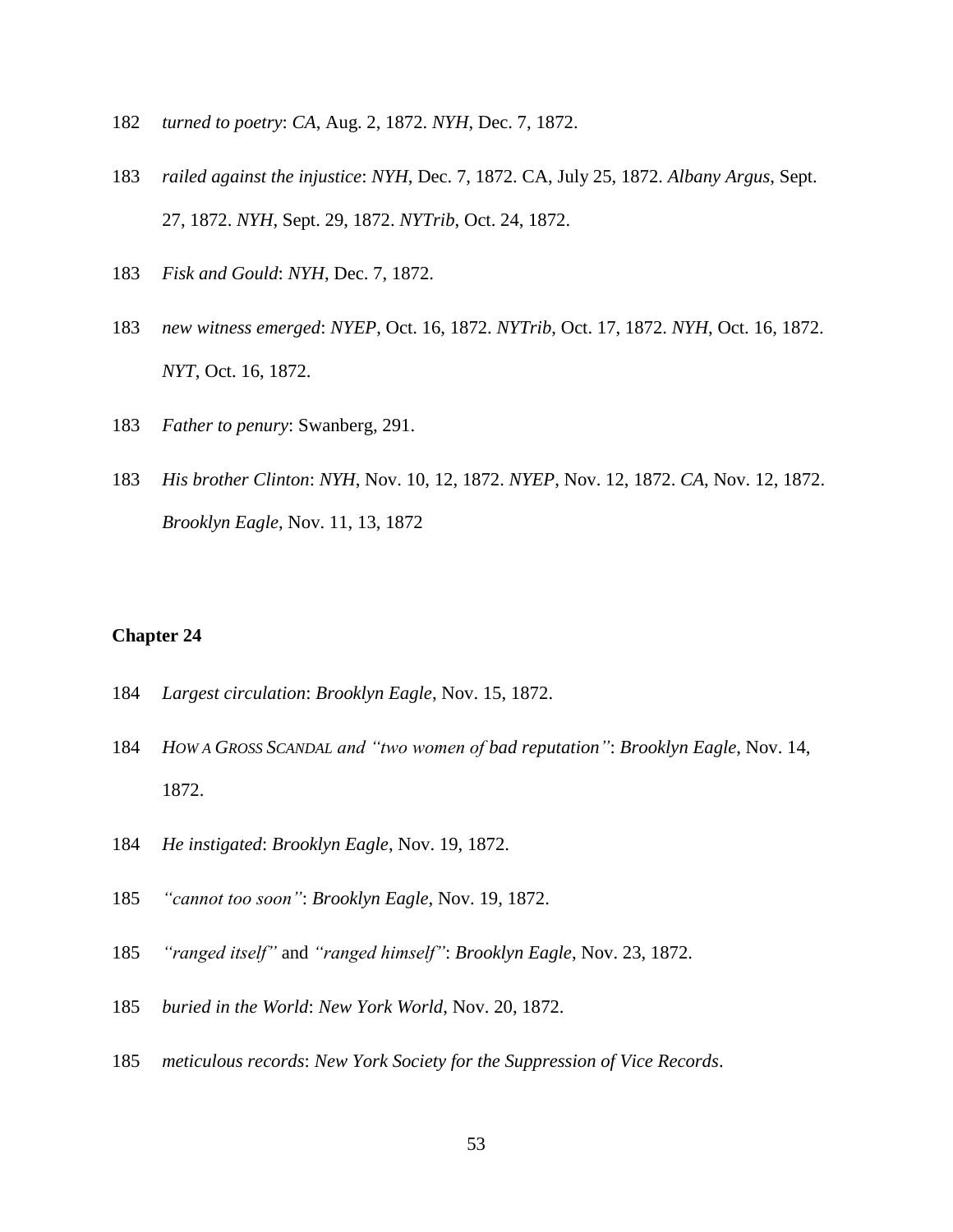- *William Strong . . . William Buckingham . . . Senator Windom . . . Clinton Merriam*: Broun and Leech, 128–132. Trumbull, 85. Horowitz, 380–381.
- *He wrote Merriam*: Anthony Comstock to Clinton Merriam, Jan. 18, 1873, published in the Appendix to the *Congressional Globe*, Mar. 1, 1875, also in *NYT*, Mar. 15, 1873.
- *Editors praised*: *Columbian (CT) Register*, Dec. 7, 1872. *Chicago Post*, Nov. 29, 1872. *Cincinnati Enquirer*, Dec. 11, 1872. *Daily Missouri Democrat*, Dec. 14, 1872. *Morning Republican* (Little Rock, AR), Dec. 6, 1872.
- *"the exterminator"*: *Chicago Post*, Nov. 28, 1872.
- *YMCA was pressing*: *NYT*, Dec. 14, 1872.
- *Comstock traveled*: Broun and Leech, 129.

- *"Moral Cowardice"*: *WCW*, Dec. 28, 1872.
- *"The Distinguished Lady Bankers"*: *Boston Journal*, Dec. 16, 1872 and *Boston Traveler*, Dec. 17, 1872.
- *Preview in Springfield*: *Springfield Republican*, Dec. 19, 21, 1872.
- *Music Hall's representative*: *NYH*, Dec. 23, 1872. *NYT*, Dec. 21, 1872. *WCW*, Jan. 25, 1873.
- *"We have bad women enough"*: *WCW*, Jan. 25, 1873.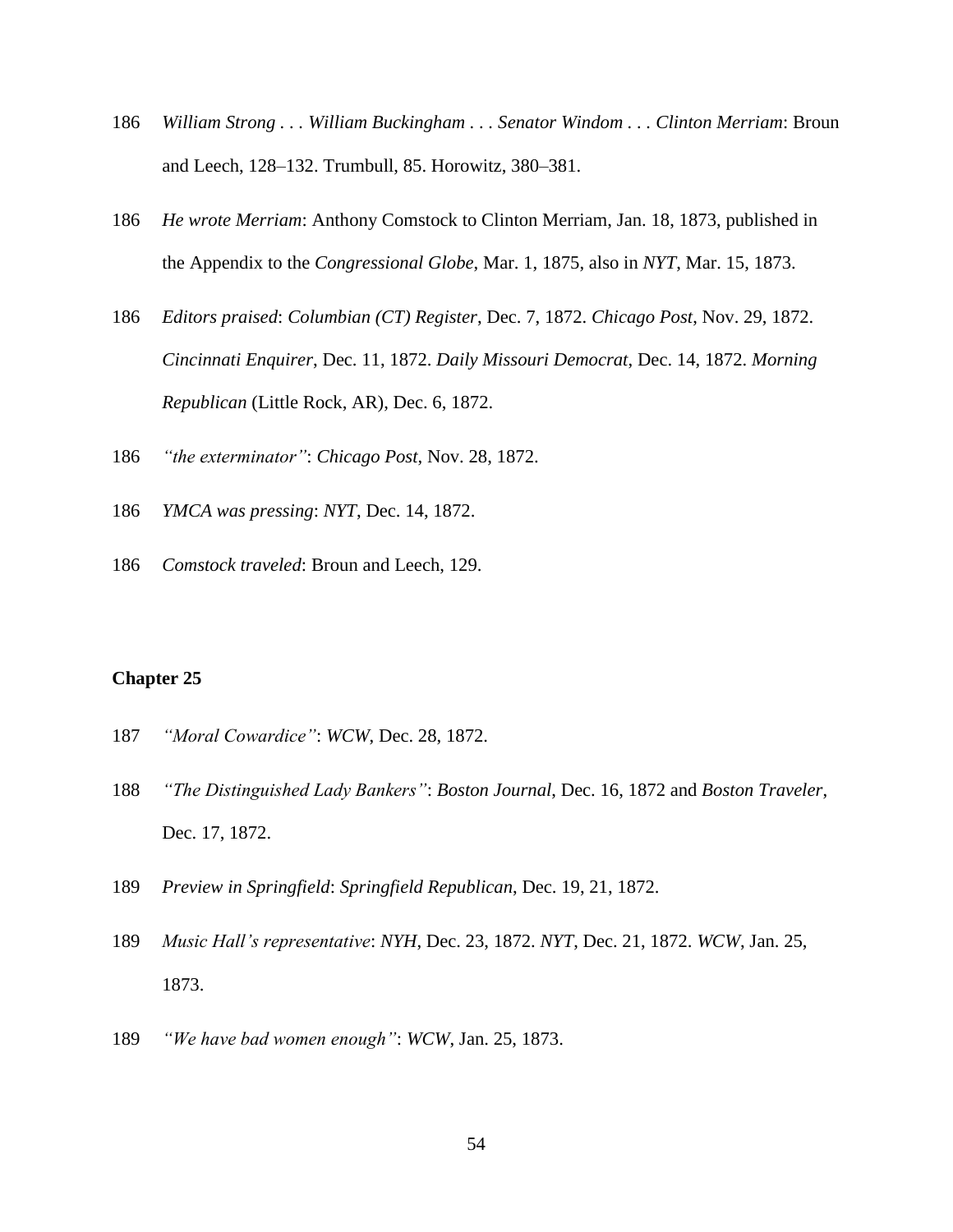- *"Stop their press"*: *Springfield (MA) Republican*, Dec. 21, 1872.
- *She protested*: *NYH*, Dec. 23, 1872. *WCW*, Jan. 25, 1873.

- *To arrest you*: On Anthony's arrest, examination and indictment, see Harper, 1:426–429, Gordon, *The Trial of Susan B. Anthony*, 1–4, and *Account of the Proceedings of the Trial of Susan B. Anthony*, 1–3.
- *"Is this your usual method"*: Harper, 1:426.
- *"without having a lawful right"*: Enforcement Act of 1870, section 19, excerpted in Ann D. Gordon, *The Trial of Susan B. Anthony,* 52.
- *"Not a particle"*: Harper, 1:427.
- *"the indispensable ingredient"*: Gordon, *Trial of Susan B. Anthony*, 3.
- *"If the former"*: Harper, 1:429.

- "*Paradise for murders"*: *Pomeroy's Democrat*, Nov. 16, 1872.
- "*Down with the Assassins*": *CA*, Nov. 19, 1872.
- "*Reign of Murder*": *NYH* Nov. 20, 1872.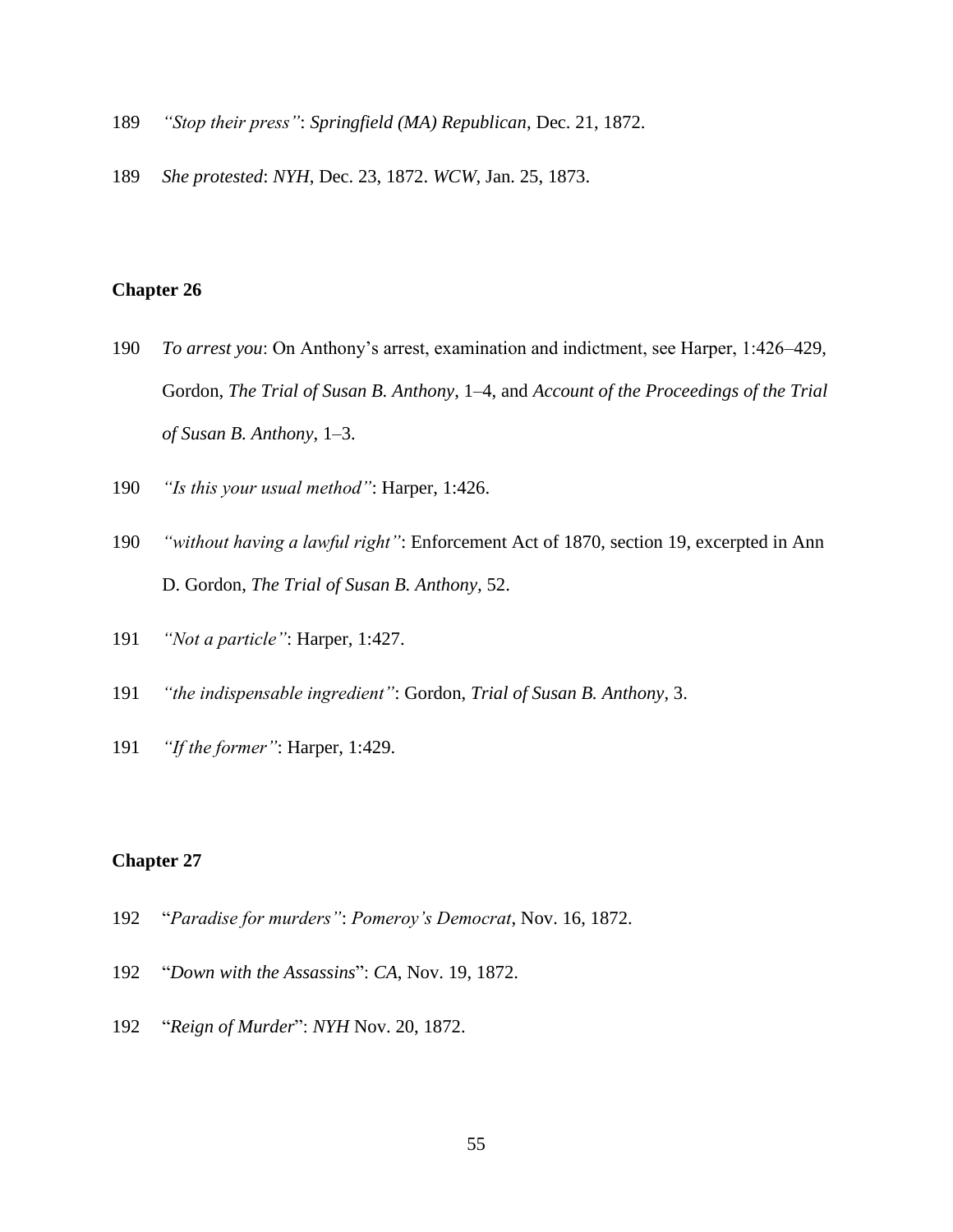- 192 "*Is hanging for murder*": *NYTrib*, Nov. 20,1872.
- 193 *Prosecution opened*: The second trial of Ned Stokes relies on the many newspapers covering it. It began with jury selection on Dec. 18, 1872 and ended with sentencing on Dec. 6, 1873. New York papers include *NYT*, *NYH*, *NYTrib*, *CA*, *Pomeroy's Democrat*, *Sunday Mercury* and *NYEP*.
- 193 *"As God shall judge me"*: *New York World*, Dec. 19, 1872, reprinted in *Albany (NY) Argus*, Dec. 20, 1872.
- 195 *"Gentlemen, have you reached"* through *"Guilty of murder in the first degree"*: *NYH*, Jan. 5, 1873.
- 195 *"upon that day"*: *NYH*, Jan. 7, 1873.

- 196 *turned to Frank Moulton*: Henry Ward Beecher to Frank Moulton, Feb. 5, 1872, in *Great Brooklyn Romance*, 342.
- 196 *"What can I do"* and *"Mr. Beecher, I am not a Christian"*: Frank Moulton Statement to the Public, Aug. 24, 1874, in *Great Brooklyn Romance*, 253.
- 196 *"tripartite covenant"* and *"all causes of offense"*: The Tripartite Convention, Apr. 2, 1872, in *Great Brooklyn Romance*, 41–42.
- 196 *God looked down*: Henry Ward Beecher to Frank Moulton, Feb. 7, 1871, in *Great Brooklyn Romance*, 172.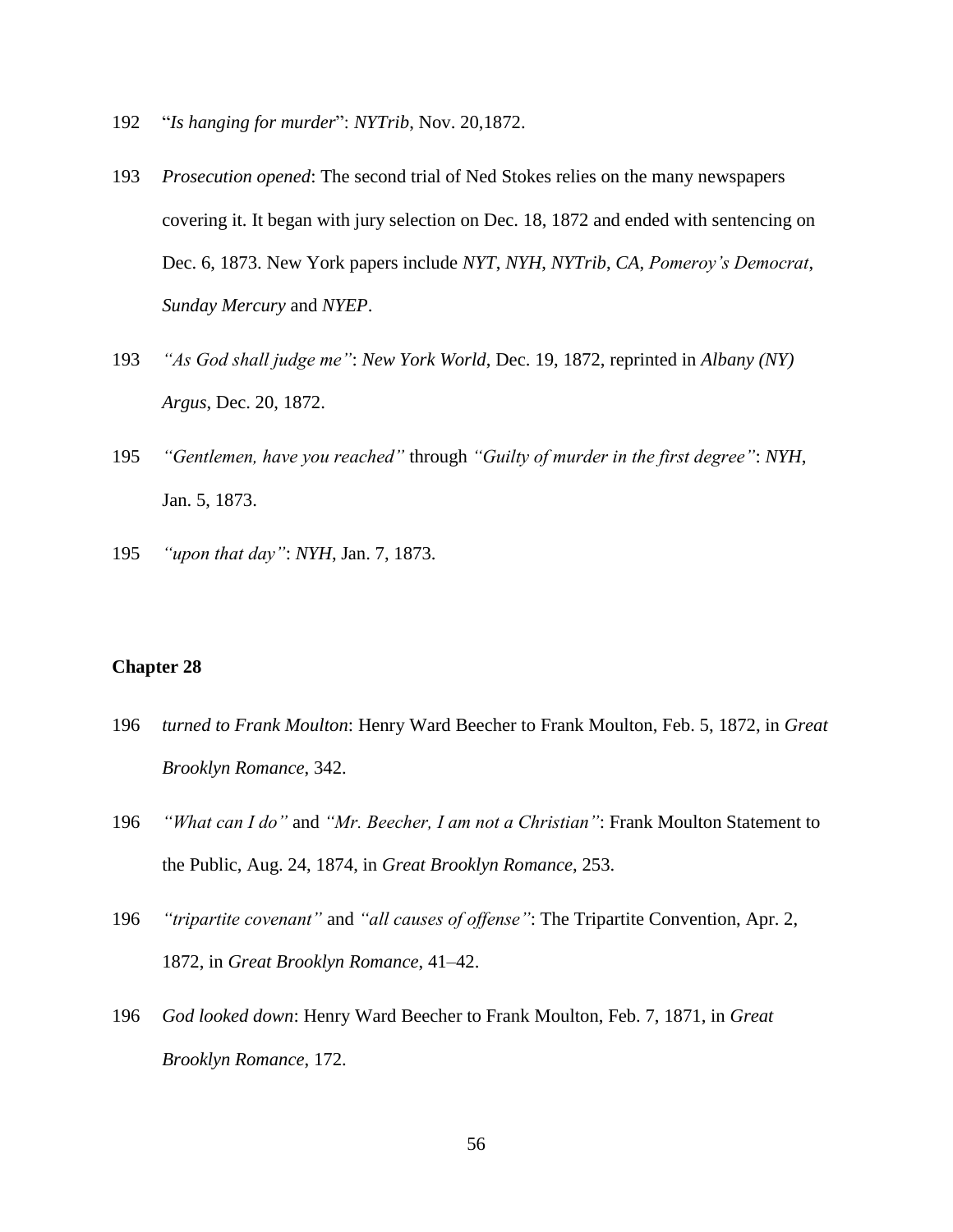- 197 *Sought his friend*: *Theodore Tilton vs. Henry Ward Beecher, Action for Crim. Con. Tried in the City Court of Brooklyn, Chief Justice Joseph Neilson, Presiding, Verbatim Report by the Official Stenographer* (New York: McDivitt, Campbell, 1875), Beecher Testimony, 2:840–843; Moulton Testimony, vol. 1, 88–89.
- 197 *rushed off . . . Beecher got nervous*: *Theodore Tilton vs. Henry Ward Beecher*, Tilton Testimony, 1:422, 423; Moulton Testimony, 89.
- 198 *"unguarded enthusiasm"* and *"utterly untrue"*: *Theodore Tilton vs. Henry Ward Beecher*, Tilton Testimony, 1:422.
- 198 *"Confide to me"*: Isabella Beecher Hooker to Henry Ward Beecher, Nov. 1, 1872, in *Great Brooklyn Romance*, 262.
- 198 *"Do not fail me"*: Isabella Beecher Hooker to Henry Ward Beecher, Nov. 27, 1872, in *Great Brooklyn Romance*, 266–267.
- 198 *"What is to be done?"* and *"Give me the letters"*: *Theodore Tilton vs. Henry Ward Beecher*, 1:424.
- 198 *"to the pillory":* Goldsmith*, 357.*
- 199 *Mark Twain*: letter from Mark Twain, Nov. 26, Dec. 3, 1872, in *Mark Twain's Letters*, vol. 5, 1872–1873, ed. Lin Salamo and Harriet E. Smith (Oakland: University of California Press, 1997), 235–236.
- 199 *"The people were fooled"*: *Detroit Weekly Tribune*, Nov. 29, 1872.
- 199 *"in the embraces"*: *Pomeroy's Democrat*, Dec. 7, 1872.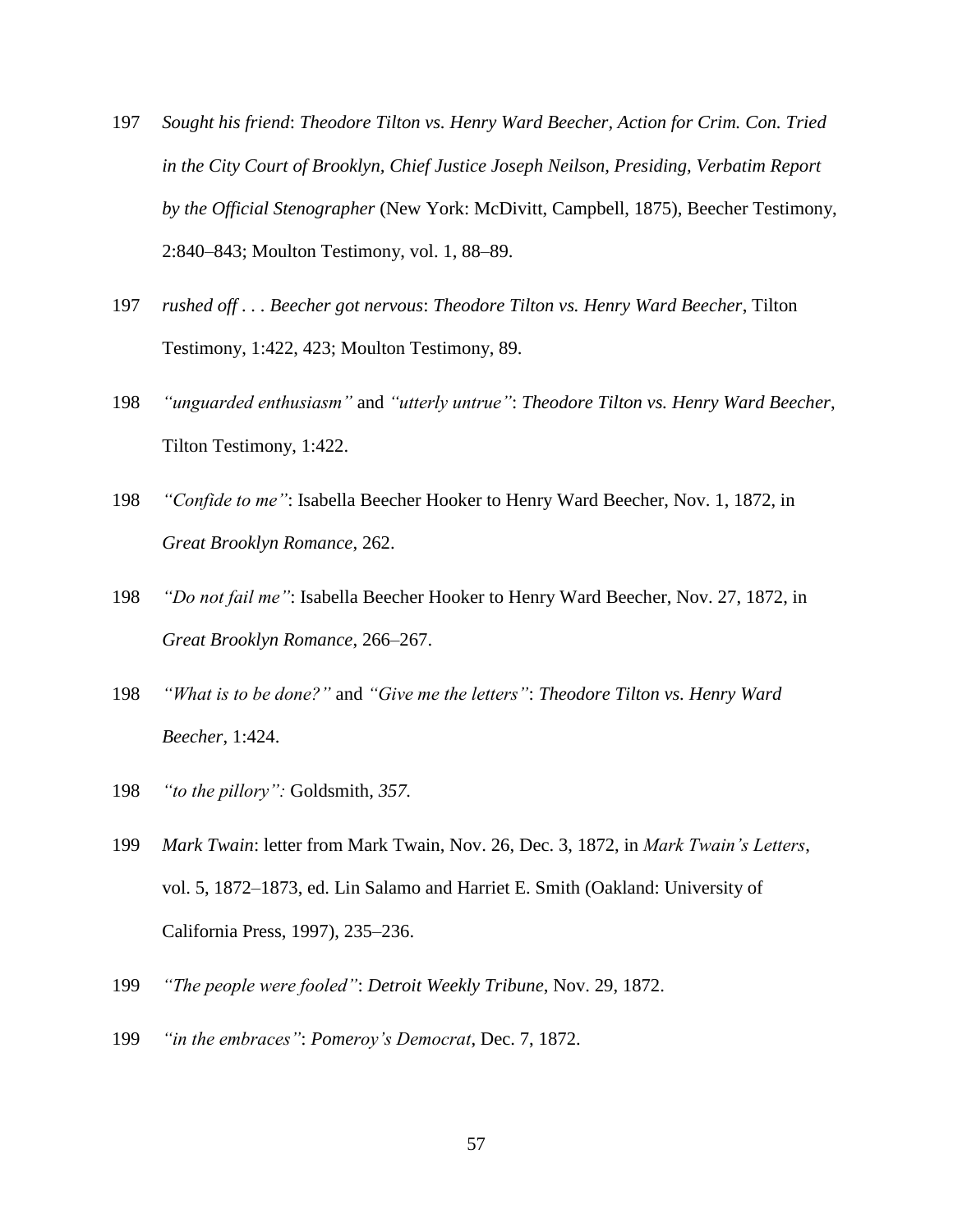- *"Well, we always"*: *Theodore Tilton vs. Henry Ward Beecher*, 1:426.
- *"True Story"*: *Theodore Tilton vs. Henry Ward Beecher*, 1:429.
- *"A Complaining Friend"* and *"You urge"*: Theodore Tilton to the *Brooklyn Eagle*, Dec. 27, 1872, in *Great Brooklyn Romance*, 360–361.
- *"vague, fast and loose letter"*: *Brooklyn Eagle* editorial, quoted in *Charleston (SC) Daily News*, Jan. 14, 1873.
- *Tilton relived*: Letter to the West from Tilton, Dec. 31, 1872, in Doyle, 555–557.
- *"blow after blow"*: Elizabeth Tilton to Theodore Tilton, Dec. 28, 1872, in *Great Brooklyn Romance*, 361.
- *No horror worse*: Letter from Henry Ward Beecher to Frank Moulton, Feb. 5, 1872, in *Great Brooklyn Romance*, 175–176.

- *"something for Jesus"*: Broun and Leech, 116.
- *"Present Situation"*: *WCW*, Dec. 28, 1872.
- *Caught a train. . . secured warrants . . . found Colonel Blood*: Broun and Leech, 116–117. *CA*, Jan. 9, 10, 1873. *Albany Journal*, Jan. 9, 1873, *NYH*, Jan. 10, 1873
- *"The Naked Truth"*: *NYH*, Jan. 4, 1873.
- *"In my heart"*: Broun and Leech, 117.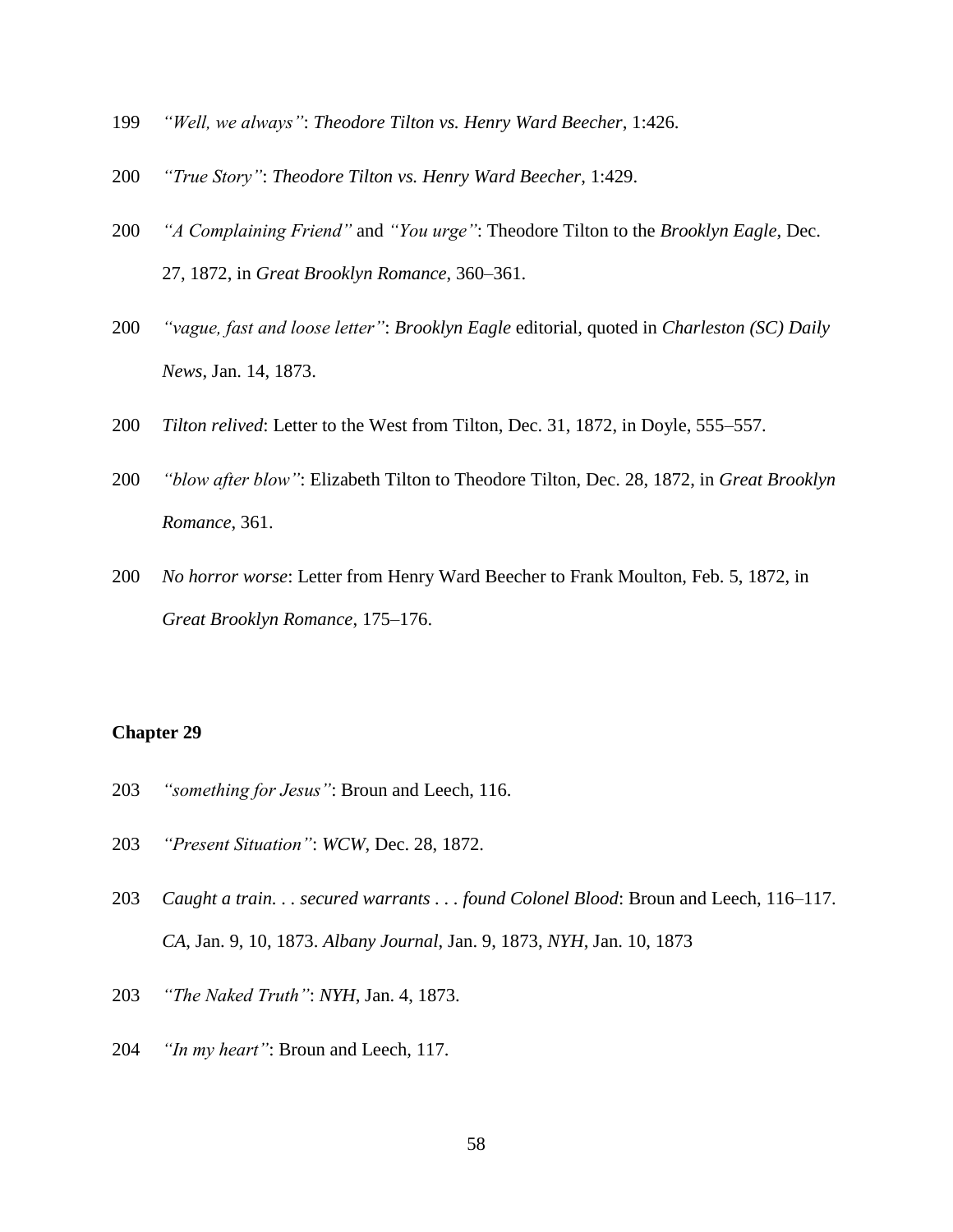- "*lily-livered loons"* through *"the personification*": *WCW*, Feb. 8, 1872.
- *Beecher's friends . . . Taylor's Hotel . . . Tennie hid*: *WCW*, Feb. 8, 1873. *NYS*, Jan. 10, 1873. Gabriel, 202.
- *thwart her* [on Woodhull's arrival and speech at Cooper Institute]: *NYS*, Jan. 10, 1873. *CA*, Jan. 10, 1873. *New York World*, Jan. 10, 1873. *NYH*, Jan. 10, 1873. *NYT*, Jan. 10, 1873. *WCW*, Feb. 8, 1873.
- *"Yes, I am here"*: *CA*, Jan. 10, 1873.
- *"You are filling"*: *WCW*, Feb. 8, 1873.
- *William Howe was . . . before Commissioner Davenport*: *NYH*, Jan. 11, 12, 14, 22, 23, 1873. *NYT*, Jan. 14, 22, 23, 1873. *CA*, Jan. 11, 14, 22, 1873. *NYTrib*, Jan. 11, 12, 14, 22, 23, 1873. *NYS*, Jan. 22, 1873. *Sunday Mercury*, Jan. 19, 1873.
- *"male prostitute"*: *NYH*, Jan. 14, 1873.
- *"malignancy unprecedented"*: *CA*, Jan. 10, 1873.
- *"the point of a bayonet"*: *CA*, Jan. 22, 1873.
- *Davenport finally ruled*: *NYEP*, Feb. 3, 1873. *Lowell Daily Citizen*, Feb. 4, 1873.
- *Government would never dare*: *WCW*, Jan. 25, 1873.
- *"The Fearless"*: *Daily Albany (NY) Argus*, Apr. 18, 1873.
- *"took a scalpel"*: *WCW*, Feb. *22, 1873.*
- *Criminal lawyers assured*: *WCW*, Mar. 1, 1873.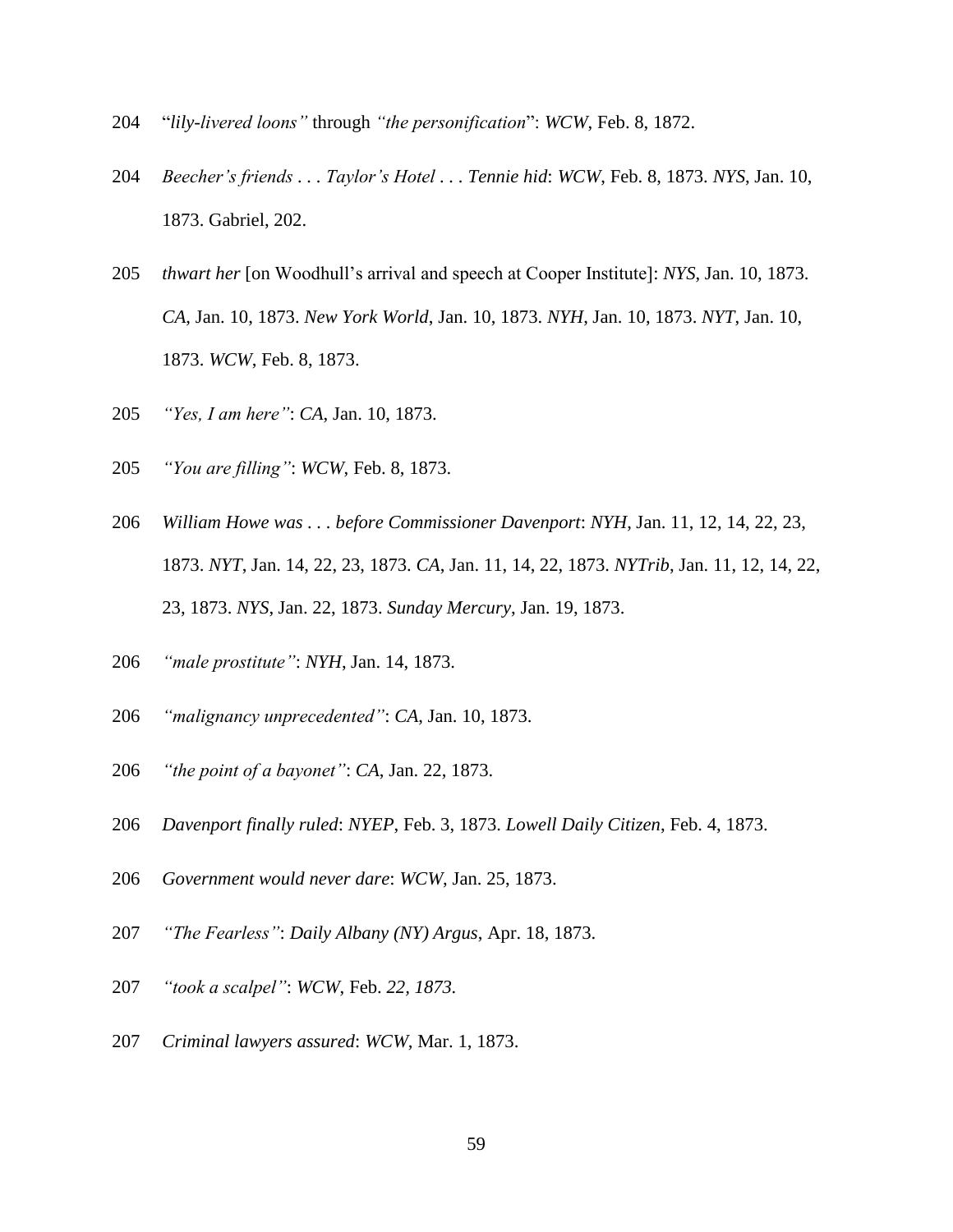*"a bouquet of advertisements"* through *"Modest and Delicate*: *WCW*, Feb. 15, 1873. *NYH*, Feb. 9, 1873. *NYT*, Jan. 30, 1873.

- *Comstock climbed*: Trumbull, 86. Broun and Leech, 131.
- *"Blessed are they"*: Anthony Comstock, diary entry, Feb. 1873, in Broun and Leech, 120– 121.
- *An Ohio paper*: *Vindicator* (Youngston, OH), Dec. 27, 1872, in *WCW*, Feb. 15, 1873.
- *Inciting a mob*: *Troy Daily Press*, Jan. 25, 1873.
- *Justice Strong . . . Congressman Merriam . . . Senator Buckingham*: Trumbull, 86. Broun and Leech, 131–132.
- *"my bill"*: Trumbull, 90.
- *Letters to nine doctors*: Broun and Leech, 133. *The Champions of the Church: their Crimes and Persecutions* by D. M. Bennett, 1028–1029.
- *"I am an employee"*: *Anthony Comstock: His Career of Cruelty and Crime* by D. M. Bennett, 1028–1029.
- *wife Maggie . . . Benjamin Butler . . . reception at the White House . . . special postal agent . . . Vermont Senator*: Broun and Leech, 133, 136. Trumbull, 86–89.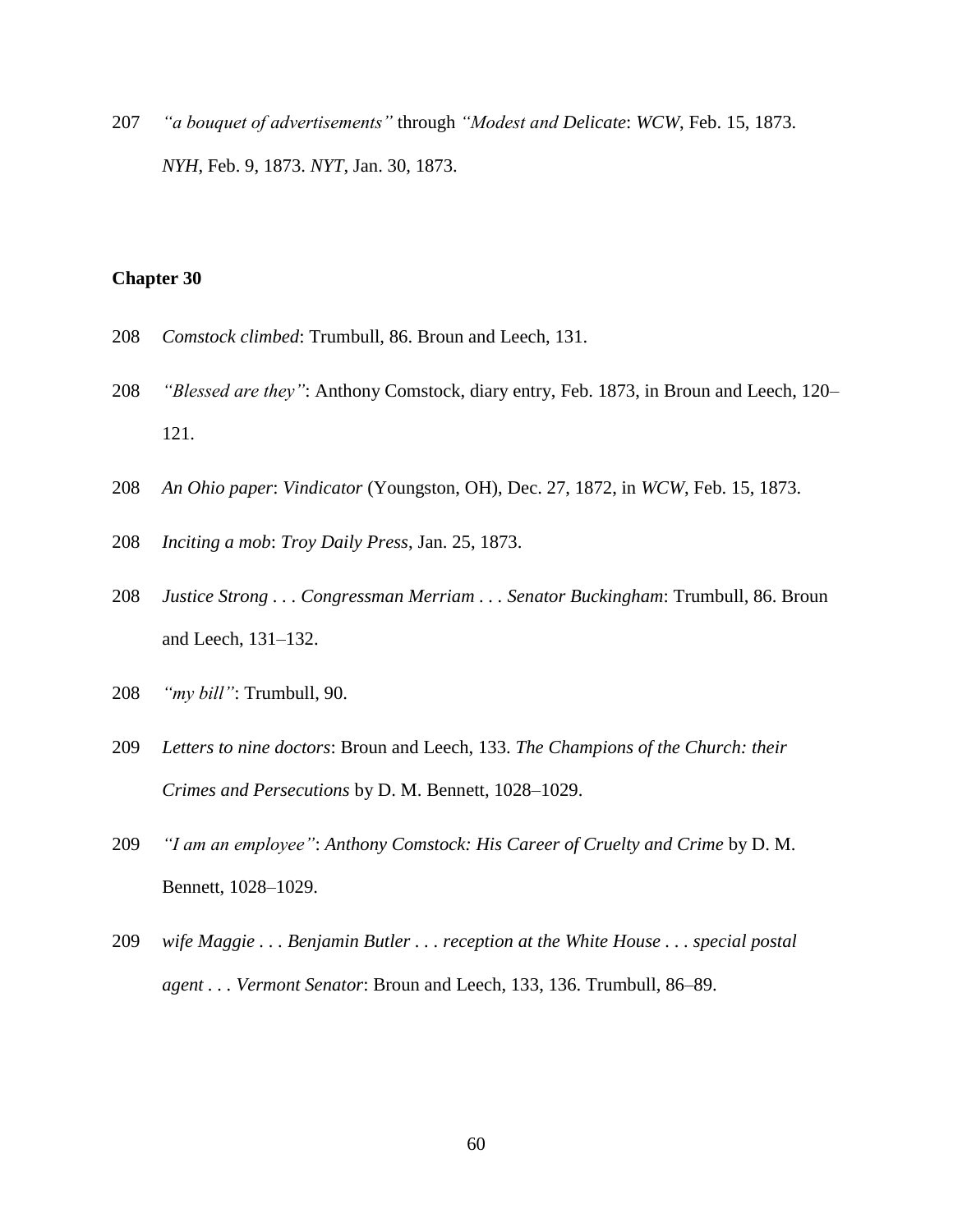- *"Special Agent"*: Anthony Comstock, diary entry, Feb. 17, 1873, in Broun and Leech, 136.
- *called him to New York . . . publicity for their support*: Broun and Leech, 136–139. Trumbull, 91. *WCW*, Feb. 22, 1873.
- *"subvert the people"* through *"to put the United States Mail Service"*: *WCW*, Feb. 22, 1873.
- *"cheerless leaving"*: Anthony Comstock, diary entry, Feb. 1873, in Broun and Leech, 137.
- *COMSTOCK'S CHRISTIANITY*: *NYH*, Feb. 24, 1873.
- *No sooner had he heard*": Broun and Leech, 137. Trumbull, 91.
- *"The exhibitions of today"*: Anthony Comstock, diary entry, Feb. 1873, in Broun and Leech, 138–139.
- *Blaine promised . . . Comstock despaired . . . Your bill passed*: Broun and Leech, 139– 142. Trumbull, 94–99.
- *"Remember the Sabbath day"* through *"Thy will be done"*: Trumbull, 95–99.

- "*I am a Polander*": *NYT*, Feb. 14, 1873.
- *His counsel understood*: Howe & Hummel, *Danger!*, ch. XVI.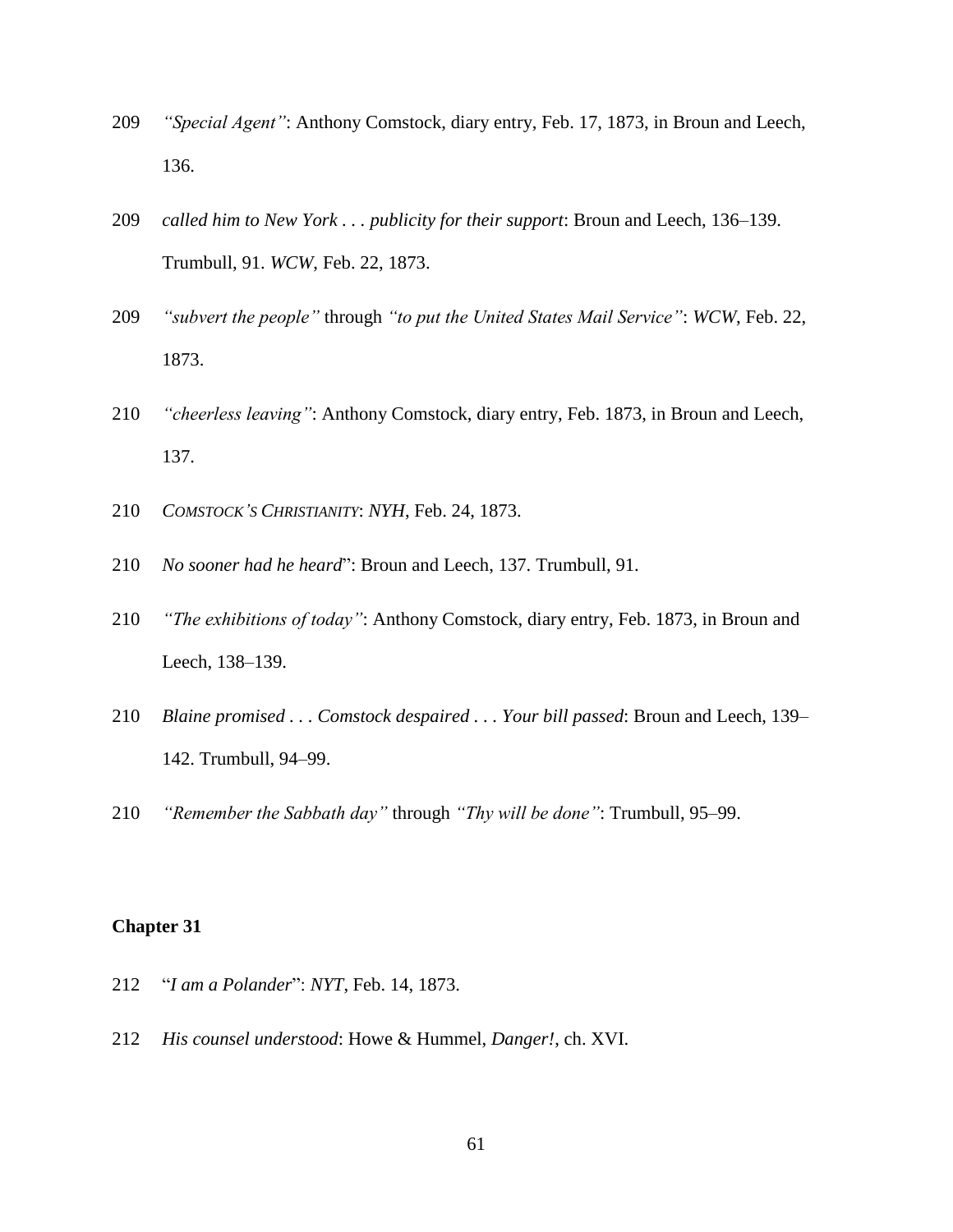- 212 *That day came*: *NYH*, Feb. 8, 1873.
- 213 "*all acts and parts of acts*": *Laws of the State of New York Passed at the Ninety-fifth Session of the Legislature, Begun January Second, and Ended May Fourteenth, 1872, in the City of Albany*, (Albany: V. W. M. Brown, 1872), 1:509–510.
- 213 *indict Rosenzweig for murder*: *CA*, Feb. 20, 21, 22, 24 1873. *NYH*, Feb. 8, 11, 22, 23, Mar. 3, 4, 1873. *NYT*, Feb. 16, 22, Mar. 1, 1873. *Albany Evening Journal*, Feb. 22, 1873. *NYEP*, Feb. 27, 1873.
- 213 *"broadside"* and *"counsel more familiar"*: *CA*, Feb. 10, 1873.

- 214 *Tombs contained*: Sutton, 49–52, 93–96. *NYT*, Jan. 8, 1873.
- 214 *William Foster*: *Albany Argus*, Feb. 26, 1873. *Troy Times*, Mar. 15, 1873. Thomas Byrnes, *Professional Criminals of America* (New York: Cassell & Co., 1886), 371.
- 214 *Hanging over Stokes*: *CA*, Jan. 7, 8, 1873. *NYH*, Jan. 7, 10, 1873. *NYT*, Jan. 8, 1873. *NYS*, Jan. 10, 1873.
- 214 *Hordes came to see*: *NYT*, Jan. 7, 8, 1873, June 12, 1873. *NYH*, Jan. 7, 8, 1873. *NYS*, Jan. 10, 1873.
- 215 *Horace brought news*: *NYT*, Feb. 15, 1873. *NYH*, Feb. 15, 1873. *NYTrib*, Feb. 15, 1873.
- 215 *Davis issued a ruling . . . Stokes staggered . . . leaves death row*: *NYT*, Feb. 16, 1873. *NYH*, Feb. 16, 26, Mar. 1, 1873.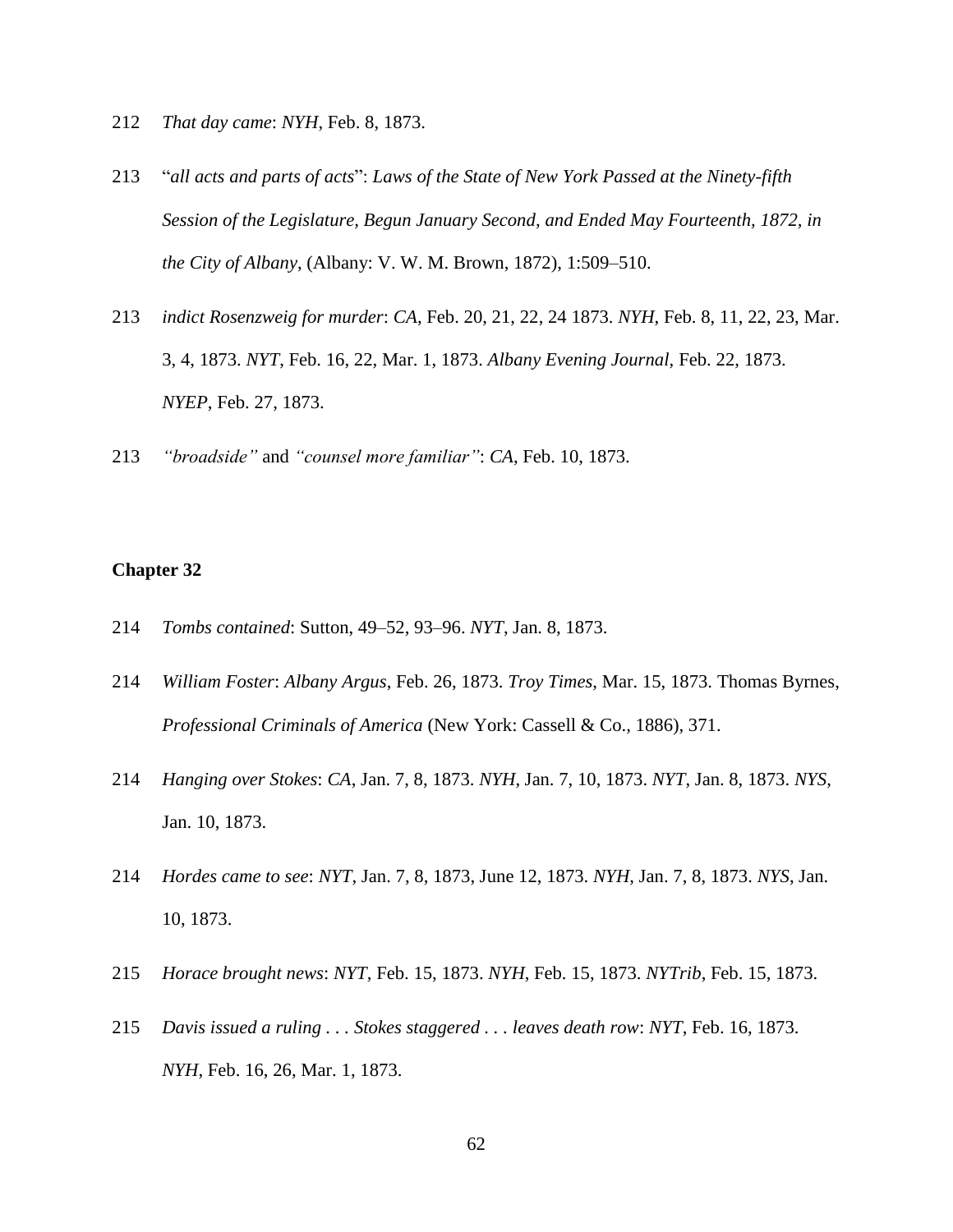- *"with regret"*: *NYT*, Feb. 16, 1873.
- *Foster had exhausted . . . had good news*": *NYH*, Feb. 26, Mar. 1, 1873.*NYTrib*, Mar. 7, 1873.
- *"Poor fellow"*: *NYH*, Mar. 1, 1873.
- *The mournful fate* [Foster's hanging]: *NYH*, Mar. 20, 22, 1873. *Albany Argus*, Mar. 24, 1873.*CA*, Mar. 5, 1873. *NYTrib*, Mar. 22, 1873. *NYT*, Mar. 22, 1873. *NYEP*, Mar. 18, 22, 1873.
- *"the awful toilet"*: *NYH*, Mar. 22, 1873.
- *"It's too long"*: *NYH*, Mar. 22, 1873.
- *Coolest of any prisoner*: *NYH*, May 7, 1873.
- *"Stokes downcast?"*: *NYH*, May 5, 1873.

- *"assailed by a nameless animal"*: *Albany (NY) Argus*, Dec. 3, 1872.
- *annual pew auction*: *Brooklyn Eagle*, Jan. 8, 1872.
- *Eagle headlined stories*: *Brooklyn Eagle*, Apr. 15, 16, 21, 23, 24, 25, 1873; May 5, 29, 30, 1973.
- *BEECHER VS. BOWEN*: *Brooklyn Eagle*, Apr. 15, 1873.
- *THE BOWEN-BEECHER SCANDAL*: *Brooklyn Eagle*, Apr. 21, 1873.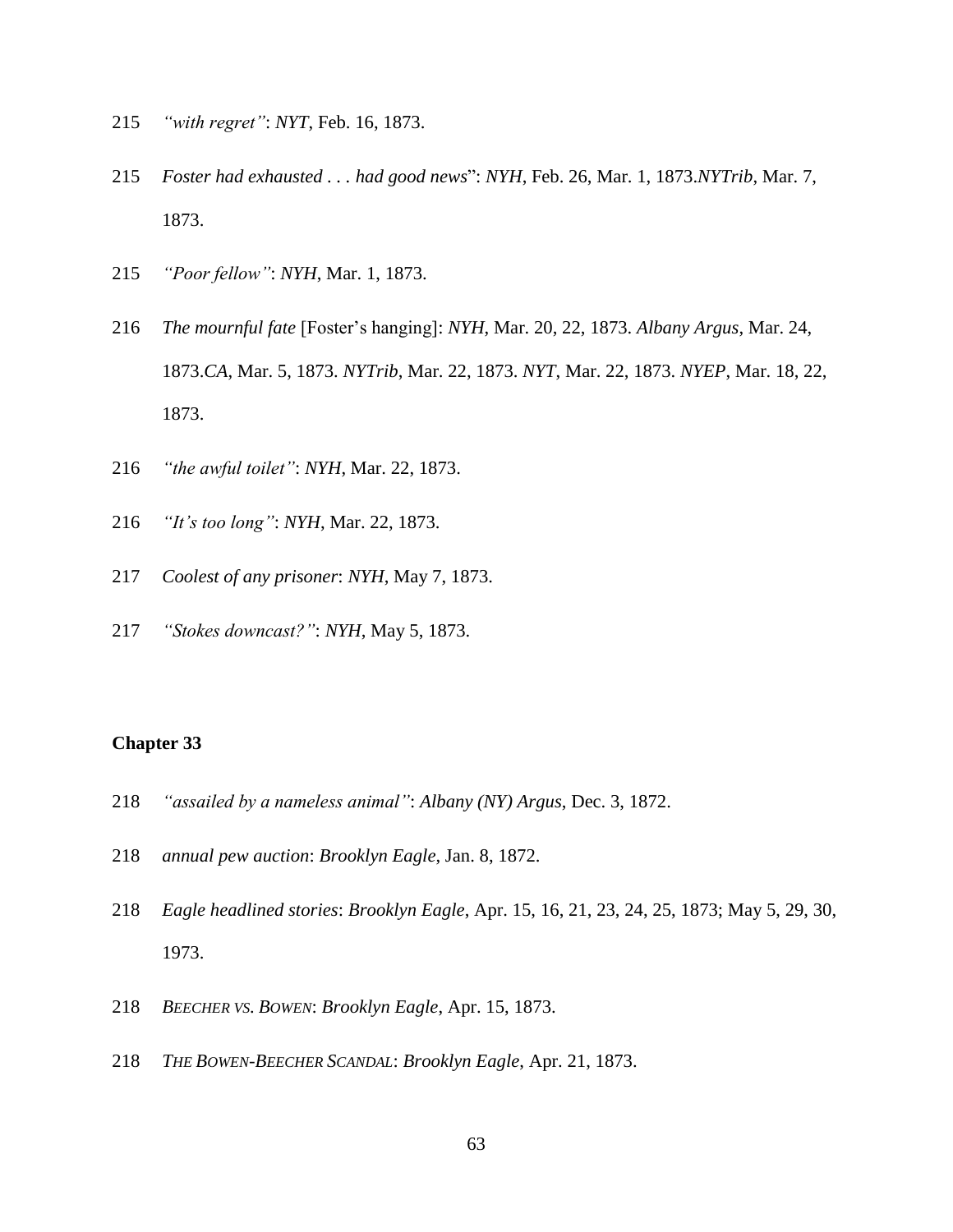- *People blamed . . . sent the letter to the Eagle*: *Brooklyn Eagle*, Apr. 21, 1873.
- *Outright treachery*: *Great Brooklyn Romance*, Beecher Statement, 176.
- *disappeared with his family . . . Beecher would have footed the bill*: *Great Brooklyn Romance*, Tilton Testimony, 62; Theodore Tilton to Henry Ward Beecher, May 1, 1874, in *Great Brooklyn Romance*, 53.
- *Lib Tilton's mother*: Mrs. Morse to Henry Ward Beecher, Oct. 24, 1871, in *Great Brooklyn Romance*, Moulton statement, 335. *Theodore Tilton vs. Henry Ward Beecher*, Moulton testimony, 1:118.
- *Bessie Turner*: *Great Brooklyn Romance*, Moulton Statement, 335.
- *mortgaged his home*: *Great Brooklyn Romance*, Tilton Statement, p.381, Moulton Statement, 335–336. Beecher Statement, 179, 187–188.
- *paper had gotten hold . . . Beecher sent his carriage*: *Great Brooklyn Romance*, Frank Carpenter Testimony, 35–36. Theodore Tilton vs. Henry Ward Beecher, 1:43.
- Times *published the covenant*: *NYT*, May 30, 1973. *Brooklyn Eagle*, May 30, 1873.
- *"benefit his health"*: *Brooklyn Eagle*, May 31, 1873.
- *Friday night prayer meeting*: *Brooklyn Eagle*, May 30, 1873, May 31, 1873.
- "*From every stormy"*: *Brooklyn Eagle*, May 31, 1873.
- *Moulton summoned Beecher*: *Theodore Tilton vs. Henry Ward Beecher*, Tilton Testimony, 1:430–433. Moulton Testimony, 1:93–96, 99–101. Prosecution Opening Address, 1:43– 44.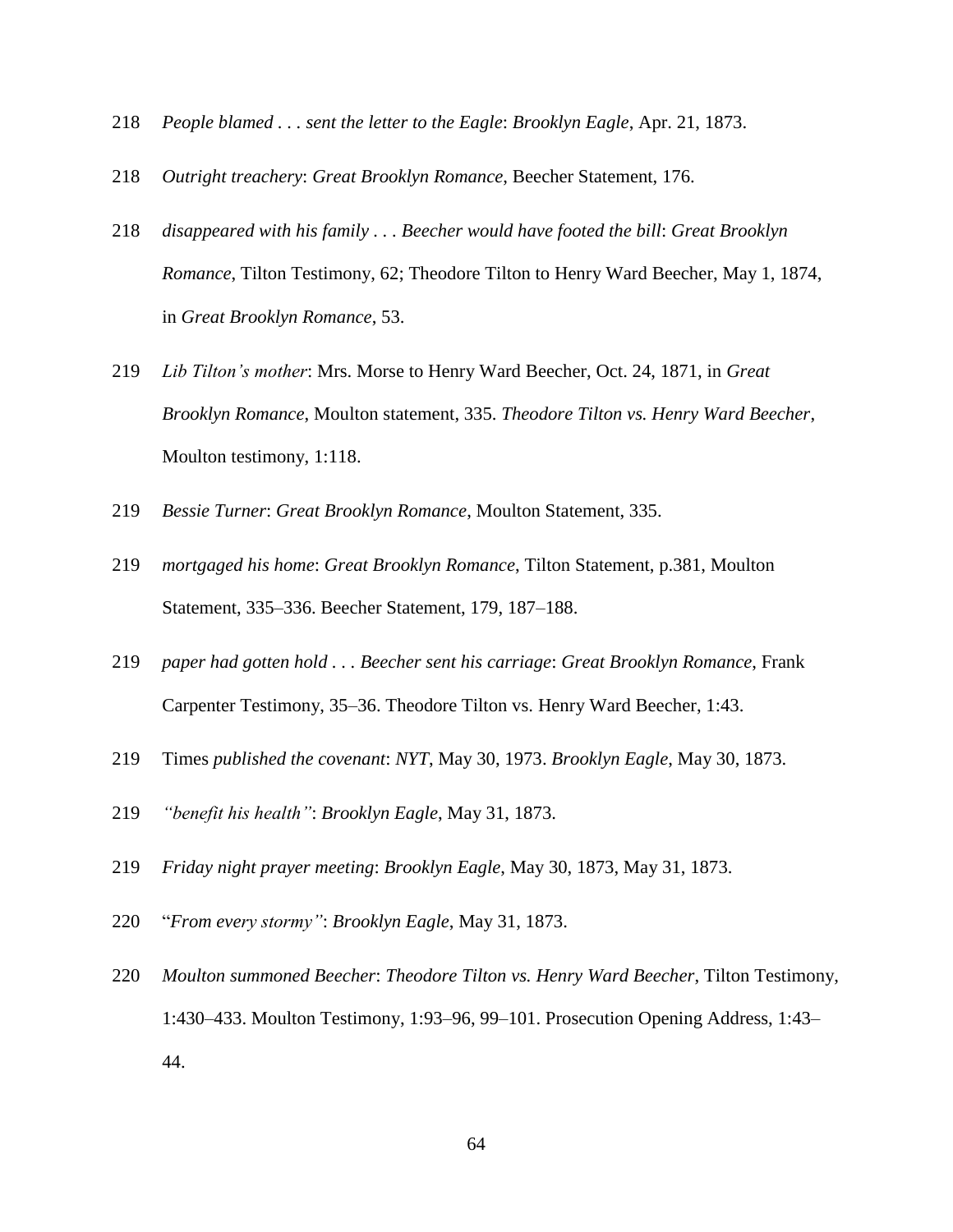- *"This I will not"*: *Theodore Tilton vs. Henry Ward Beecher*, 1:54.
- *Beecher's confession*: Henry Ward Beecher to Frank Moulton, Jan. 1, 1871, in *Great Brooklyn Romance*, 255.
- *"I will die"*: Henry Ward Beecher to Frank Moulton, Jan. 1, 1871 [known as "Letter of Contrition"], in *Great Brooklyn Romance*, 255.
- *fetid flood of scandal*, *Great Brooklyn Romance*, Beecher Statement, 179.
- *forming an investigative committee*: *Brooklyn Eagle*, Mar. 4, 12, 26, 1873.
- *He would resign his pulpit*: *Theodore Tilton vs. Henry Ward Beecher*, Beecher Testimony, 2: 859–860.
- *"For two years"*: Henry Ward Beecher, draft of unsent resignation letter, May 31, 1873, in *Theodore Tilton vs. Henry Ward Beecher*, 1:43.
- *carried his resignation to Moulton's study*: *Theodore Tilton vs. Henry Ward Beecher*, Tilton Testimony, 1:430–433; Prosecution Opening Address, 1:43–44.
- *"If he publishes"*: *Theodore Tilton vs. Henry Ward Beecher*, 1:44.
- *mess would ever end*: *Great Brooklyn Romance*, Beecher statement, 175–179; letters from Henry Ward Beecher to Frank Moulton, Feb. 5, 1872, and June 1, 1873, in *Great Brooklyn Romance* 175–176, 178.
- *poison he kept in his study*: *Great Brooklyn Romance*, Moulton Statement, 341–342.
- *a sound sleep . . . letter to Moulton*: Henry Ward Beecher to Frank Moulton, June 1, 1873, in *Great Brooklyn Romance*, 178.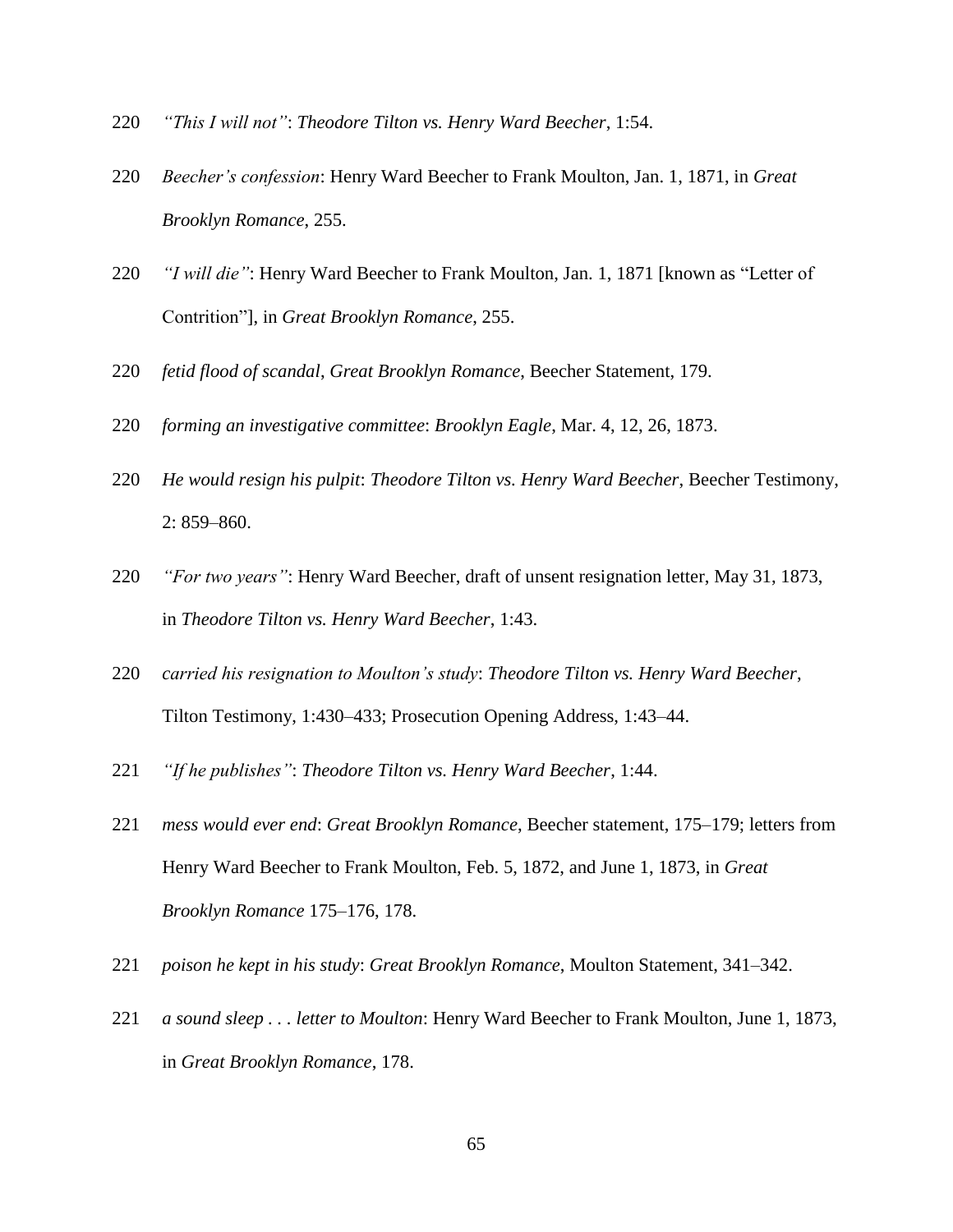- 221 *"as befits one"* through *"Your loving H.W.B."*: Henry Ward Beecher to Frank Moulton, June 1, 1873, in *Great Brooklyn Romance*, 178.
- 221 *"For the Former"* and *"Today is a good day"*: *Brooklyn Eagle*, June 2, 1873.
- 222 *letter from Beecher . . . did not mince words*: *Theodore Tilton vs. Henry Ward Beecher*, Moulton cross-examination, 1:270–273. Frank Moulton to Henry Ward Beecher, June 1, 1873, in *Great Brooklyn Romance*, 178–179.
- 222 *"It would be simply reported"*: Frank Moulton, statement to the public, Sept. 11, 1874, in *Great Brooklyn Romance*, 342.
- 222 *Soon Tilton arrived*: *Theodore Tilton vs. Henry Ward Beecher*, Tilton Testimony, 1:430– 433.
- 222 *"I don't believe"*: *Brooklyn Eagle*, June 2, 1873.
- 222 *Beecher called to Frank Carpenter*: Affidavit of F. B. Carpenter, July 18, 1874, in Charles F. Marshall, *The True History of the Brooklyn Scandal* (Philadelphia: National Publishing, 1874), 1874. *Theodore Tilton vs. Henry Ward Beecher*, Prosecution Opening Address, 1:45.
- 222 *"Have you seen"* through *"I can bear anything"*: *Theodore Tilton vs. Henry Ward Beecher*, 1:45.
- 222 *Moulton easily convinced*: Theodore Tilton vs. Henry Ward Beecher, Prosecution Opening Address, 1:45. *Brooklyn Eagle*, June 2, 1873.
- 223 "*Mr. Tilton's course*": *Brooklyn Eagle*, June 2, 1873.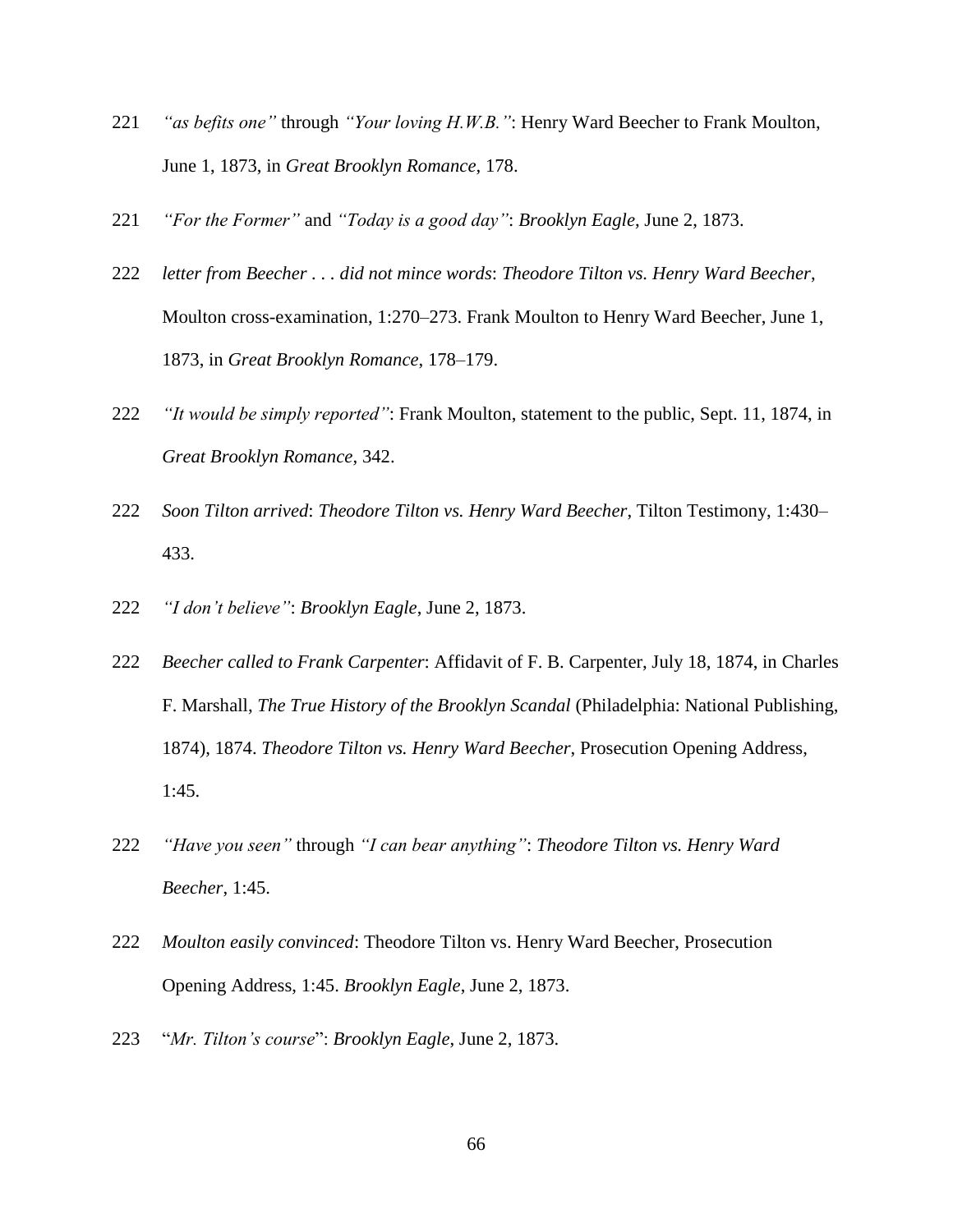- 223 *to see Mrs. Moulton*: *Theodore Tilton vs. Henry Ward Beecher*, Emma Moulton Testimony, 1:721–722. Beecher Testimony, 2:857–858.
- 223 *"Go down to your church"*: Emma Moulton, testimony, in *Theodore Tilton vs. Henry Ward Beecher*, 1:721.
- 223 *His general health*: W. S. Searle, "Beecher's Personality," in *North American Review*, May 1, 1887, 494.
- 223 *"I am a little heart-hungry"*: Henry Ward Beecher to Frank Moulton, July 14, 1873, in *Great Brooklyn Romance*, 338.

- 225 *appeared in the Court of Oyer and Terminer*: *NYT*, June 3, 4, 1873. *NYH*, June 4, 1873.
- 225 *sister's obscenity case*: *CA*, June 4, 1873. *NYTrib*, June 5, 1873.
- 225 *city's horrible heat . . . pitch of intensity*: *New York Star*, June 8, 1873, reprinted in *WCW*, June 21, 1873.
- 225 *feeling ill . . . pronounced dead . . . Saturday's* New York Sun: *New York Sun*, June 7, 1873.
- 226 *"You must not speak"* and *VICTORIA WOODHULL DYING*: *NYS*, June 7, 1873.
- 226 *news rocketed across the country*: *Boston Herald*, June 7, 1873. *Chicago Post*, June 7, 1873. *Los Angeles Daily Star*, June 7, 1873.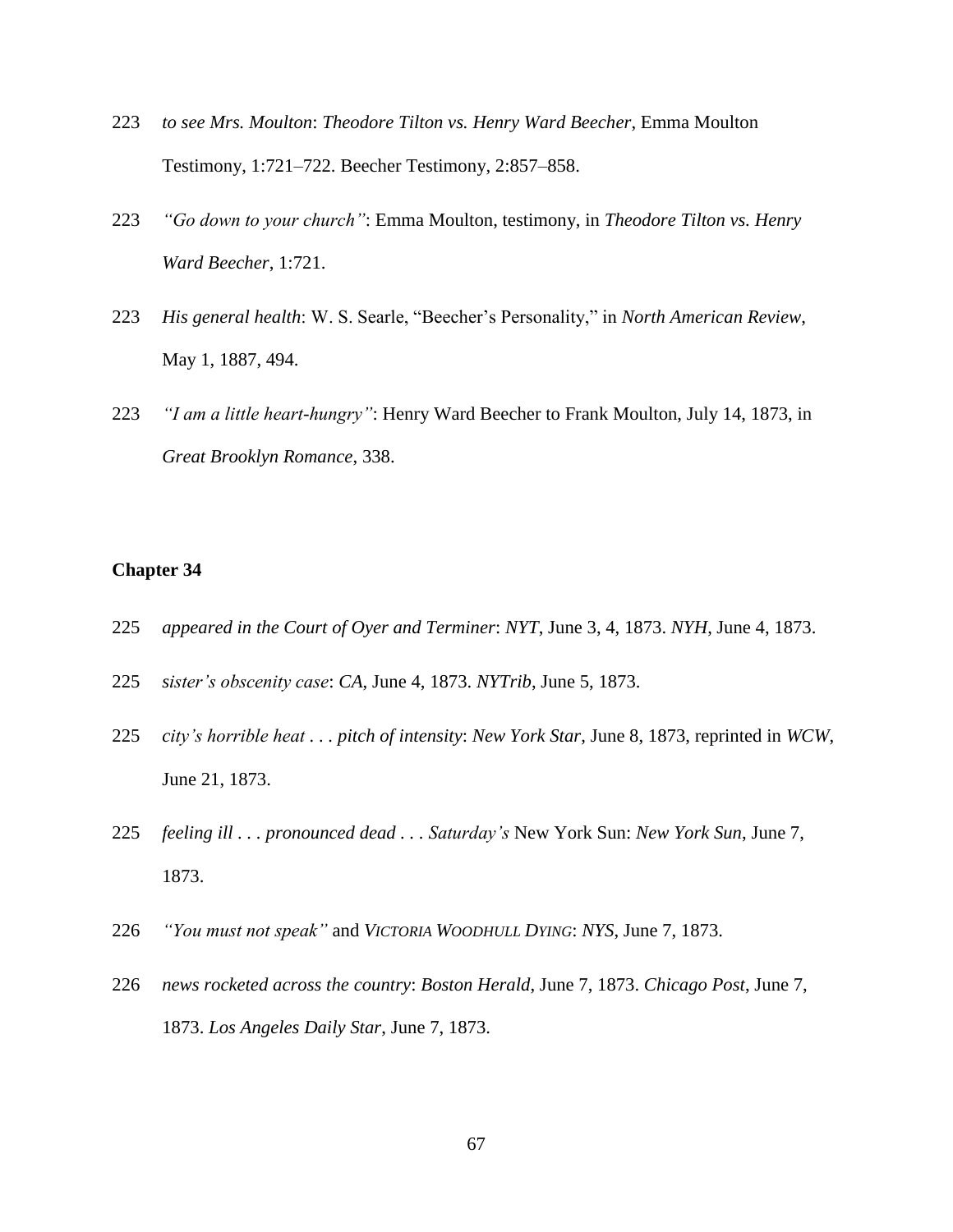- *in and out of danger*: *NYH*, June 8, 1873. *NYTrib*, June 9, 1873. *NYS*, June 9, 1873. *Auburn Daily Bulletin*, June 9, 1873. *CA*, June 12, 1873.
- *little respite in the courts*: *NYTrib*, June 13, 1873. *Albany Evening Journal*, June 12, 1873. *Albany Argus*, June 9, 1873.
- *"Well . . . if she wants to be willful"*: *NYTrib*, June 13, 1873.
- *"Is It a Crime"*: Harper, 1:436.
- *change of venue*: Gordon, *The Trial of Susan B. Anthony*, 5–6.
- *The trial*: *An Account of the Proceedings on the Trial of Susan B. Anthony*, 81–85.
- *"At that time"*: *An Account of the Proceedings on the Trial of Susan B. Anthony*, 6.
- *"She is not competent"*: *An Account of the Proceedings on the Trial of Susan B. Anthony*, 14.
- *"It is for the jury"* through *"Gentlemen of the jury"*: *An Account of the Proceedings on the Trial of Susan B. Anthony*, 66.
- *jurymen spoke freely*: Harper, 439.
- *"It is for the jury"* through *"Gentlemen of the jury"*: *An Account of the Proceedings on the Trial of Susan B. Anthony*, 66.
- *"Has the prisoner"* and *"Yes, your honor"*: *An Account of the Proceedings on the Trial of Susan B. Anthony*, 81–84.
- *"The sentence is"* and *"May it please your honor"*: *An Account of the Proceedings on the Trial of Susan B. Anthony*, 84–85.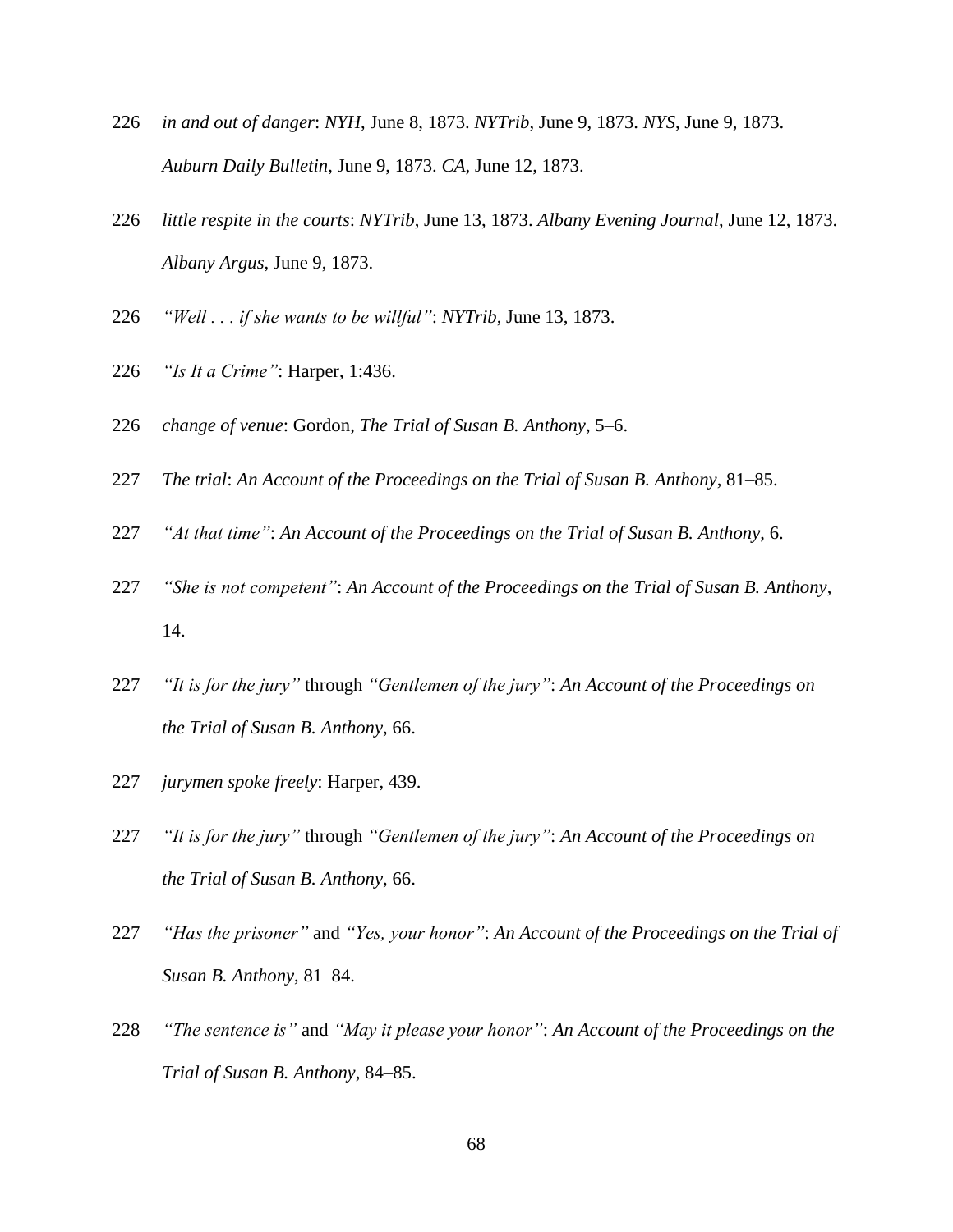- *Woodhull's trial*: NYS, June 24, 25, 26, 27, 28, 1873. *Brooklyn Eagle*, June 27, 1873. *WCW*, June 12, 1873.
- *Howe had taken sick*: *CA*, June 23, 1873. *NYH*, June 24, 2873.
- *"I am feeling"*: *Brooklyn Eagle*, June 26, 1873.
- *"Stick to the case"*: *NYS*, June 27, 1873.
- *"I want to get"*: *NYS*, June 28, 2873.
- *"We want a verdict"* through *"the court room was as empty"*: *NYH*, June 28, 1873.
- *No applause burst out . . . the Woodhull & Claflin prosecution*": *NYH*, June 28, 1873.
- *"And thus ends the most"* through *"No sane person"*: *WCW*, July 12, 1873.
- *"several month's intimacy"*: *WCW*, July 12, 1873.

- *"That gentleman"* and *"In shape and gesture"*: *NYH*, Aug. 7, 1873.
- *Court of Appeals ordered*: *NYT*, June 11, 1873.
- *"Law good enough to satisfy"*: *NYH*, June 11, 1873.
- *"wretch Rosenzweig"*: *NYH*, Aug. 7, 1873.
- *"pet case"* through *"In this Summer weather"*: *NYH*, July 8, 1873.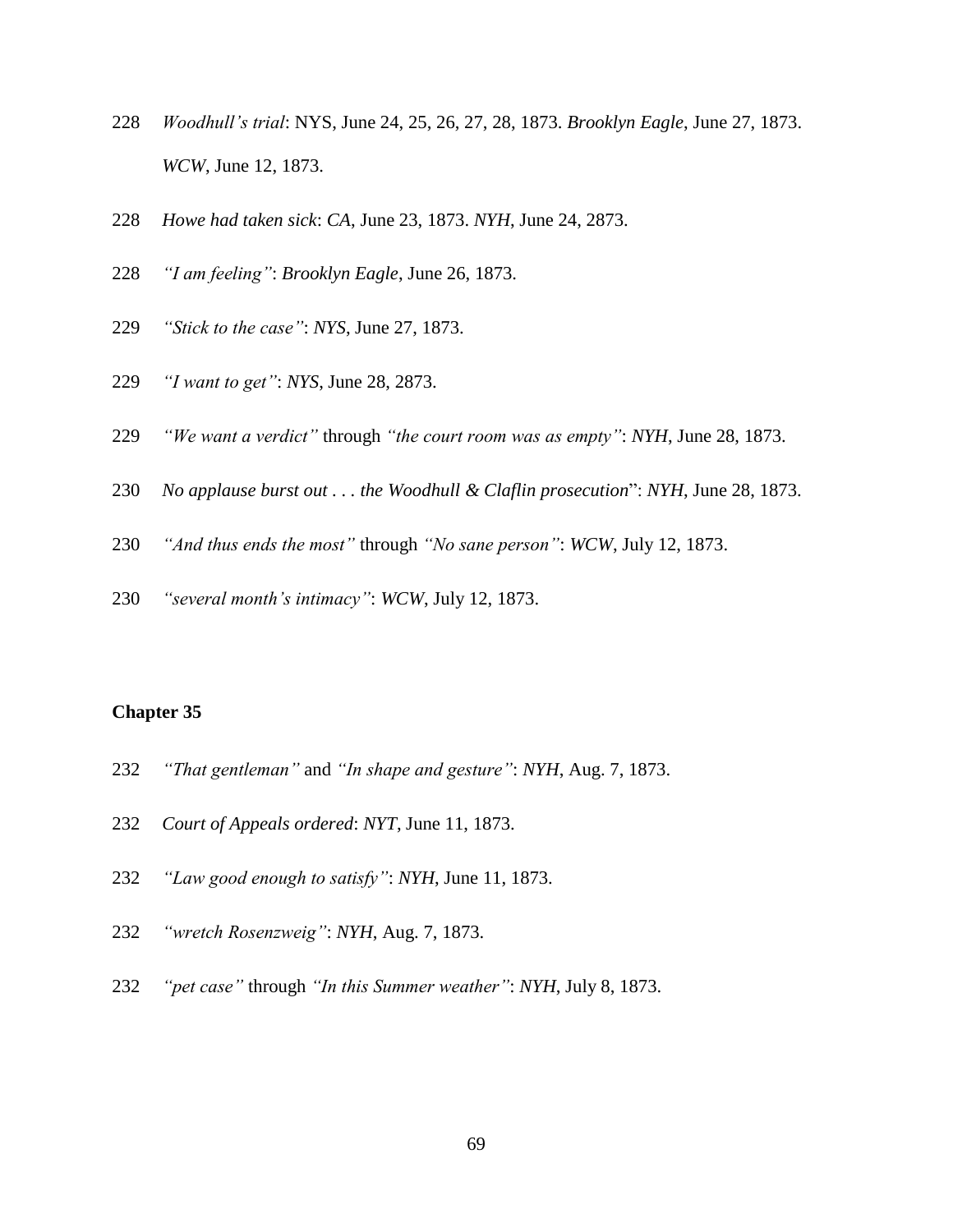- *Sheriffs unlocked the door . . . prepare to depart*: *NYT*, Nov. 2, 1873. *NYH*, Nov. 2, 1873. Sutton, 578–581.
- *His trial had ended*: *NYT*, Oct. 28, 30, 31, 1873. *NYEP*, Oct. 30, 1873.
- *"In rendering"*: *NYEP*, Oct. 30, 1873.
- *"Guilty of manslaughter"* through *"Anybody else think that?"*: *Pomeroy's Democrat*, Nov. 8, 1873.
- *"misery"*: *NYH*, Nov. 2, 1873.
- *young dandies*: *NYH*, Nov. 2, 1873.
- *Howe had argued the case*: *CA*, Sept. 27, 1873. *NYH*, Sept. 28, 1873. *NYT*, Sept. 28, 1873.
- *Judge Sutherland agreed*: *NYEP*, Nov. 12, 13, 1873. *NYH*, Nov. 13, 1873. *NYT*, Nov. 13, 18873, Nov. 14, 1873. *NYTrib*, Nov. 14, 1873.
- *Rosenzweig's wife and daughter*: *NYT*, Nov. 11, 1873.
- *"a manifest miscarriage"*: Howe & Hummel, *Danger*, ch. 16.

- *On Halloween, the lecture hall*: *Brooklyn Eagle*, Nov. 1, 1873.
- *an intimate place*: Smith, *Sunshine and Shadow*, 95–96
- *returned from his summer vacation . . .* "*to avoid any manner*": *Brooklyn Eagle*, Oct. 4, 1873.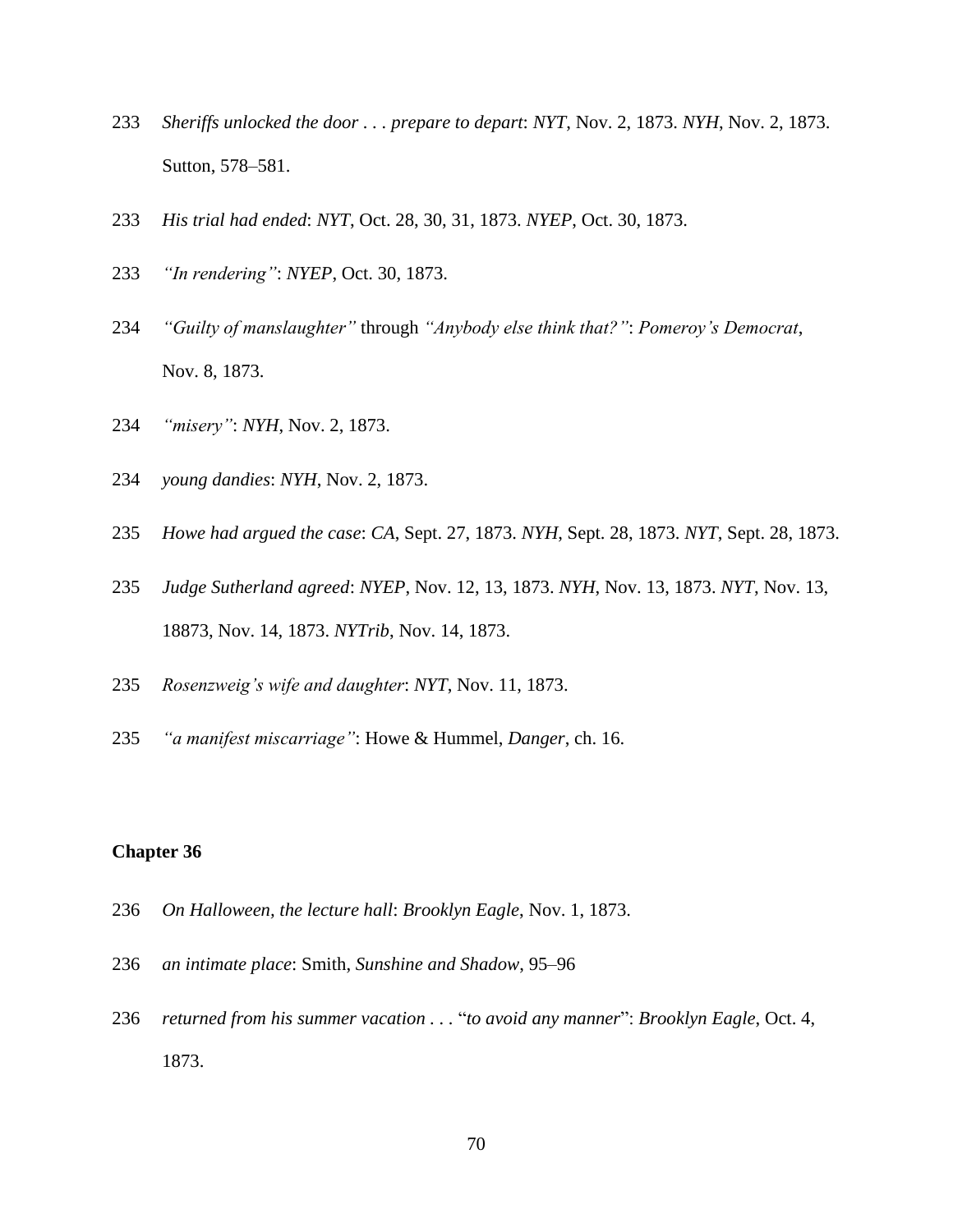- *William West*: *Great Brooklyn Romance*, 48, 131.
- *They agreed on a solution*: *Great Brooklyn Romance*, 48.
- *Beecher delivered . . . Tilton strode*: *Brooklyn Eagle*, Nov. 1, 1873.
- *"God is a present help"*: *Brooklyn Eagle*, Nov. 1, 1873
- *Tilton discovered a short piece . . . disputed the Sun's account*: *NYS*, Oct. 27, 1873. *Brooklyn Eagle*, Oct. 27, 1873.
- *"charges"*: *NYS*, Oct. 27, 1873.
- *William West wrote*: *Brooklyn Eagle*, Oct. 29, 1873.
- *Tilton could not abide*: Theodore Tilton to Rev. Leonard Bacon, undated, printed in the *Golden Age*, July 21, 1874, reprinted in *Great Brooklyn Romance*, 47–49.
- *The business meeting*: *Brooklyn Eagle*, Nov. 1, 1873.
- *"dropped from the rolls"*: *Brooklyn Eagle*, Nov. 1, 1873.
- *"if I have slandered him"* through *"Are we to understand"*: *Brooklyn Eagle*, Nov. 1, 1873.
- *Tilton responded emphatically*, *Brooklyn Eagle*, Nov. 1, 1873.

*People filled Cooper Institute*: *NYS*, Oct. 18, 1873. *NYH*, Oct. 18, 1873.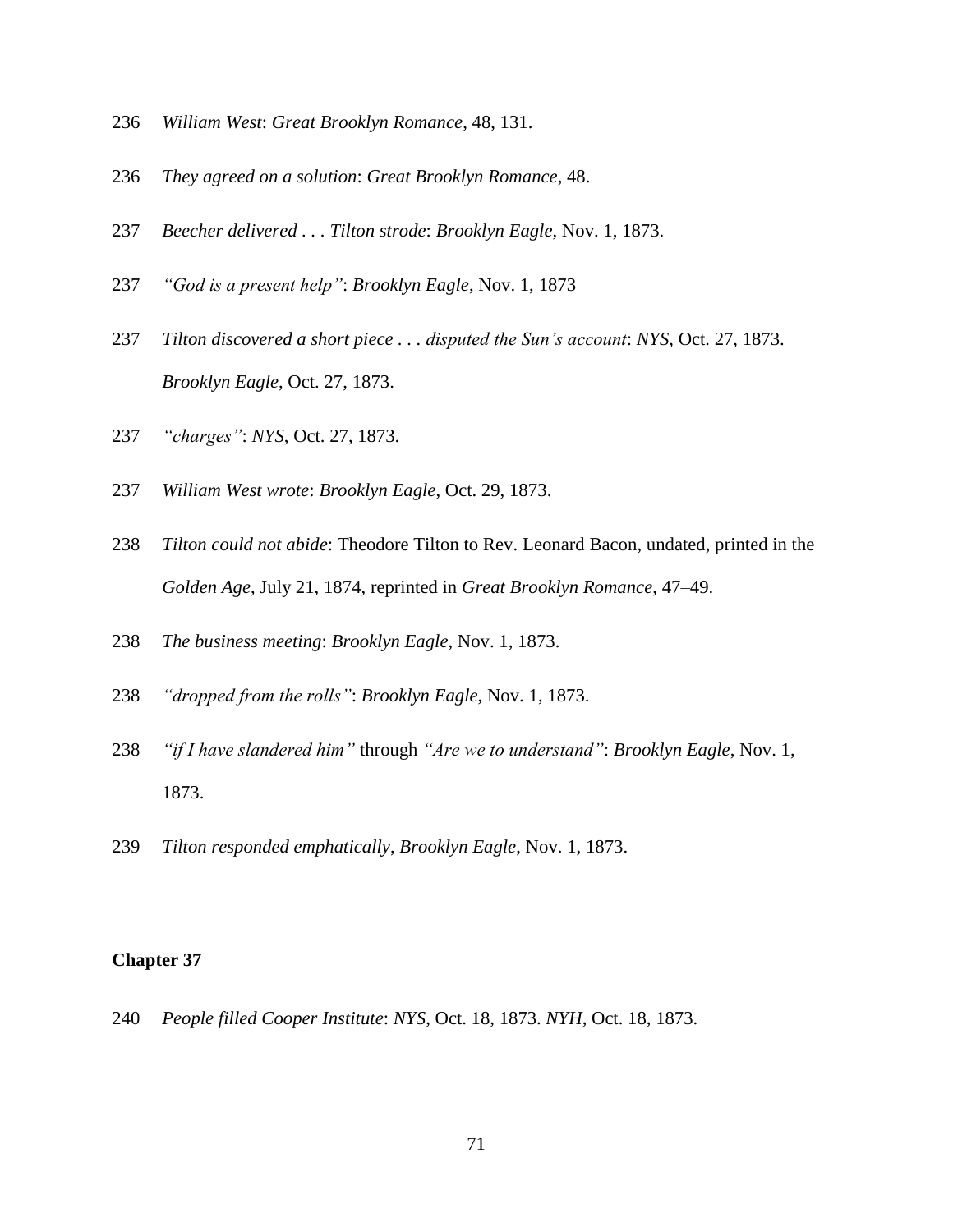- 240 *Woodhull's speech*: Victoria Woodhull, *Reformation or Revolution, Which? Or Behind the Political Scenes*, 1873.
- 240 *climbed aboard a horsecar*: Woodhull speech to the American Association of Spiritualists convention, Chicago, Sept. 16–18, 1873, in *WCW*, Oct. 18, 1873.
- 240 *"For heaven's sake"*: *WCW*, Oct. 18, 1873.
- 240 *arrested twice . . . three obscenity indictments*: *NYS*, Oct. 18, 1873. *NYH*, Oct. 15, 1873. *NYT*, Oct. 14, 1873.
- 240 *The audience tonight*: *NYS*, Oct. 18, 1873. *NYH*, Oct. 18, 1873.
- 240 *"Go in, old gal"* and *"Wet your whistle"*: *NYH*, Oct. 18, 1873.
- 241 *tumult that had rocked the country*: Supplement to *Frank Leslie's Illustrated Weekly* 940, Oct. 4, 1873. *NYTrib*, Sept. 18, 1873. *CA*, Sept. 18–21, 1873. *NYS*, Sept. 19–21, 1873. *NYH*, Sept. 19–21, 1873. *The Nation: A Weekly Journal Devoted to Politics, Literature, Science and Art*, Sept. 25, 1873. Michael A. Bellesiles, *1877: America's Year of Living Violently* (New York: New Press, 2010).
- 241 *"mad terror"*: *Nation*, Sept. 25, 1873.
- 241 *"We are on the verge"* [and the remainder of Woodhull's speech]: Woodhull, *Reformation or Revolution, Which? Or Behind the Political Scenes*.
- 242 *"Black Crook"*: *NYH*, Oct. 18, 1872.
- 242 *People flocked to her lectures*: For an assessment of Woodhull's career as "Queen of the Rostrum," see Frisken, 117–145.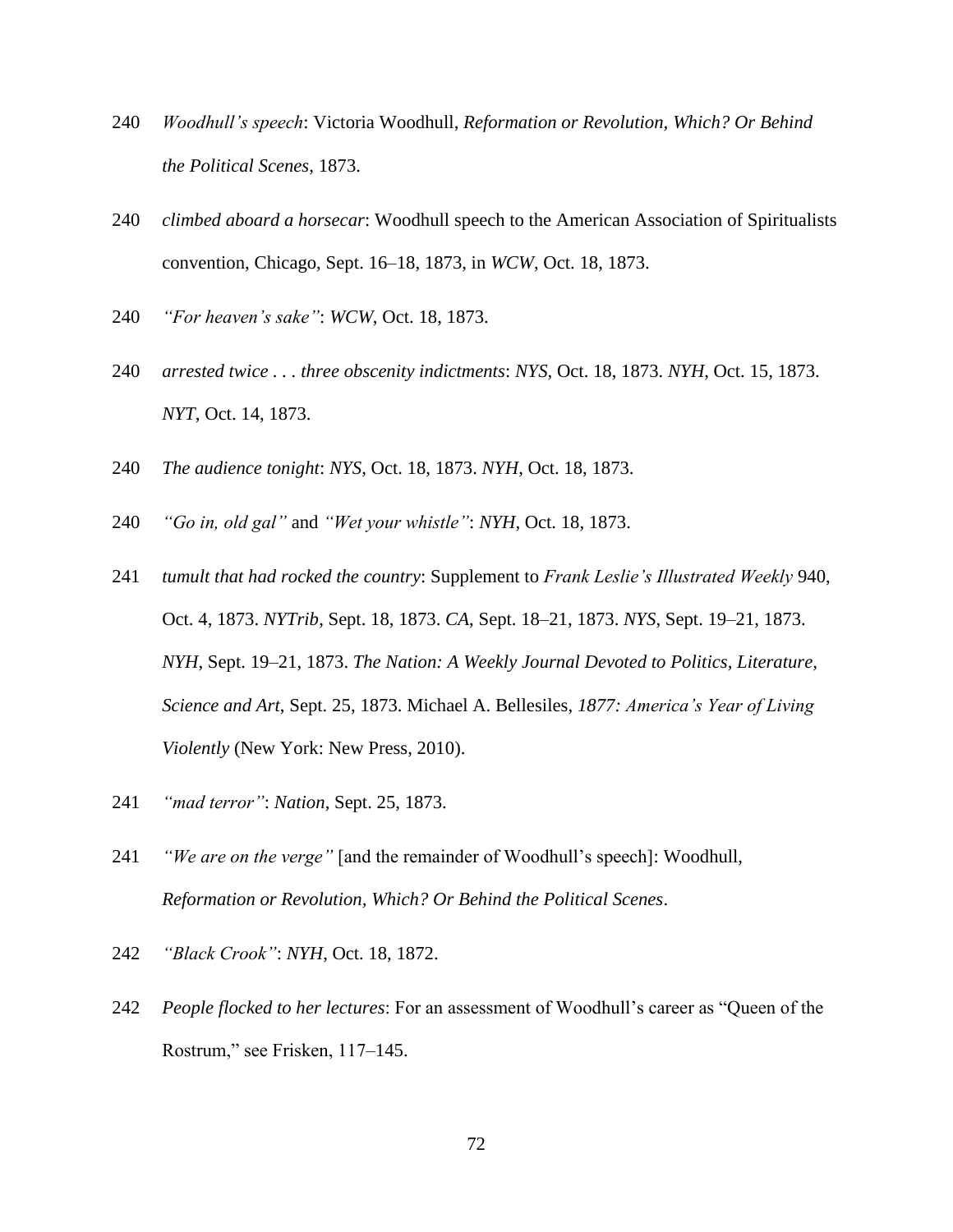- "*the crowd began to swarm*": *St. Paul Daily Press*, Feb. 12, 1874, reprinted in *WCW*, Mar. 7, 1874.
- "*members of the senate*": *Atlanta Constitution*, Feb. 10, 1876.
- "*ladies who were*": *Cincinnati Daily Enquirer*, Nov. 7, 1875.
- "*hear exactly how*": *Atlanta Constitution*, Feb. 10, 1876.
- "*the scalpel of her oratory*": *Reading Times*, Oct. 22, 1874.
- "*the diseases that*": *The Standard (Northfield, Minnesota)*, Feb. 12, 1874, reprinted in *WCW*, Mar. 7, 1874.
- "*in impressing the most*": *Waterton Daily Times*, Sept. 1, 1875.
- "*That she tells much truth": Monroe County Republican*, reprinted in *WCW*, Mar. 7, 1874.
- "*If you want to put*": *St. Paul Pioneer*, Feb. 13, 1874, reprinted in *WCW*, Mar. 7, 1874.
- "*one of the two or three*": *Waterton Daily Times*, Sept. 1, 1875.
- "*seems to speak*": *Monroe County Republican*, reprinted in *WCW*, Mar. 7, 1874.
- "*launch[ing] forth*": *Leavenworth Daily Times*, Jan. 11, 1874.
- "*They do say as how*": *San Francisco Chronicle*, July 4, 1874.
- "*People's ideas now*": *Cincinnati Daily Enquirer*, Nov. 7, 1875.
- "*masterpiece*" through "*and if she lives*": *Waterton Dispatch*, Sept. 1, 1875, reprinted in *WCW*, Sept. 18, 1875.
- "*the best known woman*": *Cincinnati Daily Enquirer*, Nov. 7, 1875.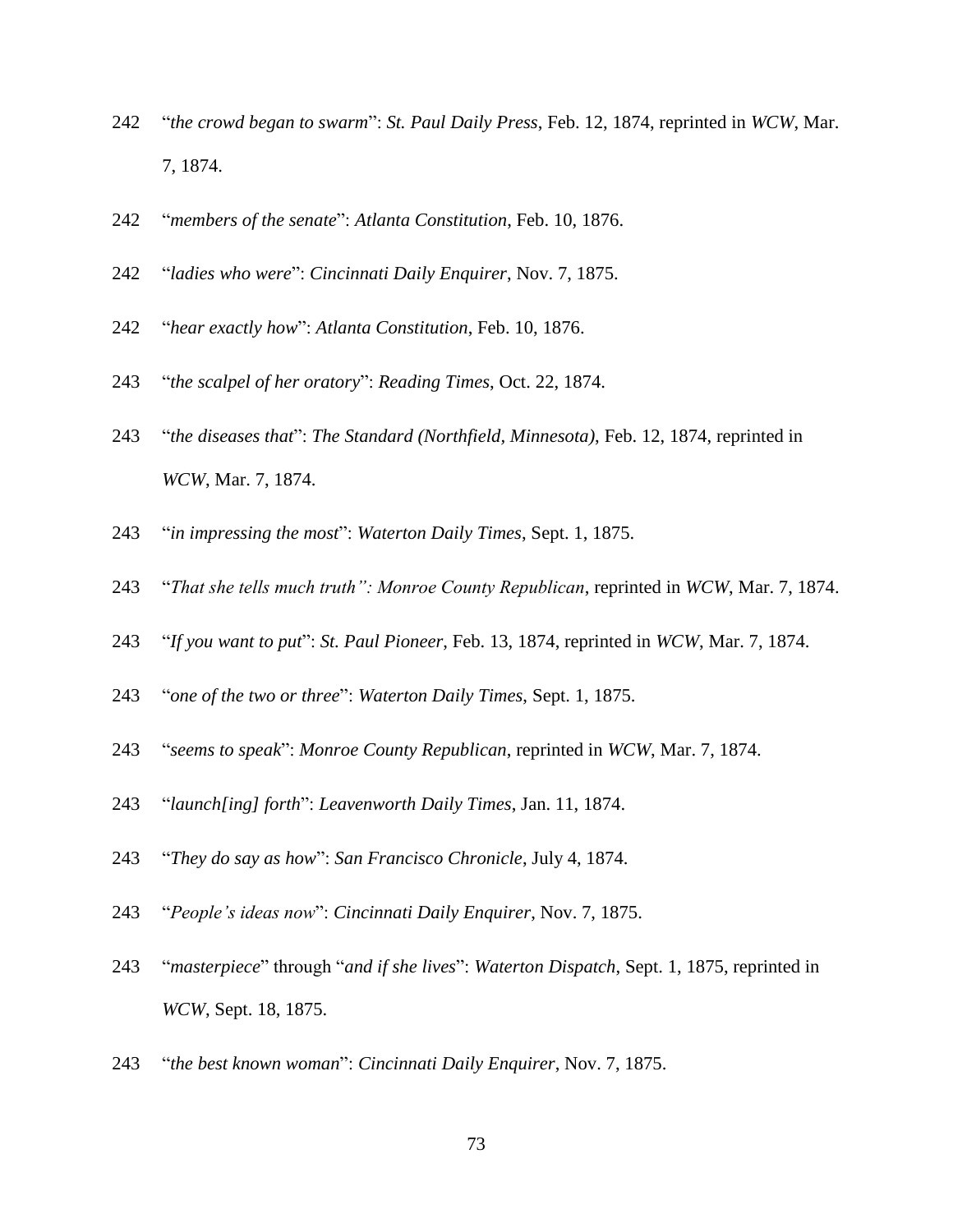- "*the most remarkable woman*": *Waterton Dispatch*, Sept. 1, 1875, reprinted in *WCW*, Sept. 18, 1875.
- "*more talked and written about*": *Elmira (NY) Daily Advertiser*, Sept. 14, 1875, quoted in Frisken, 143.
- "*Victoria came; Victoria conquered*": *Quincy Daily Whig* (IL), Jan. 30, 1874.

## **Epilogue**

- *Crowds thronged*: *NYT*, Jan. 12, 13, 14, 1875. *NYH*, Jan. 12, 13, 1875.
- *Plymouth Church had violated*: *Brooklyn Eagle*, Nov. 28, 29, 1873. Dec. 1, 6, 20, 1873. *Great Brooklyn Romance*, 31–32, 47–49. Marshall, 35–40, 63–65.
- *"the rumors, insinuations"*: Henry Ward Beecher to Examining Committee of Plymouth Church, June 27, 1874, in *NYT*, July 11, 1874.
- *Committee interviewed scores*: *Great Brooklyn Romance* and Marshall's *The True History of The Brooklyn Scandal* present the committee's investigation, including statements by those involved in the scandal and related letters and other documents.
- *did not commit adultery*: Marshall, 431–432.
- *Herald called it an inquiry*: *NYH*, Sept. 2, 1874.
- *"contriving and willfully intending"*: *Theodore Tilton vs. Henry Ward Beecher*, 1:3.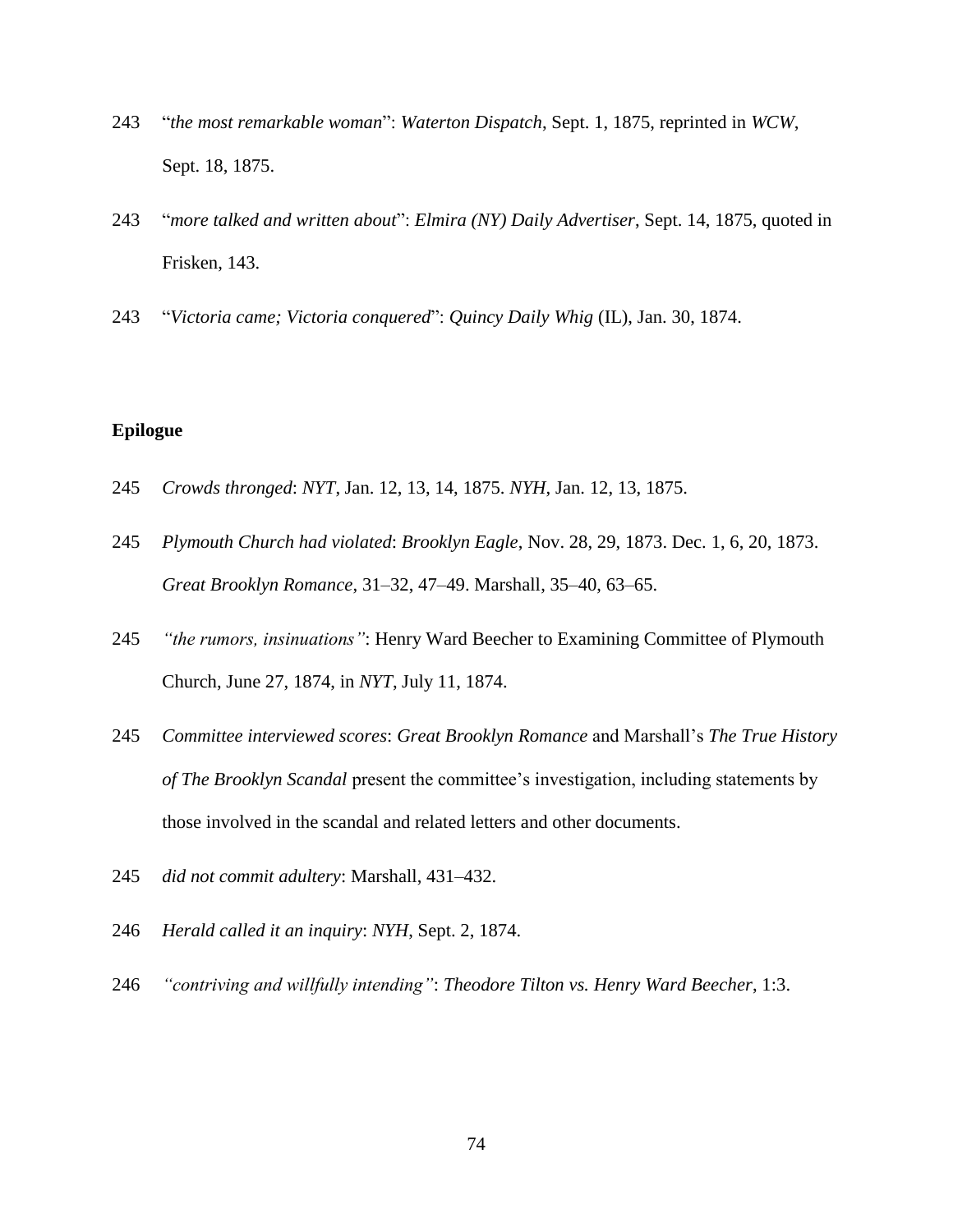- *Emma Moulton's statement*: *Theodore Tilton vs. Henry Ward Beecher*, 2:85. Applegate*,*  445–446.
- *He took the stand*: *NYT*, Apr. 1, 1875. *Theodore Tilton vs. Henry Ward Beecher*, 2:49, 892–893, 902. Marshall, 259–263. Applegate, 447.
- *"thrust her affections"*: *Theodore Tilton vs. Henry Ward Beecher*, 2:49.
- *"Gentlemen, you have seen"*: *Theodore Tilton vs. Henry Ward Beecher*, 2:85.
- *"It is a miracle"* and *"produce sufficient evidence"*: *Theodore Tilton vs. Henry Ward Beecher*, 3:842.
- *"Gentlemen, you have seen"*: *Theodore Tilton vs. Henry Ward Beecher*, 2:85.
- *As a Beecher biographer expressed it*: Applegate, 446.
- *"It is a miracle"* and *"produce sufficient evidence"*: *Theodore Tilton vs. Henry Ward Beecher*, 3:842.
- *jury went into deliberations*: *NYT*, June 25, 1873, July 3, 1875. *NYH*, July 3, 1875.
- *diverging opinions*: *NYT*, July 4, 1875.
- *reaction of Plymouth Church*: *NYT*, July 5, 8, 1875. *Alexandria (VA) Gazette*, July 3, 1875.
- *"No voice uttered"*: *Alexandria (VA) Gazette*, July 3, 1875.
- *not support such blind loyalty*: *NYT*, July 3, 1875.
- *survey of attorneys*: *NYH*, July 3, 1875.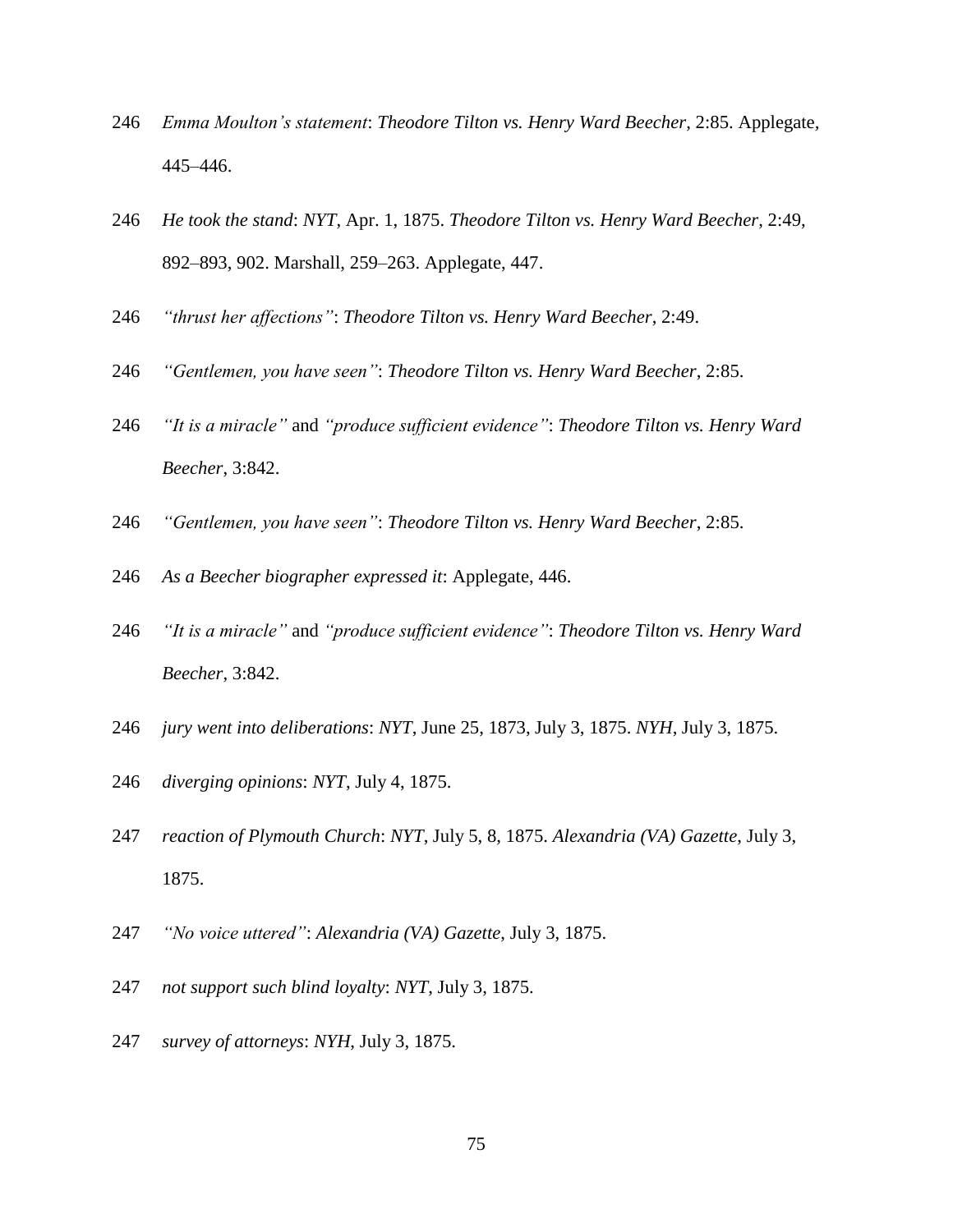- *loyal brother William*: *NYT*, July 6, 1875.
- *"the old scandal"*: Henry Ward Beecher to a friend, Feb. 16, 1877, in Joseph Howard, *Life of Henry Ward Beecher* (Philadelphia: Hubbard Brothers, 1887), 547–548.
- *fought his way . . . stop in Iowa*: Gabriel, p 457.
- *new chapter in her life . . . sailed for England . . . topic was sex*: Underhill, 271–278. Gabriel, 240–247.
- *"I wish to leave"*: Underhill, 273.
- *Martin*: Underhill, 279. Gabriel, 247–251
- *"I was charmed"*: Gabriel, 247.
- *"She was more alive"*: Gabriel, 251.
- *Marriage*: Underhill, 280–285. Gabriel, 250–255.
- *"the happiest year"*: Underhill, 286–287.
- *The Humanitarian*: Underhill, 292.
- *returned to the United States*, Underhill, 293.
- *supported causes*: Underhill, 304.
- *old suffrage friends*: Underhill, 290–291.
- *the automobile*: Underhill, 301, Gabriel, 290.
- *"It will be"*: Underhill, 301.
- *"We hope that you will find"*: Trumbull, 238.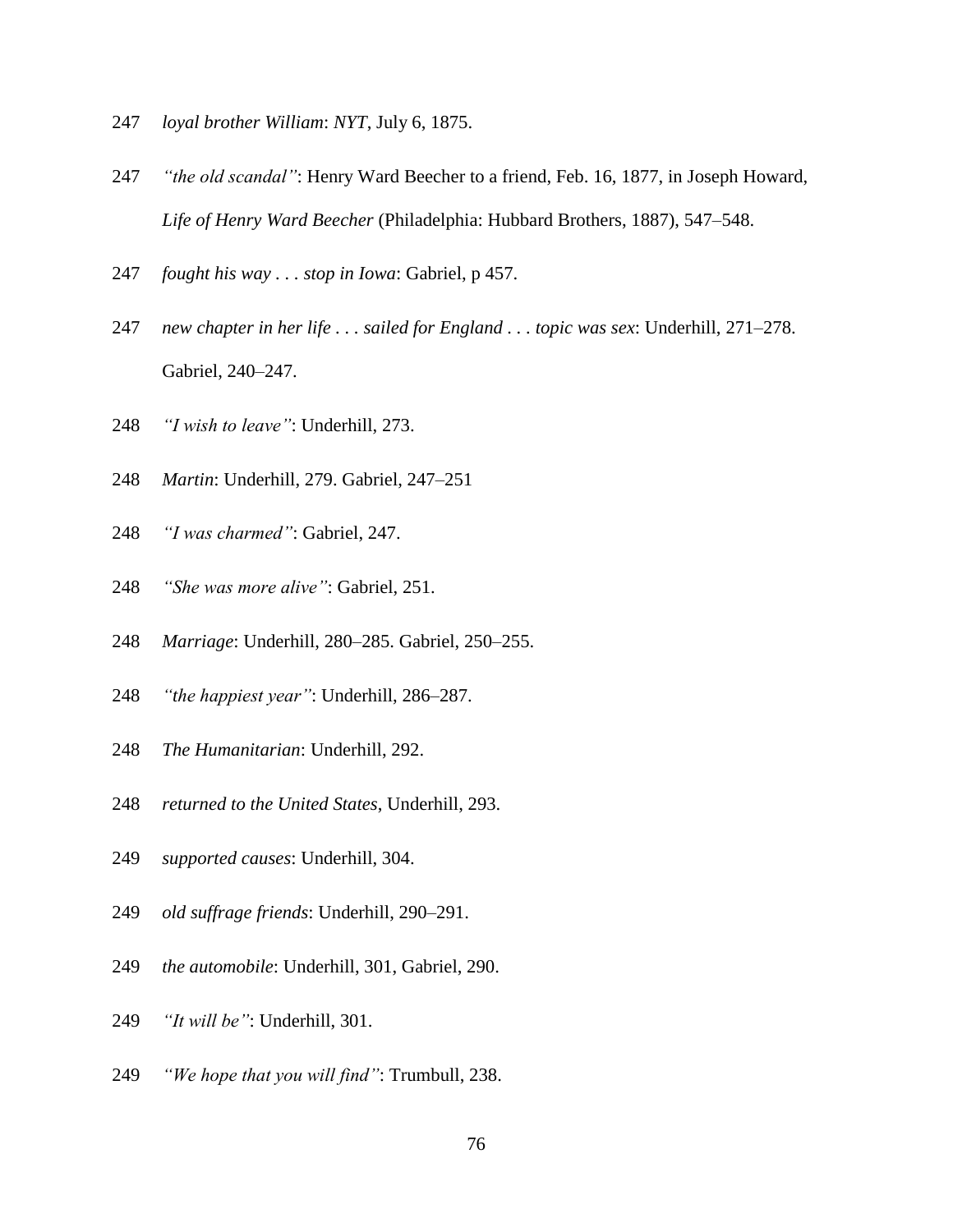- *Comstock Claimed*, Trumbull, 239. NYT, Sept. 22, 1915.
- *entrapped Madame Restell*: Browder, 188.
- *"distinctly and disgustingly obscene"* and *"Not at all libidinous"*: *New York Evening World*, Aug. 5, 1893.
- *Art Students League . . . unclad mannequins . . . nudes in art gallery windows*: Broun and Leech, 216–220, 250, 238–239.
- *Mammoth Physical Exhibition*: *NYT*, Oct. 6, 10, 1905.
- *threatened a producer*: *NYT*, Oct. 24, 26, 1905.
- *"the world's standing joke"*: Broun and Leech, 229–230.
- *His final case*: *NYT*, Sept. 5, 11, 1915.
- *"It is indeed"*: *NYT*, Sept. 11, 1915.
- *birth control clinic*: *NYT*, Sept. 12, 1916, Oct. 28, 1916.
- *American Birth Control League*: *NYT*, Apr. 23, 1922.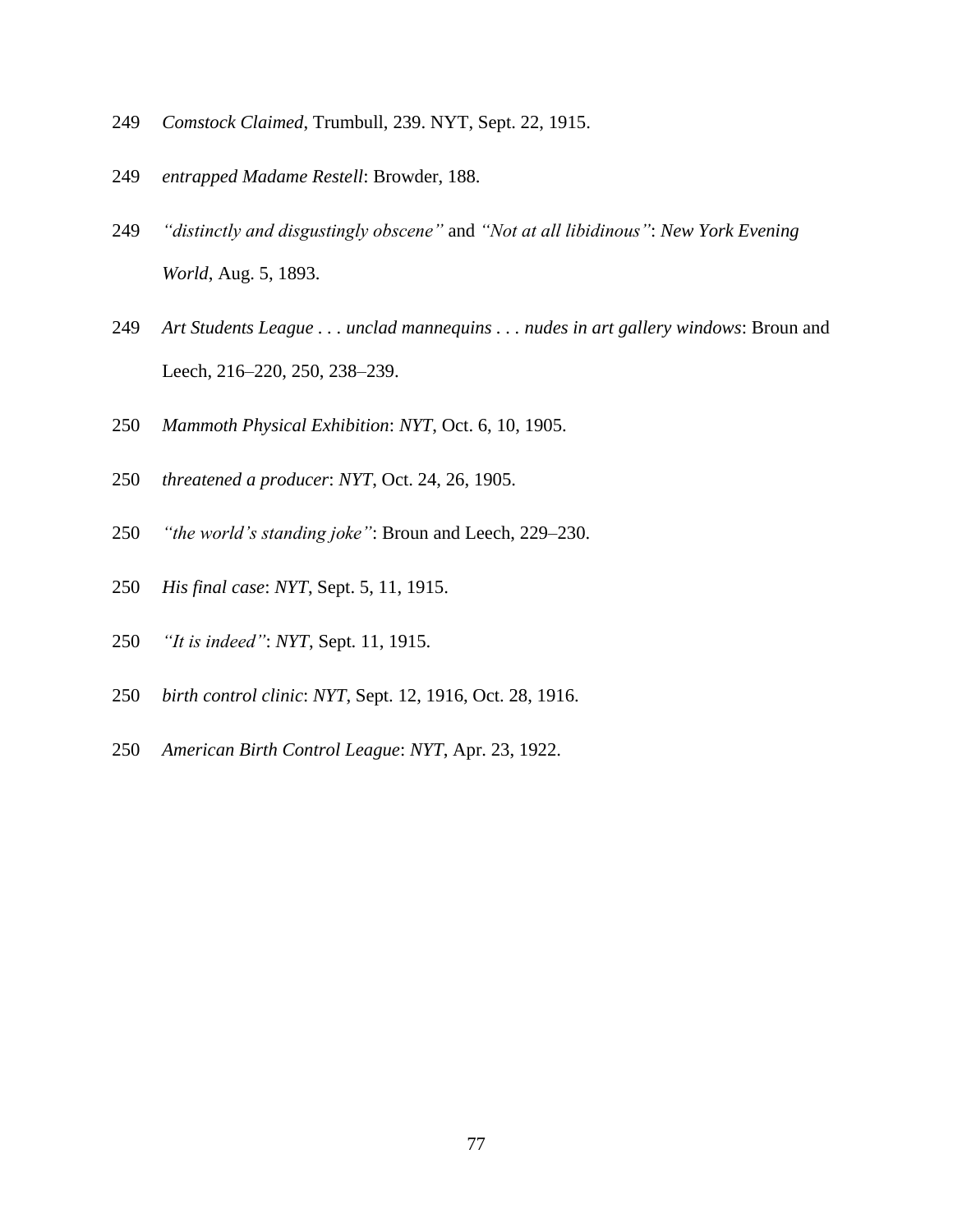## **BIBLIOGRAPHY**

Abbot, Lyman. *Henry Ward Beecher*. New York: Houghton, Mifflin, 1903.

- ———. *Henry Ward Beecher: A Sketch of His Career*. New York: Funk & Wagnalls, 1883.
- Abelson, Elaine S. *When Ladies Go A-thieving: Middle-Class Shoplifters in the Victorian Department Store*. New York: Oxford University Press, 1989.
- *An Account of the Proceedings on the Trial of Susan B. Anthony, on the Charge of Illegal Voting, at the Presidential Election in Nov. 1872, and on the Trial of Beverly W. Jones, Edwin T. Marsh and William B. Hall, the Inspectors of Election by Whom Her Vote Was Received*. Rochester, NY: Daily Democrat and Chronicle Book Print, 1874.
- Allen, Irving Lewis. *The City in Slang: New York Life and Popular Speech*. New York: Oxford University Press, 1993.

Anon. *The Youthful Days of Josephine Mansfield, The Beautiful Boston Girl*. New York, 1872.

Applegate, Debby. *The Most Famous Man in America: The Biography of Henry Ward Beecher*. New York: Doubleday, 2006.

Asbury, Herbert. *The Gangs of New York*. New York: Alfred A. Knopf, 1928.

Ashbee, Henry Spencer, ed. *Catena Librorum Tacendorum: Being Notes Bio- Biblio- Icono-Graphical and Critical, on Curious and Uncommon Books, by Pisanus Fraxi*. Original privately printed in London, 1885.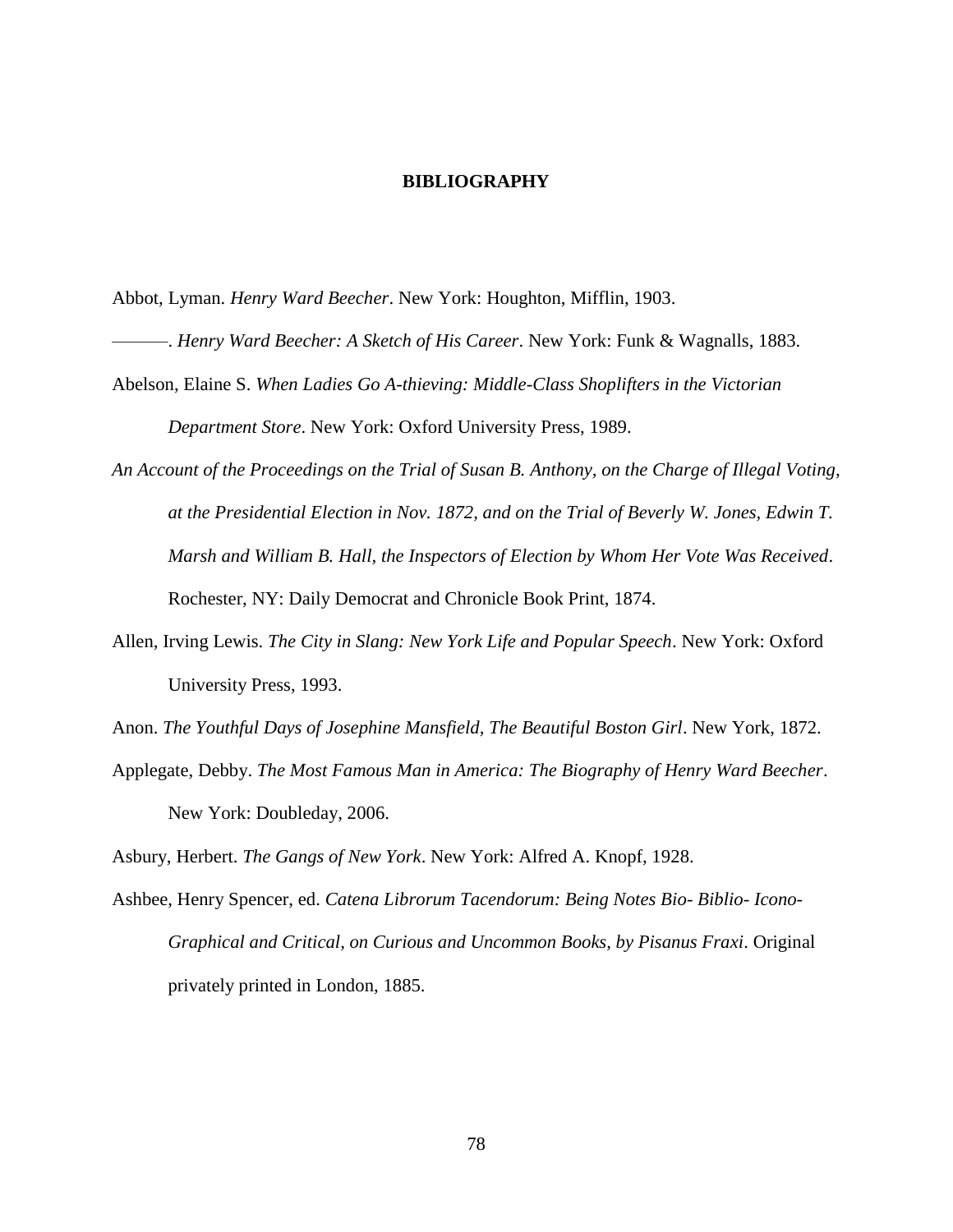- ———, ed. *Index Librorum Prohibitorum: Being Notes Bio- Biblio- Icono- Graphical and Critical, on Curious and Uncommon Books, by Pisanus Fraxi*. Original privately printed in London, 1877.
- Ashbee, Herbert. *The Gangs of New York: An Informal History of the Underworld*. Garden City, NY: Garden City Publishing, 1927.
- Barclay, George Lippard. *Life, Adventures, Strange Career and Assassination of Col. James Fisk, Jr.* Philadelphia: Barclay, 1872.
- Bates, Ann Louise. *Weeder in the Garden of the Lord: Anthony Comstock's Life and Career*. New York: University Press of America, 1995.
- *The Beecher-Tilton Scandal: A Complete History of the Case from November, 1872, to the Present Time, with Mrs. Woodhull's Statement, as Published in Woodhull & Claflin's Weekly, November 2d, 1872*. New York: F. A. Bancker, 1874.
- *The Beecher-Tilton War: Theodore Tilton's Full Statement of the Great Preacher's Guilt; What Frank Moulton Had to Say; the Documents and Letters from Both Sides*. New York: A Book of Reference, 1874.
- Beisel, Nicola. *Imperiled Innocents: Anthony Comstock and Family Reproduction in Victorian America*. Princeton, NJ: Princeton University Press, 1997.

Bellesiles, Michael A. *1877: America's Year of Living Violently*. New York: New Press, 2010.

- Bennett, D. M. *Anthony Comstock: His Career of Cruelty and Crime*. New York: Liberal and Scientific Publishing House, 1878.
- ———. *The Champions of the Church: Their Crimes and Persecutions.* New York: Liberal and Scientific Publishing House, 1878.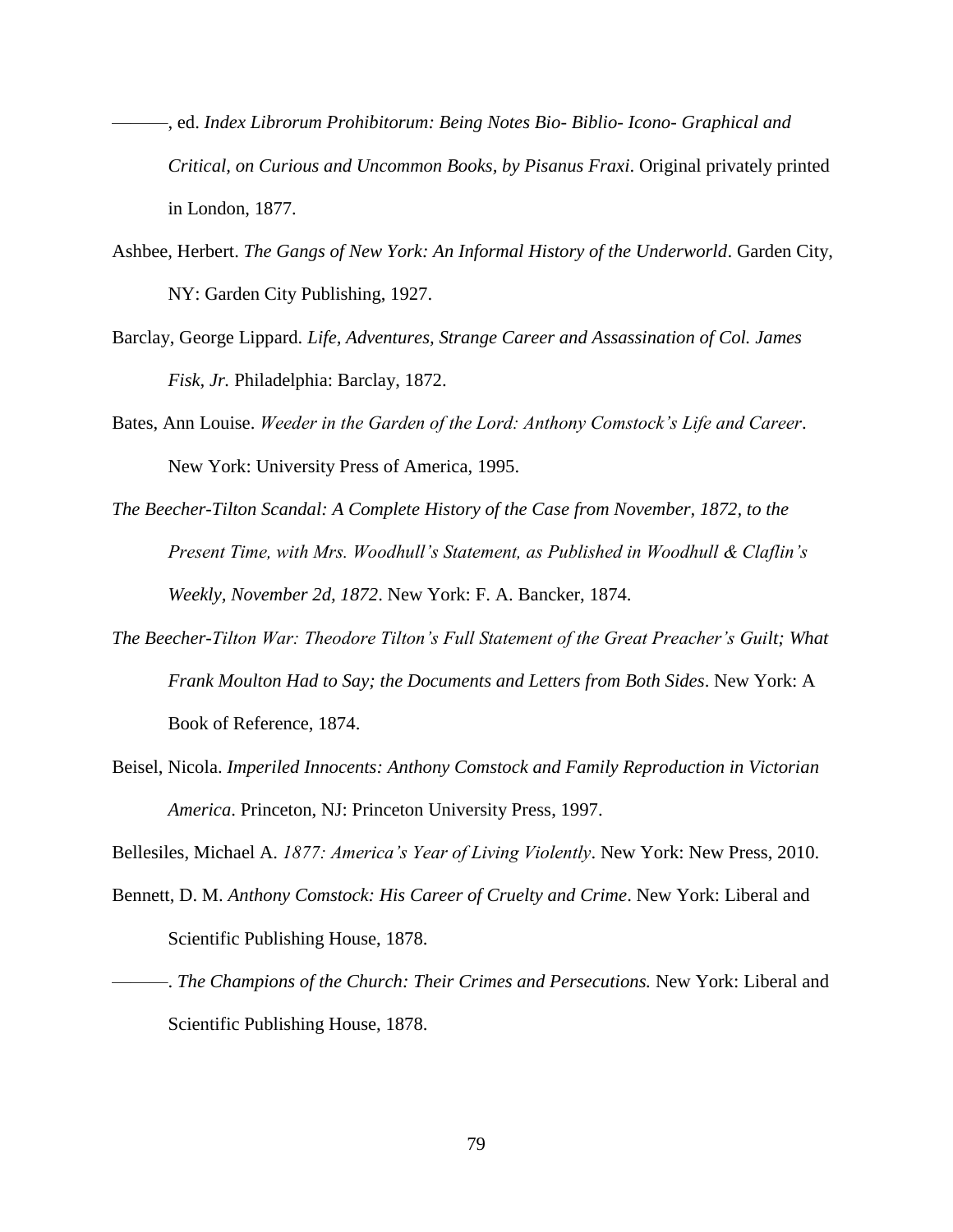- Blake, Katherine Devereux. *Champion of Women: The Life of Lillie Devereux Blake*. New York: Fleming H. Revell, 1943.
- Brands, H. W. *The Murder of Jim Fisk for the Love of Josie Mansfield: A Tragedy of the Gilded Age*. New York: Anchor Books, 2011.
- Brian, Denis. *Sing Sing: The Inside Story of a Notorious Prison*. New York: Prometheus Books, 2005.
- Broun, Heywood, and Margaret Leech. *Anthony Comstock: Roundsman of the Lord*. New York: Albert & Charles Boni, 1927.
- Browder, Clifford. *The Wickedest Woman in New York: Madame Restell, the Abortionist*. Hamden, CT: Archon Books, 1988.
- Brown, T. Allston. *A History of the New York Stage: From the First Performance in 1732 to 1901*. New York: Dodd, Mead, 1903.
- Brown, William Adams. *Morris Ketchum Jesup: A Character Sketch*. New York: Charles Scribner's Sons, 1910.
- Browne, Junius Henri. *The Great Metropolis: A Mirror of New York*. Hartford, CT: American Publishing, 1869.
- Byrnes, Thomas. *Professional Criminals of America*. New York: Cassell, 1886.
- Cheli, Guy. *Sing Sing Prison*. Images of America. Charleston, SC: Arcadia, 2003.
- Clews, Henry. *Fifty Years in Wall Street*. New York: Irving, 1908.
- Comstock, Anthony. *Frauds Exposed; or, How the People Are Deceived and Robbed, and Youth Corrupted*. New York: J. Howard Brown, 1880.
	- ———. *Traps for the Young*. New York: Funk & Wagnalls, 1883.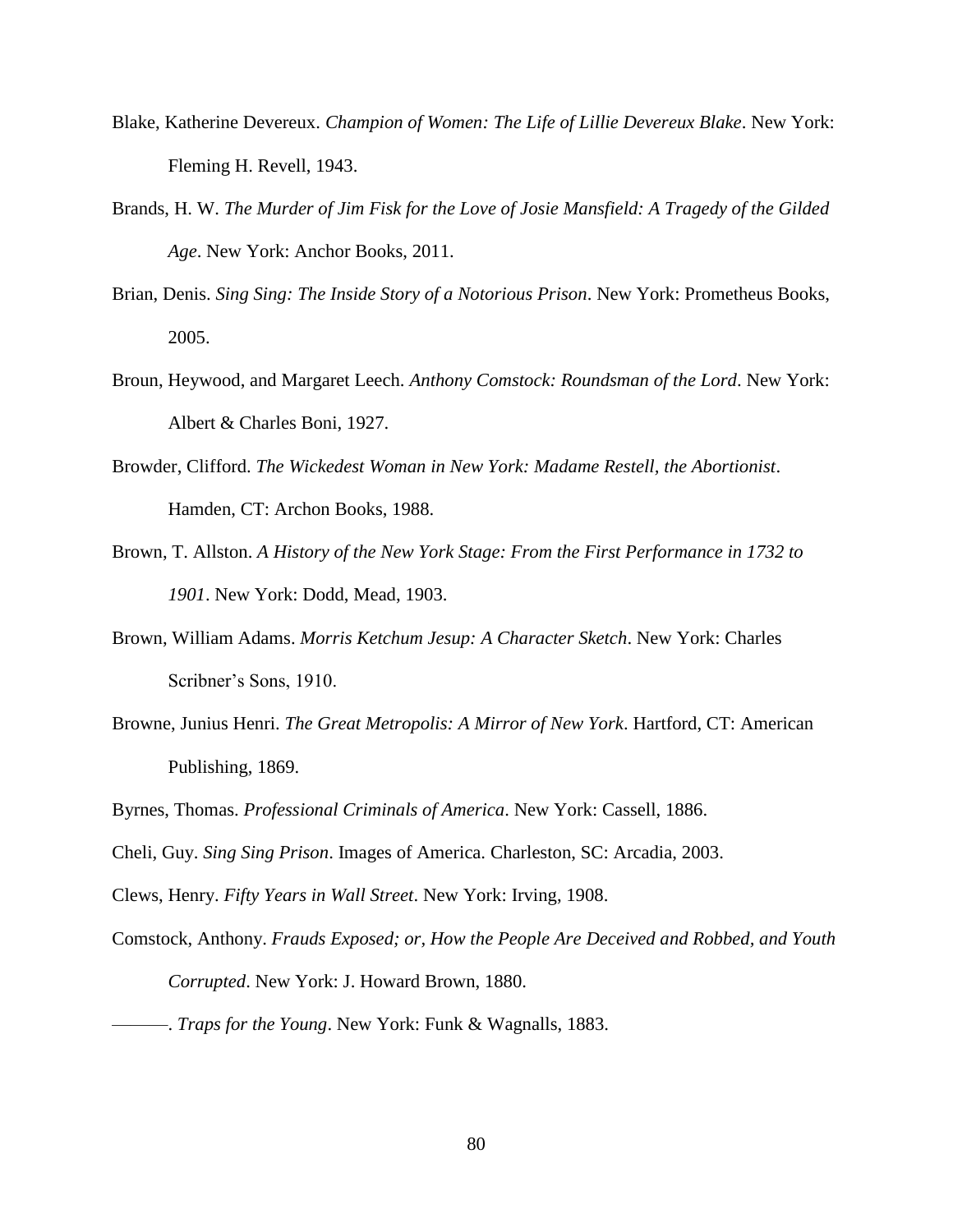- Croffut, W. A. *The Vanderbilts and the Story of Their Fortune*. New York: Belford, Clarke, 1886.
- Darwin, M. F. *One Moral Standard for All: Extracts from the Lives of Victoria Claflin Woodhull and Tennessee Claflin*. New York: Caulon, undated.
- Dennis, Donna. *Licentious Gotham: Erotic Publishing and Its Prosecution in Nineteenth-Century New York*. Cambridge, MA: Harvard University Press, 2009.

Doggett, Laurence Locke. *Life of Robert R. McBurney*. Cleveland, OH: F. M. Barton, 1902.

- Doyle, J. E. P., comp. *Plymouth Church and Its Pastor, or Henry Ward Beecher and His Accus*ers. St. Louis: Bryan, Brand, 1875.
- Ellington, George. *The Women of New York, or Social Life in the Great City*. New York: New York Book Company, 1870.
- Foote, Edward B. *Medical Common Sense: Applied to the Causes, Prevention and Cure of Chronic Diseases and Unhappiness in Marriage*. Published by the author, 1864.
- Fox, Richard Wightman. *Trials of Intimacy: Love and Loss in the Beecher-Tilton Scandal*. Chicago: University of Chicago Press, 1999.
- Frisken, Amanda. *Victoria Woodhull's Sexual Revolution: Political Theater and the Popular Press in Nineteenth-Century America*. Philadelphia: University of Pennsylvania Press, 2004.
- Gabriel, Mary. *Notorious Victoria: The Uncensored Life of Victoria Woodhull—Visionary, Suffragist, and First Woman to Run for President*. Chapel Hill, NC: Algonquin Books of Chapel Hill, 1998.
- Gilfoyle, Timothy J. *City of Eros: New York City, Prostitution, and the Commercialization of Sex, 1790–1920*. New York: W. W. Norton, 1992.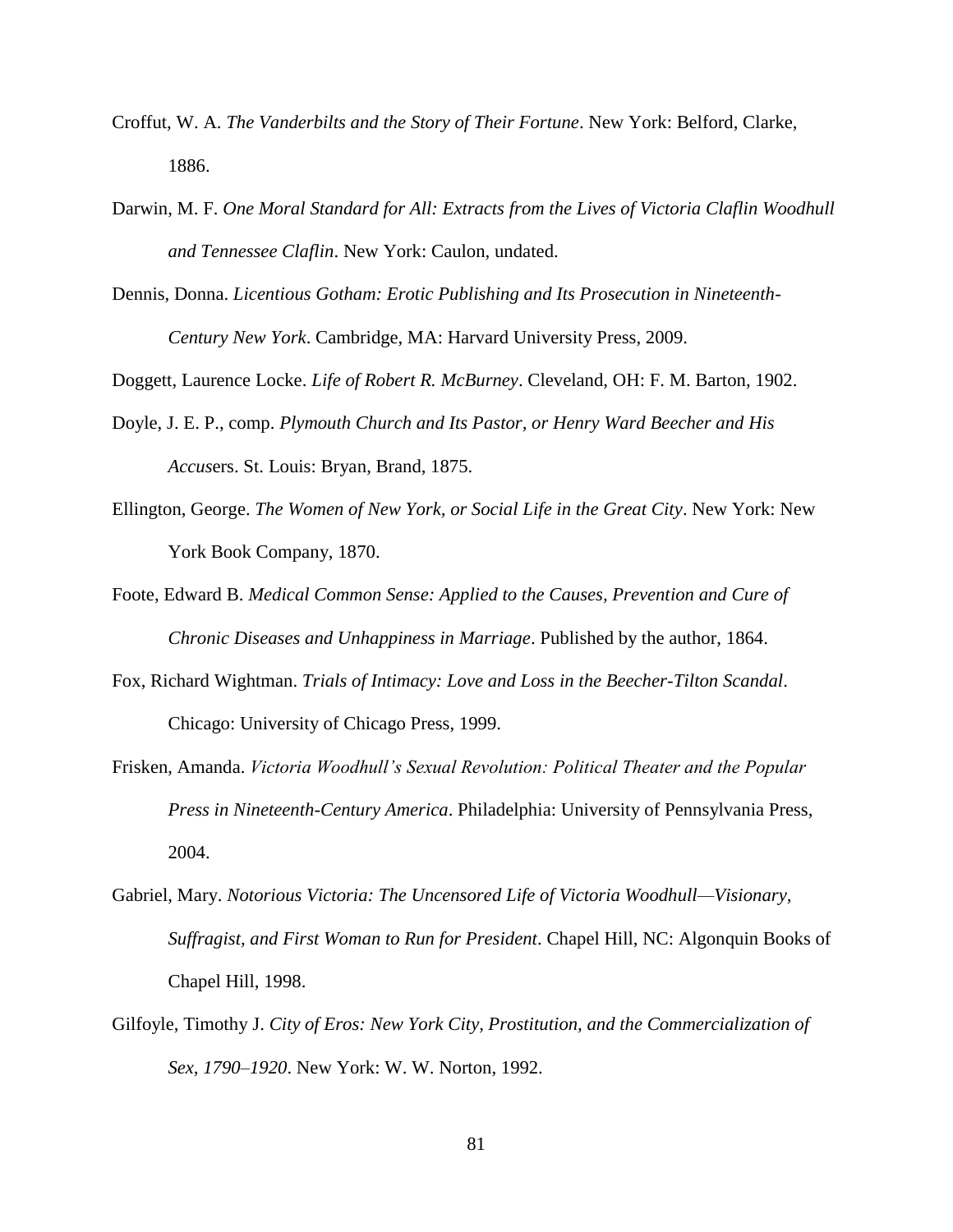- Goldsmith, Barbara. *Other Powers: The Age of Suffrage, Spiritualism, and the Scandalous Victoria Woodhull*. London: Granta Books, 1998.
- Goodspeed, J. W. *The Life of Col. James Fisk, Jr., "The Prince of Erie," of Miss Helen Josephine Mansfield, "The Erie Princess," of Edward L. Stokes, the Assassin, and of Hon. Wm. M. Tweed, of New York, the Notorious Leader of the Infamous Tammany Ring*. New York: H. S. Goodspeed, 1872.
- Ann D. Gordon, *The Trial of Susan B. Anthony*. Federal Judicial Center, Federal Judicial History Office, 2005.
- *The Great Brooklyn Romance: All the Documents in the Famous Beecher-Tilton Case, Unabridged*. New York: J. H. Paxon, 1874.
- Harper, Ida Husted. *The Life and Work of Susan B. Anthony*. Vol 1. Indianapolis: Bowen-Merrill, 1899.
- Hawley, Elizabeth Haven. "American Publishers of Indecent Books, 1840–1890." PhD diss., Georgia Institute of Technology, 2005.
- Heywood, E. H. *Cupid's Yokes: or, The Binding Forces of Conjugal Life*. Princeton, MA: Cooperative Publishing, 1878.
- Horowitz, Helen Lefkowitz. *Rereading Sex: Battles over Sexual Knowledge and Suppression in Nineteenth-Century America*. New York: Alfred A. Knopf, 2002.

Howard, Joseph. *Life of Henry Ward Beecher*. Philadelphia: Hubbard Brothers, 1887.

- Howe & Hummel. *Danger! A True History of a Great City's Wiles and Temptations*. Buffalo, NY: Courier, 1886.
- Huntington, Rev. Bishop. *Restel's Secret Life: A True History of Her from Birth to Her Awful Death by Her Own Wicked Hands*. Philadelphia: Old Franklin Publishing House, 1897.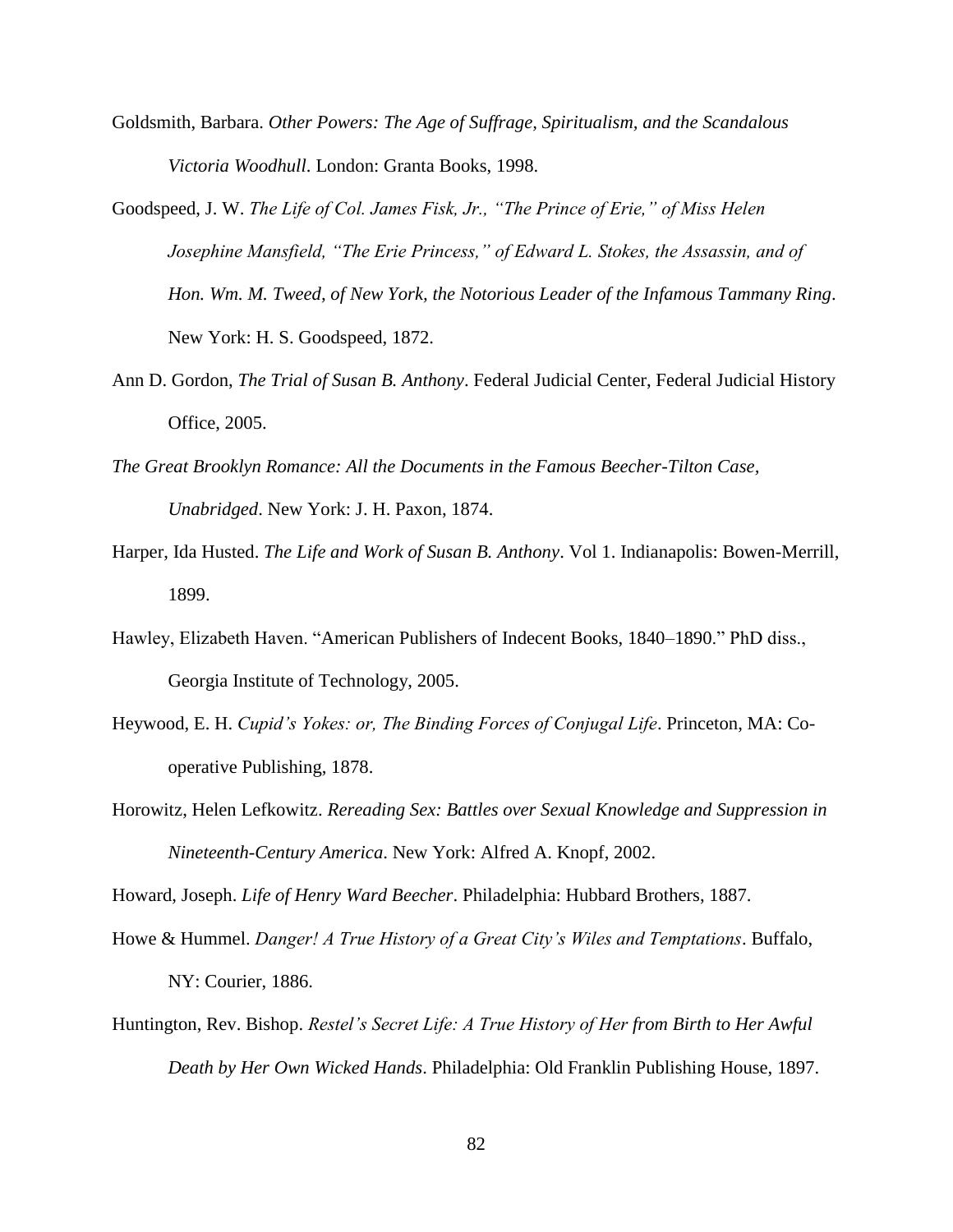- Jones, Willoughby. *The Life of James Fisk, Jr., Including the Great Frauds of the Tammany Ring*. Philadelphia: Union, 1872.
- Keller, Allan. *Scandalous Lady: The Life and Times of Madame Restell, New York's Most Notorious Abortionist*. New York: Atheneum, 1981.

Knox, Thomas Wallace. *Life and Work of Henry Ward Beecher*. Hartford, CT: Park, 1887.

- Lane, Frederick S. *The Decency Wars: The Campaign to Cleanse American Culture*. New York: Prometheus Books, 2006.
- Lening, Gustav. *The Dark Side of New York Life and Its Criminal Classes from Fifth Avenue down to the Five Points: A Complete Narrative of the Mysteries of New York*. New York: Fred'k Gerhard, Ag't., 1873.
- Lerner, Renée Lettow. "Thomas Nast's Crusading Legal Cartoons." *Green Bag Almanac*, 2011.
- Macrae, David. *The Americans at Home: Pen-and-Ink Sketches of American Men, Manners, and Institutions*. Edinburgh: Edmonston and Douglas, 1870.
- Marshall, Charles F. *The True History of the Brooklyn Scandal*. Philadelphia: National Publishing, 1874.
- Martin, Edward Winslow. *Behind the Scenes in Washington*. Continental Publishing, 1873. ———. *The Secrets of the Great City: A Work Descriptive of the Virtues and the Vices, the Mysteries, Miseries and Crimes of New York City*. Philadelphia, PA: Jones, Brother, 1868.

McAllister, Ward. *Society as I Have Found It*. New York: Cassell, 1890.

McAlpine, R. W. *The Life and Times of Col. James Fisk, Jr.* New York: New York Book Company, 1872.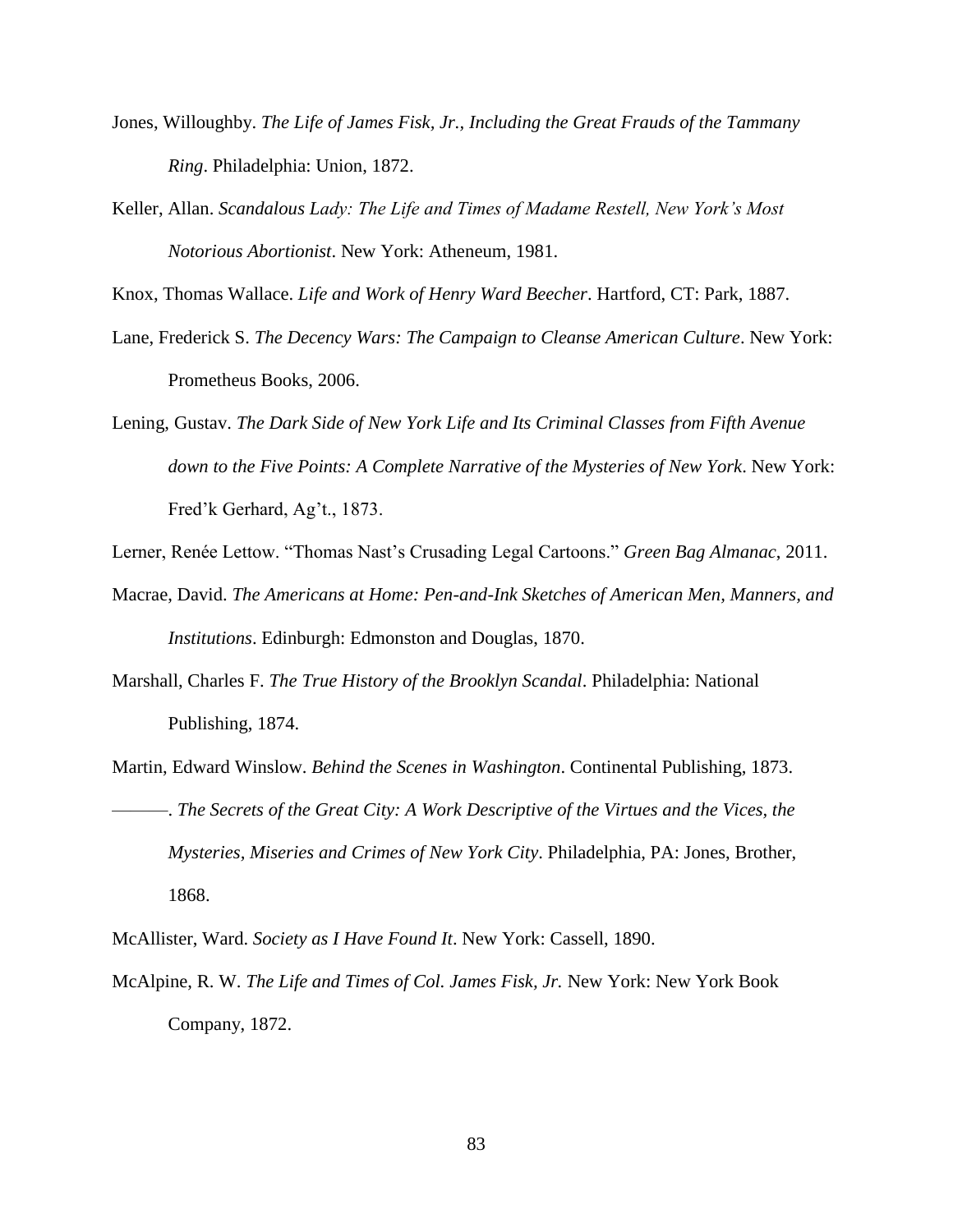- McCabe, James D., Jr. *Lights and Shadows of New York Life; or, The Sights and Sensations of the Great City*. Philadelphia: National Publishing, 1872.
- Morris, Lloyd. *Incredible New York: High Life and Low Life from 1850 to 1950*. New York: Syracuse University Press, 1951.
- Morum, Speculator. *Bibliotheca Arcana, Catalogus Librorum Penetralium: Being Brief Notices of Books That Have Been Secretly Printed, Prohibited by Law, Seized, Anathematized, Burnt or Bowdlerised*. London: George Redway, 1885.
- Moss, Frank. *The American Metropolis: From Knickerbocker Days to the Present Time; New York City in All Its Various Phases*. London: The Authors' Syndicate, 1897.
- Murphy, Cait. *Scoundrels in Law: The Trials of Howe and Hummel, Lawyers to the Gangsters, Cops, Starlets, and Rakes Who Made the Gilded Age*. New York: HarperCollins, 2010.
- National Association for the Amendment of the Constitution. *Constitution and Addresses of the National Association of the Constitution of the United States*. Published by the association, 1864.
- Oliver, Leon. *The Great Sensation*. Chicago: Beverly Company, 1873.
- Paine, Albert Bigelow. *Th. Nast: His Period and His Pictures*. New York: Macmillan, 1904.
- *Pictorial History of the Beecher-Tilton Scandal: Its Origin, Progress and Trial, Illustrated with Fifty Engravings from Accurate Sketches*. New York: Frank Leslie, 1875.
- Pirok, Alena R. "Mrs. Satan's Penance: The New History of Victoria Woodhull." *Legacy* 11, no. 1 (2011): 34-50.
- Pratt, Frank. "Sketch of Life of Anthony Comstock, Taken Down Stenographically, from His Own Words on Friday Evening, December 17, 1886, at the Massasoit House, Springfield,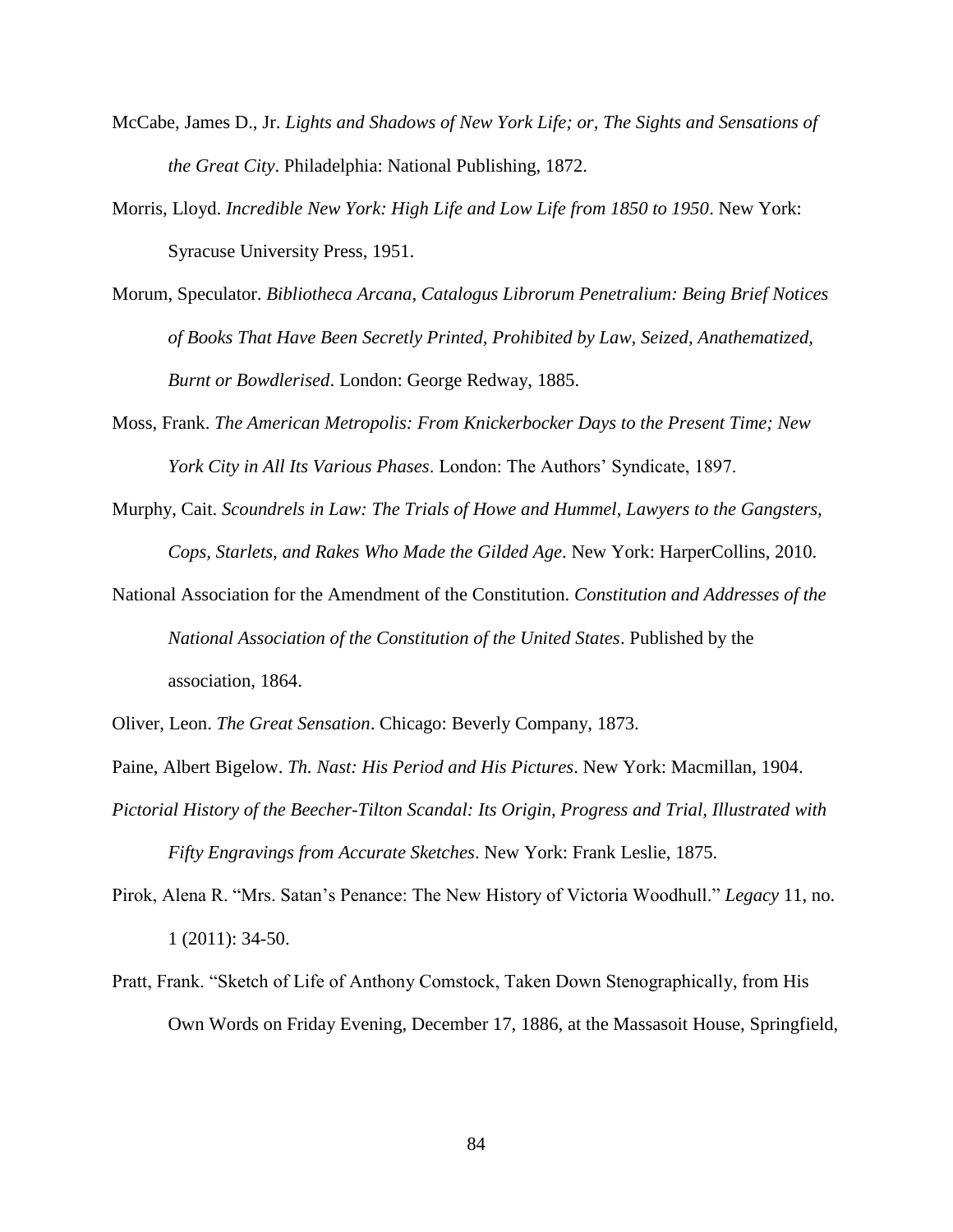Massachusetts." Typescript, in Comstock biographical file, Kautz Family YMCA Archives.

- Rovere, Richard H. *Howe & Hummel: Their True and Scandalous History*. New York: Farrar, Straus and Giroux, 1947.
- Rugoff, Milton Allan. *The Beechers: An American Family in the Nineteenth Century*. New York: Harper & Row, 1981.
- Sachs, Emanie. *The Terrible Siren: Victoria Woodhull*. New York: Harper & Brothers, 1928.
- Sante, Luc. *Low Life: Lures and Snares of Old New York*. New York: Farrar, Straus and Giroux, 1991.
- Searle, W. S. "Beecher's Personality." *North American Review*, May 1, 1887, 487-497.
- Shaplen, Robert. *Free Love and Heavenly Sinners: The Story of the Great Henry Ward Beecher Scandal*. New York: Alfred A. Knopf, 1954.
- Smith, Matthew Hale. *Bulls and Bears of New York: With the Crisis of 1873, and the Cause*. Hartford, CT: J. B. Burr, 1875.
- ———. *Sunshine and Shadow in New York*. Hartford, CT: J. B. Burr, 1868.
- ———. *Twenty Years Among the Bulls and Bears of Wall Street*. Hartford, CT: J. B. Burr, 1871.
- Stafford, Marshall P. *The Life of James Fisk, Jr.: Being a Full and Accurate Narrative of All the Enterprises in Which He Has Been Engaged, Together with an Account of His Tragic Death*. Published by the author, 1872.
- Stanton, Elizabeth Cady, and Susan B. Anthony. *The Selected Papers of Elizabeth Cady Stanton and Susan B. Anthony*. Edited by Ann D. Gordon. Vol. 2, *Against an Aristocracy of Sex, 1866 to 1873*. New Brunswick, NJ: Rutgers University Press, 2000.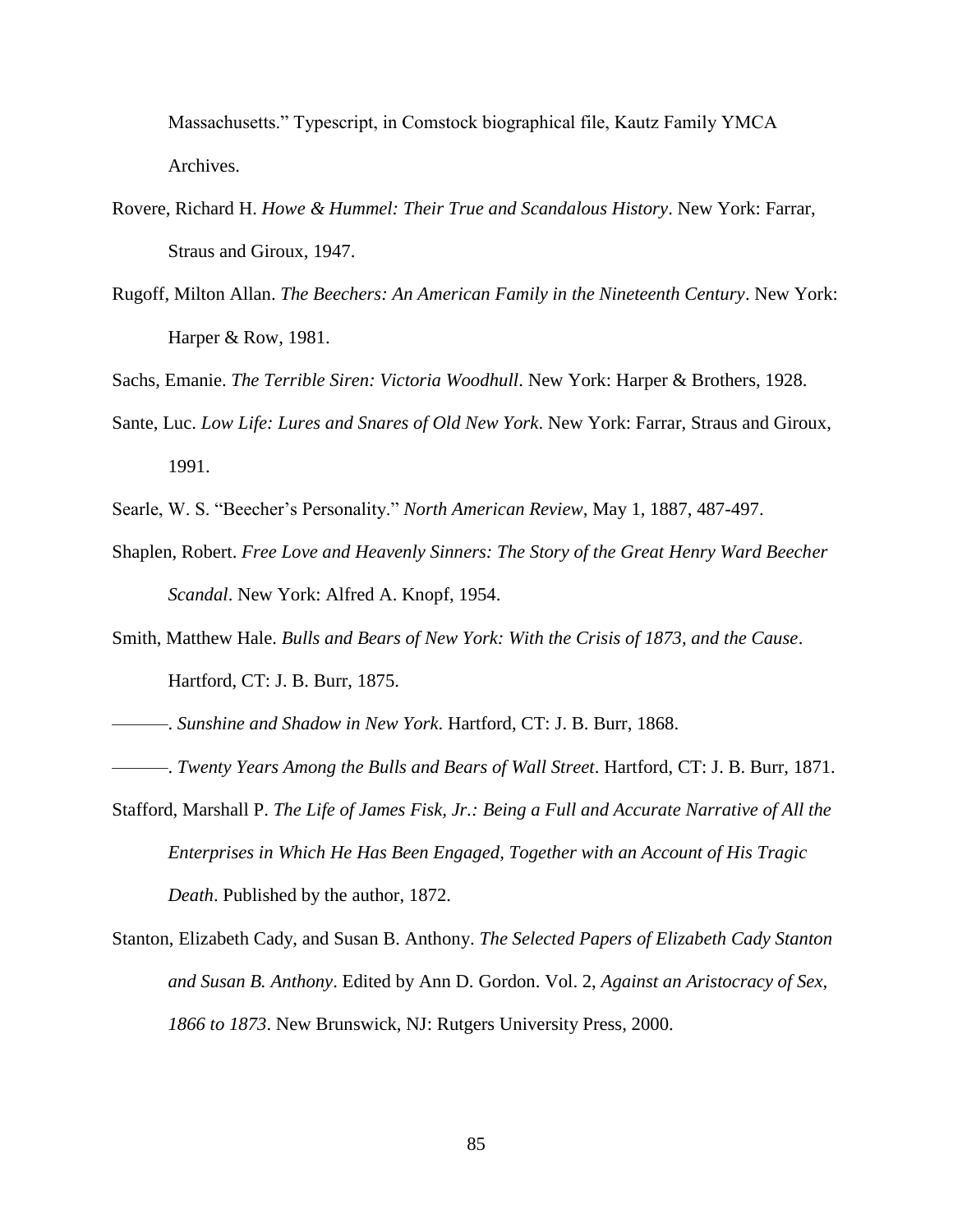- Stanton, Elizabeth Cady, Susan B. Anthony, and Matilda Joslyn Gage. *A History of Woman Suffrage*. Rochester, NY: Charles Mann, 1887.
- Stern, Madeleine B. *The Pantarch: A Biography of Stephen Pearl Andrews*. Austin: University of Texas Press, 1968.

———, ed., *The Victoria Woodhull Reader*. Weston, MA: M&S Press, 1874.

- Stone, William L. *History of New York City: From the Discovery to the Present Day*. New York: E. Cleave, 1868.
- Stowe, Harriet Beecher. *My Wife and I: or, Harry Henderson's History*. New York: Houghton, Mifflin, 1871.

Strong, Theron G. *Landmarks of a Lawyer's Lifetime*. New York: Dodd, Mead, 1914.

- Sutton, Charles. *The New York Tombs: Its Secrets and Its Mysteries; Being a History of Noted Criminals, with Narratives of Their Crimes*. San Francisco: A. Roman, 1874.
- Swanberg, W. A. *Jim Fisk: The Career of an Improbable Rascal*. New York: Charles Scribner's Sons, 1959.
- *Theodore Tilton vs. Henry Ward Beecher, Action for Crim. Con. Tried in the City Court of Brooklyn, Chief Justice Joseph Neilson, Presiding, Verbatim Report by the Official Stenographer*. 3 vols. New York: McDivitt, Campbell, 1875.

Thompson, Noyes L. *The History of Plymouth Church*. New York: G. W. Carleton, 1873.

Tilton, Theodore. *Victoria C. Woodhull: A Biographical Sketch*. New York: Golden Age, 1871.

Todd, John. *Serpents in the Doves' Nest*. Boston: Lee and Shepard, 1867.

Tone, Andrea. *Devices & Desires: A History of Contraceptives in America*. New York: Hill and Wang, 2001.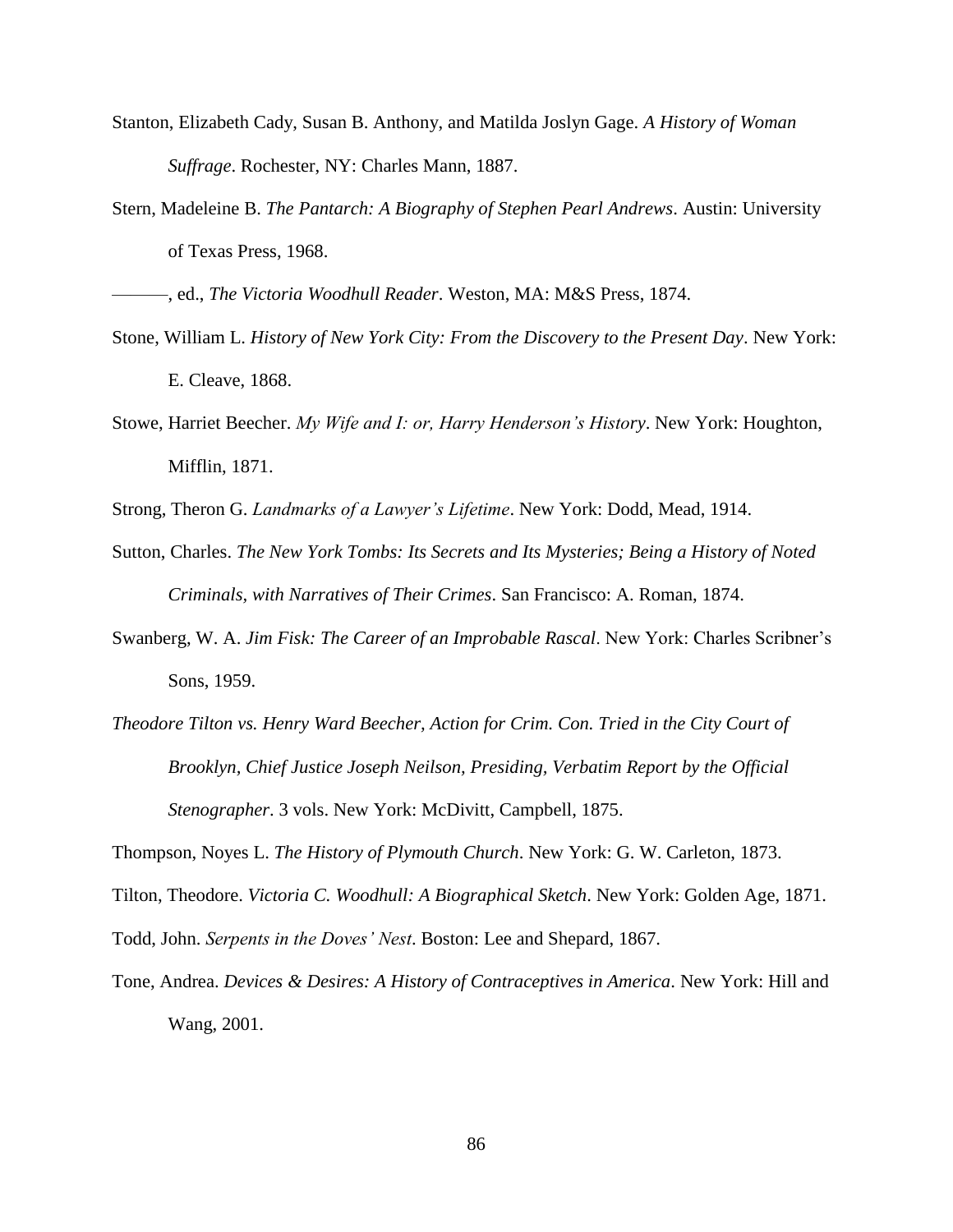- Tracy, Benjamin F. *The Case of Henry Ward Beecher: Opening Address by Benjamin F. Tracy, of Counsel for the Defendant*. New York: George W. Smith, 1875.
- Train, Arthur. *Courts and Criminals*. New York: McKinlay Stone & MacKenzie, 1912. ———. *True Stories of Crime from the District Attorney's Office*. New York: Charles Scribner's Sons, 1912.
- Trumbull, Charles Gallaudet. *Anthony Comstock, Fighter: Some Impressions of a Lifetime of Adventure in Conflict with the Powers of Evil*. New York: Fleming H. Revell, 1913.
- Twain, Mark. *Mark Twain's Letters*. Vol. 5, *1872–1873*, edited by Lin Salamo and Harriet E. Smith. Oakland: University of California Press, 1997.
- Underhill, Lois. *The Woman Who Ran for President: The Many Lives of Victoria Woodhull*. Bridgehampton, NY: Bridge Works, 1995.
- Walker, Edwin C. *Who Is the Enemy: Anthony Comstock or You?* New York: Published by the author, 1903.
- Waller, Altina. *Reverend Beecher and Mrs. Tilton: Sex and Class in Victorian America*. Amherst: University of Massachusetts Press, 1982.
- Werbel, Amy. *Lust: Censorship and the Rise of American Obscenity in the Age of Comstock*. New York: Columbia University Press, 2018.
- White, Bouck. *The Book of Daniel Drew: A Glimpse of the Fisk-Gould-Tweed Régime from the Inside*. New York: Doubleday, Page, 1910.
- Woodhull, Victoria. *Selected Writings of Victoria Woodhull: Suffrage, Free Love, and Eugenics*. Edited by Cari M. Carpenter. Lincoln: University of Nebraska Press, 2010.